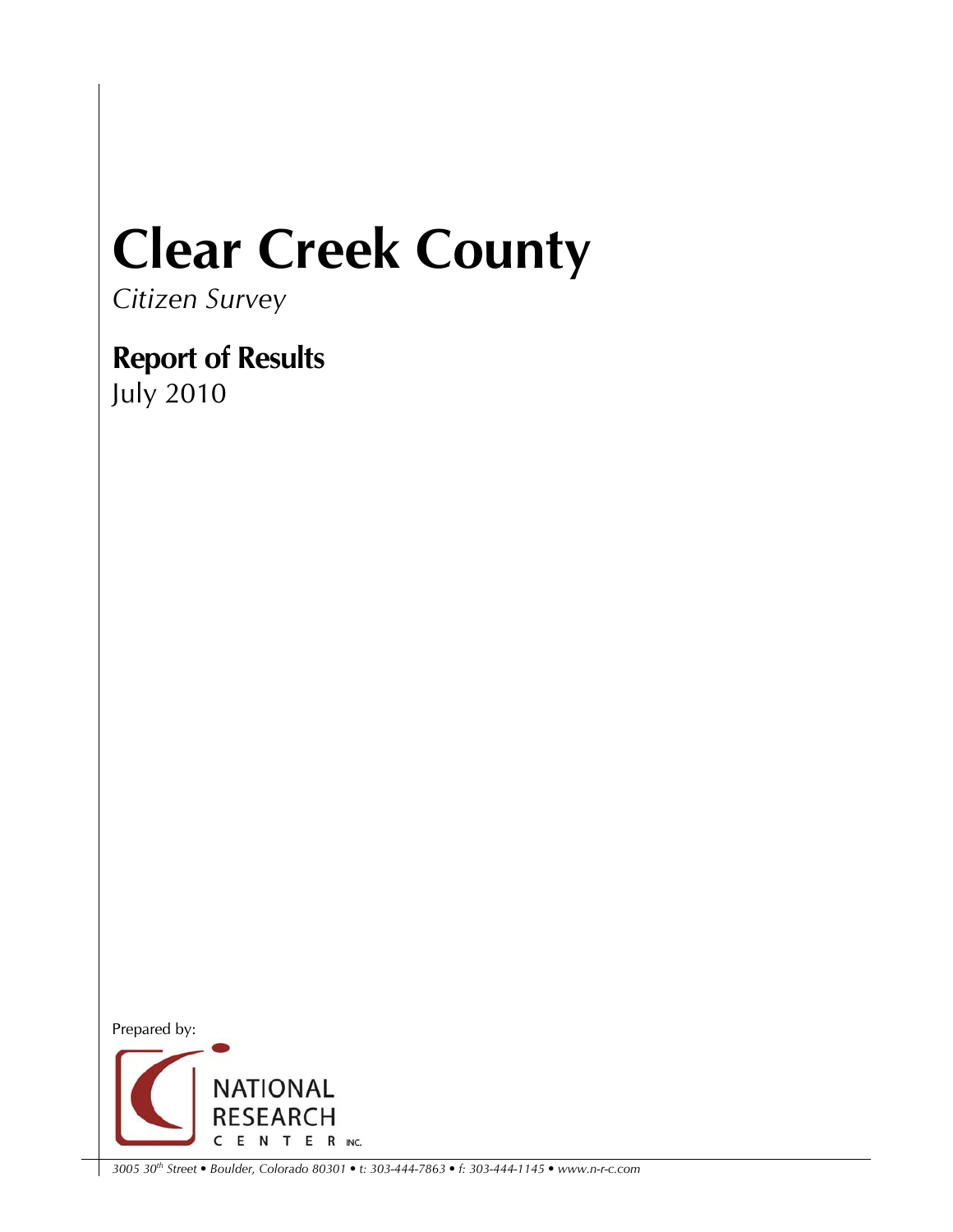| Appendix B: Full Set of Responses to Survey Questions without Don't Know Responses 34 |
|---------------------------------------------------------------------------------------|
| Appendix C: Responses to Survey Questions Including Don't Know Responses 49           |
|                                                                                       |
|                                                                                       |
|                                                                                       |
|                                                                                       |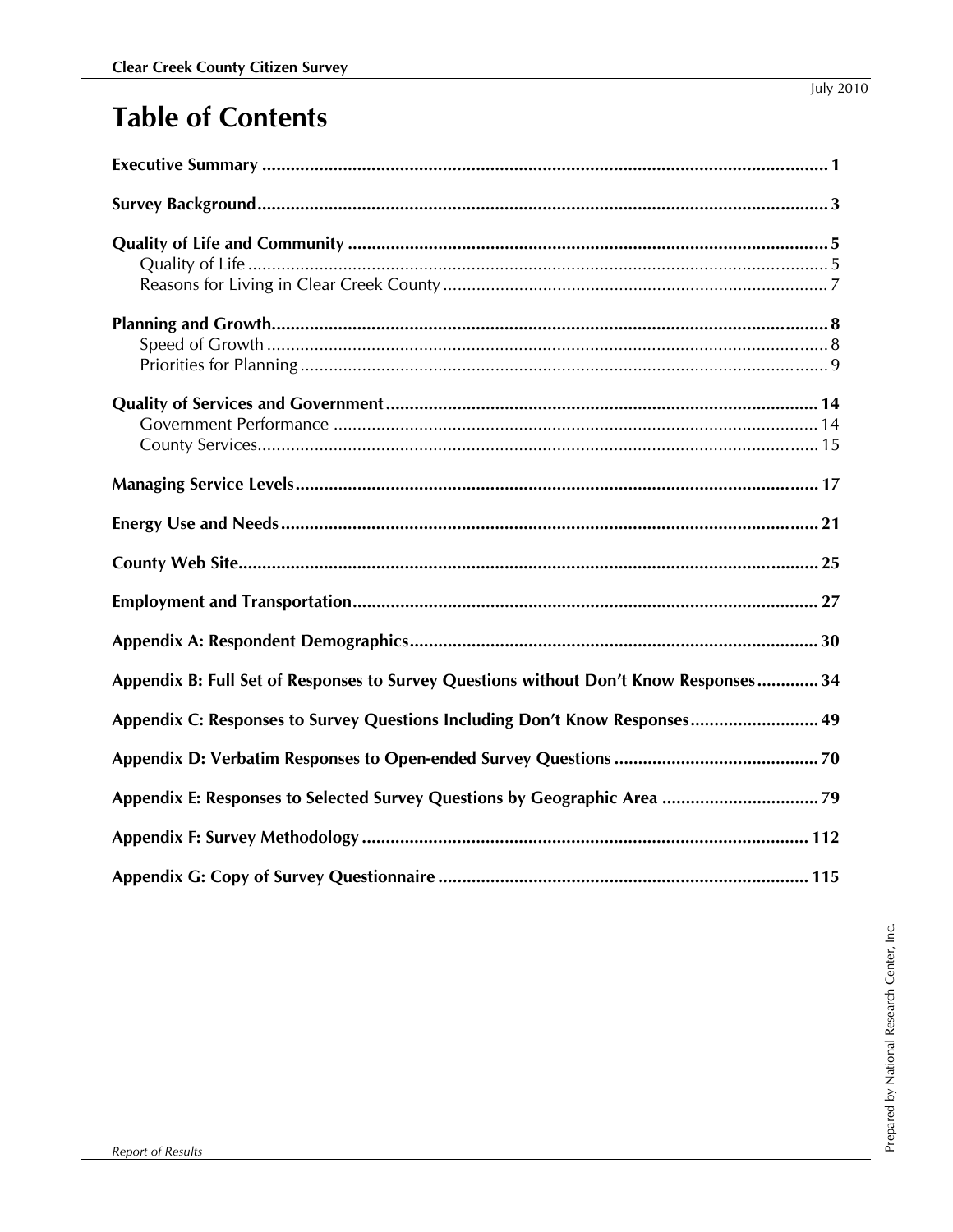## **Table of Figures**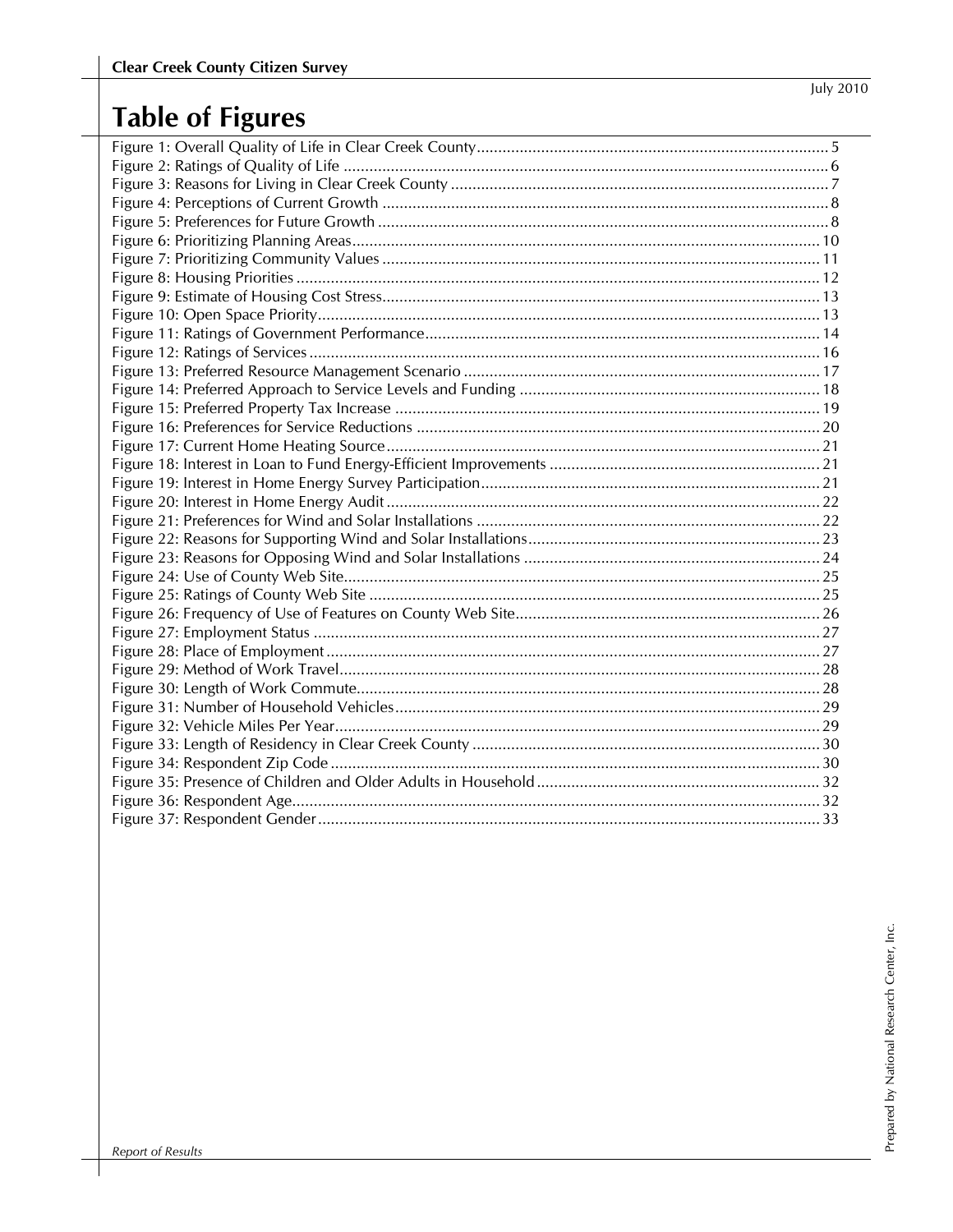## **Executive Summary**

## SURVEY PURPOSE

The Clear Creek County Citizen Survey was conducted to help County officials and County staff to better understand the community's views on policies or programs that should be in place in the County regarding growth and development, open space, infrastructure projects and the expected level of services from the County. Residents were provided the opportunity to rate the quality of life in the county and their satisfaction with county services. Residents also provided feedback on their priorities for the community when thinking about growth, open space, energy use and more.

## **METHODS**

For the 2010 survey, all households within county boundaries received survey mailings. Of the 4,716 surveys mailed in April 2010, 282 were returned because the housing unit was vacant or the postal service was unable to deliver the survey as addressed. Of the 4,434 households that received a survey, 1,746 completed the survey, providing an overall response rate of 39%. This is a good response rate; typical response rates for a mailed resident survey range from 25% to 40%. The margin of error around results for the Clear Creek County Survey (1,746 completed surveys) is plus or minus two percentage points. This is a measure of the precision of your results; a larger number of completed surveys gives a smaller (more precise) margin of error, while a smaller number of surveys yields a larger margin of error. With your margin of error, you may conclude that when 60% of survey respondents report that a particular service is "excellent" or "good," somewhere between 58% and 62% of all residents are likely to feel that way.

Results were compared by geographic area of residence (e.g., incorporated versus unincorporated, community area) in the county. For each geographic subgroup from the survey, the margin of error rises (because the sample sizes are smaller) to as much as plus or minus 3% for a sample size of 1,395 surveys completed by residents living in unincorporated areas of Clear Creek County, to plus or minus 5% for 351 surveys completed by residents living in incorporated areas of the county. For each community subgroup, the margin of error rises to as much as plus or minus 4% to 6%, depending on the sample size per subgroup.

## SURVEY FINDINGS

## *The Voice of Clear Creek County*

Colorado's mountains are a magnet for visitors from all over the world, and it is the beauty of this environment that attracts residents of Clear Creek County, as well. A survey by National Research Center, Inc. of over 1,700 Clear Creek County residents in April showed that it is the natural environment, rural character and recreational opportunities that brings people to Clear Creek County and makes them want to stay.

Residents are strongly in favor of protecting the air, water, natural habitats, open lands and overall scenic beauty of the county at the same time protecting the small town character of the area.

As important as life in the Rockies is to residents of Clear Creek County, those who live here are mindful that a sustainable mountain life requires functional infrastructure and adequate funding. Very few residents think it wise to put the breaks on further development or population growth. Most want to see more job growth and opportunities for shopping, but as new development is considered, residents of Clear Creek County are clear that new development must not disrupt the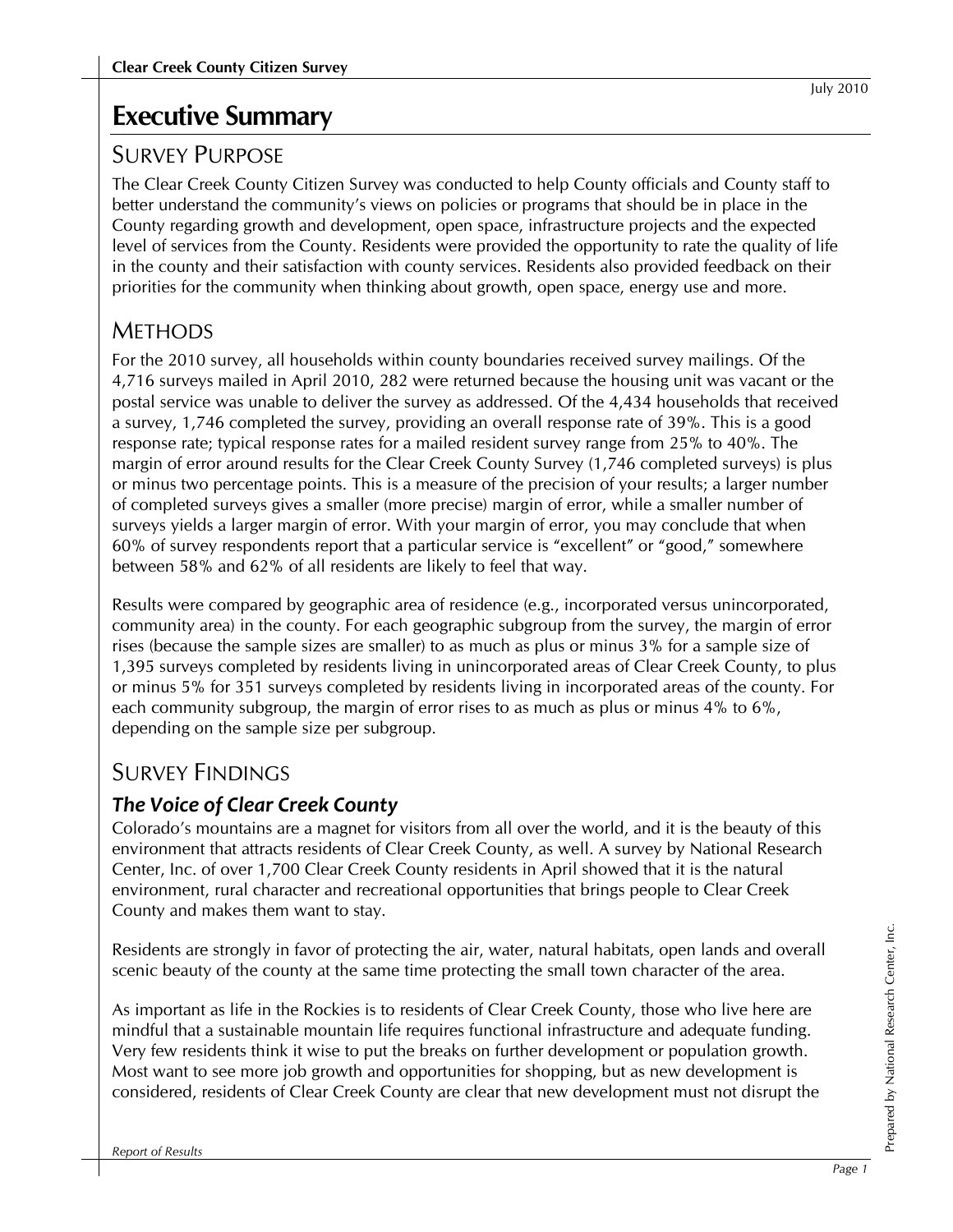qualities of life that have attracted them here. Not only should new development avoid harming the natural environment, it must be fiscally sustainable and provide for adequate roadways, water and wastewater treatment. In fact, to improve both the economy and the environment, residents support the development of large, utility scale alternative energy sources, such as wind or solar.

Despite residents' demonstrated understanding that a strong environment requires realistic tax revenues, a majority indicated that they would prefer the Open Space Commission to protect lands that otherwise could be developed for commercial or residential uses in such areas as Floyd Hill, Empire Junction, Bakerville and Dumont-Lawson-Downieville. In particular, respondents who reported living in the Floyd Hill and Beaver Brook areas of the community were more likely to support the OSC purchasing, for open space, privately-owned land that is currently zoned for residential and commercial use so that it remains undeveloped than were their counterparts.

Residents made clear that they understand that tax revenues are required to maintain services. Posed with the hypothetical that revenues will drop off, the vast majority of residents would not prefer to allow services to degrade but, instead, would opt to seek new development that supported service levels. Even though not preferred, a modest property tax increase was palatable to most residents rather than cutting services. However, respondents who reported living in the Floyd Hill or Beaver Brook areas of the County were least likely to support new development that would create a new tax base when compared to responses from residents living in other areas of Clear Creek County.

When asked to rate the quality of various services in Clear Creek County, 11 of 18 county services evaluated by residents were rated as "good" or better by a majority of survey respondents. Ambulance or Emergency Medical Services, Clerk and Recorder Services and the Coroner's Office were rated most positively. The Land Use and Planning Department, Mental Health Services and the Road and Bridge Department received less positive ratings than other services.

Code Enforcement, Sheriff Services, the Road and Bridge Department and Mental Health Services received more favorable ratings from residents living in unincorporated areas of the county than from those living in incorporated places. When comparing responses by community subgroup, residents who reported living in the Brook Forest/Upper Bear Creek/Evergreen/Old Squaw Pass areas of the County were more likely to give positive ratings for Code Enforcement, Clerk and Recorder Services and the Land Use and Planning Department than were residents reporting to live in other areas of the County. The Road and Bridge Department and Veteran's Services were rated as excellent or good by a higher proportion of Dumont-Lawson-Downieville/Empire/Fall River/St. Mary's/Alice residents than by other residents. Those living in Idaho Springs were more likely to give favorable ratings to Senior Services in Clear Creek County than were their counterparts.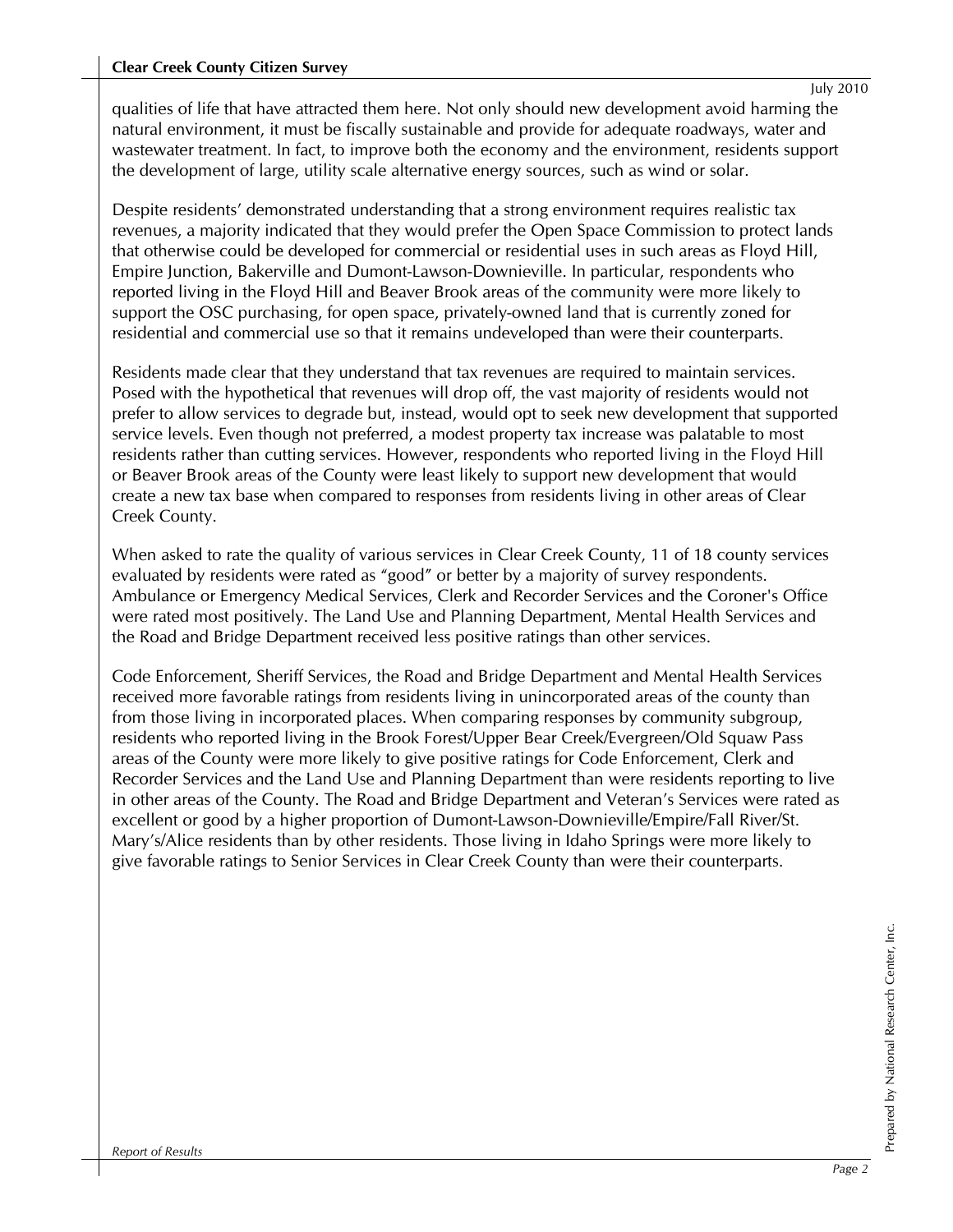## **Survey Background**

## SURVEY PURPOSE

The Clear Creek County Citizen Survey was conducted to help County officials and County staff to better understand the community's views on policies or programs that should be in place in the County regarding growth and development, open space, infrastructure projects and the expected level of services from the County. Residents were provided the opportunity to rate the quality of life in the county and their satisfaction with County services. Residents also provided feedback on their priorities for the community when thinking about growth, open space, energy use, budgeting and managing current resources and planning for the future.

## **METHODS**

For the 2010 survey, all households within county boundaries were selected to receive survey mailings. Of the 4,716 surveys mailed in April 2010, 282 were returned because the housing unit was vacant or the postal service was unable to deliver the survey as addressed. Of the 4,434 households that received a survey, 1,746 completed the survey, providing an overall response rate of 39%. This is a good response rate; typical response rates for a mailed resident survey range from 25% to 40%. It is customary to describe the precision of estimates made from surveys by a "level of confidence" (or margin of error). The 95% confidence level is typically no greater than plus or minus two percentage points around any given percent based on county-wide estimates.

Those selected to participate in the survey received three mailings, one week apart, beginning in late April 2010. The first mailing was a prenotification postcard announcing the upcoming survey. The second mailing contained a letter signed by the Chairman of the Board of County Commissioners, a questionnaire and a postage-paid envelope. A third mailing went out about one week after the survey to remind residents to complete their survey if they had not yet done so.

Survey results were weighted so that the respondent demographic profile more closely represented the proportions reflective of the entire county. (For more information see *Appendix F: Survey Methodology.*)

## HOW THE RESULTS ARE REPORTED

For the most part, frequency distributions (the percent of respondents giving each possible response to a particular question) are presented in the body of the report. In addition, the "percent positive" is reported for some questions in the report body tables and charts. The percent positive is the combination of the top two most positive response options (i.e., "excellent" and "good," "strongly agree" and "somewhat agree," "strongly support" and "somewhat support").

On many of the questions in the survey, some respondents gave an answer of "don't know." The proportion of respondents giving this reply is shown in the full set of responses included in *Appendix B: Full Set of Responses to Survey Questions* and is discussed in the body of this report if it is 20% or greater. However, these responses have been removed from the analyses presented in the body of the report, unless otherwise indicated. In other words, the majority of the tables and graphs in the body of the report display the responses from respondents who had an opinion about a specific item.

For some questions, respondents were permitted to select multiple responses. When the total exceeds 100% in a table for a multiple response question, it is because the answers from some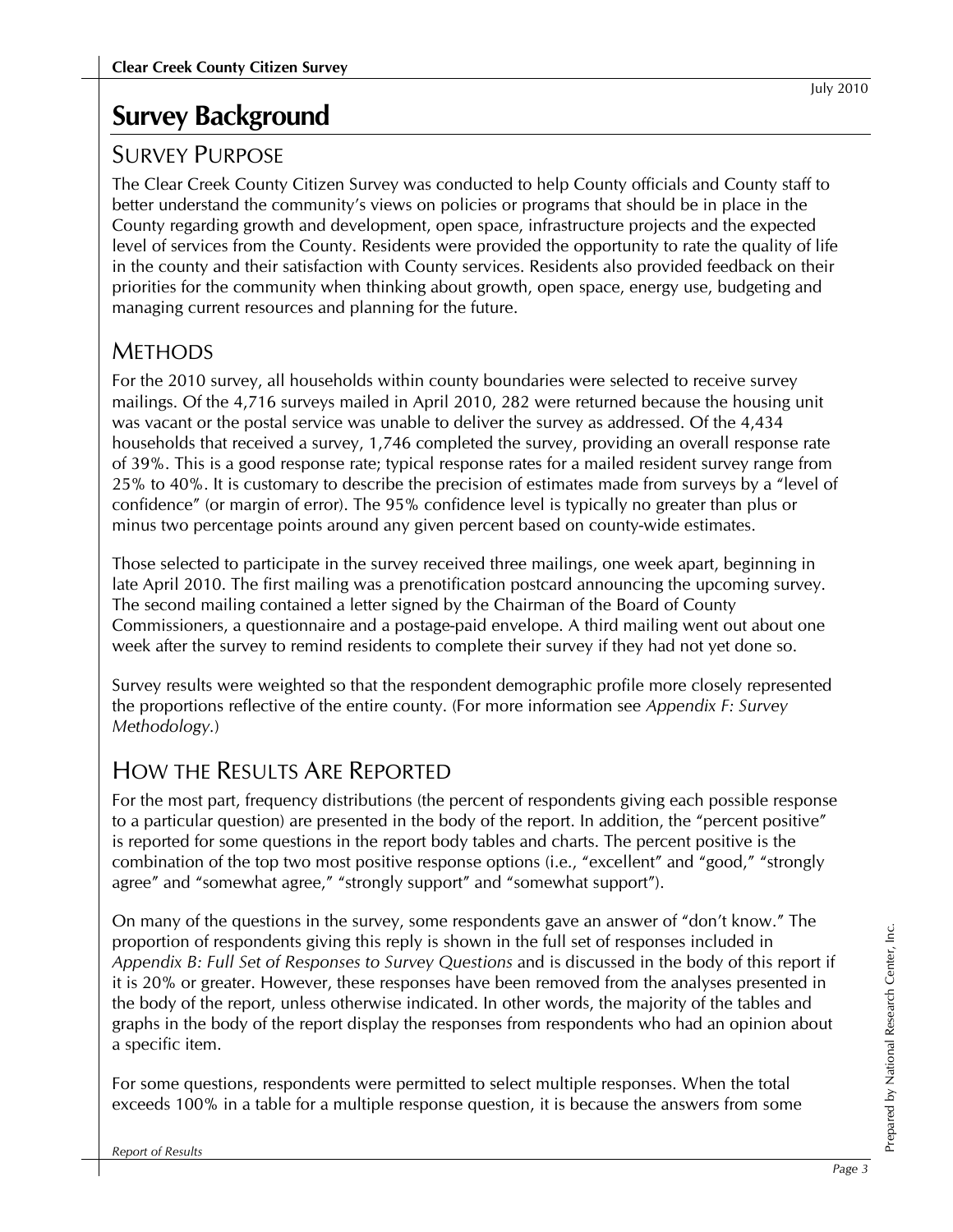respondents are counted in multiple categories. When a table for a question that only permitted a single response does not total to exactly 100%, it is due to the common practice of percentages being rounded to the nearest whole number.

### *Precision of Estimates*

The margin of error around results for the Clear Creek County Survey (1,746 completed surveys) is plus or minus two percentage points. This is a measure of the precision of your results; a larger number of completed surveys gives a smaller (more precise) margin of error, while a smaller number of surveys yields a larger margin of error. With your margin of error, you may conclude that when 60% of survey respondents report that a particular service is "excellent" or "good," somewhere between 58% and 62% of all residents are likely to feel that way.

Where estimates are given for subgroups, they are less precise. Generally the 95% confidence interval is plus or minus five percentage points for samples of about 400. It is 10 percentage points for samples as small as 100, and for even smaller sample sizes of 50, the margin of error rises to 14%.

## *Comparing Survey Results by Geographic Subgroups*

Select survey results were compared by geographic area of residence (e.g., incorporated versus unincorporated or by community) and are discussed throughout the body of the report (a full set of these results can be found in *Appendix E: Responses to Selected Survey Questions by Geographic Area*).

Households located in incorporated versus unincorporated areas were identified through geocoding at the time the survey sample was created. Different colored surveys were used to identify completed surveys from the two areas.

The survey also asked residents to indicate with which community they associate themselves and allowed residents to select one community from a list of nine, or they had the option to write in a response. For comparison purposes, communities have been grouped into the following five areas: 1) Bakerville and Georgetown/Silver Plume; 2) Brook Forest, Upper Bear Creek, Evergreen and Old Squaw Pass; 3) Dumont-Lawson-Downieville, Empire and Fall River/St. Mary's/Alice; 4) Idaho Springs; and 5) Floyd Hill/Beaver Brook.

While the 95 percent confidence level for the survey is generally no greater than plus or minus two percentage points around any given percent reported for the entire sample, results for subgroups will have wider confidence intervals. Where estimates are given for subgroups, they are less precise because sample sizes are smaller. For each political entity (incorporated or unincorporated), the margin of error rises to as much as plus or minus 3% for a sample size of 1,395 surveys completed by residents living in unincorporated areas of Clear Creek County to plus or minus 5% for 351 surveys completed by residents living in incorporated areas of the county.

For each community subgroup, the margin of error rises to as much as plus or minus 4% for a sample size of around 425 to 525 surveys completed by residents living in groups 2 and 4 (see above) and to plus or minus 6% for a sample size of around 225-270 surveys completed by residents living in groups 1, 3 and 5 (see above). Please note that 21 respondents chose not to identify with which community they associated themselves. Those respondents have been removed from the analysis for the community comparisons.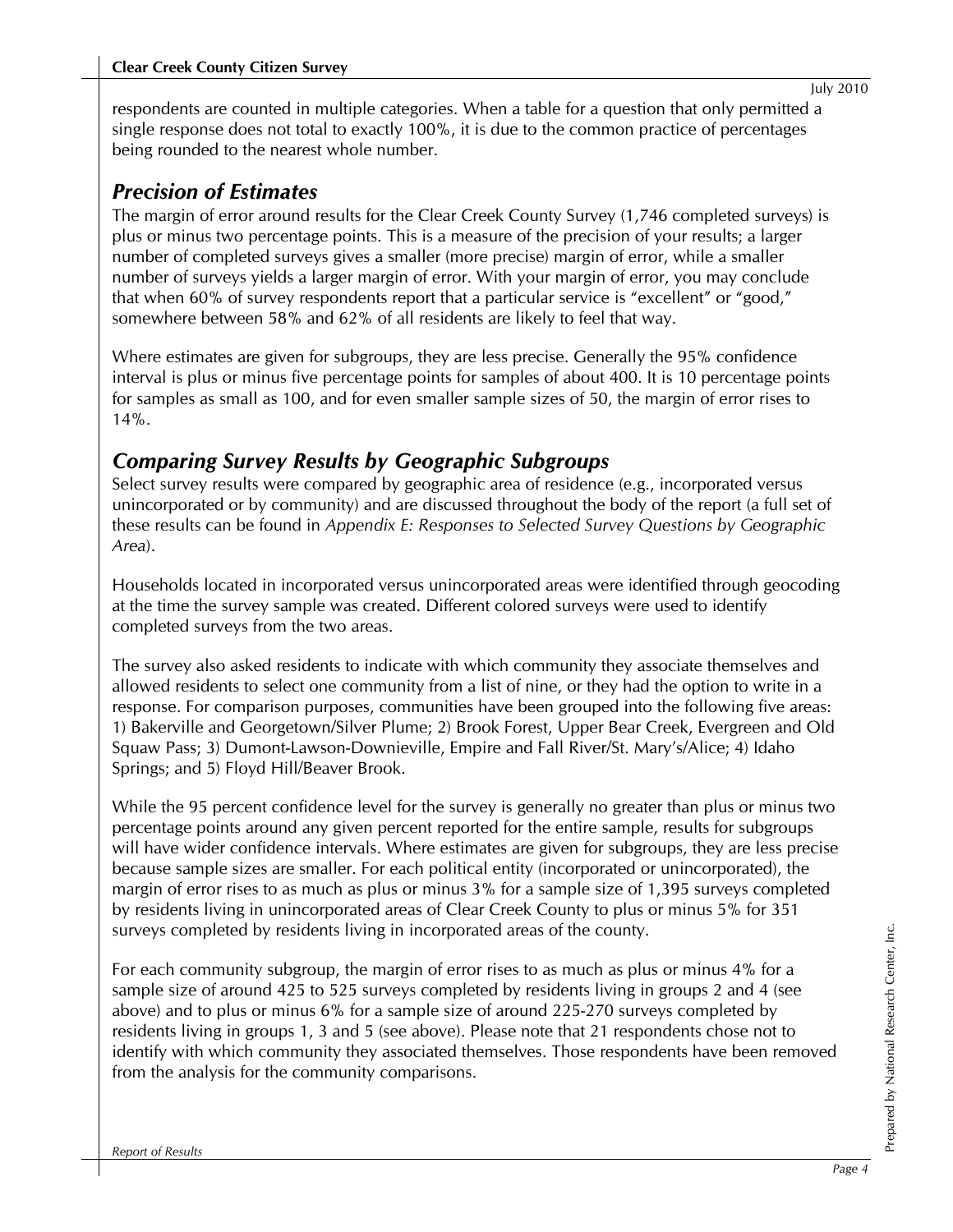## **Quality of Life and Community**

Residents were asked to rate the overall quality of life in Clear Creek County as well as four different aspects of quality of life in the county. Survey respondents also were asked to indicate their reasons for living in the county and what they thought was the number one factor for making an excellent quality of life in Clear Creek County.

## **Quality of Life**

About three-quarters of respondents rated the overall quality of life in Clear Creek County favorably, with about one in five residents giving an "excellent" rating and 55% assigning a "good" rating. When asked to rate four aspects of quality of life in the county (see *Figure 2: Ratings of Quality of Life*), Clear Creek County as a place to live was evaluated most positively; about four in five residents said the county was a "good" or "excellent" place to live. Approximately three in five respondents reported that the county as a place to retire and as a place to raise children was "good" or better. The county as a place to work was rated least positively, with fewer than 10% giving an "excellent" rating and about a quarter reporting it as "good."

Results were compared by geographic area (incorporated and unincorporated Clear Creek County). For most quality of life ratings, respondents living in unincorporated areas of the county were more likely to give a higher rating than were those residents living in incorporated areas of Clear Creek County. (See *Appendix E: Responses to Selected Survey Questions by Geographic Area.*)

About a quarter of respondents reported "don't know" when asked to rate the county as a place to raise children (23%), as a place to work (26%) and as a place to retire (21%). The proportion of respondents giving this reply is shown in the full set of responses included in *Appendix C: Responses to Survey Questions Including Don't Know Responses*.



#### **Figure 1: Overall Quality of Life in Clear Creek County**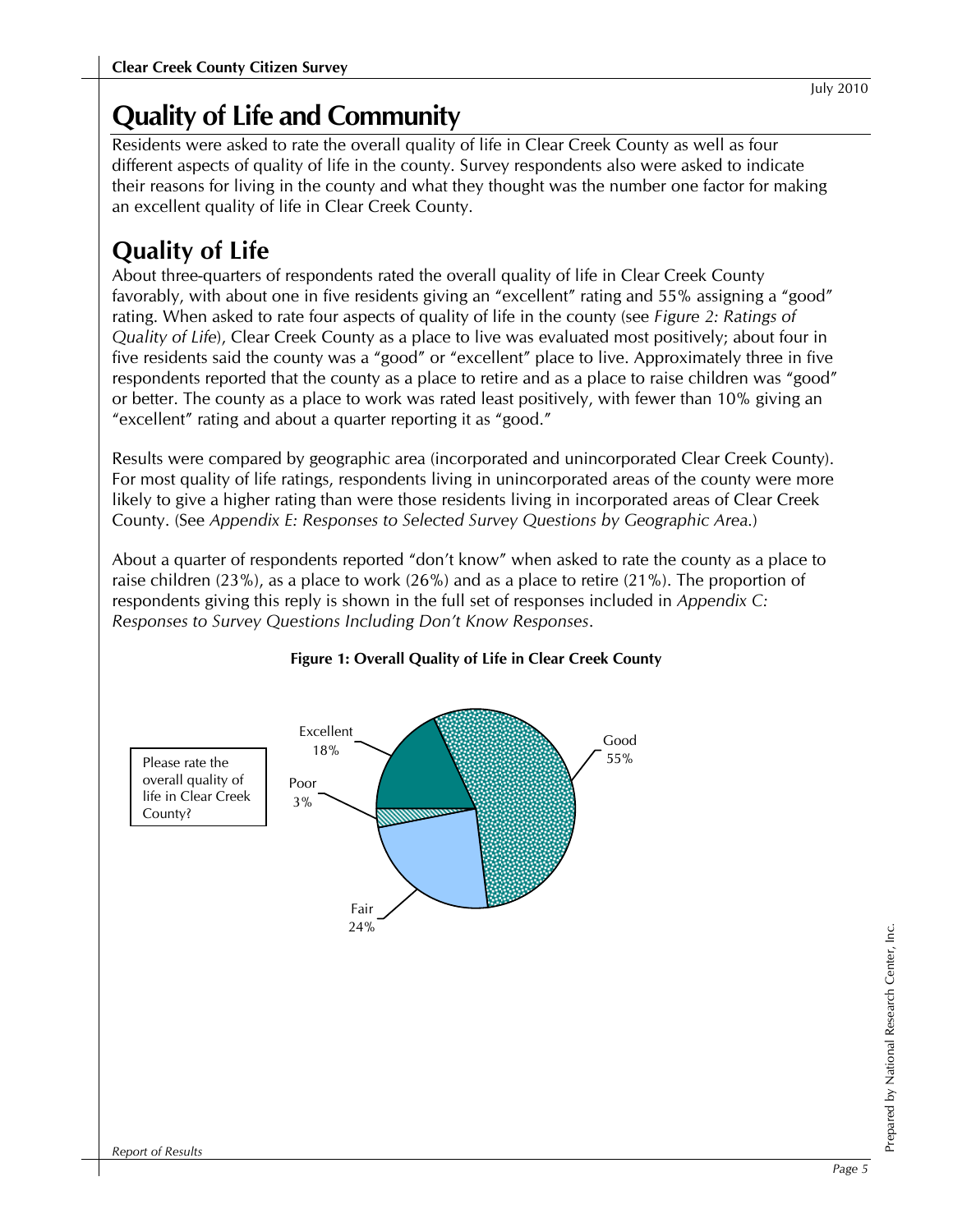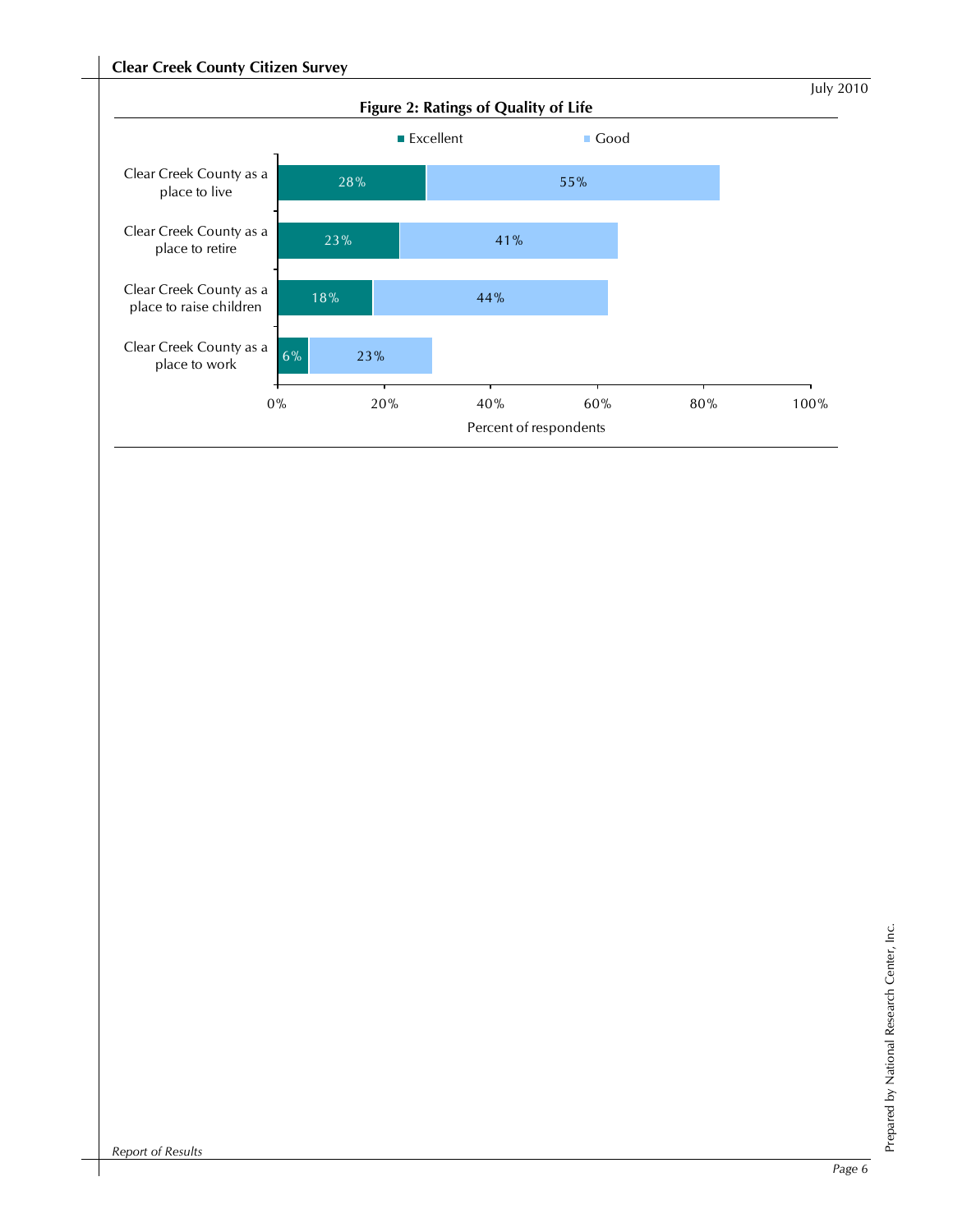## **Reasons for Living in Clear Creek County**

Respondents were asked to select from a list their reasons for living in Clear Creek County and then to indicate what one factor they thought matters most in making an "excellent" quality of life in the county. Six of the 23 options were selected by at least half of respondents as a reason for living in Clear Creek County: natural environment (68%), quality of life in general (50%), location (61%), affordability (52%), rural character (52%) and recreation opportunities (50%). Consequently, most of these items were most commonly selected by respondents when asked what one factor mattered most for making an "excellent" quality of life in the county. Twenty-five percent of respondents thought that the natural environment was the most important factor for making an "excellent" quality of life in Clear Creek County, followed by 1 in 10 reporting that the quality of life in general, the county's location and the affordability in the county as factors that matter most.

Residents living in unincorporated areas of the county were more likely to select affordability, land/home values, large lots/acreage, the natural environment and the value of services for taxes paid than were those living in incorporated areas of Clear Creek County. Residents living in incorporated places were more likely to say that they live in Clear Creek County because they are close to family and friends, close to work and because of the sense of community. (See *Appendix E: Responses to Selected Survey Questions by Geographic Area*.)

|                            | What are your reasons for living<br>in Clear Creek County? | When thinking about your quality of life<br>in Clear Creek County, which ONE<br>factor would you say matters the most<br>in making yours an "excellent" quality<br>of life? |
|----------------------------|------------------------------------------------------------|-----------------------------------------------------------------------------------------------------------------------------------------------------------------------------|
| Natural environment        | 68%                                                        | 25%                                                                                                                                                                         |
| Quality of life in general | 50%                                                        | 12%                                                                                                                                                                         |
| Location                   | 61%                                                        | $11\%$                                                                                                                                                                      |
| Affordability              | 52%                                                        | 10%                                                                                                                                                                         |
| Rural character            | 52%                                                        | 6%                                                                                                                                                                          |
| Recreation opportunities   | 50%                                                        | 6%                                                                                                                                                                          |
| Close to family/friends    | 21%                                                        | 6%                                                                                                                                                                          |
| Close to work              | 33%                                                        | $5\%$                                                                                                                                                                       |

| Figure 3: Reasons for Living in Clear Creek County |  |  |  |  |  |  |
|----------------------------------------------------|--|--|--|--|--|--|
|----------------------------------------------------|--|--|--|--|--|--|

*Total exceeds 100% because respondents could select more than one category.* 

*Only responses selected by at least 5% of respondents as the most important factor are displayed here; the full results of this question appear in Appendix C: Responses to Survey Questions Including Don't Know Responses.*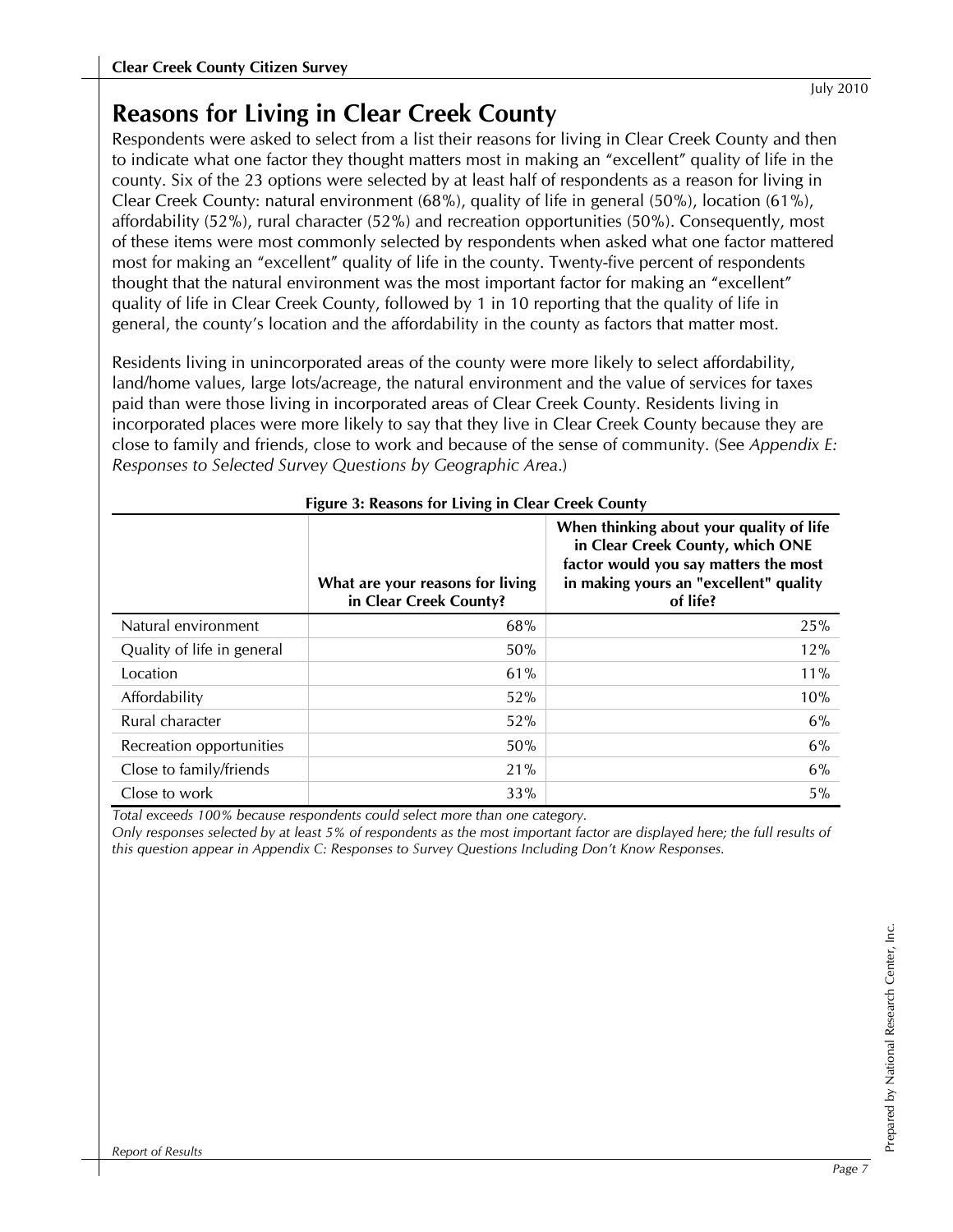## **Planning and Growth**

Clear Creek County residents were asked a series of questions about planning and growth. Residents were asked to indicate their perceptions of recent growth and their preferences for future growth. Survey participants also were asked about their priorities for planning and housing.

## **Speed of Growth**

As shown in the following charts, the majority of residents felt that population growth was about right but that retail and job growth was too slow, though there was a greater split in opinion about population growth. Though a majority considered the current population growth rate to be about right, close to 20% of residents felt that population growth was too fast while about a quarter of residents felt it was too slow.

Preferences for future growth followed the lines expected, given residents' current perceptions of growth. Respondents were looking forward to faster retail and job growth with close to half hoping that future population growth would remain unchanged. At the same time, 28% wanted slower population growth while 23% wanted faster population growth.

Residents living in unincorporated areas of the county were more likely to think that the speed of population growth over the past two years was "too fast" and more likely to prefer it slow down in the next five years than residents living in incorporated places. A higher proportion of residents of Clear Creek's municipalities than those living in unincorporated areas thought that retail and jobs growth was "too slow" and therefore were more likely to prefer it speed up in the future.

One in five did not give an opinion when asked to rate the speed of population growth in the past two years and about a quarter of respondents said "don't know" when asked to rate the speed of recent jobs growth. For the full set of responses to all questions, see *Appendix C: Responses to Survey Questions Including Don't Know Responses*.

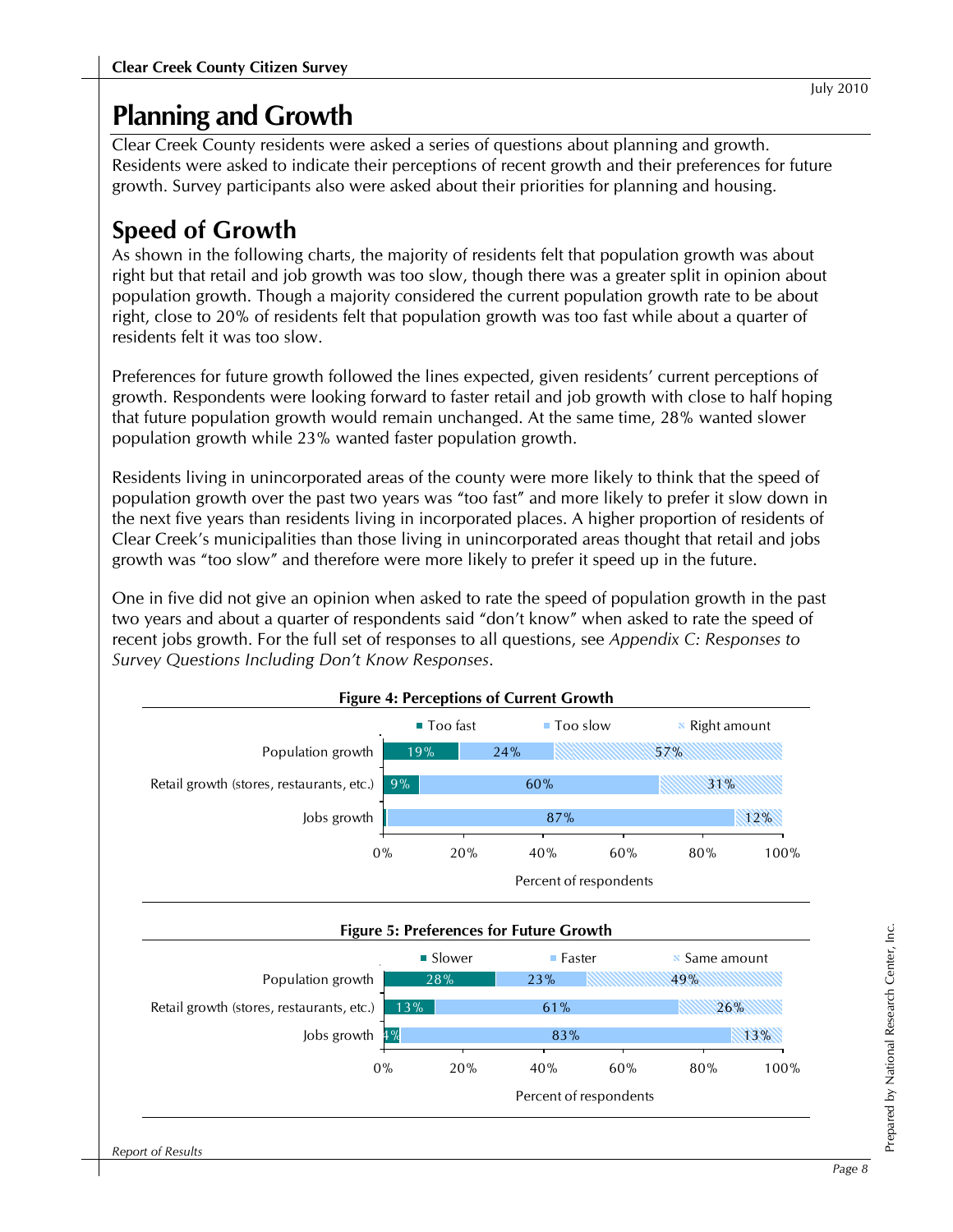## **Priorities for Planning**

When asked to indicate the potential importance of various ideas for helping make Clear Creek County a great place to live, at least half of respondents rated 12 of the 16 ideas as "very important" or "essential" (see *Figure 6* on the following page), and, echoing the themes of why residents live in Clear Creek County, the most commonly cited priorities focused on nature and the overall geographic context of the county.

About 9 in 10 respondents thought it was "essential" or "very important" to keep the scenic beauty of Clear Creek County (92%), to protect air and water quality (92%) and to preserve natural areas, habitats and open land in the county (87%). Approximately three-quarters gave "very important" or "essential" ratings to preserving 'small town' character (76%) and enhancing public spaces, parks, and trails (73%). Roughly two-thirds reported that it was at least "very important" to reduce energy usage (66%), encourage renovation and improvement of existing commercial areas (66%), preserve historic homes and buildings (64%) and support responsible mining (63%).

Ideas rated as "essential" or "very important" by fewer than half of respondents were: adding public transportation (44%), encouraging a mix of housing, shopping, and offices in the same area when development occurs (38%), encouraging new commercial development (38%) and stopping all development (8%). About two-thirds (66%) thought stopping all development was "not at all important" (see *Appendix B: Full Set of Responses to Survey Questions*).

Residents of unincorporated Clear Creek County were more likely than residents in the incorporated areas to think preserving natural areas, habitats and open land, keeping the scenic beauty of Clear Creek County, preserving 'small town' character and stopping all development were "essential" or "very important" and were less concerned with including a mix of housing types for all ages and income levels in every community, promoting tourism, permitting selected development that matches residents' values and encouraging new commercial development than were those living in incorporated areas of the county (see *Appendix E: Responses to Selected Survey Questions by Geographic Area*).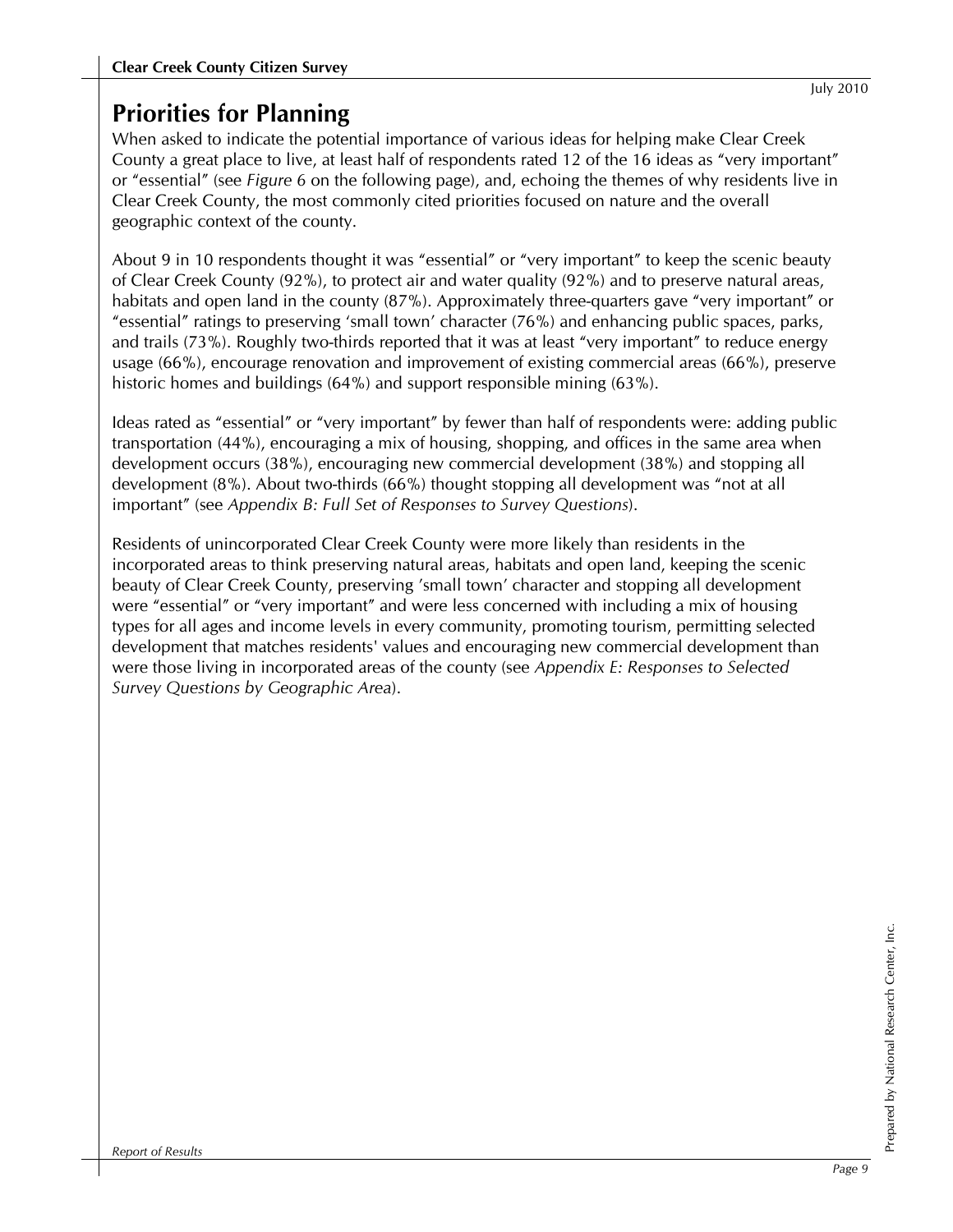|                                                                                                 | <b>Essential</b> |                        | Very important  |  |
|-------------------------------------------------------------------------------------------------|------------------|------------------------|-----------------|--|
| Protecting our air and water quality                                                            |                  | 62%                    | 30%             |  |
| Keeping the scenic beauty of Clear Creek County                                                 |                  | 62%                    | 30%             |  |
| Preserving natural areas, habitats and open land (forest,<br>habitat and open lands)            |                  | 57%                    | $30\%$          |  |
| Preserving 'small town' character                                                               | 40%              |                        | 36%             |  |
| Enhancing public spaces, parks, and trails                                                      | 33%              |                        | 40%             |  |
| Reducing our energy usage                                                                       | 32%              | 34%                    |                 |  |
| Encouraging renovation and improvement of existing<br>commercial areas                          | 23%              | 43%                    |                 |  |
| Preserving historic homes and buildings                                                         | 29%              | 35%                    |                 |  |
| Supporting responsible mining                                                                   | $27%$            | 36%                    |                 |  |
| Permitting selected development that matches residents'<br>values                               | 15%              | 42%                    |                 |  |
| Promoting tourism                                                                               | 23%              | 33%                    |                 |  |
| Including a mix of housing types for all ages and income<br>levels in every community           | 18%              | 32%                    |                 |  |
| Adding public transportation (e.g., bus service)                                                | 18%              | 26%                    |                 |  |
| Encouraging new commercial development                                                          | 14%<br>24%       |                        |                 |  |
| Encouraging a mix of housing, shopping, and offices in the<br>same area when development occurs | $11\%$<br>$27\%$ |                        |                 |  |
| Stopping all development                                                                        | 5%               |                        |                 |  |
| $0\%$                                                                                           | 20%              | 40%                    | $80\%$<br>$60%$ |  |
|                                                                                                 |                  | Percent of respondents |                 |  |

#### **Figure 6: Prioritizing Planning Areas**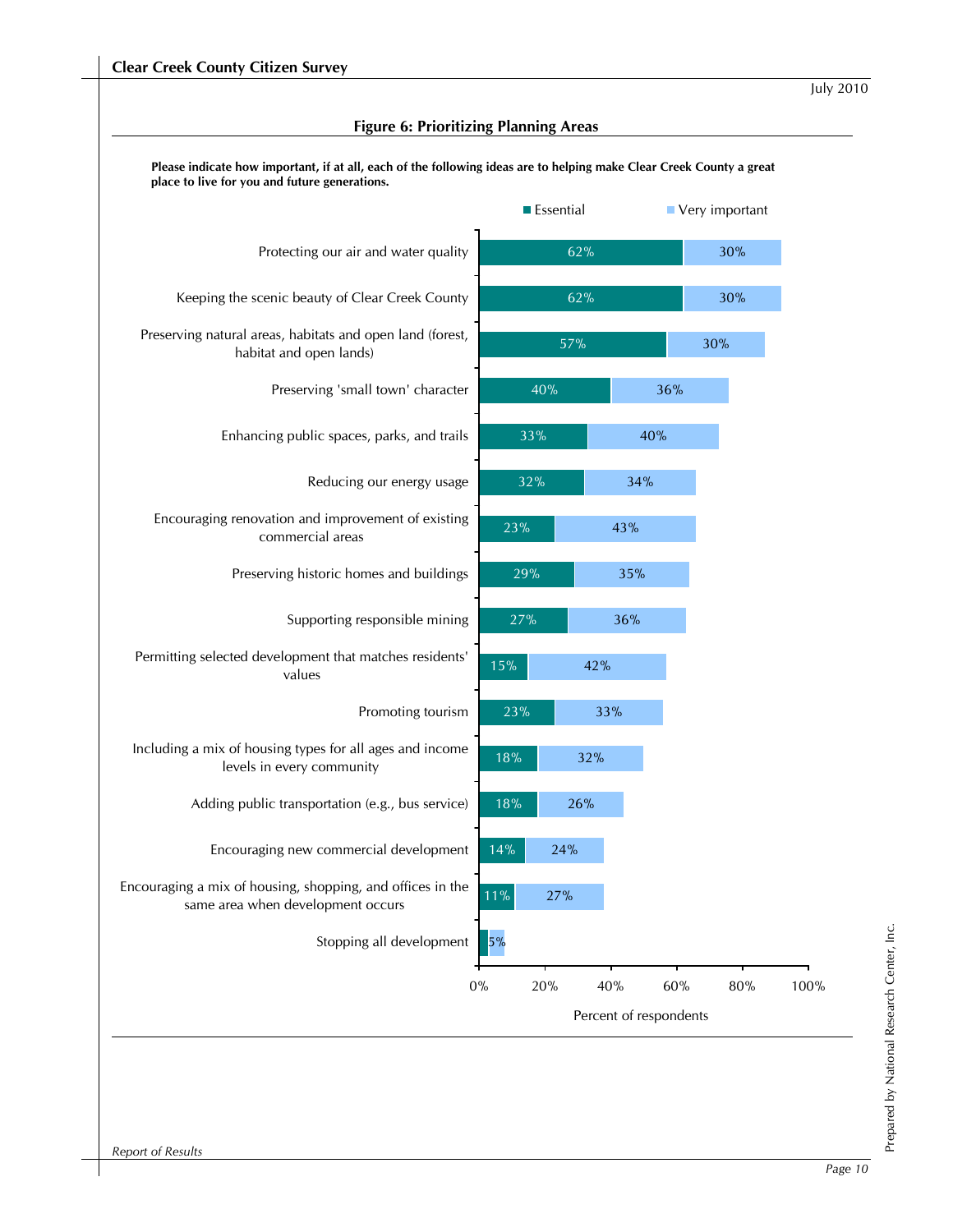#### **Clear Creek County Citizen Survey**

Another survey question asked residents how the County Commissioners should prioritize various issues and values when making decisions about future development. Each value was seen as important, with no fewer than half of respondents choosing "essential" or "very important."

At least four in five respondents felt it was "essential" or "very important" for Commissioners to think about the impacts on infrastructure (85%), financial impacts (83%) and environmental impacts (80%) when making decisions about future development. Though third in the priority order when combining "very important" and "essential" responses, environmental impacts were seen as "essential" by the highest percent of residents (48% of respondents), with a smaller percent rating it as "very important" (32%).

Economic impacts (76%), public safety (75%) and impacts on the community (73%) were thought to be at least "very important" considerations. Just over half reported that the protection of Clear Creek County's historic and cultural assets (57%), the 'fit' with the current built environment (53%) and the integration into the character of the community (53%) were "very important" or "essential" factors for Commissioners to consider in the future.

In general, residents living in unincorporated areas had similar opinions to those of residents residing in Clear Creek County's municipalities (see *Appendix E: Responses to Selected Survey Questions by Geographic Area*). However, residents of unincorporated areas were more likely to think it was "very important" or "essential" for Commissioners to take into account the impacts on the community (both locally and countywide) than were those living in incorporated areas. Residents in incorporated Clear Creek County were somewhat more likely to think it was "very important" or "essential" to consider the protection of Clear Creek County's historic and cultural assets than were their counterparts in unincorporated areas of the county.

|                                                                    | ■ Essential |                        |     | Very important |      |
|--------------------------------------------------------------------|-------------|------------------------|-----|----------------|------|
| Impacts on infrastructure including roads, water and<br>wastewater | 40%         |                        | 45% |                |      |
| Financial impacts (both costs and revenue potential)               | 38%         |                        | 45% |                |      |
| Environmental impacts (air, forests, water, wildlife, noise)       | 48%         |                        | 32% |                |      |
| Economic impacts (local businesses, jobs)                          | 30%         |                        | 46% |                |      |
| Public safety                                                      | 27%         |                        | 48% |                |      |
| Impacts on the community (both local and countywide)               | 26%         |                        | 47% |                |      |
| Protection of Clear Creek County's historic and cultural<br>assets | 24%         | 33%                    |     |                |      |
| Integration into the character of the community                    | $19\%$      | 34%                    |     |                |      |
| Fit with the current built environment                             | 19%         | 34%                    |     |                |      |
| 0%                                                                 | 20%         | 40%                    | 60% | 80%            | 100% |
|                                                                    |             | Percent of respondents |     |                |      |

#### **Figure 7: Prioritizing Community Values**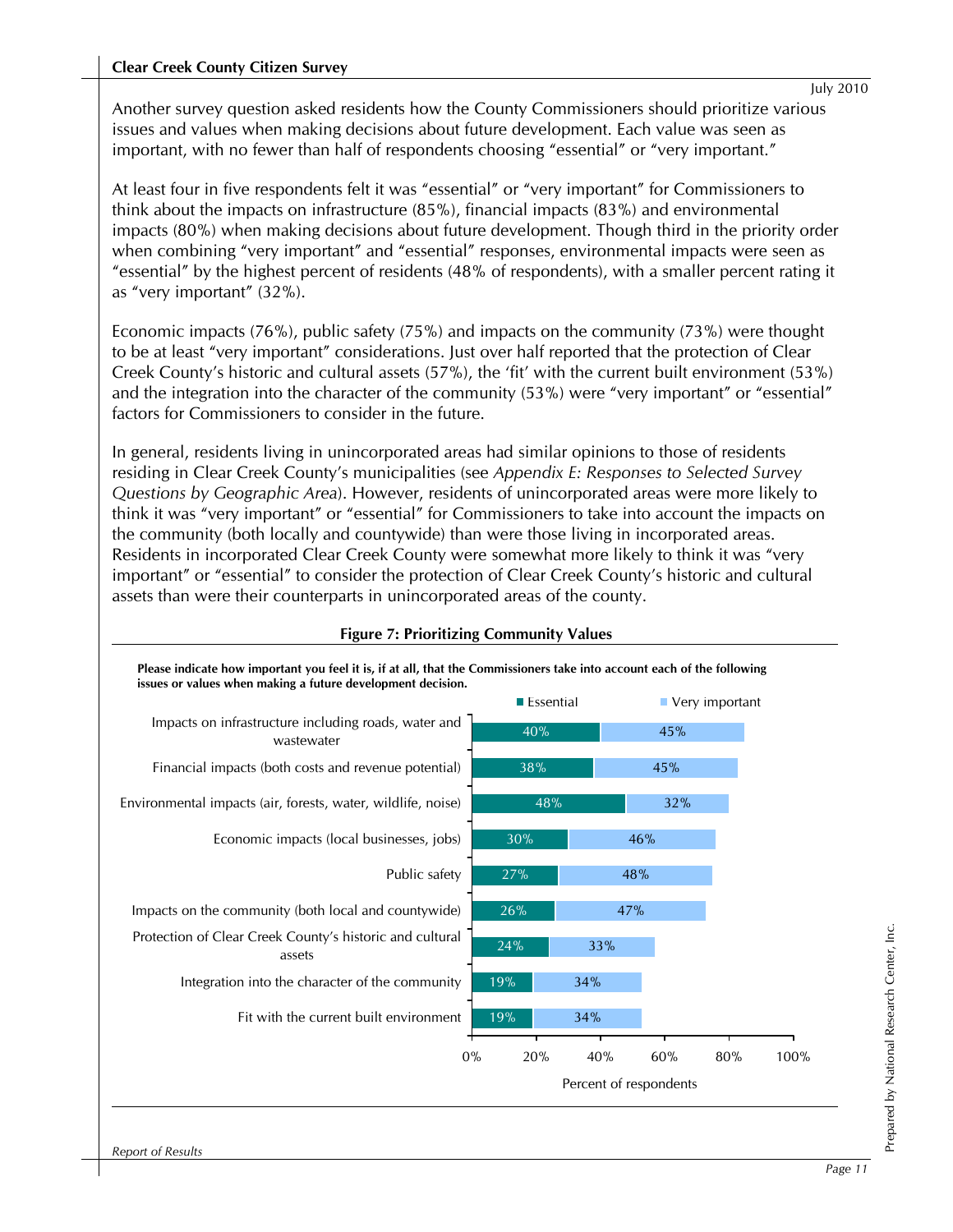The survey included a question that asked residents to indicate their support for or opposition to various housing policies. Encouraging historic preservation through voluntary programs saw the most support (with 91% "somewhat" or "strongly" supporting this option) while limiting the seasons of occupancy of homes in remote areas saw the least support (21%). Between 62% and 76% reported at least some support for increasing the supply of new housing in the \$100,000- \$250,000 range; providing home buyer education; working with local municipalities to accomplish potential housing programs; limiting residential development in some remote areas based on elevation, topography or access; and upgrading existing workforce housing. Respondents gave mixed results when asked about their support for or opposition to limiting the size of homes in remote areas (49% supported this idea) and strengthening code enforcement efforts (46% support).

Most housing options had more strong supporters than strong opposers. The exceptions were code enforcement (24% "strongly opposed" versus 12% "strongly supported") and seasonal occupancy limitations (44% "strongly opposed" versus 6% "strongly supported").

When comparing results by geographic area, residents of unincorporated Clear Creek County were slightly more likely to support encouraging historic preservation through voluntary programs than those living in incorporated places and residents in unincorporated areas were meaningfully less likely to support increasing the supply of new housing in the \$100,000-250,000 range, upgrading existing workforce housing and working with local municipalities to accomplish potential housing programs than were other residents. (See *Appendix E: Responses to Selected Survey Questions by Geographic Area*.)

#### **Figure 8: Housing Priorities**

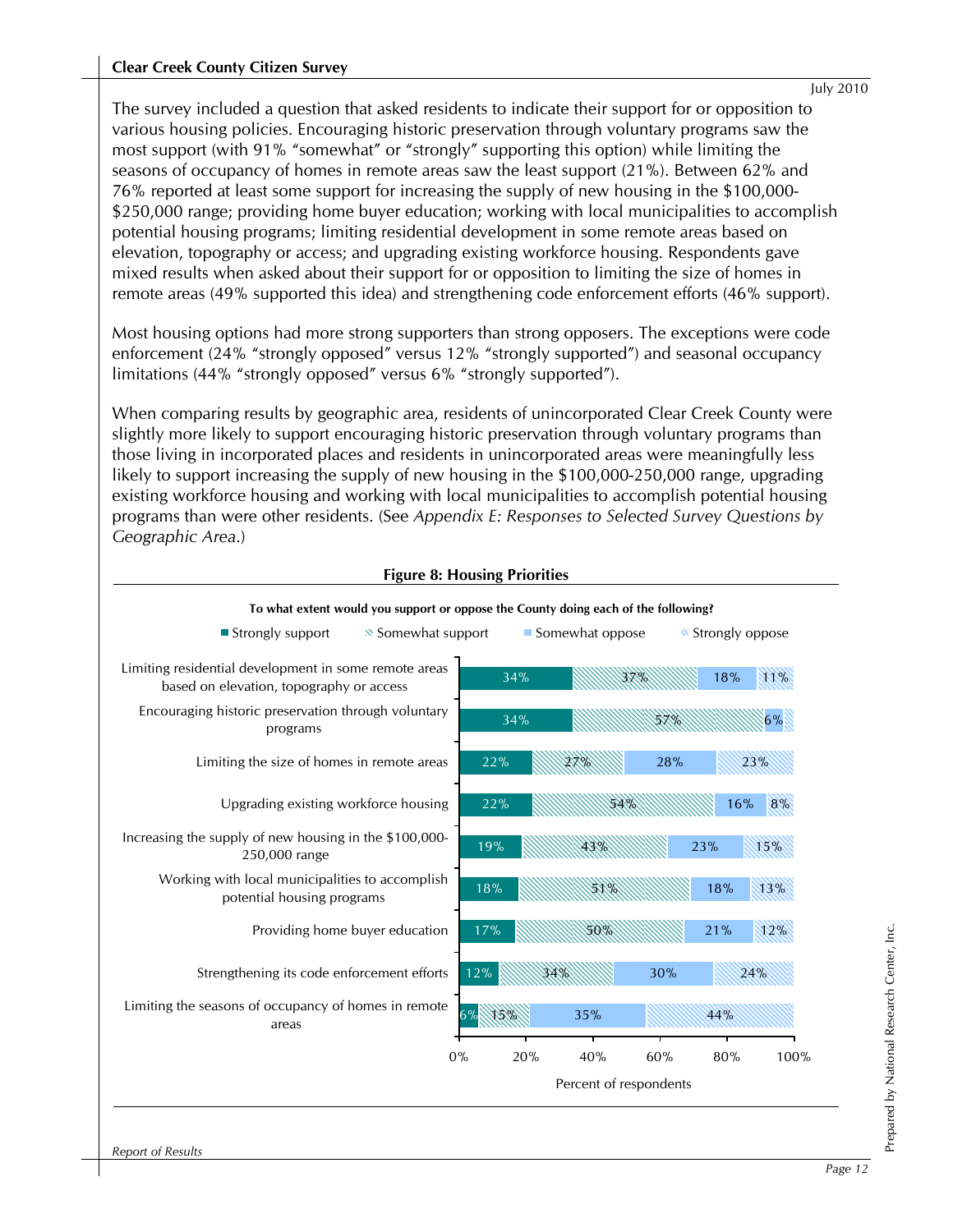About two in five residents in Clear Creek County were found to spend at least 30% of their income on housing costs, while about three in five reported spending less than 30% of their income on housing.



#### **Figure 9: Estimate of Housing Cost Stress**

Another survey question asked residents to indicate the extent to which they would support or oppose the Clear Creek Open Space Commission (OSC) purchasing, for open space, privatelyowned land that is currently zoned for residential and commercial use (in such areas as Floyd Hill, Empire Junction, Bakerville and Dumont-Lawson-Downieville areas) so that it remains undeveloped. Approximately three in five residents reported at least some support for this idea, with a third stating strong support. One in five reported strong opposition for this idea.

Survey participants living in unincorporated Clear Creek County were more likely to support this idea than were those living in incorporated areas of the county (see *Appendix E: Responses to Selected Survey Questions by Geographic Area*).

Respondents who reported living in the Floyd Hill and Beaver Brook areas of the community were more likely to support the OSC purchasing, for open space, privately-owned land that is currently zoned for residential and commercial use so that it remains undeveloped than were their counterparts (see *Appendix E: Responses to Selected Survey Questions by Geographic Area*).



*Report of Results*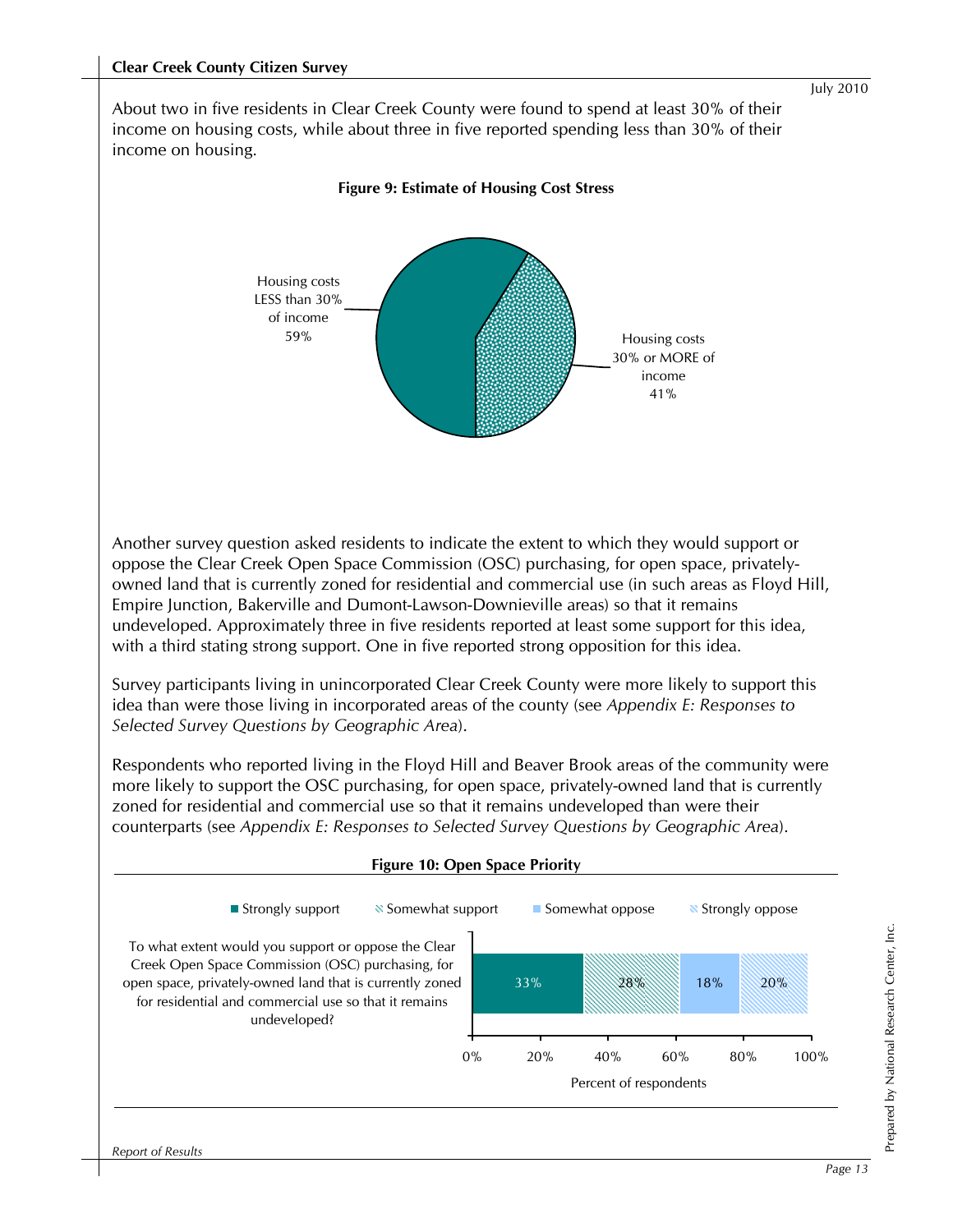## **Quality of Services and Government**

Residents were asked to rate the quality of a number of services provided by the County. Survey participants also were asked to evaluate Clear Creek County Government performance.

## **Government Performance**

About three-quarters of respondents gave "good" or "fair" ratings when asked to rate the value of services for the taxes paid to Clear Creek County, the job the county government does at welcoming citizen involvement and the overall direction the county is taking (see *Appendix B: Full Set of Responses to Survey Questions*). Fewer than 10% thought each was "excellent" and 15% to 21% evaluated each as "poor."

Those living in unincorporated areas of the county were more likely to give positive ratings for the value of services for taxes paid to Clear Creek County than were those living in the county's municipalities (see *Appendix E: Responses to Selected Survey Questions by Geographic Area*).

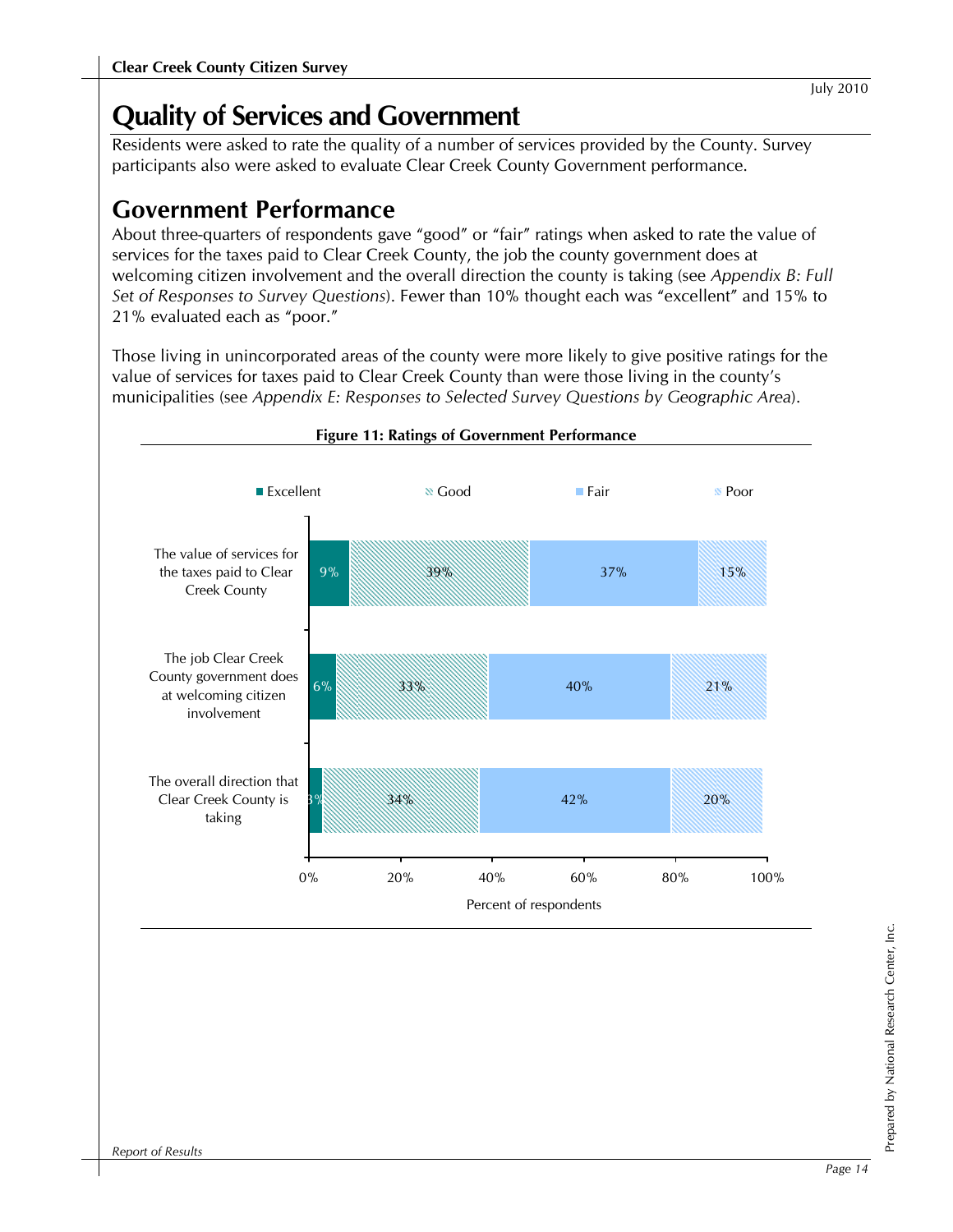## **County Services**

Eleven of the eighteen county services evaluated by residents were rated as "good" or better by a majority of survey respondents. Ambulance or Emergency Medical Services, Clerk and Recorder Services and the Coroner's Office were rated most positively, with 8 in 10 residents reporting each as "good" or "excellent." Fire Services also received favorable ratings, with about three-quarters reporting they were "good" or better.

The Land Use and Planning Department was rated least positively with about a third giving a "good" or better rating. Mental Health Services and the Road and Bridge Department also received less positive ratings than other services, with at least 3 in 10 respondents giving a "poor" rating to each.

Code Enforcement, Sheriff Services, the Road and Bridge Department and Mental Health Services received more favorable ratings from residents living in unincorporated areas of the county than from those living in incorporated places (see *Appendix E: Responses to Selected Survey Questions by Geographic Area*).

When comparing responses by community subgroup, residents who reported living in the Brook Forest/Upper Bear Creek/Evergreen/Old Squaw Pass areas of the county were more likely to give positive ratings to Code Enforcement and the Land Use and Planning Department than were residents reporting to live in other areas of the county (see *Appendix E: Responses to Selected Survey Questions by Geographic Area*). Sheriff Services received more positive ratings from Floyd Hill/Beaver Brook residents than from those living in other communities. The Road and Bridge Department and Veteran's Services were rated as excellent or good by a higher proportion of Dumont-Lawson-Downieville/Empire/Fall River/St. Mary's/Alice residents than by other residents. Those living in Idaho Springs were more likely to give favorable ratings to Senior Services in Clear Creek County than were their counterparts.

For all but two services (Clerk and Recorder and Road and Bridge), more than 20% of respondents selected "don't know" when asked to rate each one. (See *Appendix C: Responses to Survey Questions Including Don't Know Responses*.)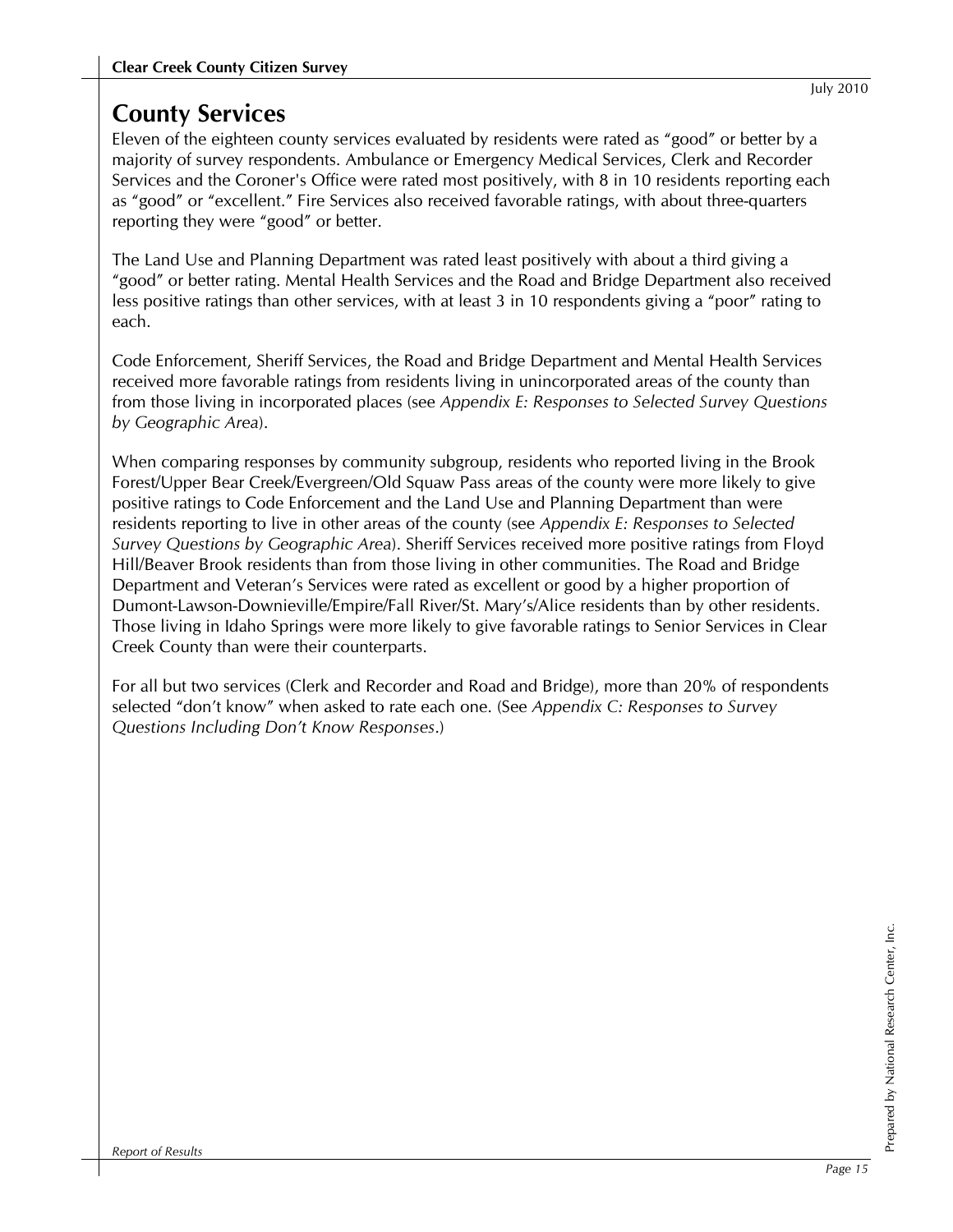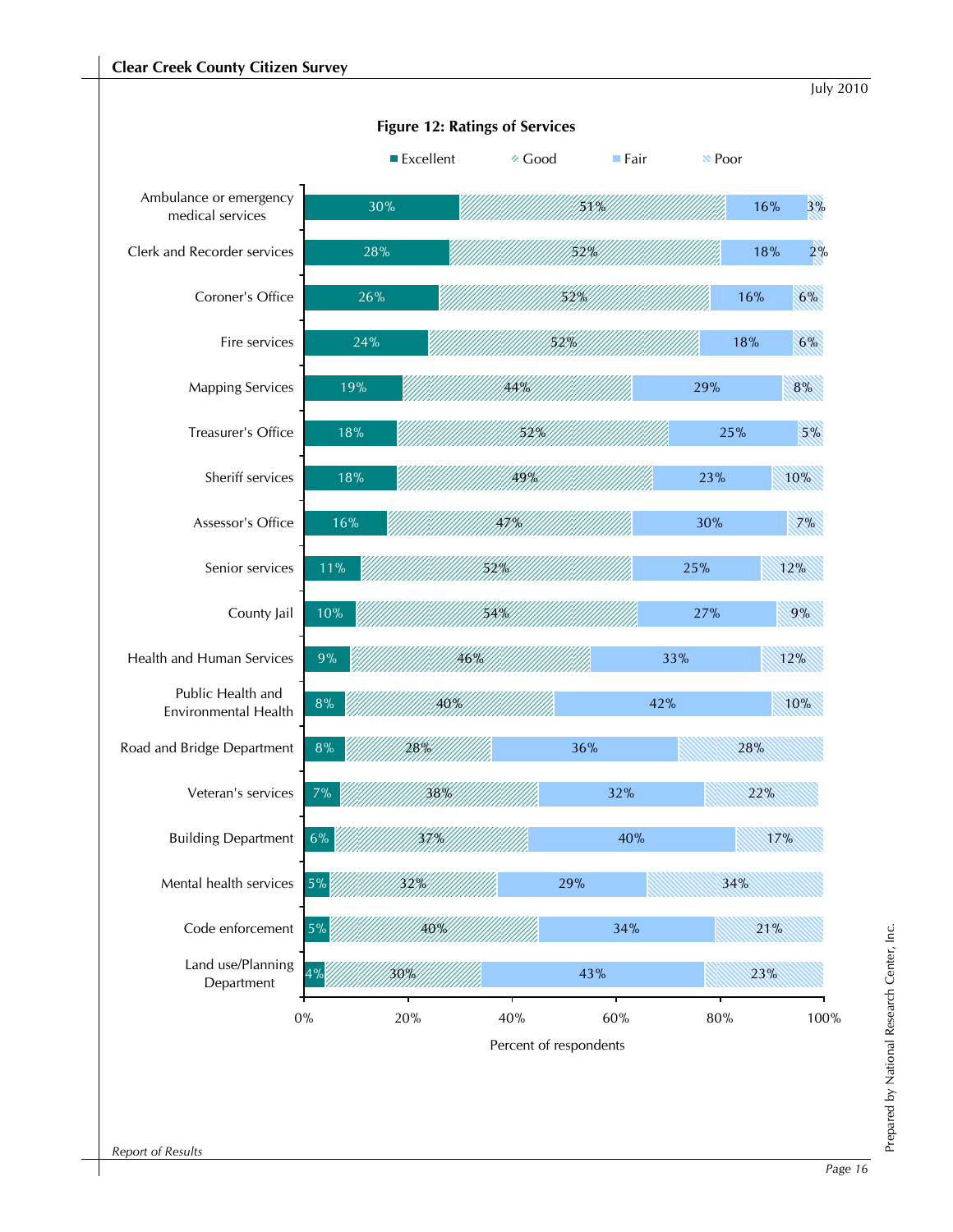## **Managing Service Levels**

In order to help County Commissioners understand residents' preferences for how the County should manage its current resources, residents were asked to identify one scenario from a list of four that best represented their top choice. Six in ten residents suggested that funds be used to improve roads and bridges in the county. About a quarter said they would like funds to be used to build the County's general fund reserve in preparation of the mining down cycle and for future expenditures, approximately 1 in 10 thought resources should be used for capital improvement projects such as building new and renovating existing facilities and 5% selected the option to use funds to subsidize housing programs.

Although the rank order of the four opportunities was about the same, residents living in unincorporated areas of the County were more likely to prefer using funds to improve roads and bridges in the county and to build the County's general fund reserve ("rainy day" funds) in preparation of the mining down cycle and for future expenditures, while those living in incorporated places were more likely to support using funds to subsidize housing programs. (See *Appendix E: Responses to Selected Survey Questions by Geographic Area*.)



#### **Figure 13: Preferred Resource Management Scenario**

Prepared by National Research Center, Inc.

Prepared by National Research Center, Inc.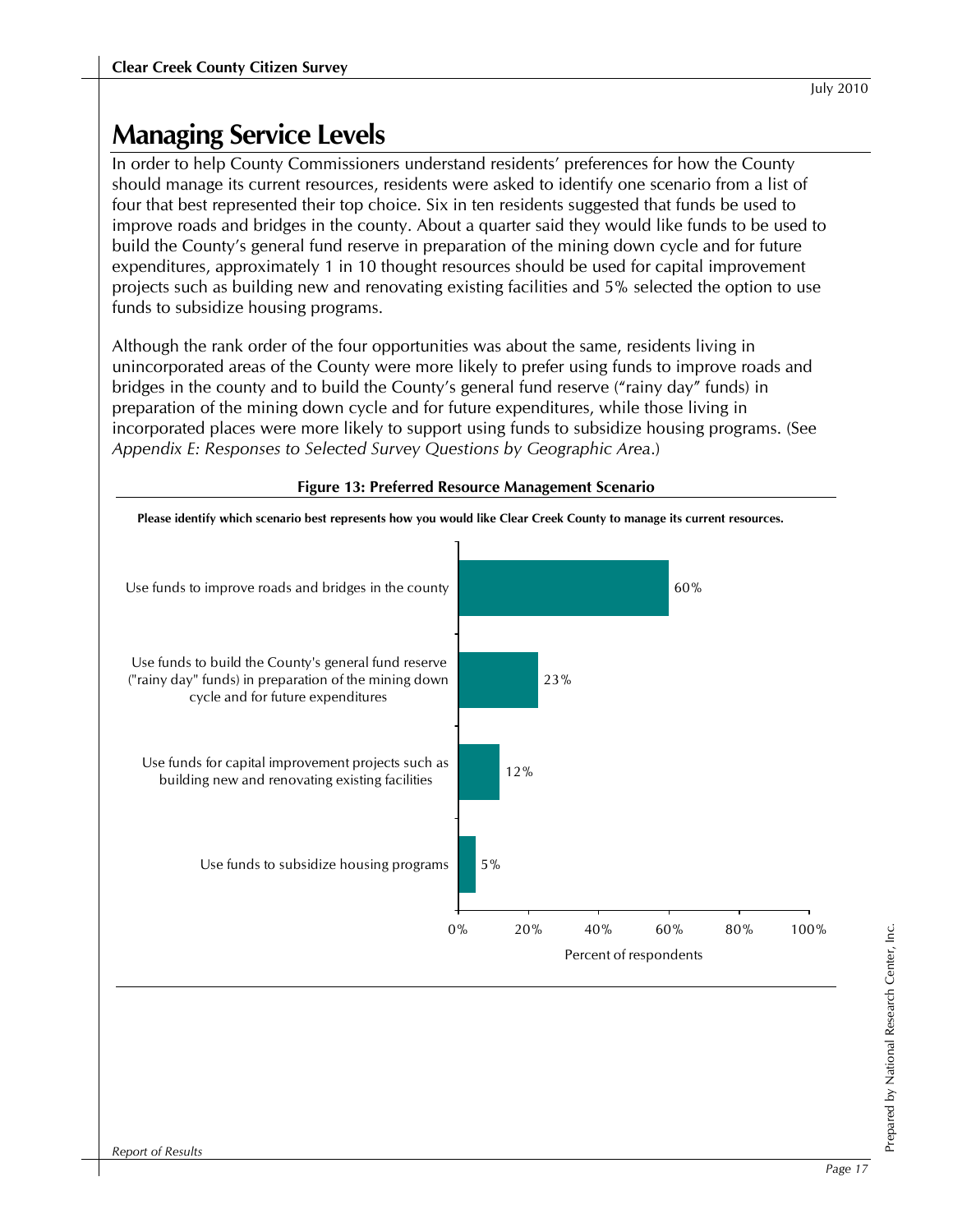Another question that addressed service levels and funding explained that currently, the mining industry provides about 70% of the County's total assessed valuation. It also was explained on the survey that due to the likely down cycle of the mining industry over the next 20 to 30 years, the County will need to find ways to make up for the revenue shortfall from the mining industry. Residents were asked if they would rather see service levels reduced, the County replace lost revenue by asking voters to approve a tax increase or if the County should allow development that would create a new tax base when the gap between the County's costs and revenues widen in the coming years. In general, residents were more interested in finding ways to fund services rather than make cuts. Allowing development that would create a new tax base was significantly the preferred option (72% of respondents). Sixteen percent opted for reducing service levels and 1 in 10 said they would prefer to raise property taxes to keep up with costs.

Respondents who reported living in the Floyd Hill or Beaver Brook areas of the County were least likely to support new development that would create a new tax base when compared to responses from residents living in other areas of Clear Creek County (see *Appendix E: Responses to Selected Survey Questions by Geographic Area*).



#### **Figure 14: Preferred Approach to Service Levels and Funding**

The 2010 survey also tested residents' willingness to increase their own property tax to help maintain current service levels. One-quarter of respondents wished not to increase their property tax at all. Some of the remaining respondents selected a limited increase – 16% each were in favor of up to \$50 annually and \$50 to \$74 per year. Around another one in four said they would consider \$75 to \$100 in higher property tax and about one in five residents said they would be willing to pay more than \$100 extra per year.

A higher proportion of residents residing in unincorporated areas than those living in incorporated places reported a willingness to pay more than \$100 extra per year to help keep up with current service levels (see *Appendix E: Responses to Selected Survey Questions by Geographic Area*).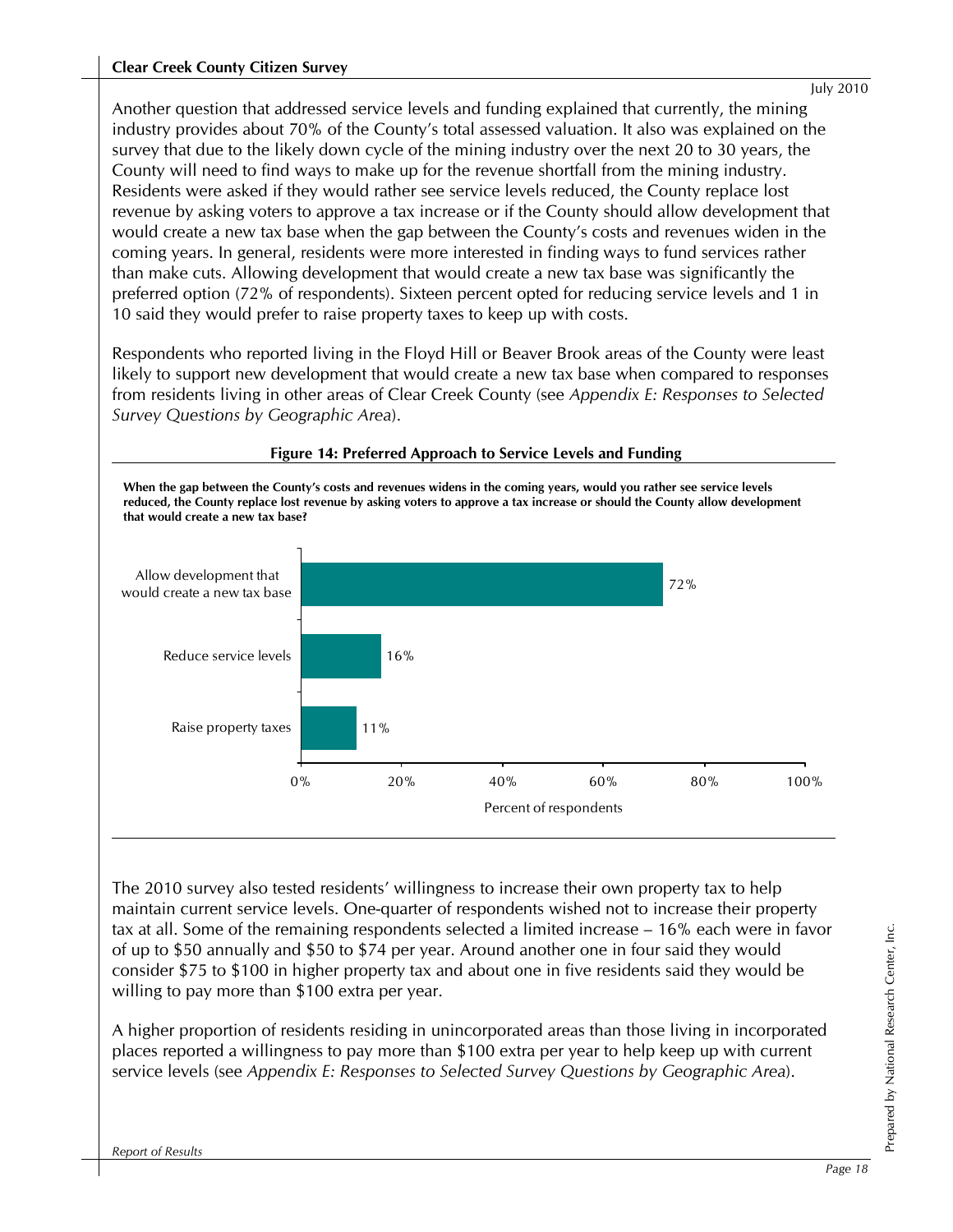

# Prepared by National Research Center, Inc. Prepared by National Research Center, Inc.

*Report of Results*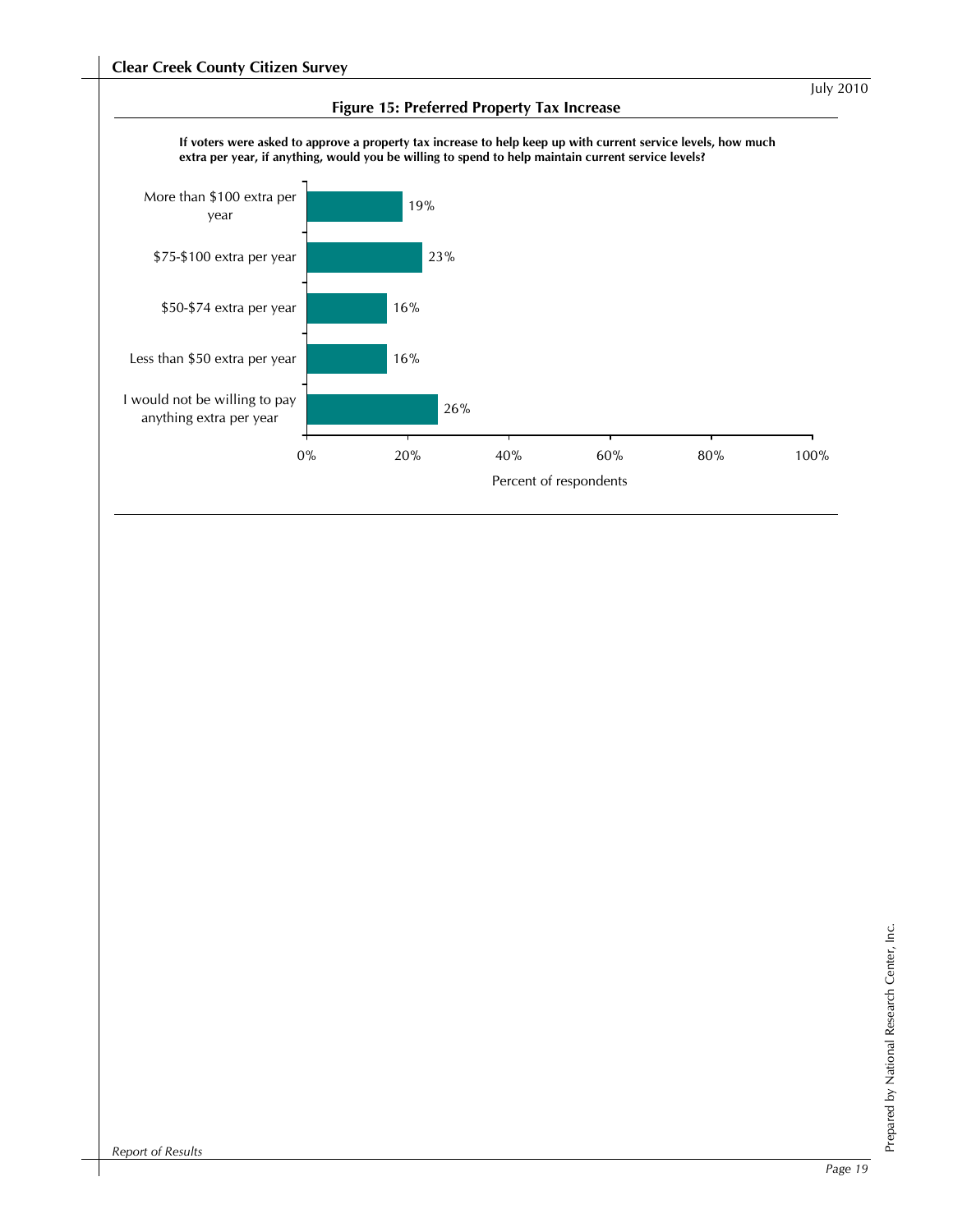#### **Clear Creek County Citizen Survey**

Continuing the series of questions to help decision-makers understand residents' opinions about balancing resources and service levels, the survey included a question that asked residents to give their recommendations for reducing services to cut costs, in the event that resources no longer keep up with current service levels. Cuts are tough to swallow; fewer than 20% "strongly supported" reducing any of the eight services listed and respondents generally were more likely to pick one of the "somewhat" responses than the "strongly" options. At least 6 in 10 were in support of reducing administrative services and land use services. Health and Human services was divided equally with half in support of reducing these services and half in opposition to the idea.

Residents preferred to protect road and bridge maintenance (55% were "strongly" opposed to a reduction and only 4% strongly supported cutting in this area). Six in ten "strongly" opposed reducing service levels for public safety services. A majority of respondents also were opposed to reducing each of the following services: the transfer station/recycling center (60% "somewhat" or "strongly" opposed reducing these services), public health and environmental health services (60%) and law enforcement services (66%).

Generally, residents of incorporated and unincorporated areas had similar opinions. However, those living in unincorporated areas were less likely to support reducing the level of public safety and law enforcement services than were their counterparts (see *Appendix E: Responses to Selected Survey Questions by Geographic Area*).



#### **Figure 16: Preferences for Service Reductions**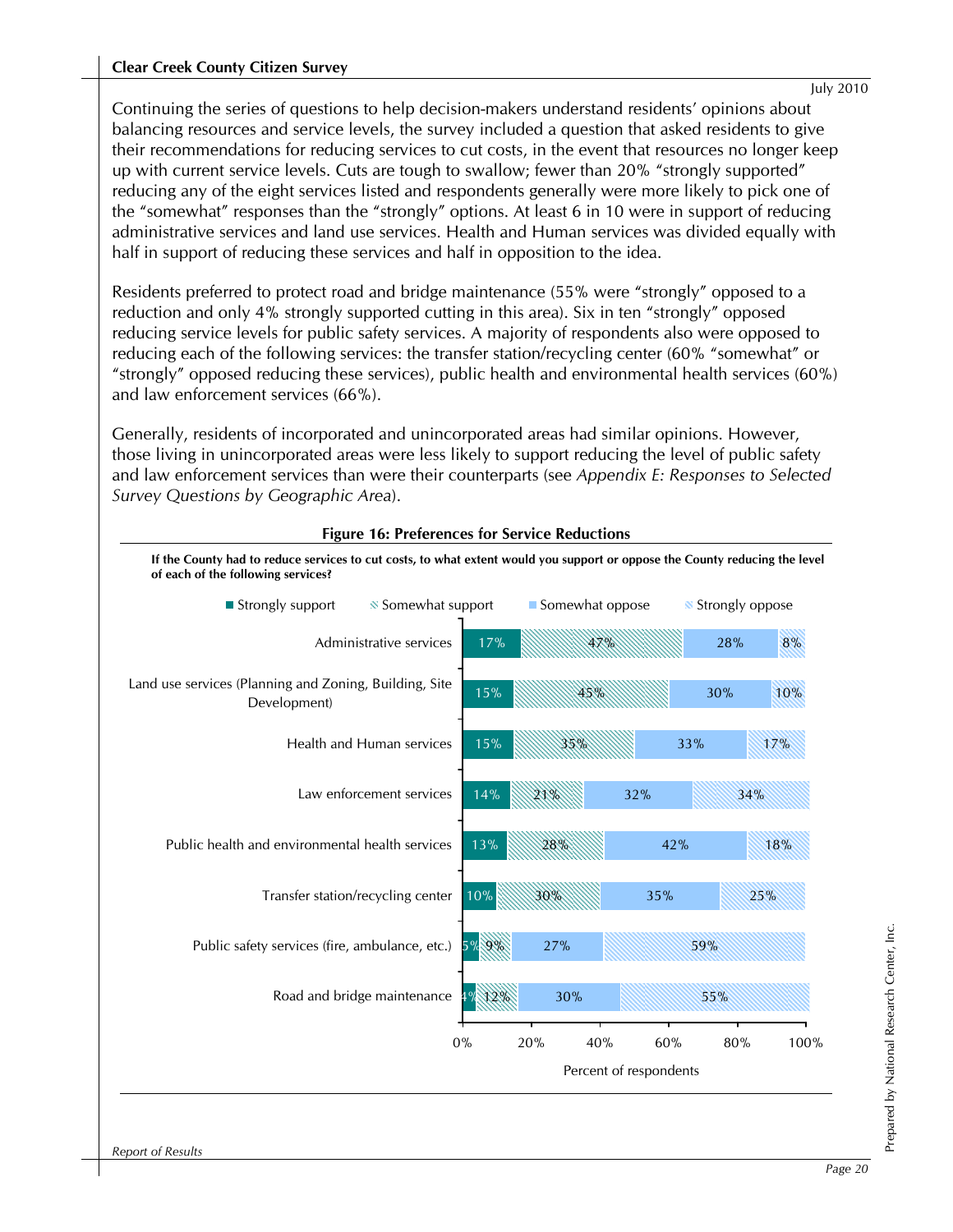The Clear Creek County Citizen Survey included a series of questions about resident energy use and needs as well as questions designed to help community leaders understand resident preferences for alternative energy in the county.

Residents were first asked how they typically heat their home. About half reported propane/gas was their primary heating source, about 1 in 10 used electricity or a wood stove and fewer than five percent used other heating methods in their home. One in five did not respond to the question.





When asked how interested, if at all, they would be in getting a low interest loan to make energyefficient improvements in their homes if the county funded the program, interest was about evenly split with 32% reporting they were "very interested" in doing so, 36% showed some interest and another 32% were "not at all interested." A majority of residents said they would likely participate in a survey specifically about home energy use, though one in five were "very" unlikely to respond to such a survey.



# Prepared by National Research Center, Inc. Prepared by National Research Center, Inc.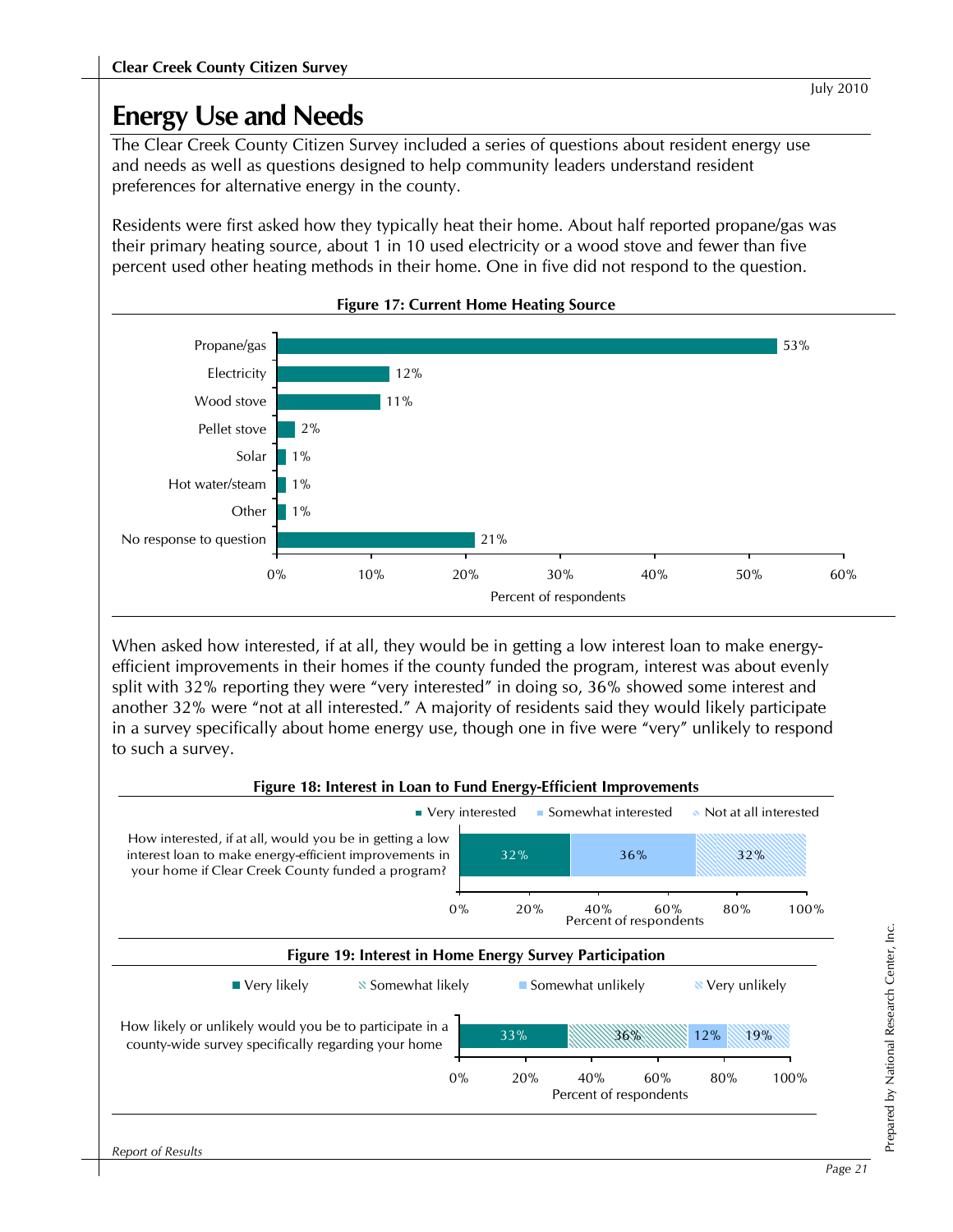Residents indicated that they were more likely to schedule a home energy audit service to learn how to make improvements to lower the household energy bills if the audit was free. In fact, about twice as many residents were "very unlikely" as "very likely" to schedule this service if the service was not free.



When asked the extent to which they would support or oppose Clear Creek County as a location to install large, utility scale alternative energy sources such as wind turbines and solar projects, half of respondents (51%) "strongly" supported this idea and about a third "somewhat" supported it. One in ten "strongly" opposed the installation of large, utility scale alternative energy sources in the county.



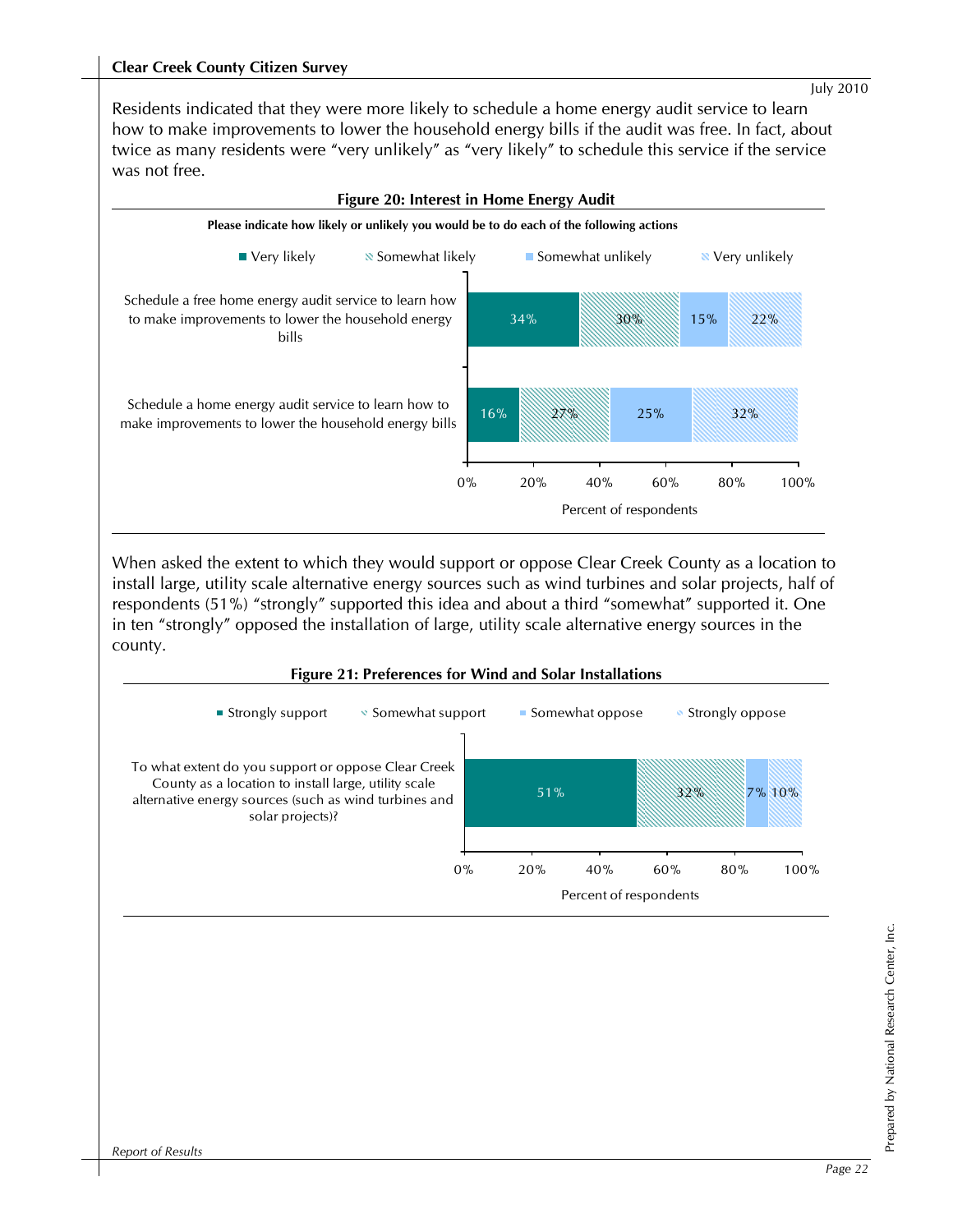#### **Clear Creek County Citizen Survey**

Of those who supported the installation of large, utility scale alternative energy sources in Clear Creek County, about four in five described their support as being due to the economic benefits that could be the result of this project and just over half (56%) were in support because of the societal benefits of the project. Others supported the project for the increased access to remote areas (17%) and 15% mentioned the environmental benefits and resources that would become available from this project. This question included an option for residents to write in other reasons for supporting wind and solar installations in the county. In addition to the comments about environmental benefits, 7% of respondents wrote in "other" responses that could not be grouped into common themes. (To see verbatim responses for the "environmental benefits" category and the "other" category, please see *Appendix D: Verbatim Responses to Open-ended Survey Questions*.)



#### **Figure 22: Reasons for Supporting Wind and Solar Installations**

*Total exceeds 100% because respondents could select more than one category. This question was only asked of those who supported the installation of large, utility scale alternative energy sources in the county.*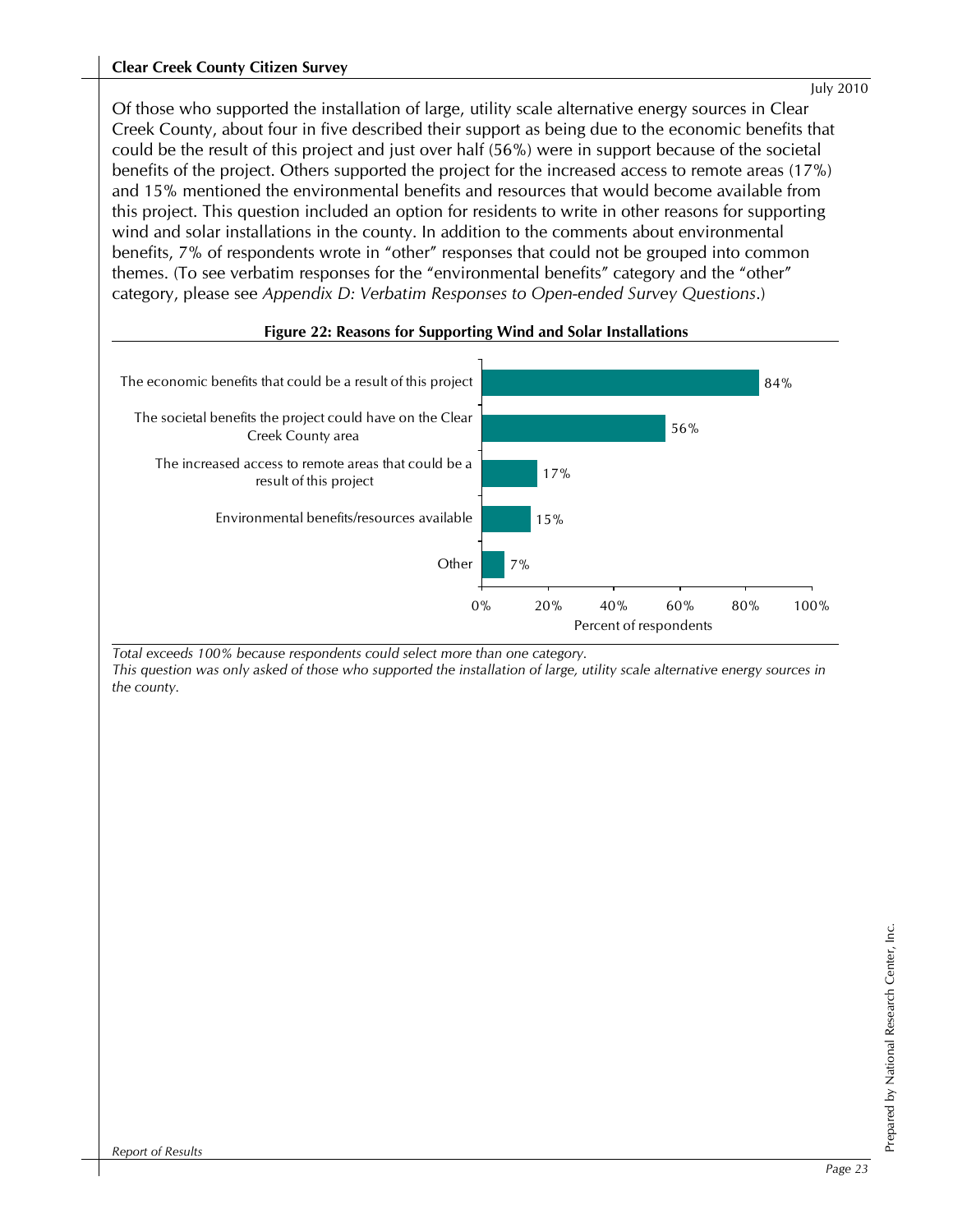#### **Clear Creek County Citizen Survey**

The approximately 17% opposed to wind and solar installations in Clear Creek County ( $N=296$ ) were asked to select or write in reasons for their opinion. Approximately 6 in 10 of those 296 residents were opposed to the project because of the visual and environmental impacts that would results from the large, utility scale installations (63% and 60%, respectively). Four in ten were in opposition because of the increased access to remote areas and another 1 in 10 said they were opposed due to concerns about costs. Four percent wrote in comments about their concerns about alternative energy and 7% wrote in "other" responses that were unique and were not grouped into common themes. These responses can be read verbatim in *Appendix D: Verbatim Responses to Open-ended Survey Questions*.



#### **Figure 23: Reasons for Opposing Wind and Solar Installations**

*Total exceeds 100% because respondents could select more than one category. This question was only asked of those who opposed the installation of large, utility scale alternative energy sources in the county.*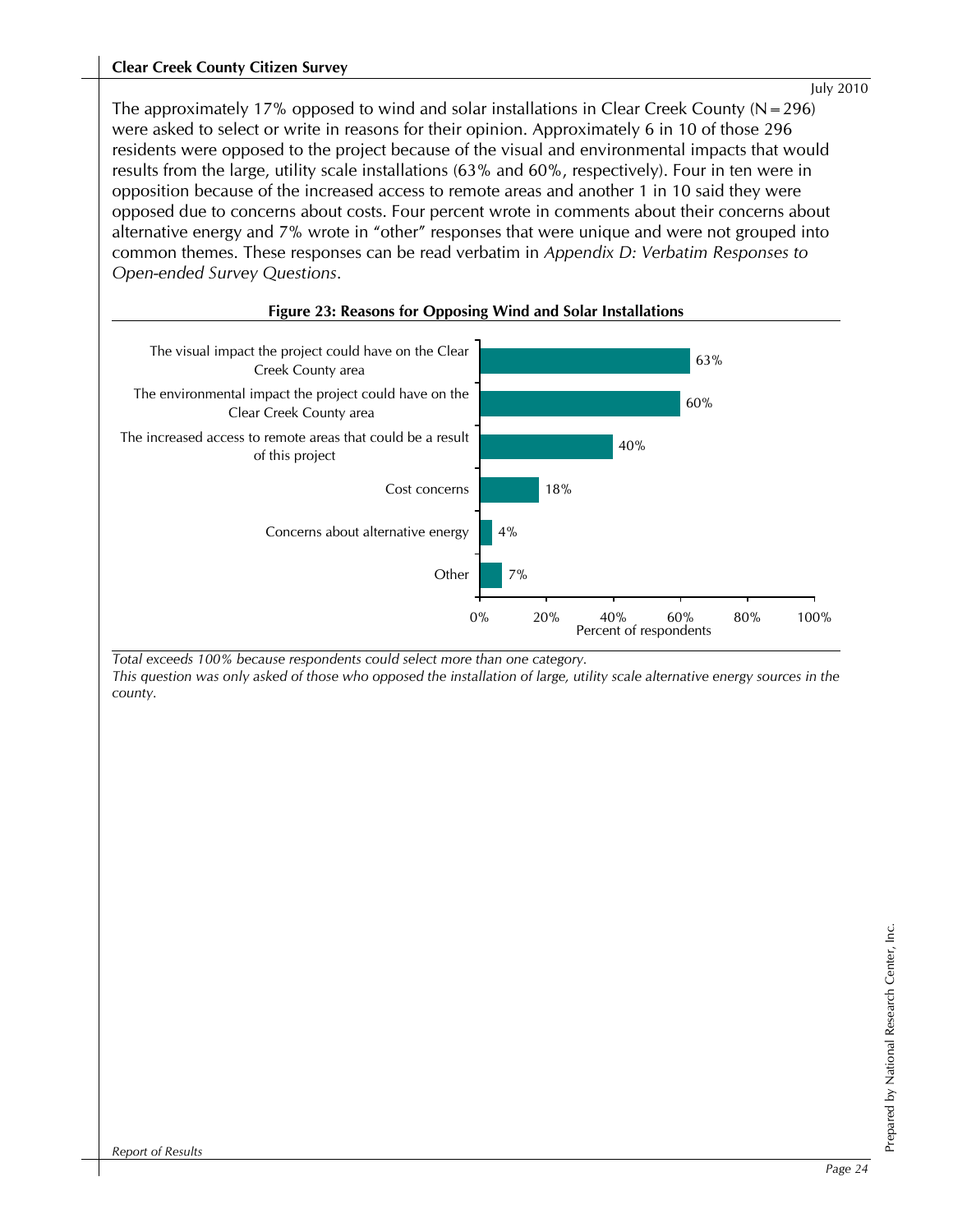Another section of the survey included questions pertaining to the County Web site. While 45% of respondents reported "never" using the Clear Creek County Web site in the 12 months prior to the survey, just over half reported using it at least once. About one in five reported using the site three to twelve times in the past year and 27% said "once or twice." More frequent use was fairly uncommon among residents.



At least half of the 55% of residents who had visited the Web site gave "good" or "excellent" ratings to various aspects of the County Web site, with about 1 in 10 giving an "excellent" rating to each. About one in four to two in five gave "fair" ratings and fewer than 20% gave "poor" ratings when asked to rate each aspect of the site (see *Appendix B: Full Set of Responses to Survey Questions*).

More than half of respondents said "don't know" when asked to rate the ease of paying or viewing taxes online (56%), the Public Trustee foreclosure search (73%) and the ease of using the Assessor Property record search (54%).

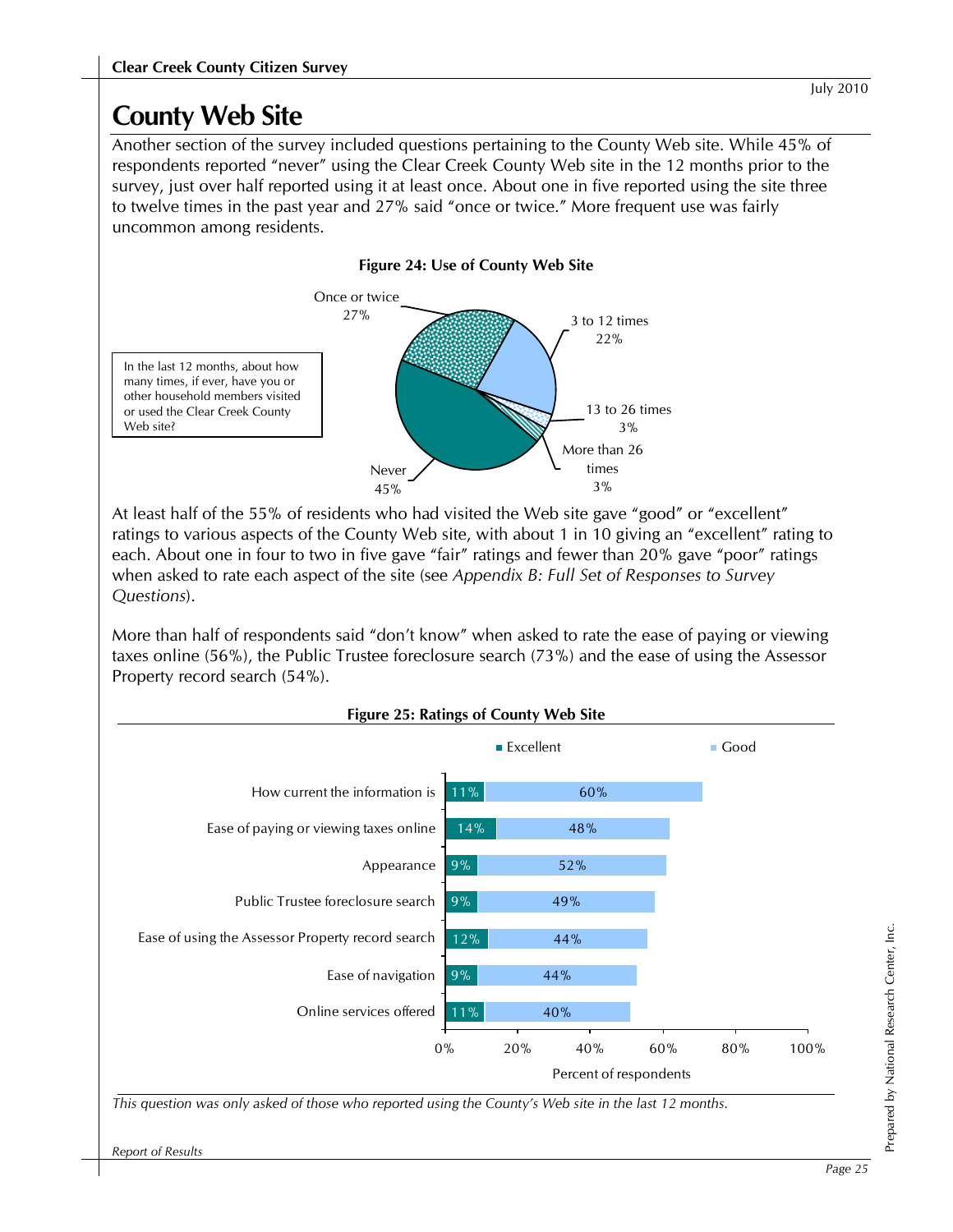Each in a list of six features of the County's Web site proved infrequently used by site visitors. About two in five had used the ClearMap Interactive Mapping Application or the Assessor Property record search at least once in the prior 12 months, a third reported paying or viewing taxes online and about a quarter used the Land Use permit search on at least one occasion in the last 12 months. One in five reported using the Public Trustee foreclosure search and one in ten had accessed the Land Use Citizen Response Site (CRM) in the 12 months prior to the survey.

Residents of unincorporated areas were more likely to have used the Assessor Property record search on the County's Web site than were residents of incorporated areas (see *Appendix E: Responses to Selected Survey Questions by Geographic Area*).



**Figure 26: Frequency of Use of Features on County Web Site** 

*This question was only asked of those who reported using the County's Web site in the last 12 months.*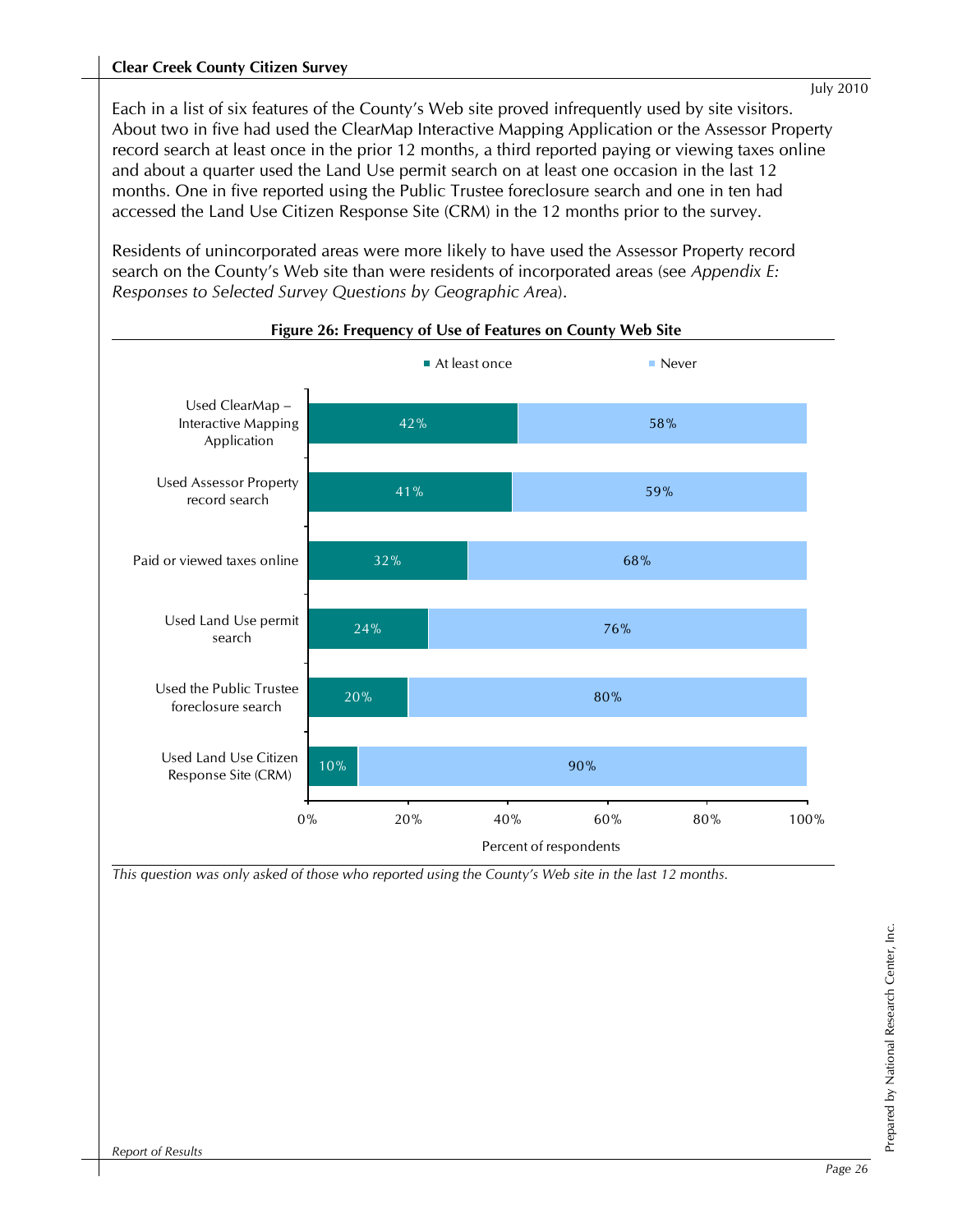## **Employment and Transportation**

Specific questions on the survey asked residents about their employment status, commuting and transportation. A majority of respondents reported current employment for pay. Two-thirds reported full time employment and about 1 in 10 (12%) reported part time employment.



Thirty-six percent said they work in Clear Creek County, 22% in Jefferson County and 18% traveled to Denver for work. Alternative travel mode use was rare. Many (75%) reported that they typically drive to work by themselves; 1 in 10 said they always work from home and fewer than 10% traveled via methods other than driving alone. The average number of miles residents said they drove daily to and from work (excluding those reporting zero miles) was about 43 miles per day.



**Figure 28: Place of Employment**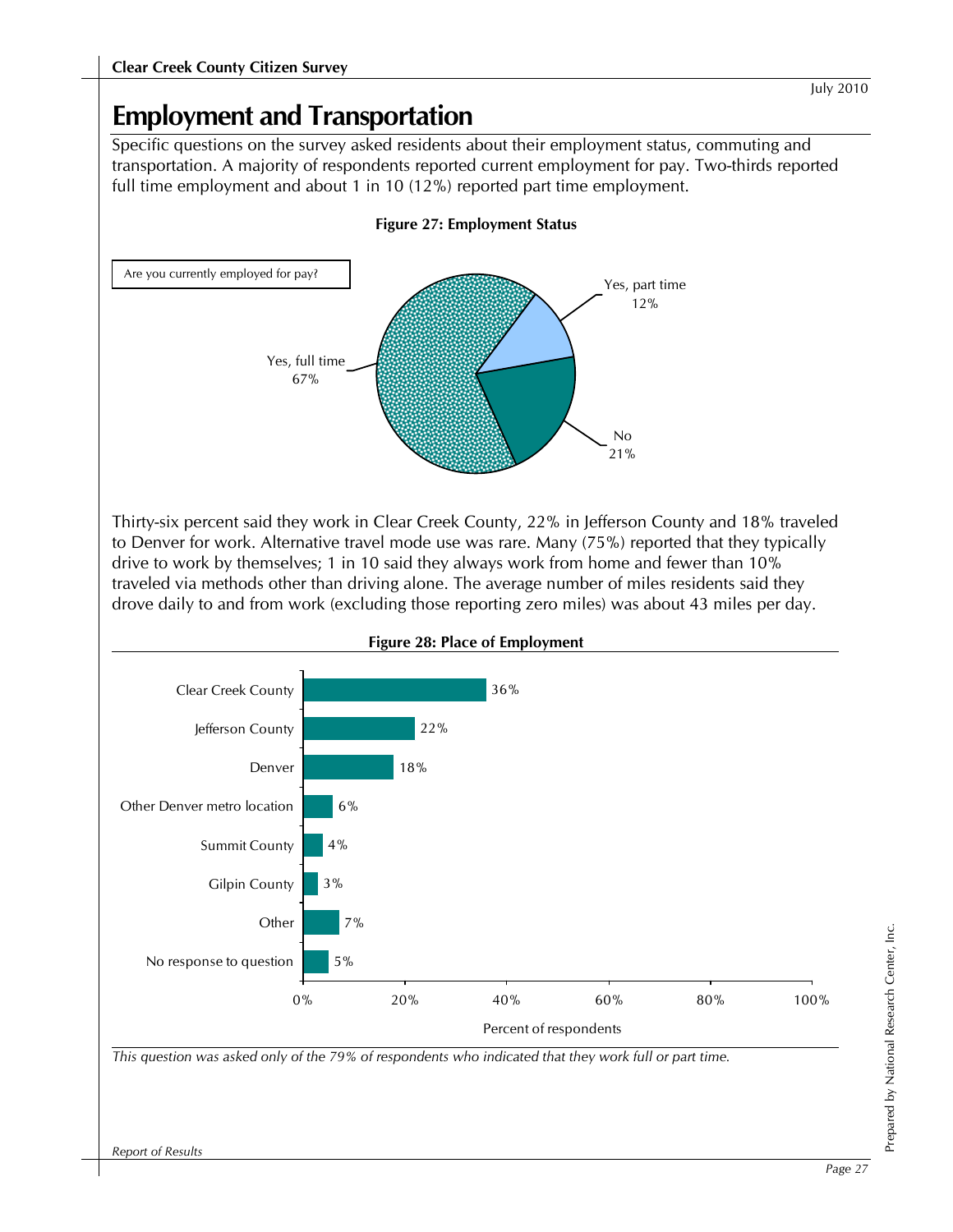

Prepared by National Research Center, Inc.

Prepared by National Research Center, Inc.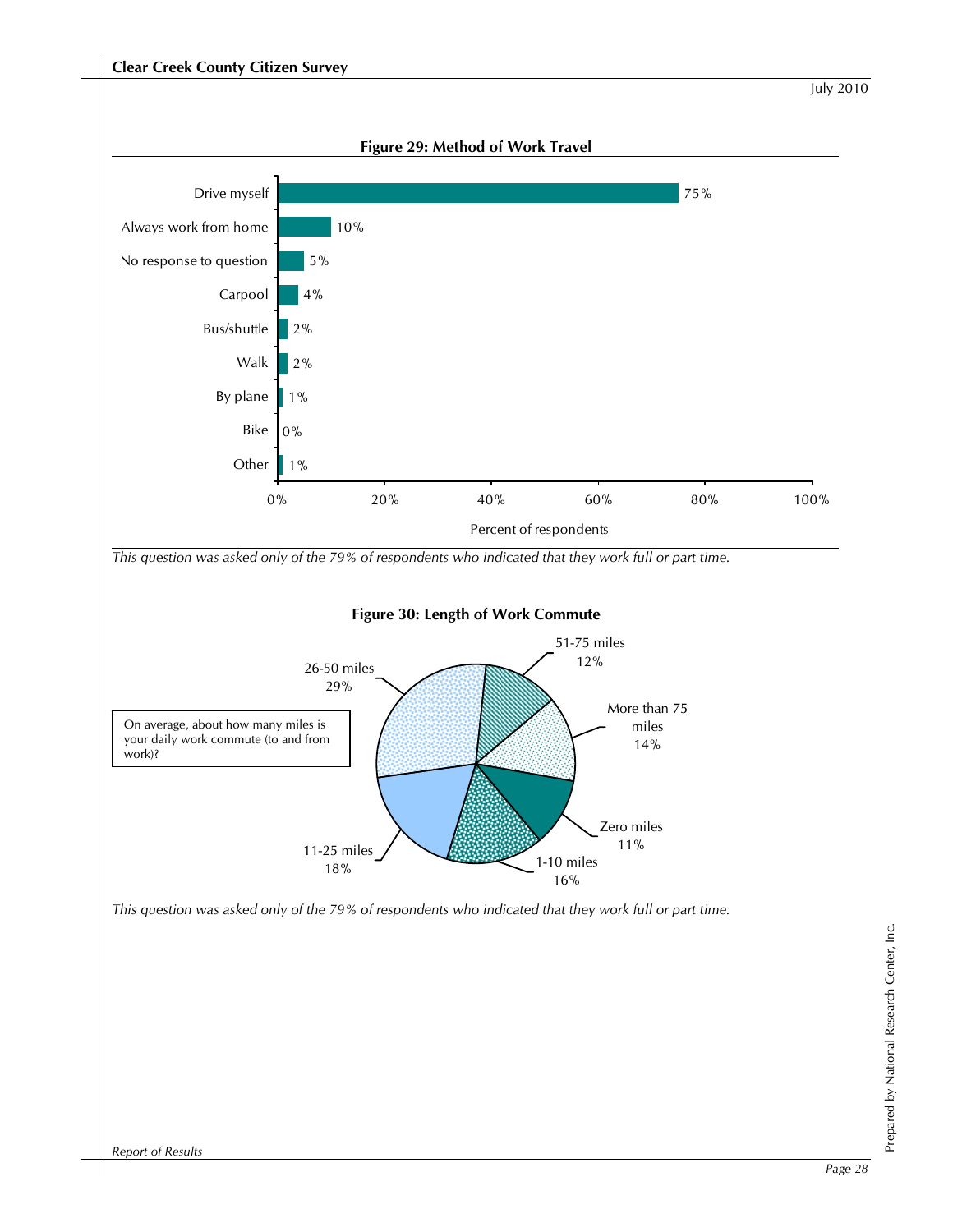Residents averaged about two cars per household. For each household vehicle, residents were asked to estimate the number of miles traveled per year on each. The average number of miles traveled per year for the first vehicle was 14,315 miles. Residents reported an average of 10,215 miles for the second vehicle, 4,228 for third vehicles and 3,148 for fourth vehicles.



#### **Figure 31: Number of Household Vehicles**

**Figure 32: Vehicle Miles Per Year** 

| For each household<br>vehicle, please<br>estimate the number of<br>miles traveled per year<br>on each. | <b>Less</b><br>than<br>5,000<br>miles | $5,000-$<br>9,999<br>miles | 10,000<br>to<br>19,999<br>miles | $20,000+$<br>miles | No miles<br>reported | <b>Total</b> | Average<br>number of<br>miles |
|--------------------------------------------------------------------------------------------------------|---------------------------------------|----------------------------|---------------------------------|--------------------|----------------------|--------------|-------------------------------|
| Vehicle #1                                                                                             | 17%                                   | 8%                         | 40%                             | 27%                | 8%                   | 100%         | 14,315                        |
| Vehicle #2                                                                                             | 28%                                   | 14%                        | 35%                             | 15%                | 9%                   | 100%         | 10,215                        |
| Vehicle #3                                                                                             | 54%                                   | 21%                        | $11\%$                          | 2%                 | 12%                  | 100%         | 4,228                         |
| Vehicle #4                                                                                             | 59%                                   | 10%                        | 6%                              | 3%                 | 22%                  | 100%         | 3,148                         |

*This question was only asked of the 97% of respondents who reported having at least one vehicle. Cars for which no miles were reported are not included in average miles.*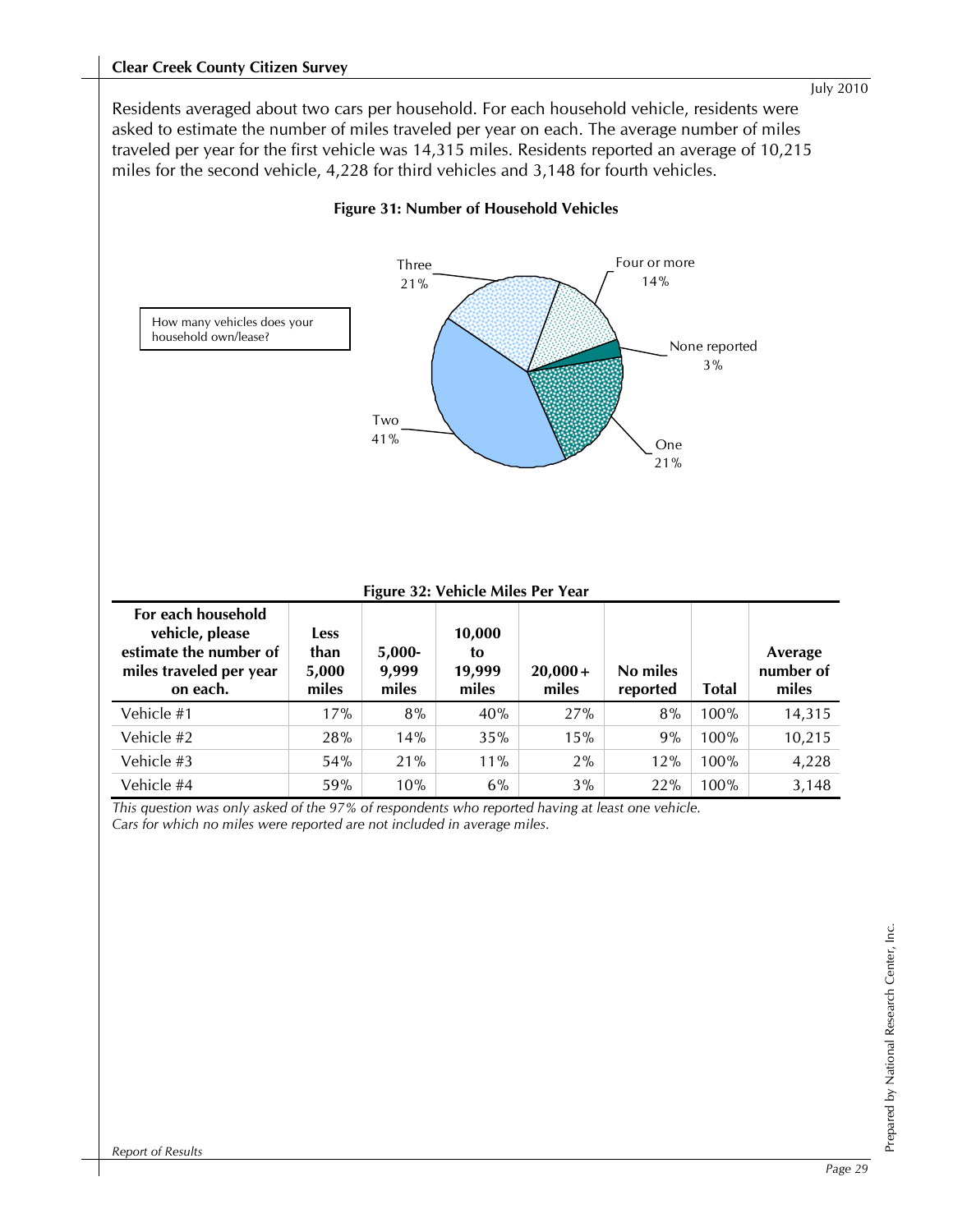## **Appendix A: Respondent Demographics**

Characteristics of the survey respondents are displayed in the tables and charts on the following pages of this appendix.

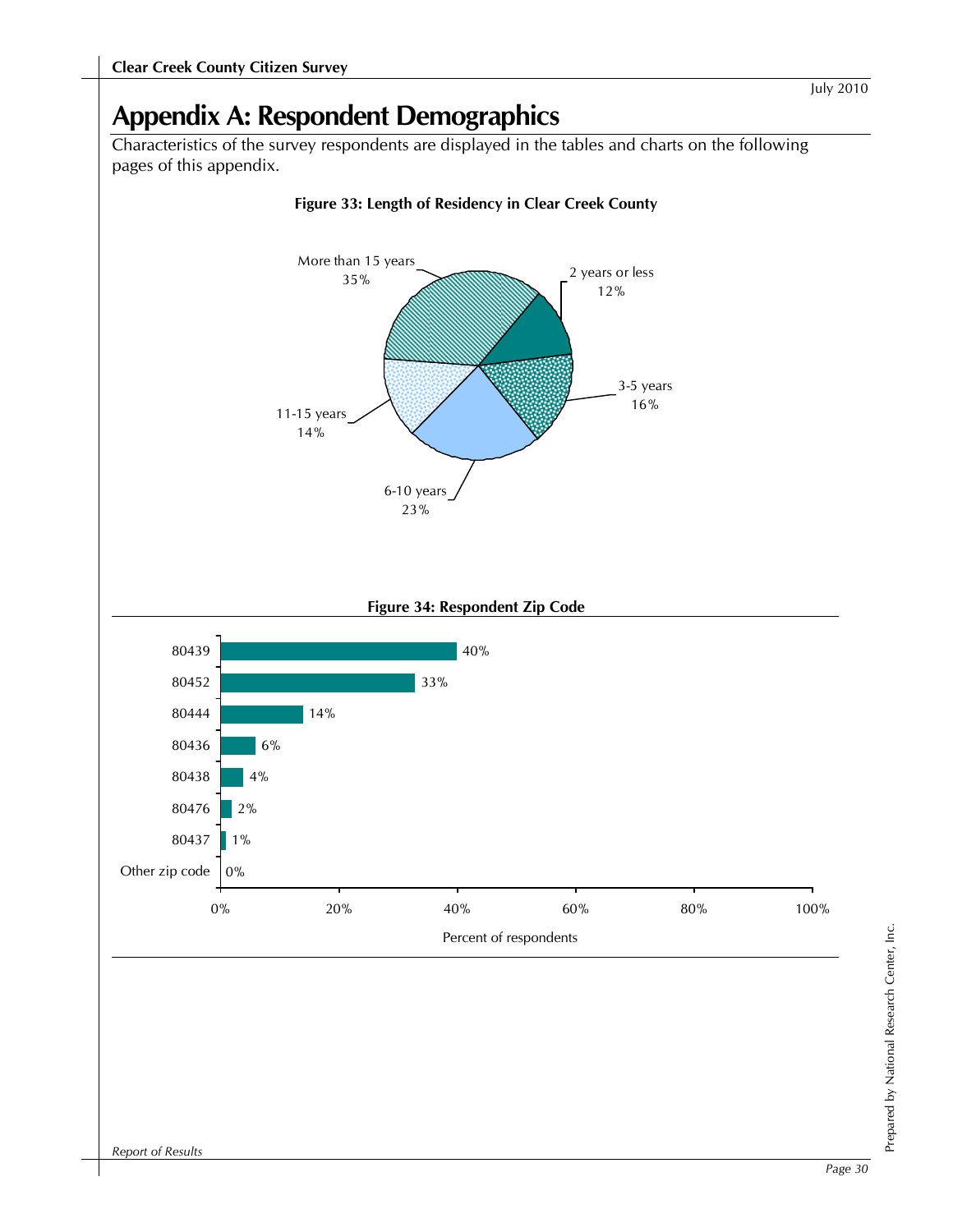| <b>Respondent Community</b>                                              |         |  |  |  |  |
|--------------------------------------------------------------------------|---------|--|--|--|--|
| With what community do you associate yourself?<br>Percent of respondents |         |  |  |  |  |
| Idaho Springs                                                            | 27%     |  |  |  |  |
| Georgetown/Silver Plume                                                  | 16%     |  |  |  |  |
| Floyd Hill/Beaver Brook                                                  | 13%     |  |  |  |  |
| Evergreen                                                                | $11\%$  |  |  |  |  |
| Upper Bear Creek                                                         | 10%     |  |  |  |  |
| Dumont-Lawson-Downieville                                                | 6%      |  |  |  |  |
| Fall River/St. Mary's/Alice                                              | 6%      |  |  |  |  |
| <b>Brook Forest</b>                                                      | 5%      |  |  |  |  |
| Empire                                                                   | 4%      |  |  |  |  |
| Old Squaw Pass                                                           | $2\%$   |  |  |  |  |
| <b>Bakerville</b>                                                        | $0\%$   |  |  |  |  |
| Other                                                                    | $1\%$   |  |  |  |  |
| <b>Total</b>                                                             | $100\%$ |  |  |  |  |

| <b>Respondent Housing Unit Type</b>                               |                        |  |  |
|-------------------------------------------------------------------|------------------------|--|--|
| Which best describes the building you live in?                    | Percent of respondents |  |  |
| One family house detached from any other houses                   | 83%                    |  |  |
| House attached to one or more houses (e.g., a duplex or townhome) | 5%                     |  |  |
| Building with two or more apartments or condos                    | 7%                     |  |  |
| Mobile home                                                       | 4%                     |  |  |
| Other                                                             | 2%                     |  |  |
| Total                                                             | 100%                   |  |  |

| <b>Respondent Rent/Own Status</b>       |                        |
|-----------------------------------------|------------------------|
| Is this house, apartment or mobile home | Percent of respondents |
|                                         |                        |

| Rented for cash or occupied without cash payment? | 22%  |
|---------------------------------------------------|------|
| Owned by you or someone in this house?            | 78%  |
| Total                                             | 100% |

| About how much is your monthly housing cost for the place you live<br>(including rent, mortgage payment, property tax, property insurance,<br>utilities, etc.)? | Percent of respondents |
|-----------------------------------------------------------------------------------------------------------------------------------------------------------------|------------------------|
| Less than \$599 per month                                                                                                                                       | $11\%$                 |
| \$600 to \$999 per month                                                                                                                                        | 23%                    |
| \$1,000 to \$1,499 per month                                                                                                                                    | 22%                    |
| \$1,500 to \$2,499 per month                                                                                                                                    | 32%                    |
| \$2,500 to \$3,999 per month                                                                                                                                    | 10%                    |
| \$4,000 or more per month                                                                                                                                       | 2%                     |
| Total                                                                                                                                                           | 100%                   |

l,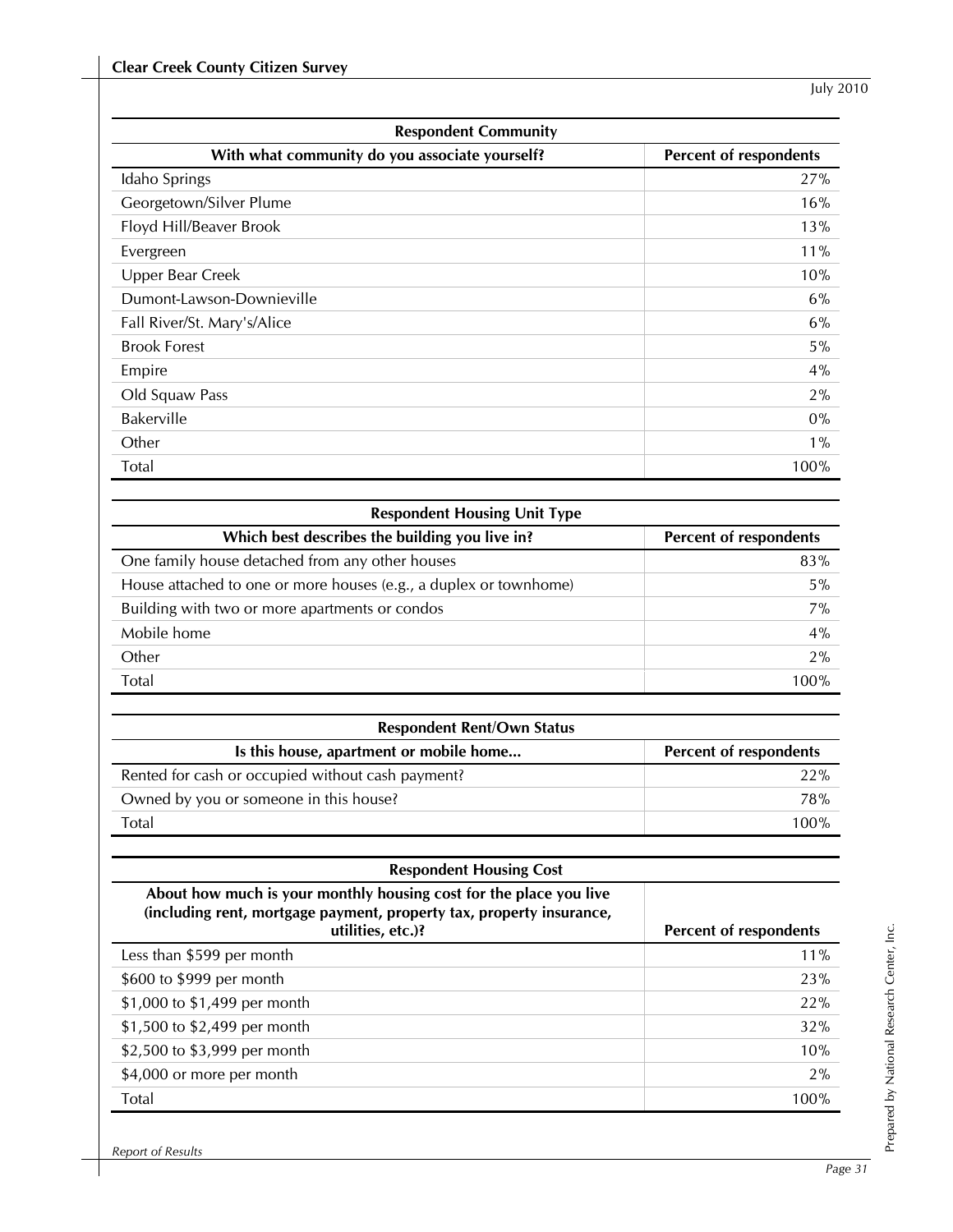| <b>Question D12</b>                                                                                                                                                                                              |                        |
|------------------------------------------------------------------------------------------------------------------------------------------------------------------------------------------------------------------|------------------------|
| How much do you anticipate your household's total income before taxes<br>will be for the current year? (Please include in your total income money<br>from all sources for all persons living in your household.) | Percent of respondents |
| Less than \$24,999                                                                                                                                                                                               | 12%                    |
| \$25,000 to \$49,999                                                                                                                                                                                             | 24%                    |
| \$50,000 to \$99,999                                                                                                                                                                                             | 33%                    |
| \$100,000 to \$149,999                                                                                                                                                                                           | 19%                    |
| \$150,000 or more                                                                                                                                                                                                | 12%                    |
| Total                                                                                                                                                                                                            | 100%                   |

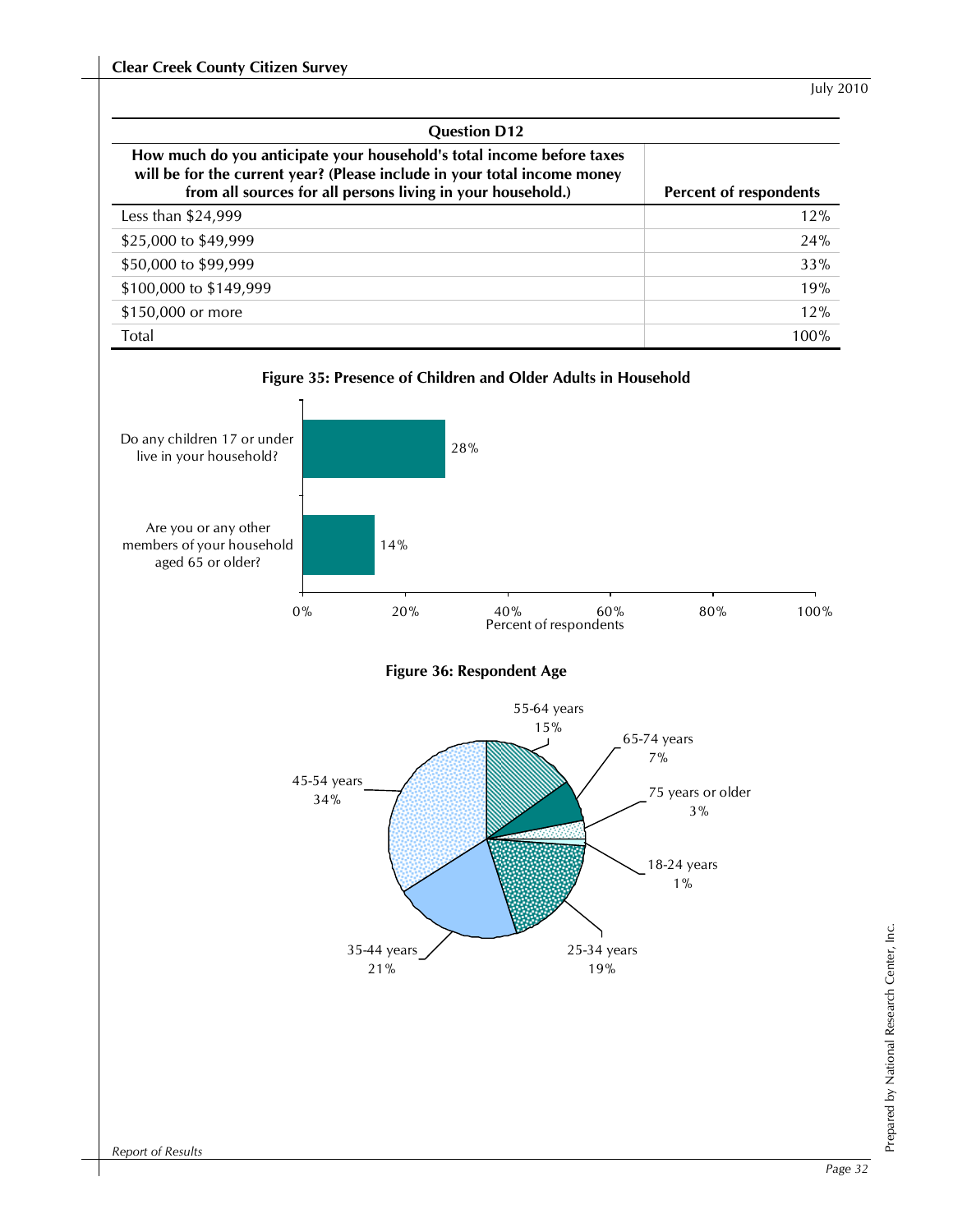#### **Figure 37: Respondent Gender**

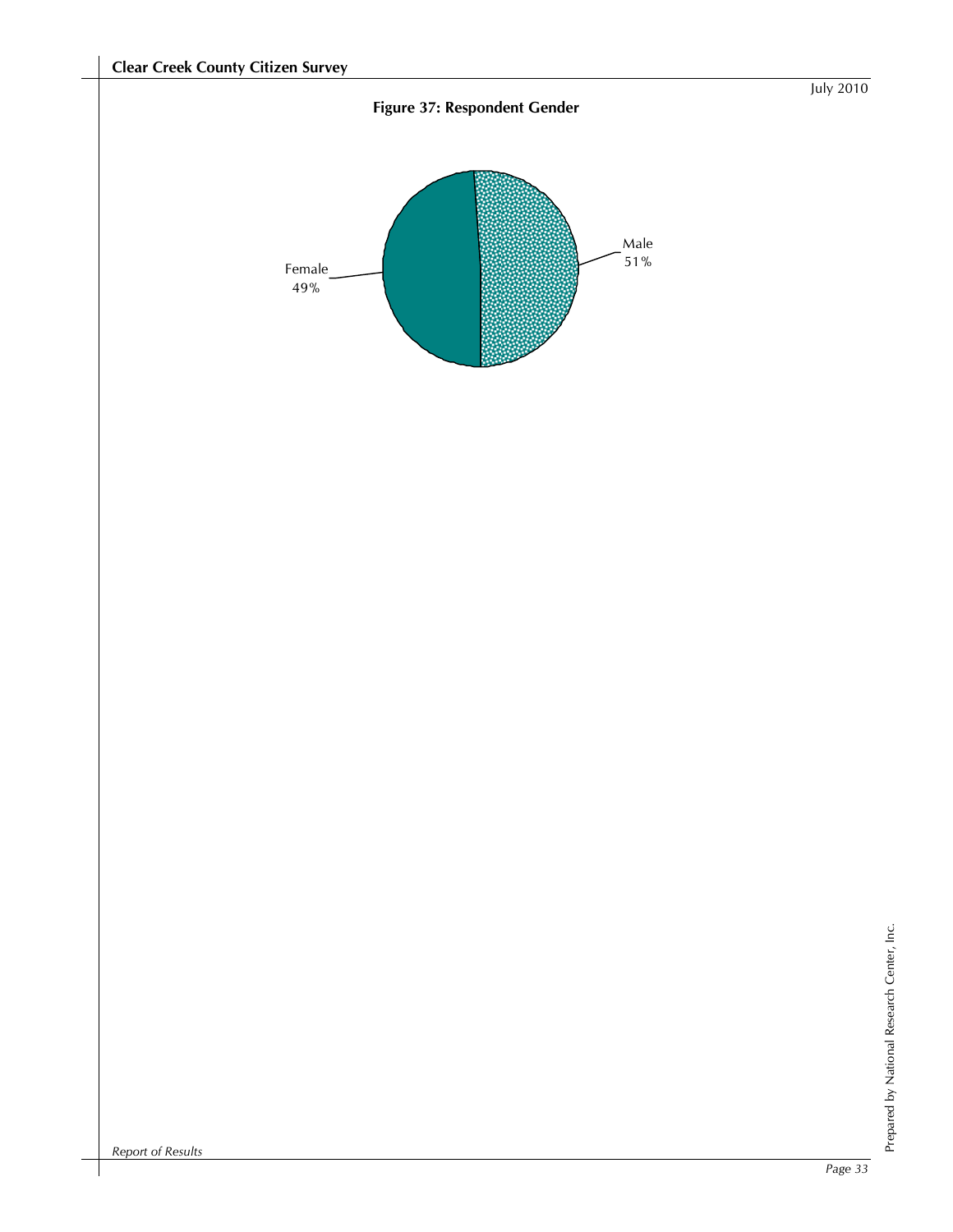# **Appendix B: Full Set of Responses to Survey Questions without Don't Know Responses**

The following pages contain a complete set of responses to each question on the survey, excluding don't know responses.

| <b>Question 1</b>                                                                             |           |      |      |      |       |
|-----------------------------------------------------------------------------------------------|-----------|------|------|------|-------|
| Please rate each of the following aspects of quality of life in<br><b>Clear Creek County:</b> | Excellent | Good | Fair | Poor | Total |
| Clear Creek County as a place to live                                                         | 28%       | 55%  | 14%  | 2%   | 100%  |
| Clear Creek County as a place to raise children                                               | 18%       | 44%  | 26%  | 12%  | 100%  |
| Clear Creek County as a place to work                                                         | 6%        | 23%  | 34%  | 37%  | 100%  |
| Clear Creek County as a place to retire                                                       | 23%       | 41%  | 25%  | 10%  | 100%  |
| The overall quality of life in Clear Creek County                                             | 18%       | 55%  | 24%  | 3%   | 100%  |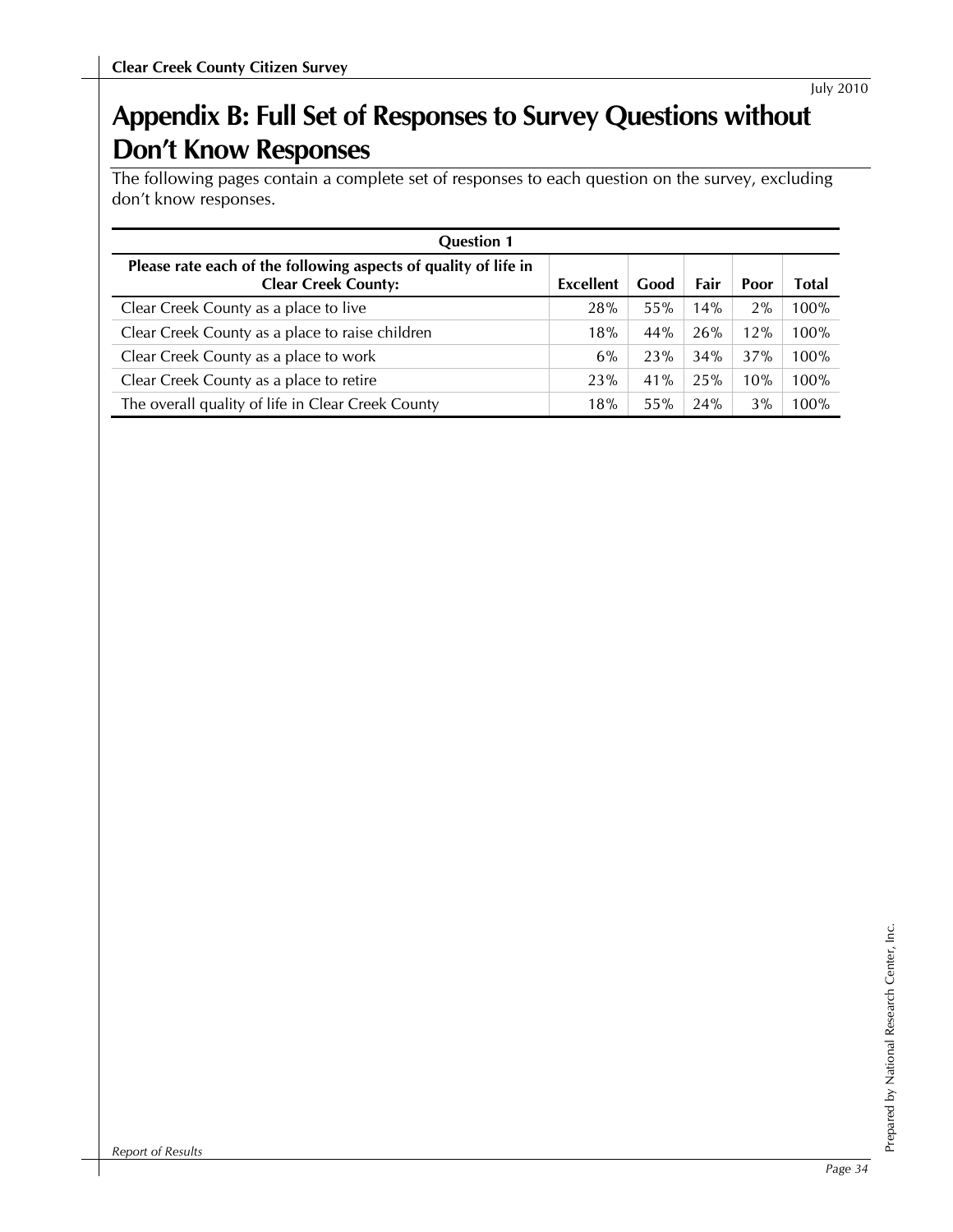|                                                  | Questions 2 and 3                                                                    |                                                                                                                                                                                                       |
|--------------------------------------------------|--------------------------------------------------------------------------------------|-------------------------------------------------------------------------------------------------------------------------------------------------------------------------------------------------------|
|                                                  | What are your reasons for living<br>in Clear Creek County? (Mark<br>all that apply.) | When thinking about your quality of life<br>in Clear Creek County, which ONE<br>factor would you say matters the most<br>in making yours an "excellent" quality<br>of life? (Please select only one.) |
| Natural environment                              | 68%                                                                                  | 25%                                                                                                                                                                                                   |
| Quality of life in general                       | 50%                                                                                  | 12%                                                                                                                                                                                                   |
| Location                                         | 61%                                                                                  | 11%                                                                                                                                                                                                   |
| Affordability                                    | 52%                                                                                  | 10%                                                                                                                                                                                                   |
| Close to family/friends                          | 21%                                                                                  | 6%                                                                                                                                                                                                    |
| Recreation opportunities                         | 50%                                                                                  | 6%                                                                                                                                                                                                    |
| Rural character                                  | 52%                                                                                  | 6%                                                                                                                                                                                                    |
| Close to work                                    | 33%                                                                                  | 5%                                                                                                                                                                                                    |
| Large lots/acreage                               | 38%                                                                                  | 4%                                                                                                                                                                                                    |
| Sense of community                               | 27%                                                                                  | 3%                                                                                                                                                                                                    |
| Land/home values                                 | 32%                                                                                  | 2%                                                                                                                                                                                                    |
| My town/city                                     | 19%                                                                                  | 2%                                                                                                                                                                                                    |
| Sense of safety                                  | 33%                                                                                  | 2%                                                                                                                                                                                                    |
| County-provided services                         | 6%                                                                                   | $1\%$                                                                                                                                                                                                 |
| Mining character                                 | 13%                                                                                  | $1\%$                                                                                                                                                                                                 |
| Schools                                          | 11%                                                                                  | $1\%$                                                                                                                                                                                                 |
| Thriving economy                                 | $1\%$                                                                                | $1\%$                                                                                                                                                                                                 |
| Value of services for taxes<br>paid              | 11%                                                                                  | $1\%$                                                                                                                                                                                                 |
| Arts and cultural<br>opportunities               | 2%                                                                                   | $0\%$                                                                                                                                                                                                 |
| <b>Educational and learning</b><br>opportunities | 3%                                                                                   | 0%                                                                                                                                                                                                    |
| Fiscally sound government                        | 4%                                                                                   | 0%                                                                                                                                                                                                    |
| Public safety                                    | 15%                                                                                  | 0%                                                                                                                                                                                                    |
| Other                                            | 4%                                                                                   | 2%                                                                                                                                                                                                    |
| Lived here a long time                           | $1\%$                                                                                | 100%                                                                                                                                                                                                  |

| <b>Question 4</b>                                                                                                 |                     |                      |                 |                      |                  |       |
|-------------------------------------------------------------------------------------------------------------------|---------------------|----------------------|-----------------|----------------------|------------------|-------|
| Please rate the speed of growth<br>in the following categories in<br>Clear Creek County over the past<br>2 years: | Much<br>too<br>slow | Somewhat<br>too slow | Right<br>amount | Somewhat<br>too fast | Much<br>too fast | Total |
| Population growth                                                                                                 | 7%                  | 16%                  | 57%             | 13%                  | 6%               | 100%  |
| Retail growth (stores, restaurants,<br>etc.                                                                       | 23%                 | 38%                  | 31%             | 6%                   | 3%               | 100%  |
| Jobs growth                                                                                                       | 49%                 | 39%                  | 12%             | $0\%$                | $0\%$            | 100%  |

*Report of Results*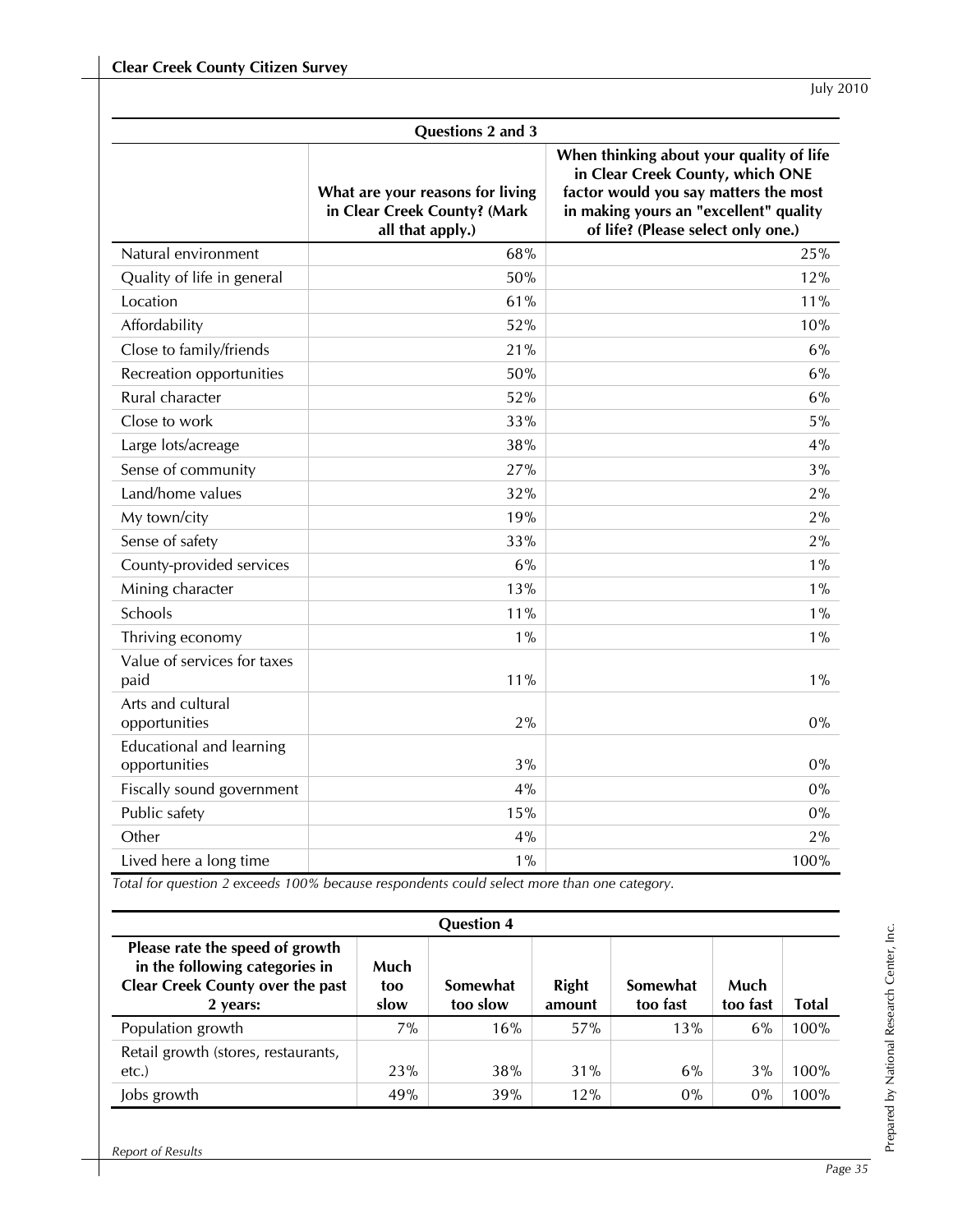| <b>Question 5</b>                                                                                                                                      |                |                    |                       |                    |                |              |  |
|--------------------------------------------------------------------------------------------------------------------------------------------------------|----------------|--------------------|-----------------------|--------------------|----------------|--------------|--|
| For each of the following<br>categories, please rate the speed of<br>growth you would prefer in Clear<br><b>Creek County over the next 5</b><br>vears. | Much<br>slower | Somewhat<br>slower | <b>Same</b><br>amount | Somewhat<br>faster | Much<br>faster | <b>Total</b> |  |
| Population growth                                                                                                                                      | 13%            | 15%                | 49%                   | 19%                | 4%             | 100%         |  |
| Retail growth (stores, restaurants,<br>etc.                                                                                                            | $5\%$          | 8%                 | 26%                   | 42%                | 18%            | 100%         |  |
| Jobs growth                                                                                                                                            | 2%             | 2%                 | 13%                   | 42%                | 40%            | 100%         |  |

|                                                                                                                                                                             | <b>Question 6</b> |                          |                       |                         |              |
|-----------------------------------------------------------------------------------------------------------------------------------------------------------------------------|-------------------|--------------------------|-----------------------|-------------------------|--------------|
| Please indicate how important, if at all,<br>each of the following ideas are to helping<br>make Clear Creek County a great place to<br>live for you and future generations. | <b>Essential</b>  | <b>Very</b><br>important | Somewhat<br>important | Not at all<br>important | <b>Total</b> |
| Preserving natural areas, habitats and open<br>land (forest, habitat and open lands)                                                                                        | 57%               | 30%                      | 11%                   | 2%                      | 100%         |
| Including a mix of housing types for all<br>ages and income levels in every<br>community                                                                                    | 18%               | 32%                      | 33%                   | 17%                     | 100%         |
| Keeping the scenic beauty of Clear Creek<br>County                                                                                                                          | 62%               | 30%                      | 8%                    | $1\%$                   | 100%         |
| Preserving historic homes and buildings                                                                                                                                     | 29%               | 35%                      | 30%                   | 6%                      | 100%         |
| Adding public transportation (e.g., bus<br>service)                                                                                                                         | 18%               | 26%                      | 32%                   | 24%                     | 100%         |
| Encouraging a mix of housing, shopping,<br>and offices in the same area when<br>development occurs                                                                          | 11%               | 27%                      | 41%                   | 22%                     | 100%         |
| Protecting our air and water quality                                                                                                                                        | 62%               | 30%                      | 7%                    | $1\%$                   | 100%         |
| Reducing our energy usage                                                                                                                                                   | 32%               | 34%                      | 26%                   | 7%                      | 100%         |
| Preserving 'small town' character                                                                                                                                           | 40%               | 36%                      | 20%                   | 5%                      | 100%         |
| Promoting tourism                                                                                                                                                           | 23%               | 33%                      | 33%                   | 11%                     | 100%         |
| Enhancing public spaces, parks, and trails                                                                                                                                  | 33%               | 40%                      | 23%                   | 5%                      | 100%         |
| Stopping all development                                                                                                                                                    | 3%                | 5%                       | 26%                   | 66%                     | 100%         |
| Permitting selected development that<br>matches residents' values                                                                                                           | 15%               | 42%                      | 33%                   | 9%                      | 100%         |
| Encouraging renovation and improvement<br>of existing commercial areas                                                                                                      | 23%               | 43%                      | 29%                   | 5%                      | 100%         |
| Encouraging new commercial<br>development                                                                                                                                   | 14%               | 24%                      | 39%                   | 22%                     | 100%         |
| Supporting responsible mining                                                                                                                                               | 27%               | 36%                      | 28%                   | 9%                      | 100%         |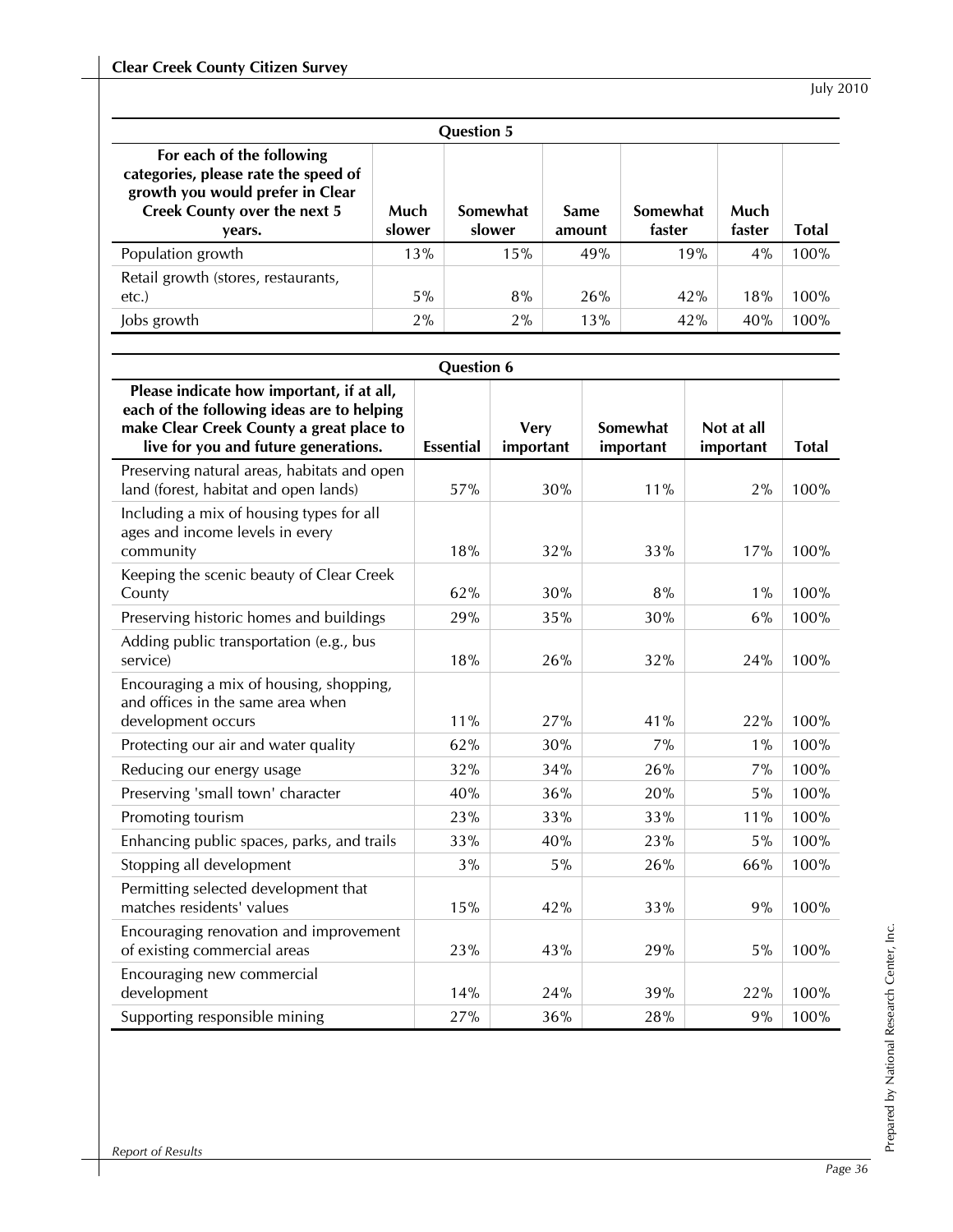|                                                                                                                                            | <b>Question 7</b>          |                     |                    |                           |              |  |
|--------------------------------------------------------------------------------------------------------------------------------------------|----------------------------|---------------------|--------------------|---------------------------|--------------|--|
| To what extent would you support or<br>oppose the County doing each of the<br>following?                                                   | <b>Strongly</b><br>support | Somewhat<br>support | Somewhat<br>oppose | <b>Strongly</b><br>oppose | <b>Total</b> |  |
| Strengthening its code enforcement<br>efforts (e.g., hiring new officer to seek<br>out violations versus responding only to<br>complaints) | 12%                        | 34%                 | 30%                | 24%                       | 100%         |  |
| Encouraging historic preservation<br>through voluntary programs                                                                            | 34%                        | 57%                 | 6%                 | 3%                        | 100%         |  |
| Increasing the supply of new housing in<br>the \$100,000-250,000 range                                                                     | 19%                        | 43%                 | 23%                | 15%                       | 100%         |  |
| Upgrading existing workforce housing                                                                                                       | 22%                        | 54%                 | 16%                | 8%                        | 100%         |  |
| Providing home buyer education                                                                                                             | 17%                        | 50%                 | 21%                | 12%                       | 100%         |  |
| Working with local municipalities to<br>accomplish potential housing programs                                                              | 18%                        | 51%                 | 18%                | 13%                       | 100%         |  |
| Limiting residential development in some<br>remote areas based on elevation,<br>topography or access                                       | 34%                        | 37%                 | 18%                | 11%                       | 100%         |  |
| Limiting the size of homes in remote<br>areas                                                                                              | 22%                        | 27%                 | 28%                | 23%                       | 100%         |  |
| Limiting the seasons of occupancy of<br>homes in remote areas                                                                              | 6%                         | 15%                 | 35%                | 44%                       | 100%         |  |

| <b>Question 8</b>                                                                                                           |                        |
|-----------------------------------------------------------------------------------------------------------------------------|------------------------|
| Please identify which scenario best represents how you would like Clear<br>Creek County to manage its current resources.    | Percent of respondents |
| Use funds to improve roads and bridges in the county                                                                        | 60%                    |
| Use funds to subsidize housing programs                                                                                     | 5%                     |
| Use funds for capital improvement projects such as building new and<br>renovating existing facilities                       | 12%                    |
| Use funds to build the County's general fund reserve ("rainy day" funds) in<br>preparation of the mining down cycle and for | 23%                    |
| Total                                                                                                                       | 100%                   |
|                                                                                                                             |                        |

| <b>Question 9</b><br>When the gap between the County's costs and revenues widens in the<br>coming years, which would you rather see? | Percent of respondents |
|--------------------------------------------------------------------------------------------------------------------------------------|------------------------|
| Reduce service levels                                                                                                                | 16%                    |
| Raise property taxes                                                                                                                 | $11\%$                 |
| Allow development that would create a new tax base                                                                                   | 72%                    |
| Total                                                                                                                                | 100%                   |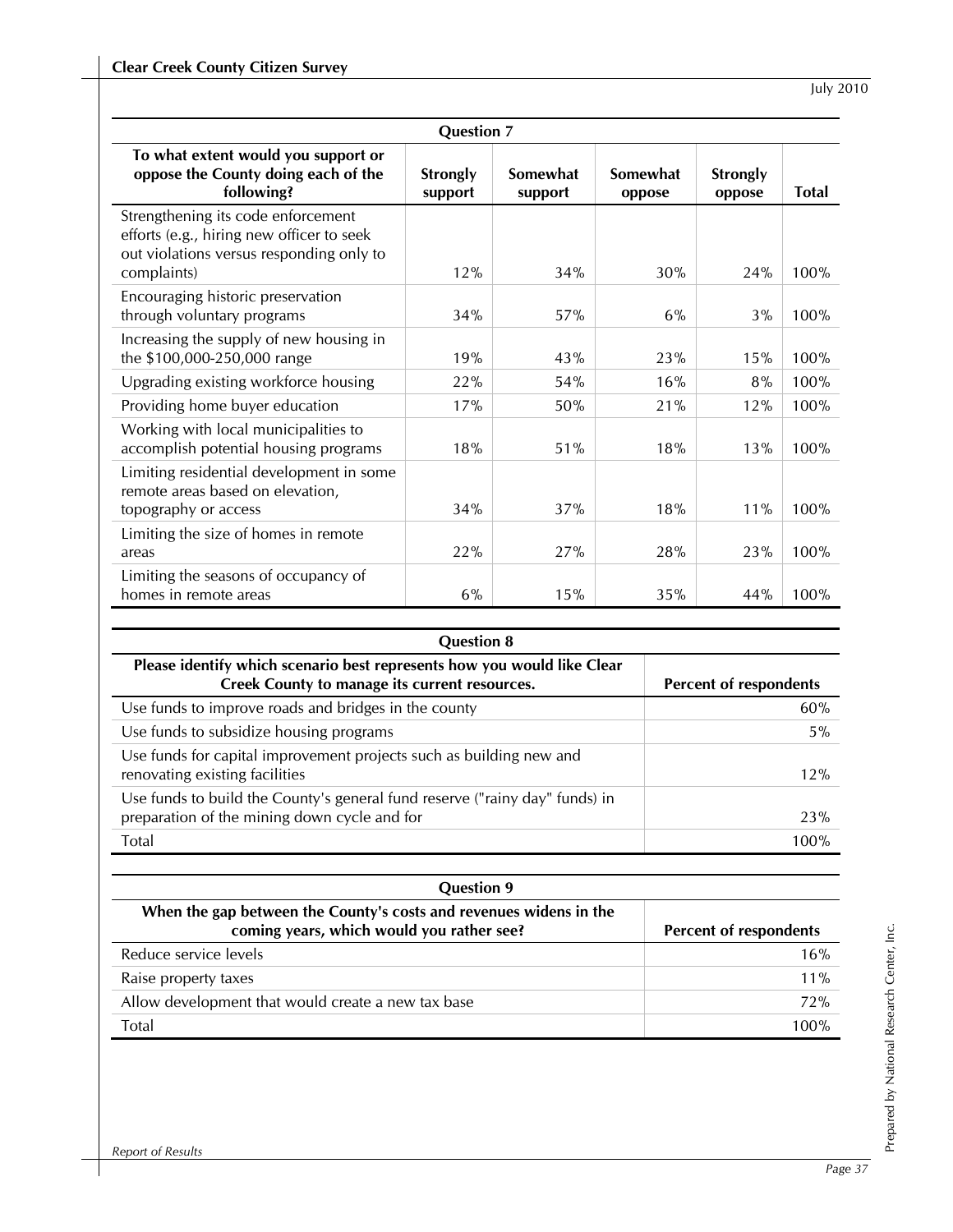|                                                                                                                                                                            | <b>Question 10</b>         |                     |                    |                           |              |
|----------------------------------------------------------------------------------------------------------------------------------------------------------------------------|----------------------------|---------------------|--------------------|---------------------------|--------------|
| If the County had to reduce services to<br>cut costs, to what extent would you<br>support or oppose the County reducing<br>the level of each of the following<br>services? | <b>Strongly</b><br>support | Somewhat<br>support | Somewhat<br>oppose | <b>Strongly</b><br>oppose | <b>Total</b> |
| Road and bridge maintenance                                                                                                                                                | 4%                         | 12%                 | 30%                | 55%                       | 100%         |
| Public safety services (fire, ambulance,<br>etc.                                                                                                                           | 5%                         | 9%                  | 27%                | 59%                       | 100%         |
| Administrative services (Assessor's Office,<br>Clerk and Recorder, Treasurer's Office)                                                                                     | 17%                        | 47%                 | 28%                | 8%                        | 100%         |
| Health and Human services                                                                                                                                                  | 15%                        | 35%                 | 33%                | 17%                       | 100%         |
| Land use services (Planning and Zoning,<br>Building, Site Development)                                                                                                     | 15%                        | 45%                 | 30%                | 10%                       | 100%         |
| Law enforcement services                                                                                                                                                   | 14%                        | 21%                 | 32%                | 34%                       | 100%         |
| Public health and environmental health<br>services                                                                                                                         | 13%                        | 28%                 | 42%                | 18%                       | 100%         |
| Transfer station/recycling center                                                                                                                                          | 10%                        | 30%                 | 35%                | 25%                       | 100%         |

#### **Question 11**

| If voters were asked to approve a property tax increase to help keep up<br>with current service levels, how much extra per year, if anything, would<br>you be willing to spend to help maintain current service levels? | Percent of respondents |
|-------------------------------------------------------------------------------------------------------------------------------------------------------------------------------------------------------------------------|------------------------|
| More than \$100 extra per year                                                                                                                                                                                          | 19%                    |
| $$75-\$100$ extra per year                                                                                                                                                                                              | 23%                    |
| \$50-\$74 extra per year                                                                                                                                                                                                | 16%                    |
| Less than \$50 extra per year                                                                                                                                                                                           | 16%                    |
| I would not be willing to pay anything extra per year                                                                                                                                                                   | 26%                    |
| Total                                                                                                                                                                                                                   | 100%                   |

#### **Question 12**

**To what extent would you support or oppose the Clear Creek Open Space Commission (OSC) purchasing, for open space, privately-owned land that is currently zoned for residential and commercial use so that it remains** 

| undeveloped?     | Percent of respondents |
|------------------|------------------------|
| Strongly support | 33%                    |
| Somewhat support | 28%                    |
| Somewhat oppose  | 18%                    |
| Strongly oppose  | 20%                    |
| Total            | 100%                   |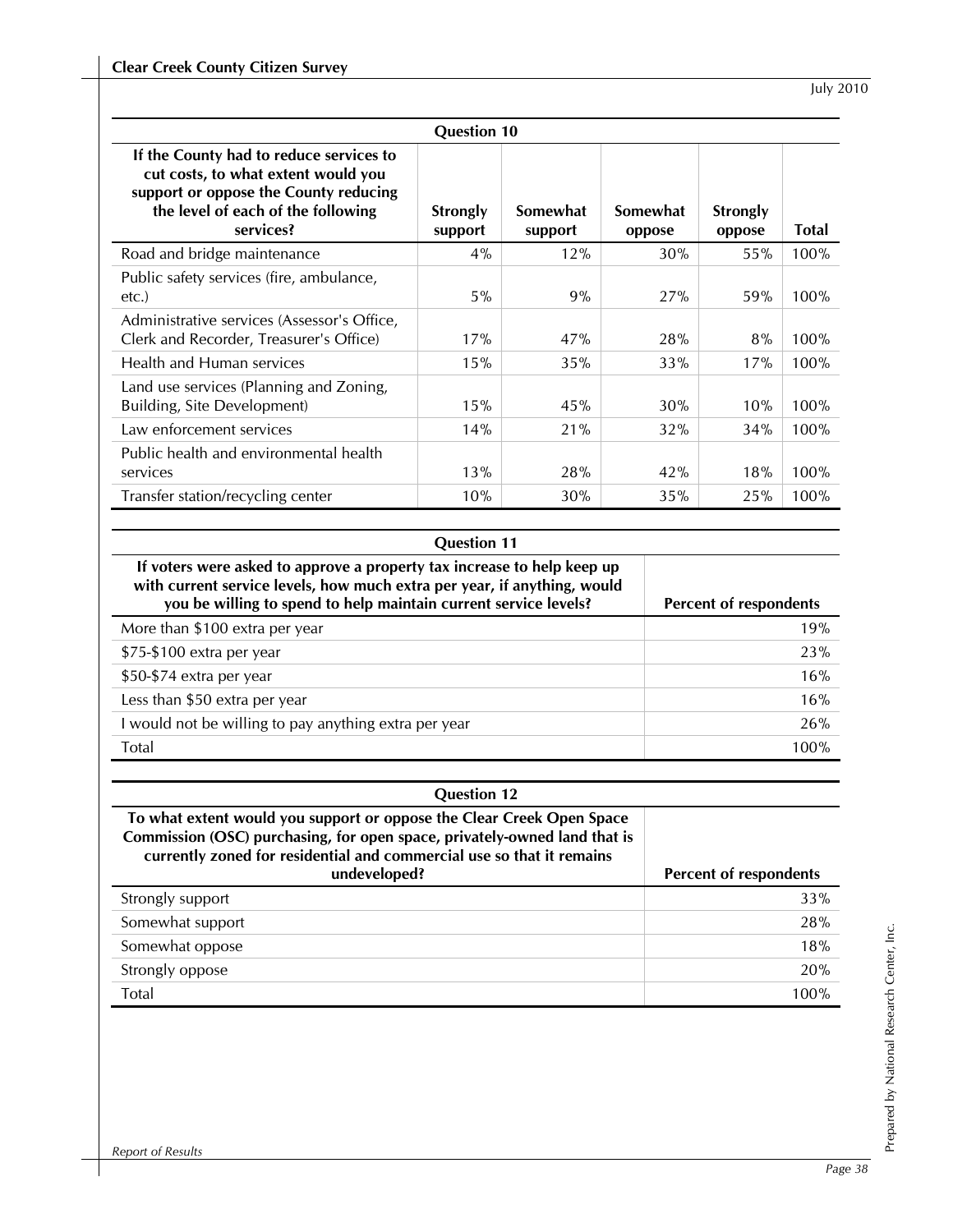|                                                                                                                                                                                                 | <b>Question 13</b> |                          |                       |                         |              |
|-------------------------------------------------------------------------------------------------------------------------------------------------------------------------------------------------|--------------------|--------------------------|-----------------------|-------------------------|--------------|
| Please indicate how important you feel it<br>is, if at all, that the Commissioners take<br>into account each of the following issues<br>or values when making a future<br>development decision. | <b>Essential</b>   | <b>Very</b><br>important | Somewhat<br>important | Not at all<br>important | <b>Total</b> |
| Financial impacts (both costs and revenue<br>potential)                                                                                                                                         | 38%                | 45%                      | 15%                   | 2%                      | 100%         |
| Public safety                                                                                                                                                                                   | 27%                | 48%                      | 21%                   | $3\%$                   | 100%         |
| Impacts on the community (both local and<br>countywide)                                                                                                                                         | 26%                | 47%                      | 25%                   | 2%                      | 100%         |
| Environmental impacts (air, forests, water,<br>wildlife, noise pollution)                                                                                                                       | 48%                | 32%                      | 18%                   | 2%                      | 100%         |
| Economic impacts (local businesses, jobs)                                                                                                                                                       | 30%                | 46%                      | 22%                   | 2%                      | 100%         |
| Fit with the current built environment                                                                                                                                                          | 19%                | 34%                      | 35%                   | 11%                     | 100%         |
| Integration into the character of the<br>community                                                                                                                                              | 19%                | 34%                      | 38%                   | 9%                      | 100%         |
| Protection of Clear Creek County's historic<br>and cultural assets                                                                                                                              | 24%                | 33%                      | 34%                   | 9%                      | 100%         |
| Impacts on infrastructure including roads,<br>water and wastewater                                                                                                                              | 40%                | 45%                      | 14%                   | $1\%$                   | 100%         |

| <b>Question 14</b>                   |                        |  |  |  |
|--------------------------------------|------------------------|--|--|--|
| How do you typically heat your home? | Percent of respondents |  |  |  |
| Wood stove                           | 11%                    |  |  |  |
| Propane/gas                          | 53%                    |  |  |  |
| Electricity                          | 12%                    |  |  |  |
| Other                                | $1\%$                  |  |  |  |
| Pellet stove                         | 2%                     |  |  |  |
| Hot water/steam                      | $1\%$                  |  |  |  |
| Solar                                | $1\%$                  |  |  |  |
| No response to question              | 21%                    |  |  |  |
| Total                                | 100%                   |  |  |  |

| <b>Question 15</b>                                                                                                                                                      |                        |
|-------------------------------------------------------------------------------------------------------------------------------------------------------------------------|------------------------|
| How interested, if at all, would you be in getting a low interest loan to<br>make energy-efficient improvements in your home if Clear Creek County<br>funded a program? | Percent of respondents |
| Very interested                                                                                                                                                         | 32%                    |
| Somewhat interested                                                                                                                                                     | 36%                    |
| Not at all interested                                                                                                                                                   | 32%                    |
| Total                                                                                                                                                                   | 100%                   |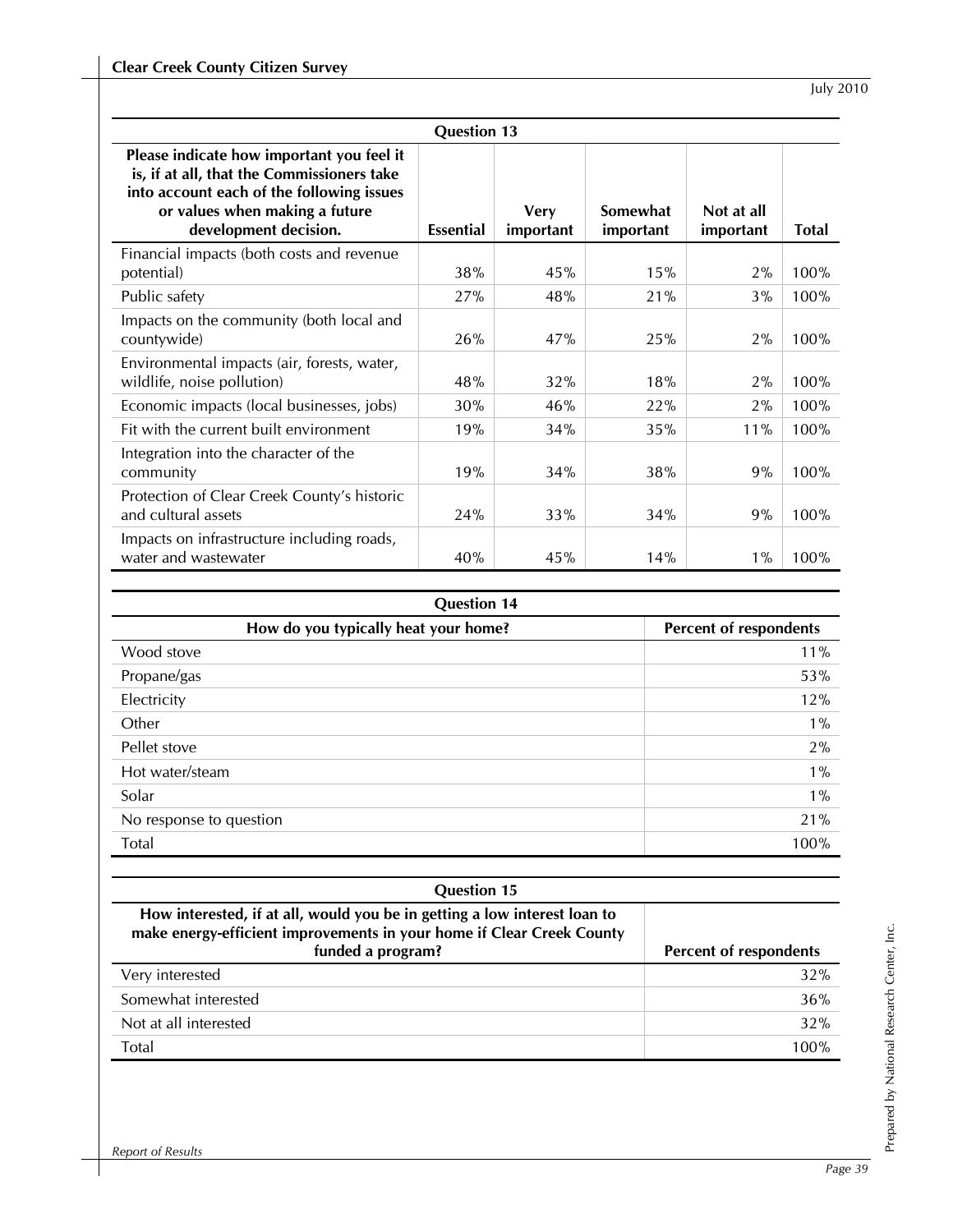| <b>Question 16</b>                                                                                                         |                        |  |  |  |
|----------------------------------------------------------------------------------------------------------------------------|------------------------|--|--|--|
| How likely or unlikely would you be to participate in a county-wide survey<br>specifically regarding your home energy use? | Percent of respondents |  |  |  |
| Very likely                                                                                                                | 33%                    |  |  |  |
| Somewhat likely                                                                                                            | 36%                    |  |  |  |
| Somewhat unlikely                                                                                                          | 12%                    |  |  |  |
| Very unlikely                                                                                                              | 19%                    |  |  |  |
| Total                                                                                                                      | 100%                   |  |  |  |
|                                                                                                                            |                        |  |  |  |
| <b>Question 17</b>                                                                                                         |                        |  |  |  |

| To what extent do you support or oppose Clear Creek County as a location<br>to install large, utility scale alternative energy sources (such as wind<br>turbines and solar projects)? | Percent of respondents |
|---------------------------------------------------------------------------------------------------------------------------------------------------------------------------------------|------------------------|
|                                                                                                                                                                                       |                        |
| Strongly support                                                                                                                                                                      | 51%                    |
| Somewhat support                                                                                                                                                                      | 32%                    |
| Somewhat oppose                                                                                                                                                                       | 7%                     |
| Strongly oppose                                                                                                                                                                       | 10%                    |
| Total                                                                                                                                                                                 | 100%                   |

| <b>Question 18</b>                                                                                                                                                                                                                                          |                        |
|-------------------------------------------------------------------------------------------------------------------------------------------------------------------------------------------------------------------------------------------------------------|------------------------|
| If you strongly or somewhat support Clear Creek County as a location to<br>install large, utility scale alternative energy sources (such as wind turbines<br>and solar projects), what are your reasons for your opinion? (Please check<br>all that apply.) | Percent of respondents |
| The increased access to remote areas that could be a result of this project                                                                                                                                                                                 | 17%                    |
| The economic benefits that could be a result of this project                                                                                                                                                                                                | 84%                    |
| The societal benefits the project could have on the Clear Creek County area                                                                                                                                                                                 | 56%                    |
| Other                                                                                                                                                                                                                                                       | 7%                     |
| Environmental benefits/resources available                                                                                                                                                                                                                  | 15%                    |

*Total exceeds 100% because respondents could select more than one category.* 

*This question was only asked of respondents who said "somewhat support" or "strongly support" in question 17.*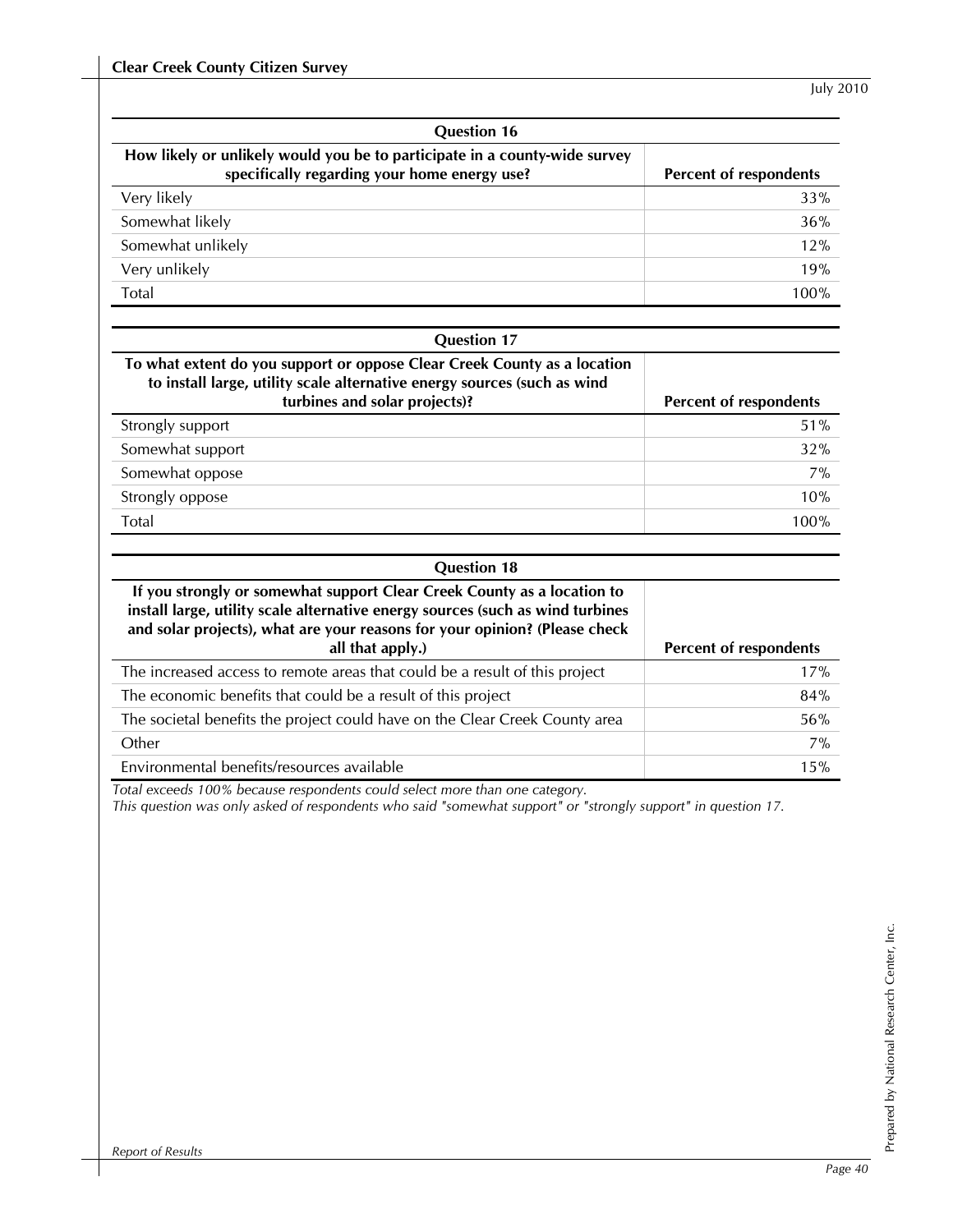| <b>Question 19</b>                                                                                                                                                                                                                                            |                        |
|---------------------------------------------------------------------------------------------------------------------------------------------------------------------------------------------------------------------------------------------------------------|------------------------|
| If you strongly or somewhat oppose Clear Creek County as a location to<br>install large, utility scale alternative energy sources (such as wind turbines<br>and solar projects), what are your reasons for your opposition? (Please<br>check all that apply.) | Percent of respondents |
| The visual impact the project could have on the Clear Creek County area                                                                                                                                                                                       | 63%                    |
| The environmental impact the project could have on the Clear Creek County                                                                                                                                                                                     |                        |
| area                                                                                                                                                                                                                                                          | 60%                    |
| The increased access to remote areas that could be a result of this project                                                                                                                                                                                   | 40%                    |
| Other                                                                                                                                                                                                                                                         | $7\%$                  |
| Cost concerns                                                                                                                                                                                                                                                 | 18%                    |
| Concerns about alternative energy                                                                                                                                                                                                                             | 4%                     |

*Total exceeds 100% because respondents could select more than one category.* 

*This question was only asked of respondents who said "somewhat oppose" or "strongly oppose" in question 17.* 

| <b>Question 20</b>                                                                                                    |                       |                    |                      |                         |              |  |  |  |
|-----------------------------------------------------------------------------------------------------------------------|-----------------------|--------------------|----------------------|-------------------------|--------------|--|--|--|
| Please indicate how likely or unlikely you<br>would be to do each of the following<br>actions:                        | <b>Very</b><br>likely | Somewhat<br>likely | Somewhat<br>unlikely | <b>Very</b><br>unlikely | <b>Total</b> |  |  |  |
| Schedule a free home energy audit service to<br>learn how to make improvements to lower<br>the household energy bills | 34%                   | 30%                | 15%                  | 22%                     | 100%         |  |  |  |
| Schedule a home energy audit service to<br>learn how to make improvements to lower<br>the household energy bills      | 16%                   | 27%                | 25%                  | 32%                     | 100%         |  |  |  |

| <b>Question 21</b>                                                                    |           |      |      |      |       |
|---------------------------------------------------------------------------------------|-----------|------|------|------|-------|
| Please rate the following categories of Clear Creek County<br>government performance: | Excellent | Good | Fair | Poor | Total |
| The value of services for the taxes paid to Clear Creek County                        | 9%        | 39%  | 37%  | 15%  | 100%  |
| The overall direction that Clear Creek County is taking                               | 3%        | 34%  | 42%  | 20%  | 100%  |
| The job Clear Creek County government does at welcoming<br>citizen involvement        | 6%        | 33%  | 40%  | 21%  | 100%  |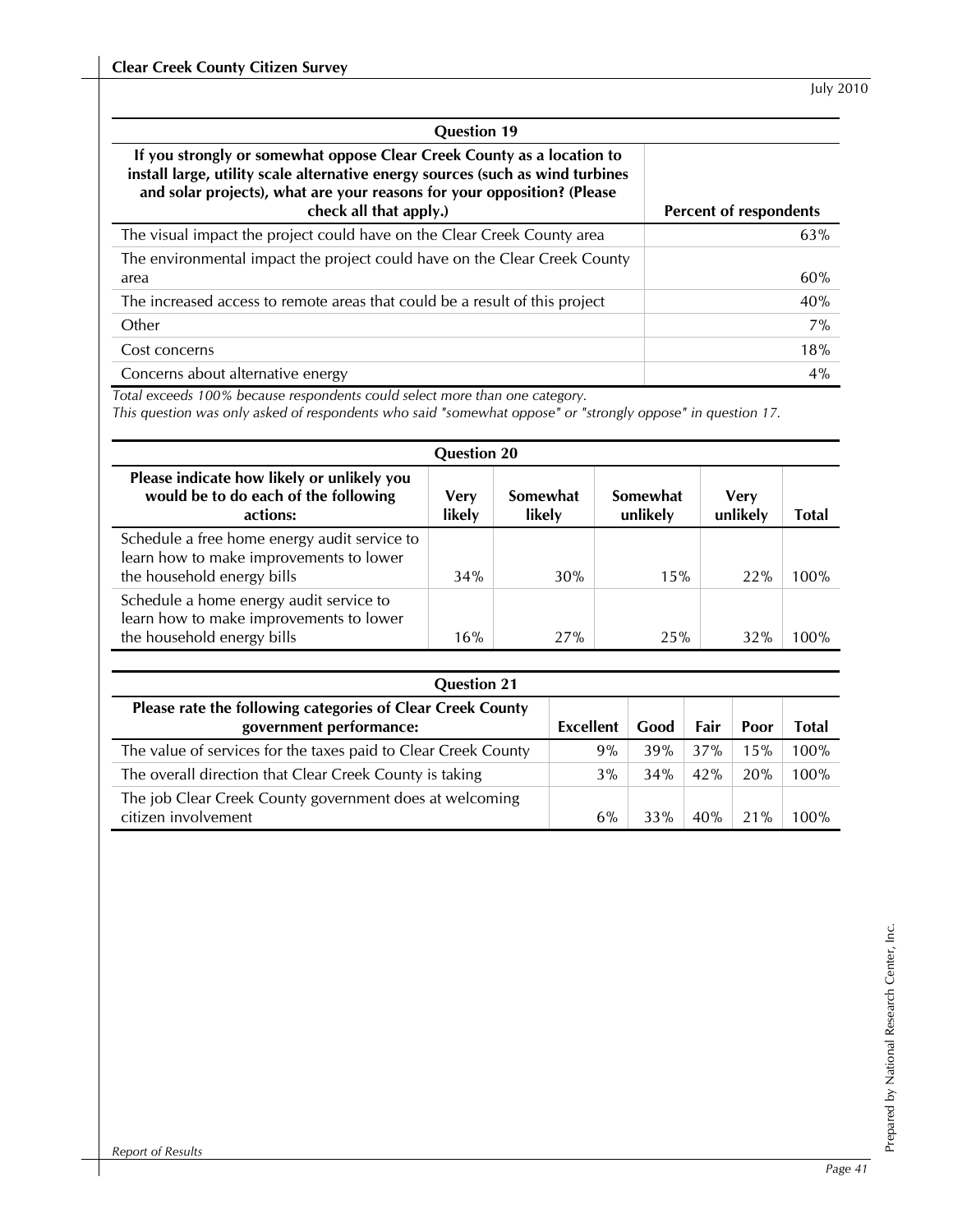| <b>Question 22</b>                                                                                                    |                  |      |      |      |              |  |
|-----------------------------------------------------------------------------------------------------------------------|------------------|------|------|------|--------------|--|
| Please rate the quality of services provided by each of the<br>following Clear Creek County offices or organizations: | <b>Excellent</b> | Good | Fair | Poor | <b>Total</b> |  |
| Code enforcement                                                                                                      | 5%               | 40%  | 34%  | 21%  | 100%         |  |
| County Jail                                                                                                           | 10%              | 54%  | 27%  | 9%   | 100%         |  |
| Sheriff services                                                                                                      | 18%              | 49%  | 23%  | 10%  | 100%         |  |
| Clerk and Recorder services                                                                                           | 28%              | 52%  | 18%  | 2%   | 100%         |  |
| Assessor's Office                                                                                                     | 16%              | 47%  | 30%  | 7%   | 100%         |  |
| Treasurer's Office                                                                                                    | 18%              | 52%  | 25%  | 5%   | 100%         |  |
| Coroner's Office                                                                                                      | 26%              | 52%  | 16%  | 6%   | 100%         |  |
| <b>Building Department</b>                                                                                            | 6%               | 37%  | 40%  | 17%  | 100%         |  |
| <b>Health and Human Services</b>                                                                                      | 9%               | 46%  | 33%  | 12%  | 100%         |  |
| Road and Bridge Department                                                                                            | 8%               | 28%  | 36%  | 28%  | 100%         |  |
| Land use/Planning Department                                                                                          | 4%               | 30%  | 43%  | 23%  | 100%         |  |
| Public Health and Environmental Health                                                                                | 8%               | 40%  | 42%  | 10%  | 100%         |  |
| Fire services                                                                                                         | 24%              | 52%  | 18%  | 6%   | 100%         |  |
| Ambulance or emergency medical services                                                                               | 30%              | 51%  | 16%  | 3%   | 100%         |  |
| Veteran's services                                                                                                    | 7%               | 38%  | 32%  | 22%  | 100%         |  |
| Senior services                                                                                                       | 11%              | 52%  | 25%  | 12%  | 100%         |  |
| Mental health services                                                                                                | 5%               | 32%  | 29%  | 34%  | 100%         |  |
| <b>Mapping Services</b>                                                                                               | 19%              | 44%  | 29%  | 8%   | 100%         |  |

| <b>Question 23</b>                                                                                                                            |                        |  |  |  |
|-----------------------------------------------------------------------------------------------------------------------------------------------|------------------------|--|--|--|
| In the last 12 months, about how many times, if ever, have you or other<br>household members visited or used the Clear Creek County Web site? | Percent of respondents |  |  |  |
| Never                                                                                                                                         | 45%                    |  |  |  |
| Once or twice                                                                                                                                 | 27%                    |  |  |  |
| 3 to 12 times                                                                                                                                 | 22%                    |  |  |  |
| 13 to 26 times                                                                                                                                | 3%                     |  |  |  |
| More than 26 times                                                                                                                            | 3%                     |  |  |  |
| <b>Total</b>                                                                                                                                  | 100%                   |  |  |  |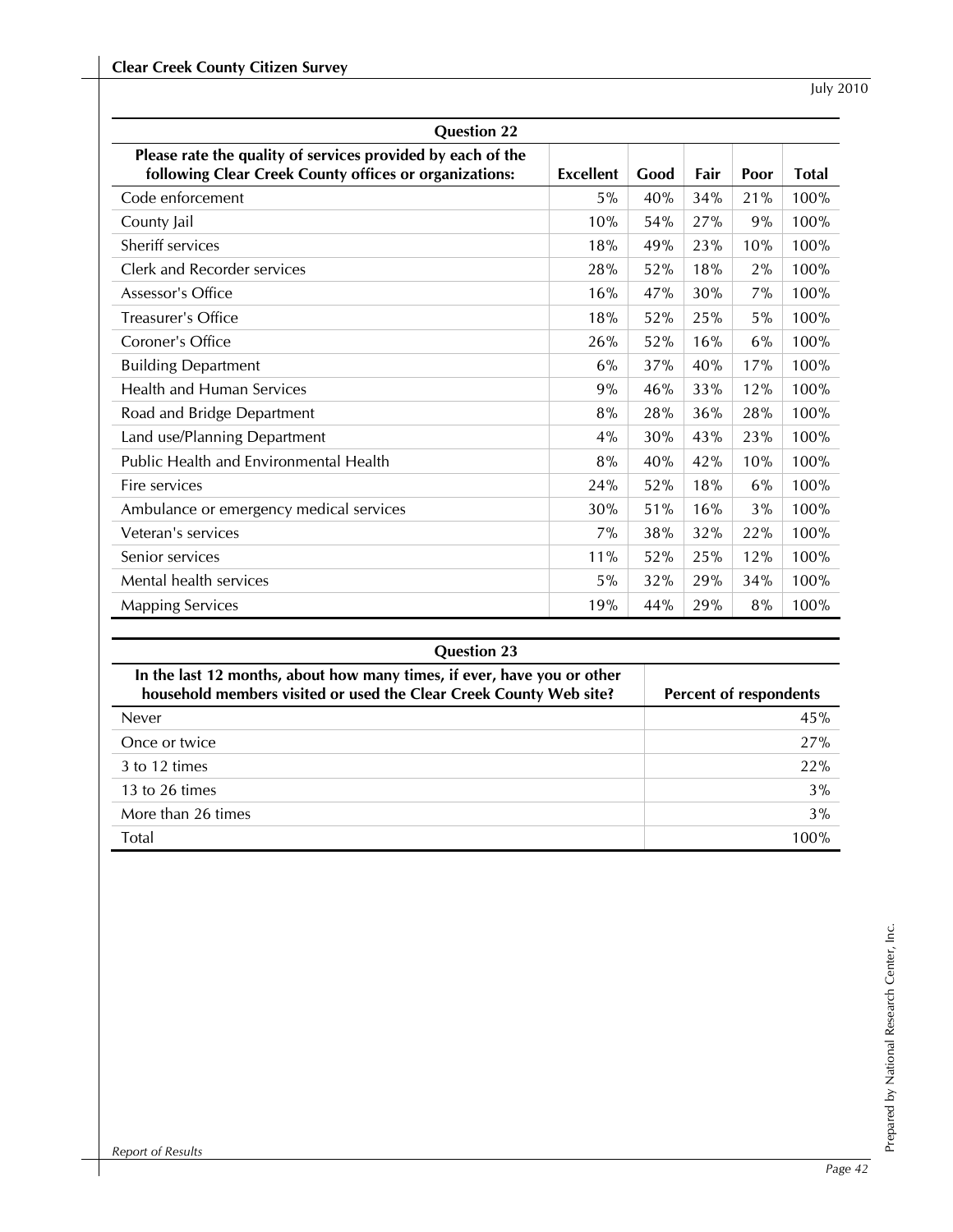| <b>Question 24</b>                                                                                        |           |      |      |        |       |  |
|-----------------------------------------------------------------------------------------------------------|-----------|------|------|--------|-------|--|
| If you've used the County's Web site in the last 12 months,<br>please rate each of the following aspects. | Excellent | Good | Fair | Poor   | Total |  |
| How current the information is                                                                            | $11\%$    | 60%  | 25%  | $4\%$  | 100%  |  |
| Appearance                                                                                                | 9%        | 52%  | 31%  | 8%     | 100%  |  |
| Online services offered                                                                                   | $11\%$    | 40%  | 38%  | $11\%$ | 100%  |  |
| Ease of navigation                                                                                        | 9%        | 44%  | 36%  | 10%    | 100%  |  |
| Ease of paying or viewing taxes online                                                                    | 14%       | 48%  | 27%  | 10%    | 100%  |  |
| Public Trustee foreclosure search                                                                         | 9%        | 49%  | 26%  | 15%    | 100%  |  |
| Ease of using the Assessor Property record search                                                         | 12%       | 44%  | 31%  | 13%    | 100%  |  |

*This question was asked only of respondents who had used the County Web site in the last 12 months.* 

| <b>Question 25</b>                                                                                                                    |              |                  |                  |                       |       |  |  |  |
|---------------------------------------------------------------------------------------------------------------------------------------|--------------|------------------|------------------|-----------------------|-------|--|--|--|
| If you've used the County's Web site in the last 12<br>months, about how many times, if ever, have you<br>done each of the following? | <b>Never</b> | Once or<br>twice | 3 to 12<br>times | $13$ to $26$<br>times | Total |  |  |  |
| Paid or viewed taxes online                                                                                                           | 69%          | 24%              | 6%               | $1\%$                 | 100%  |  |  |  |
| Used the Public Trustee foreclosure search                                                                                            | 81%          | 12%              | 5%               | 2%                    | 100%  |  |  |  |
| Used Assessor Property record search                                                                                                  | 60%          | 25%              | 12%              | 3%                    | 100%  |  |  |  |
| Used Land Use permit search                                                                                                           | 76%          | 16%              | 6%               | $1\%$                 | 100%  |  |  |  |
| Used Land Use Citizen Response Site (CRM)                                                                                             | 90%          | $7\%$            | $1\%$            | $1\%$                 | 100%  |  |  |  |
| Used ClearMap – Interactive Mapping Application                                                                                       | 59%          | 24%              | 13%              | 4%                    | 100%  |  |  |  |

*This question was asked only of respondents who had used the County Web site in the last 12 months.* 

| <b>Question D1</b>                                   |                        |  |  |  |
|------------------------------------------------------|------------------------|--|--|--|
| How many years have you lived in Clear Creek County? | Percent of respondents |  |  |  |
| 2 years or less                                      | 12%                    |  |  |  |
| 3-5 years                                            | 16%                    |  |  |  |
| 6-10 years                                           | 23%                    |  |  |  |
| $11-15$ years                                        | 14%                    |  |  |  |
| $16-20$ years                                        | 12%                    |  |  |  |
| $21-30$ years                                        | 12%                    |  |  |  |
| More than 30 years                                   | 12%                    |  |  |  |
| <b>Total</b>                                         | 100%                   |  |  |  |
| Average number of years                              | 14.2                   |  |  |  |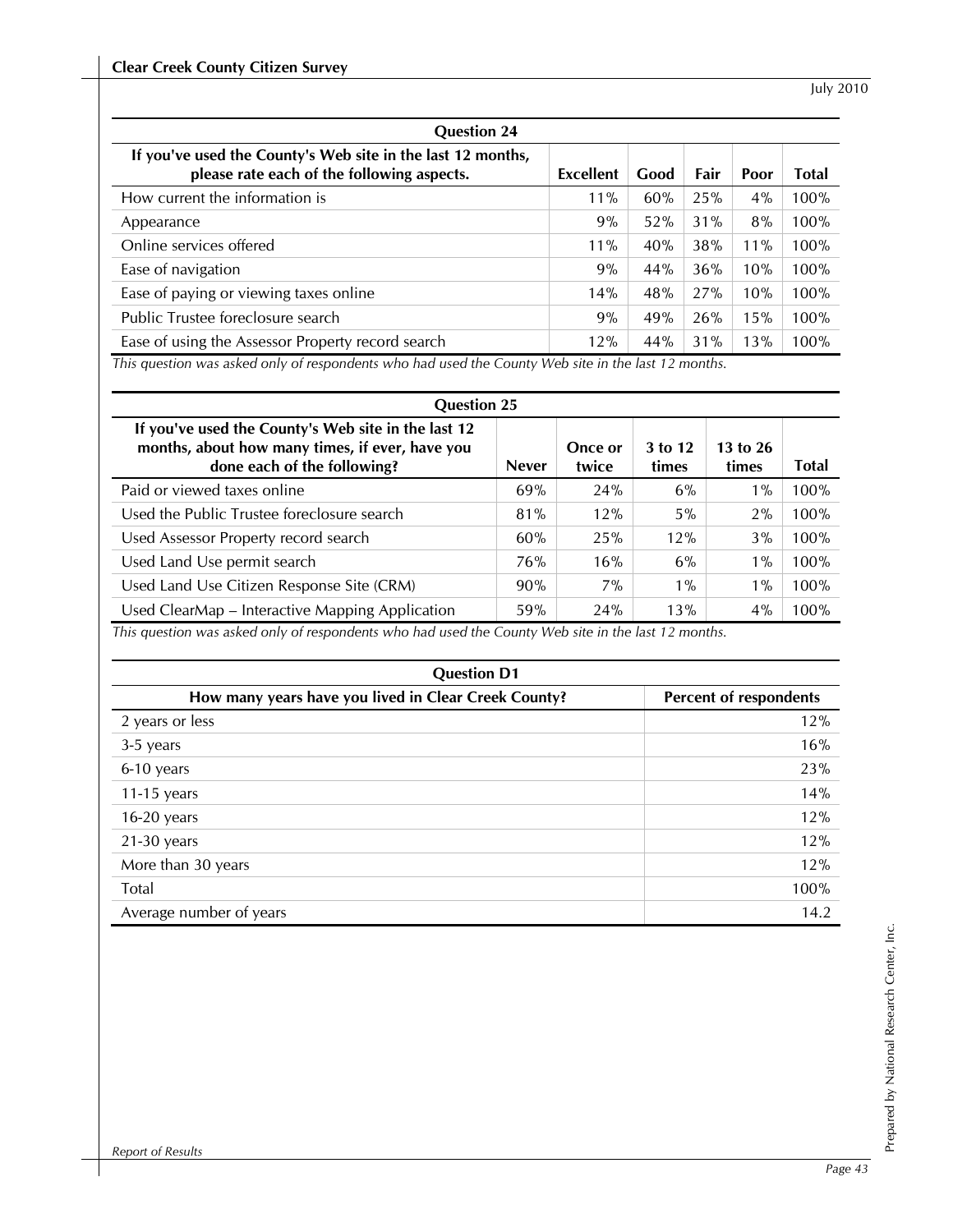| <b>Question D2</b>     |                        |  |
|------------------------|------------------------|--|
| What is your zip code? | Percent of respondents |  |
| 80247                  | $0\%$                  |  |
| 80415                  | $0\%$                  |  |
| 80429                  | $0\%$                  |  |
| 80434                  | $0\%$                  |  |
| 80436                  | 6%                     |  |
| 80437                  | $1\%$                  |  |
| 80438                  | 4%                     |  |
| 80439                  | 40%                    |  |
| 80444                  | 14%                    |  |
| 80452                  | 33%                    |  |
| 80456                  | $0\%$                  |  |
| 80476                  | 2%                     |  |
| 80498                  | $0\%$                  |  |
| Total                  | 100%                   |  |

| <b>Question D3</b>                             |                        |  |  |  |
|------------------------------------------------|------------------------|--|--|--|
| With what community do you associate yourself? | Percent of respondents |  |  |  |
| Bakerville                                     | $0\%$                  |  |  |  |
| <b>Brook Forest</b>                            | 5%                     |  |  |  |
| Dumont-Lawson-Downieville                      | 6%                     |  |  |  |
| Empire                                         | 4%                     |  |  |  |
| Fall River/St. Mary's/Alice                    | 6%                     |  |  |  |
| Floyd Hill/Beaver Brook                        | 13%                    |  |  |  |
| Georgetown/Silver Plume                        | 16%                    |  |  |  |
| Idaho Springs                                  | 27%                    |  |  |  |
| Upper Bear Creek                               | 10%                    |  |  |  |
| Other                                          | $1\%$                  |  |  |  |
| Evergreen                                      | 11%                    |  |  |  |
| Old Squaw Pass                                 | 2%                     |  |  |  |
| Total                                          | 100%                   |  |  |  |

| <b>Question D4</b>                  |                        |  |  |  |
|-------------------------------------|------------------------|--|--|--|
| Are you currently employed for pay? | Percent of respondents |  |  |  |
| N <sub>0</sub>                      | 21%                    |  |  |  |
| Yes, full time                      | 67%                    |  |  |  |
| Yes, part time                      | 12%                    |  |  |  |
| Total                               | 100%                   |  |  |  |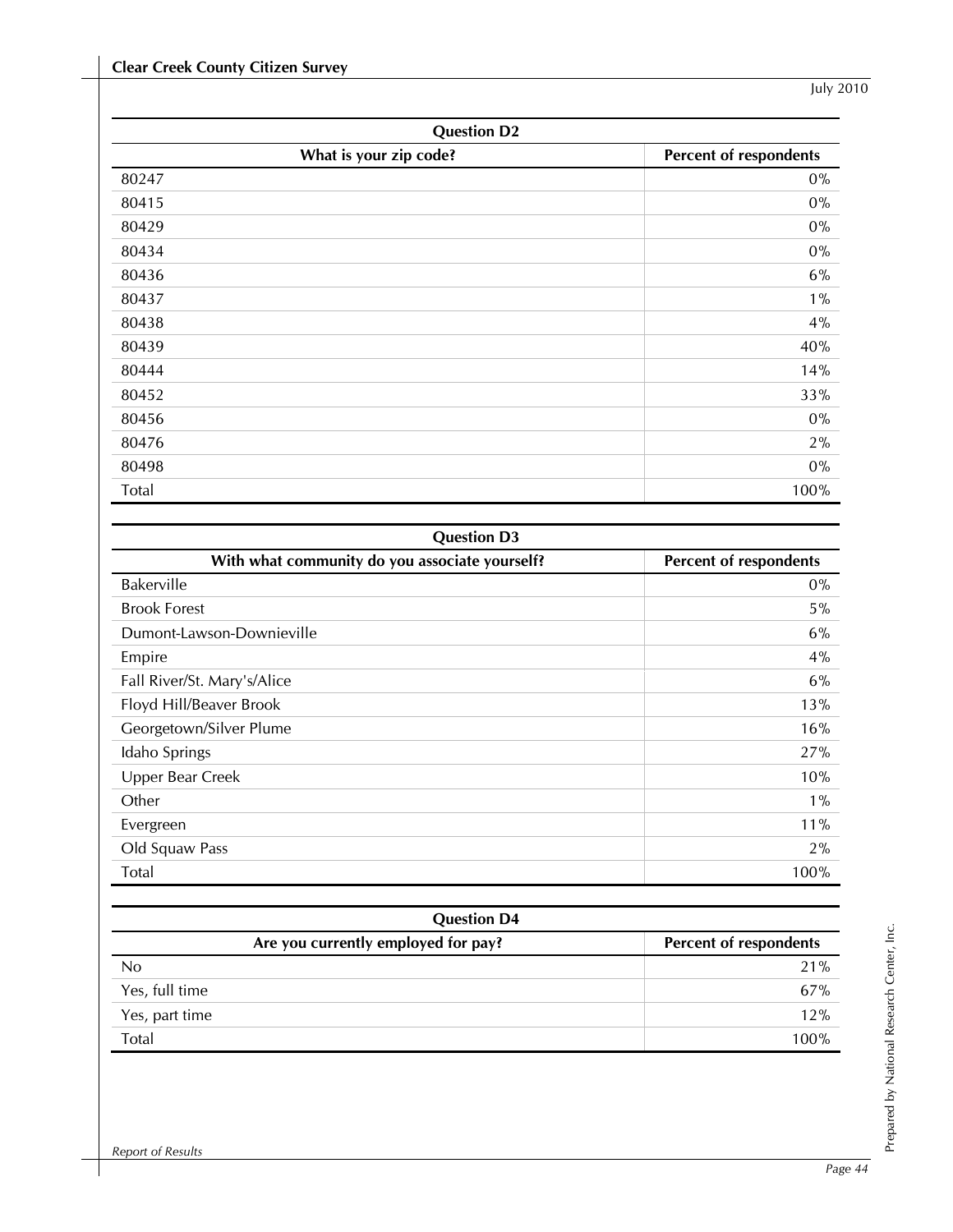| <b>Question D5</b>                 |                        |  |  |  |
|------------------------------------|------------------------|--|--|--|
| Where is your place of employment? | Percent of respondents |  |  |  |
| <b>Clear Creek County</b>          | 36%                    |  |  |  |
| <b>Gilpin County</b>               | 3%                     |  |  |  |
| Denver                             | 18%                    |  |  |  |
| Other Denver metro location        | 6%                     |  |  |  |
| Jefferson County                   | 22%                    |  |  |  |
| <b>Summit County</b>               | 4%                     |  |  |  |
| Other                              | 7%                     |  |  |  |
| No response to question            | $5\%$                  |  |  |  |
| Total                              | 100%                   |  |  |  |

*This question was asked only of respondents who indicated that they work full or part time.* 

| <b>Question D6</b>                         |                        |  |  |
|--------------------------------------------|------------------------|--|--|
| How do you typically get to and from work? | Percent of respondents |  |  |
| Always work from home                      | 10%                    |  |  |
| Drive myself                               | 75%                    |  |  |
| Carpool                                    | 4%                     |  |  |
| Walk                                       | 2%                     |  |  |
| <b>Bike</b>                                | $0\%$                  |  |  |
| Other                                      | $1\%$                  |  |  |
| No response to question                    | 5%                     |  |  |
| By plane                                   | $1\%$                  |  |  |
| Bus/shuttle                                | 2%                     |  |  |
| Total                                      | 100%                   |  |  |

| This question was asked only of respondents who indicated that they work full or part time. |  |
|---------------------------------------------------------------------------------------------|--|
|---------------------------------------------------------------------------------------------|--|

| <b>Question D7</b>                                                                 |                        |  |  |  |
|------------------------------------------------------------------------------------|------------------------|--|--|--|
| On average, about how many miles is your daily work commute (to and<br>from work)? | Percent of respondents |  |  |  |
| Zero miles                                                                         | $11\%$                 |  |  |  |
| 1-10 miles                                                                         | 16%                    |  |  |  |
| 11-25 miles                                                                        | 18%                    |  |  |  |
| 26-50 miles                                                                        | 29%                    |  |  |  |
| 51-75 miles                                                                        | 12%                    |  |  |  |
| More than 75 miles                                                                 | 14%                    |  |  |  |
| <b>Total</b>                                                                       | 100%                   |  |  |  |
| Average number of miles (including those with zero miles)                          | 38.4                   |  |  |  |
| Average number of miles (excluding those with zero miles)                          | 43.2                   |  |  |  |

*This question was asked only of respondents who indicated that they work full or part time.*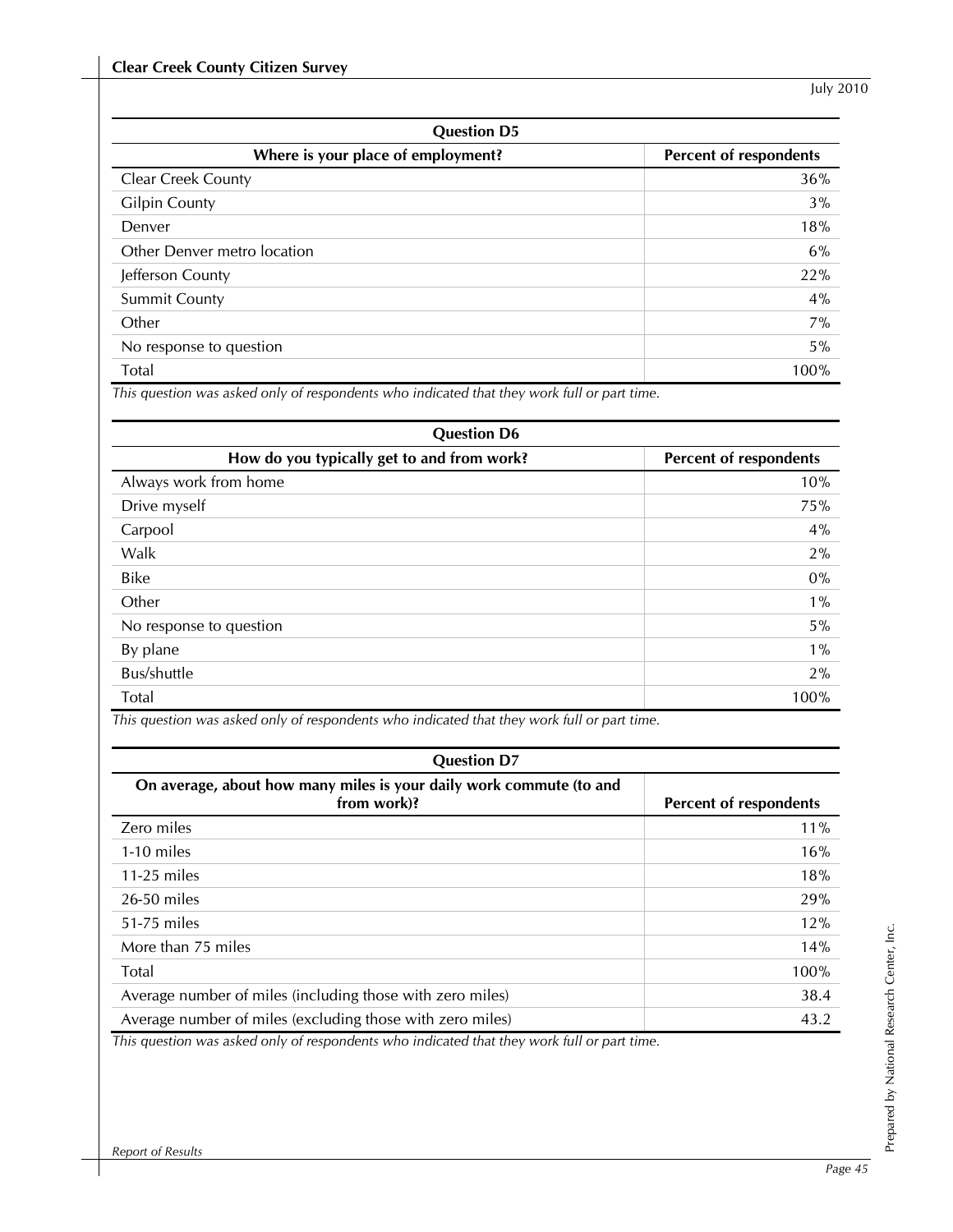| <b>Question D8: Number of Vehicles</b>           |                        |  |  |
|--------------------------------------------------|------------------------|--|--|
| How many vehicles does your household own/lease? | Percent of respondents |  |  |
| None reported                                    | 3%                     |  |  |
| One                                              | 21%                    |  |  |
| Two                                              | 41%                    |  |  |
| Three                                            | 21%                    |  |  |
| Four or more                                     | 14%                    |  |  |
| Total                                            | 100%                   |  |  |
| Average number of cars                           | 2.2                    |  |  |

| <b>Question D8: Miles Traveled</b>                                                                     |                                       |                            |                                 |                    |                      |              |                               |
|--------------------------------------------------------------------------------------------------------|---------------------------------------|----------------------------|---------------------------------|--------------------|----------------------|--------------|-------------------------------|
| For each household<br>vehicle, please<br>estimate the number of<br>miles traveled per year<br>on each. | <b>Less</b><br>than<br>5,000<br>miles | $5,000-$<br>9,999<br>miles | 10,000<br>to<br>19,999<br>miles | $20,000+$<br>miles | No miles<br>reported | <b>Total</b> | Average<br>number of<br>miles |
| Vehicle #1                                                                                             | 17%                                   | 8%                         | 40%                             | 27%                | 8%                   | 100%         | 14,315                        |
| Vehicle #2                                                                                             | 28%                                   | 14%                        | 35%                             | 15%                | 9%                   | 100%         | 10,215                        |
| Vehicle #3                                                                                             | 54%                                   | 21%                        | $11\%$                          | 2%                 | 12%                  | 100%         | 4,228                         |
| Vehicle #4                                                                                             | 59%                                   | 10%                        | 6%                              | 3%                 | 22%                  | 100%         | 3,148                         |

*This question was only asked of respondents who reported having at least one vehicle.* 

*Cars for which no miles were reported are not included in average miles.* 

| <b>Question D9</b>                                                |                        |  |  |  |
|-------------------------------------------------------------------|------------------------|--|--|--|
| Which best describes the building you live in?                    | Percent of respondents |  |  |  |
| One family house detached from any other houses                   | 83%                    |  |  |  |
| House attached to one or more houses (e.g., a duplex or townhome) | 5%                     |  |  |  |
| Building with two or more apartments or condos                    | 7%                     |  |  |  |
| Mobile home                                                       | 4%                     |  |  |  |
| Other                                                             | 2%                     |  |  |  |
| Total                                                             | 100%                   |  |  |  |

| <b>Question D10</b>                               |                               |  |  |  |
|---------------------------------------------------|-------------------------------|--|--|--|
| Is this house, apartment or mobile home           | <b>Percent of respondents</b> |  |  |  |
| Rented for cash or occupied without cash payment? | 22%                           |  |  |  |
| Owned by you or someone in this house?            | <b>78%</b>                    |  |  |  |
| Total                                             | 100%                          |  |  |  |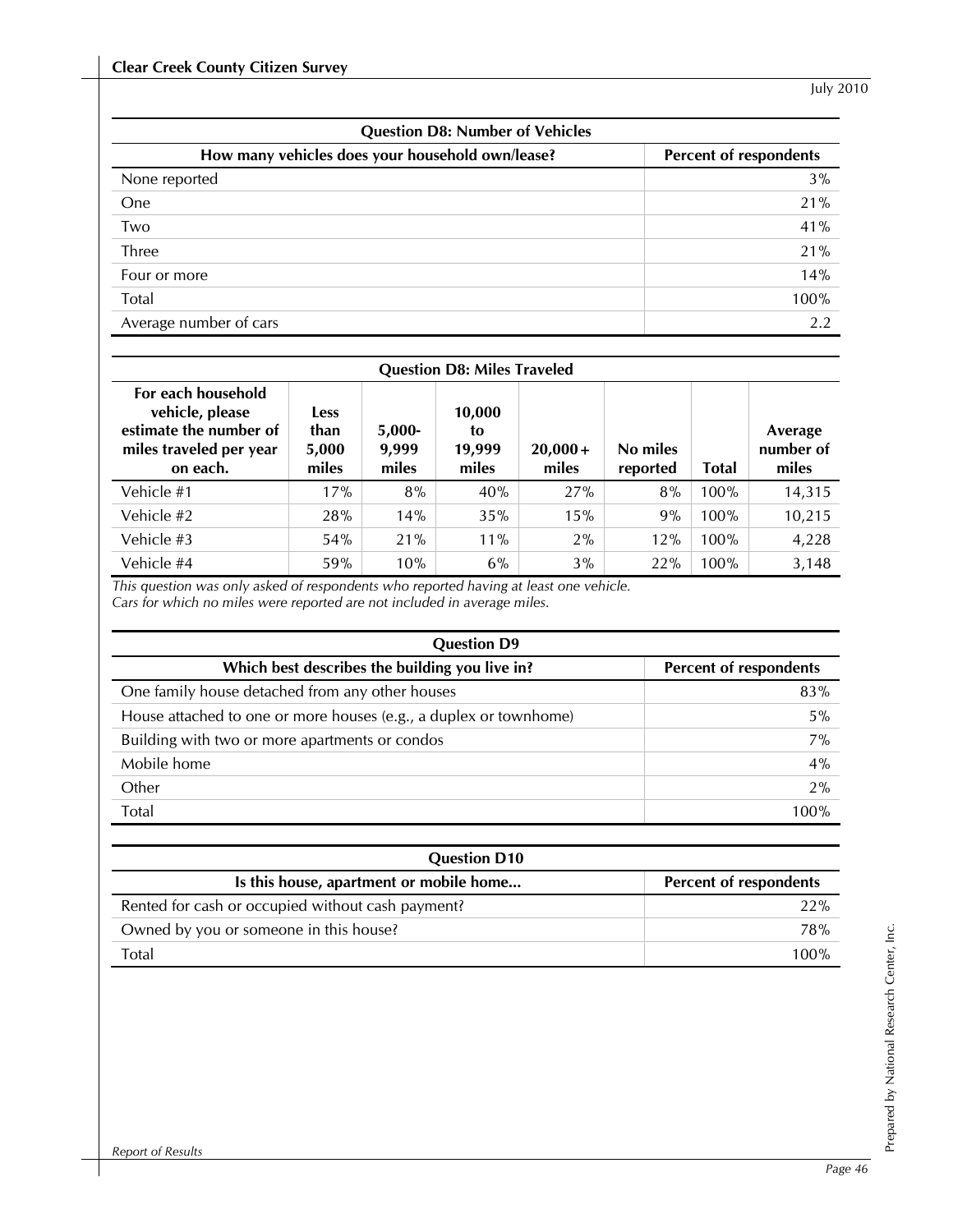| <b>Question D11</b>                                                                                                                                             |                        |  |  |  |  |  |  |
|-----------------------------------------------------------------------------------------------------------------------------------------------------------------|------------------------|--|--|--|--|--|--|
| About how much is your monthly housing cost for the place you live<br>(including rent, mortgage payment, property tax, property insurance,<br>utilities, etc.)? | Percent of respondents |  |  |  |  |  |  |
| Less than \$599 per month                                                                                                                                       | $11\%$                 |  |  |  |  |  |  |
| \$600 to \$999 per month                                                                                                                                        | 23%                    |  |  |  |  |  |  |
| \$1,000 to \$1,499 per month                                                                                                                                    | 22%                    |  |  |  |  |  |  |
| \$1,500 to \$2,499 per month                                                                                                                                    | 32%                    |  |  |  |  |  |  |
| \$2,500 to \$3,999 per month                                                                                                                                    | 10%                    |  |  |  |  |  |  |
| \$4,000 or more per month                                                                                                                                       | 2%                     |  |  |  |  |  |  |
| Total                                                                                                                                                           | 100%                   |  |  |  |  |  |  |

### **Question D12**

| How much do you anticipate your household's total income before taxes<br>will be for the current year? (Please include in your total income money<br>from all sources for all persons living in your household.) | Percent of respondents |
|------------------------------------------------------------------------------------------------------------------------------------------------------------------------------------------------------------------|------------------------|
| Less than \$24,999                                                                                                                                                                                               | 12%                    |
| \$25,000 to \$49,999                                                                                                                                                                                             | 24%                    |
| \$50,000 to \$99,999                                                                                                                                                                                             | 33%                    |
| \$100,000 to \$149,999                                                                                                                                                                                           | 19%                    |
| \$150,000 or more                                                                                                                                                                                                | 12%                    |
| Total                                                                                                                                                                                                            | 100%                   |

| <b>Question D13</b> |                                                     |                        |  |  |  |  |  |
|---------------------|-----------------------------------------------------|------------------------|--|--|--|--|--|
|                     | Do any children 17 or under live in your household? | Percent of respondents |  |  |  |  |  |
| N <sub>0</sub>      |                                                     | 72%                    |  |  |  |  |  |
| Yes                 |                                                     | 28%                    |  |  |  |  |  |
| <b>Total</b>        |                                                     | 100%                   |  |  |  |  |  |

| <b>Question D14</b>                                              |                               |  |  |  |  |  |  |
|------------------------------------------------------------------|-------------------------------|--|--|--|--|--|--|
| Are you or any other members of your household aged 65 or older? | <b>Percent of respondents</b> |  |  |  |  |  |  |
| No                                                               | 86%                           |  |  |  |  |  |  |
| Yes                                                              | 14%                           |  |  |  |  |  |  |
| Total                                                            | 100%                          |  |  |  |  |  |  |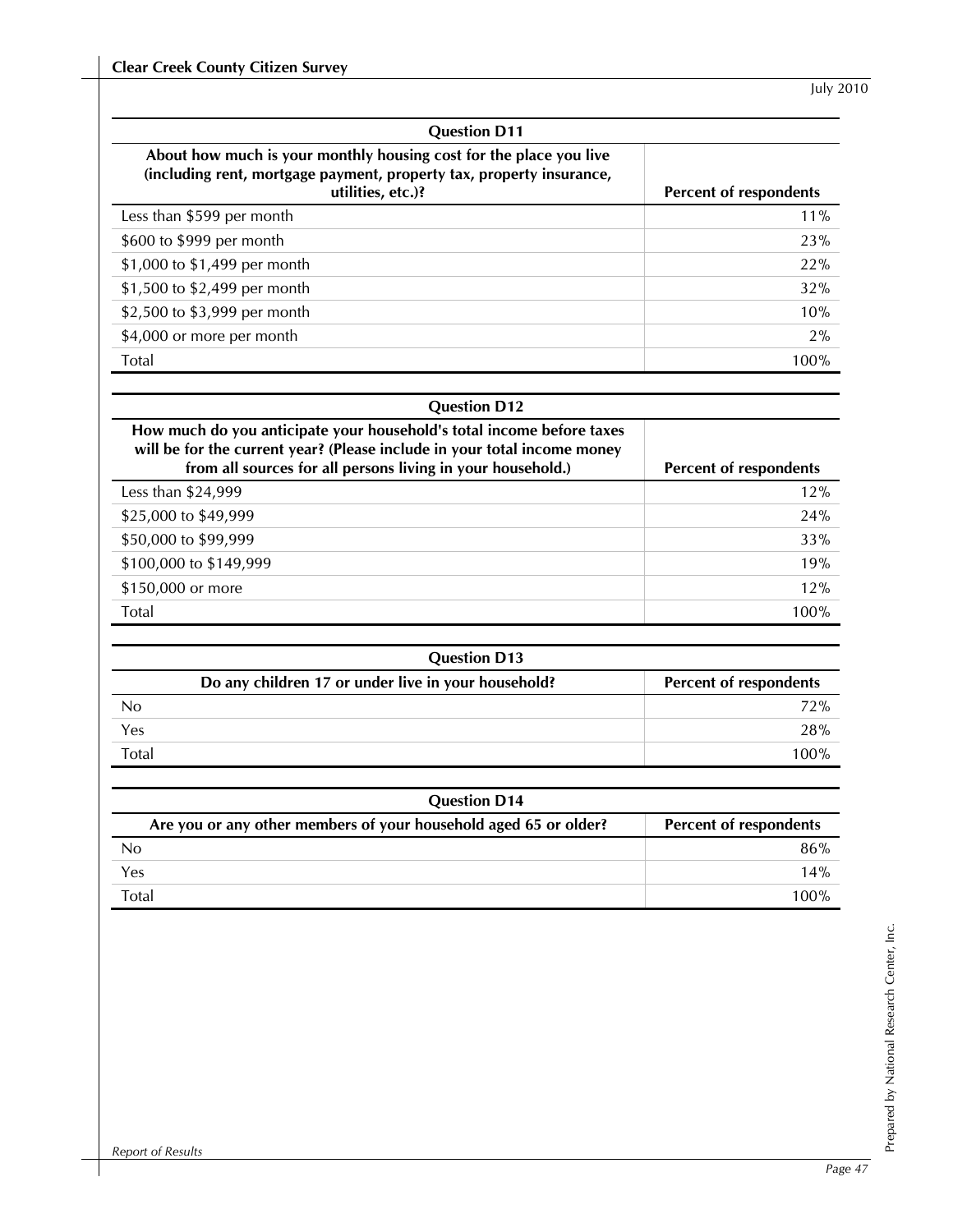| <b>Question D15</b>            |                        |  |  |  |  |  |
|--------------------------------|------------------------|--|--|--|--|--|
| In which category is your age? | Percent of respondents |  |  |  |  |  |
| $18-24$ years                  | $1\%$                  |  |  |  |  |  |
| $25-34$ years                  | 19%                    |  |  |  |  |  |
| 35-44 years                    | 21%                    |  |  |  |  |  |
| 45-54 years                    | 34%                    |  |  |  |  |  |
| 55-64 years                    | 15%                    |  |  |  |  |  |
| $65-74$ years                  | 7%                     |  |  |  |  |  |
| 75 years or older              | 3%                     |  |  |  |  |  |
| Total                          | 100%                   |  |  |  |  |  |

| <b>Question D16</b>  |                        |  |  |  |  |  |  |
|----------------------|------------------------|--|--|--|--|--|--|
| What is your gender? | Percent of respondents |  |  |  |  |  |  |
| Female               | 49%                    |  |  |  |  |  |  |
| Male                 | 51%                    |  |  |  |  |  |  |
| Total                | 100%                   |  |  |  |  |  |  |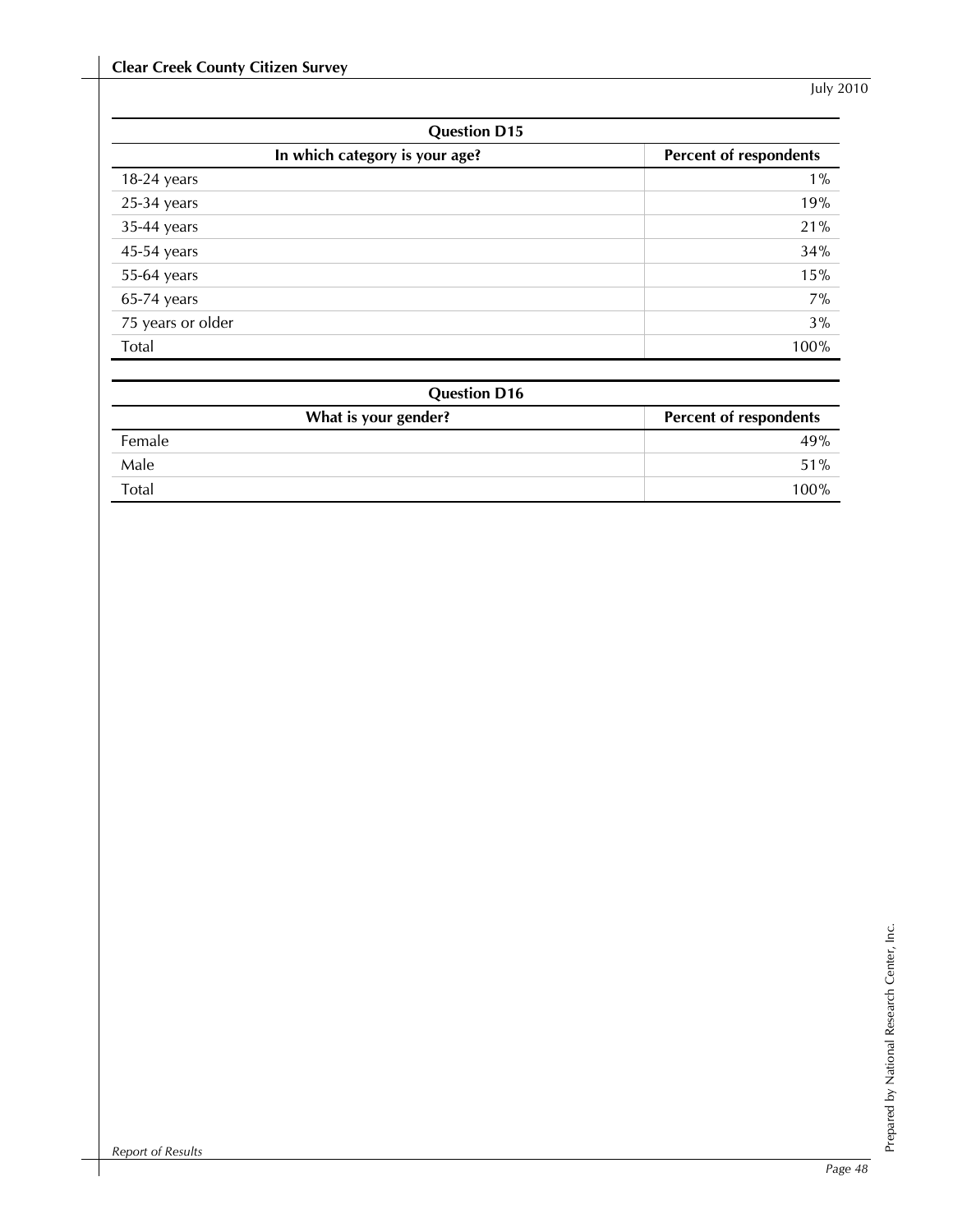## **Appendix C: Responses to Survey Questions Including Don't Know Responses**

The following pages contain a complete set of responses to each question on the survey, including the number and percent of respondents answering each question, including don't know responses.

| <b>Question 1</b>                                                                      |                  |           |      |           |      |           |       |           |            |           |       |            |
|----------------------------------------------------------------------------------------|------------------|-----------|------|-----------|------|-----------|-------|-----------|------------|-----------|-------|------------|
| Please rate each of the following aspects of quality<br>of life in Clear Creek County: | <b>Excellent</b> |           | Good |           | Fair |           | Poor  |           | Don't know |           | Total |            |
| Clear Creek County as a place to live                                                  | 28%              | $N = 483$ | 55%  | $N = 932$ | 14%  | $N = 240$ | $2\%$ | $N = 40$  | $0\%$      | $N = 2$   | 100%  | $N = 1697$ |
| Clear Creek County as a place to raise children                                        | 14%              | $N = 236$ | 34%  | $N = 575$ | 20%  | $N = 335$ | 9%    | $N = 159$ | 23%        | $N = 386$ | 100%  | $N = 1690$ |
| Clear Creek County as a place to work                                                  | $4\%$            | $N = 74$  | 17%  | $N = 285$ | 25%  | $N = 427$ | 28%   | $N = 471$ | 26%        | $N = 431$ | 100%  | $N = 1689$ |
| Clear Creek County as a place to retire                                                | 18%              | $N = 310$ | 33%  | $N = 556$ | 20%  | $N = 341$ | 8%    | $N = 134$ | 21%        | $N = 349$ | 100%  | $N = 1690$ |
| The overall quality of life in Clear Creek County                                      | 18%              | $N = 306$ | 55%  | $N = 933$ | 24%  | $N = 398$ | 3%    | $N = 46$  | $0\%$      | $N = 2$   | 100%  | $N = 1686$ |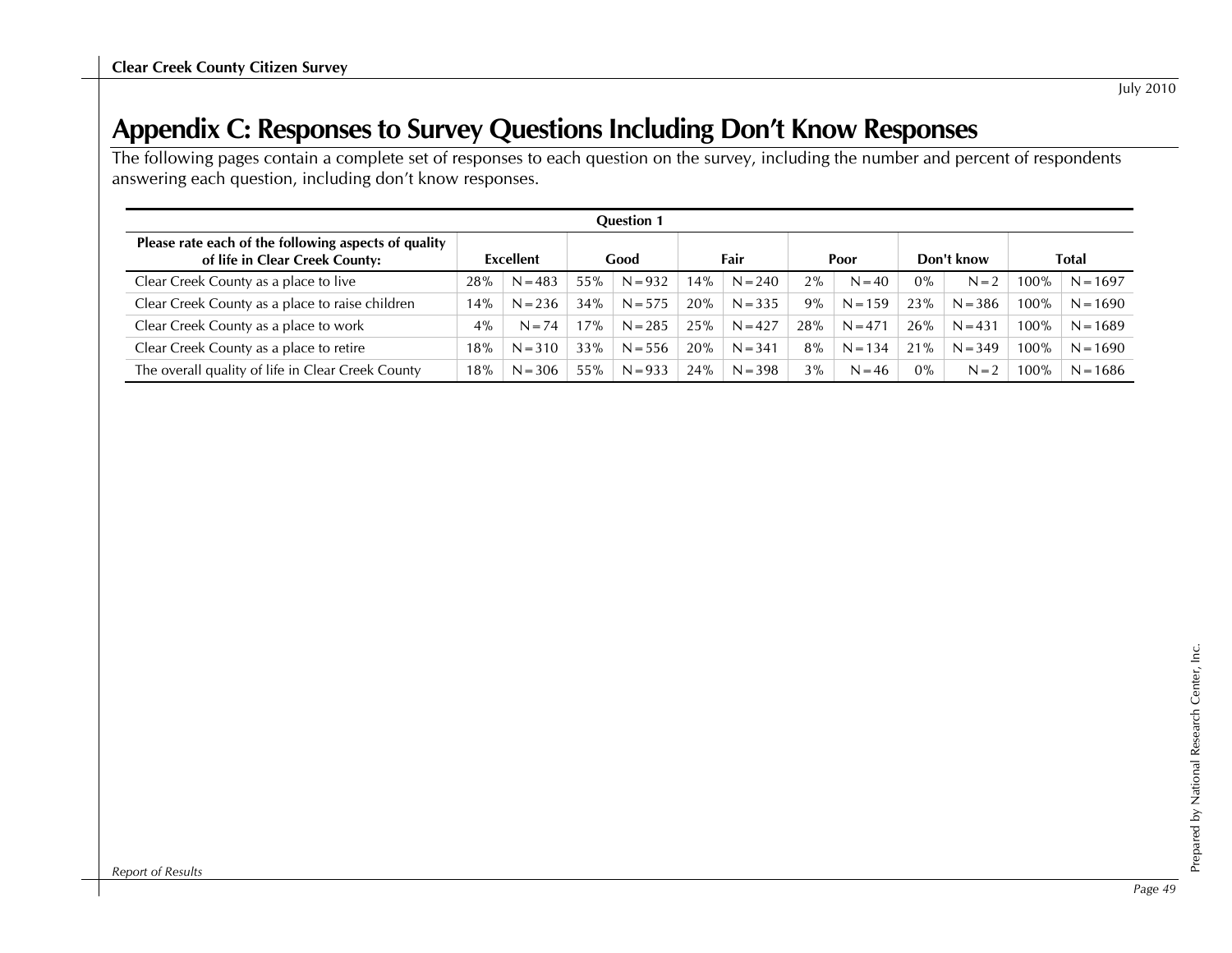| July 2010 |
|-----------|
|           |

| Questions 2 and 3                                |                                                                                      |            |                                                                                                                                                                                                 |           |  |  |  |  |  |
|--------------------------------------------------|--------------------------------------------------------------------------------------|------------|-------------------------------------------------------------------------------------------------------------------------------------------------------------------------------------------------|-----------|--|--|--|--|--|
|                                                  | What are your reasons for living in<br>Clear Creek County? (Mark all that<br>apply.) | Count      | When thinking about your quality of life in Clear Creek County,<br>which ONE factor would you say matters the most in making yours<br>an "excellent" quality of life? (Please select only one.) | Count     |  |  |  |  |  |
| Natural environment                              | 68%                                                                                  | $N = 1175$ | 25%                                                                                                                                                                                             | $N = 408$ |  |  |  |  |  |
| Quality of life in general                       | 50%                                                                                  | $N = 872$  | 12%                                                                                                                                                                                             | $N = 192$ |  |  |  |  |  |
| Location                                         | 61%                                                                                  | $N = 1048$ | 11%                                                                                                                                                                                             | $N = 180$ |  |  |  |  |  |
| Affordability                                    | 52%                                                                                  | $N = 895$  | 10%                                                                                                                                                                                             | $N = 159$ |  |  |  |  |  |
| Close to family/friends                          | 21%                                                                                  | $N = 370$  | 6%                                                                                                                                                                                              | $N = 105$ |  |  |  |  |  |
| Recreation opportunities                         | 50%                                                                                  | $N = 866$  | 6%                                                                                                                                                                                              | $N = 98$  |  |  |  |  |  |
| Rural character                                  | 52%                                                                                  | $N = 896$  | 6%                                                                                                                                                                                              | $N = 105$ |  |  |  |  |  |
| Close to work                                    | 33%                                                                                  | $N = 563$  | 5%                                                                                                                                                                                              | $N = 80$  |  |  |  |  |  |
| Large lots/acreage                               | 38%                                                                                  | $N = 658$  | 4%                                                                                                                                                                                              | $N = 63$  |  |  |  |  |  |
| Sense of community                               | 27%                                                                                  | $N = 474$  | 3%                                                                                                                                                                                              | $N = 51$  |  |  |  |  |  |
| Land/home values                                 | 32%                                                                                  | $N = 560$  | 2%                                                                                                                                                                                              | $N = 33$  |  |  |  |  |  |
| My town/city                                     | 19%                                                                                  | $N = 325$  | 2%                                                                                                                                                                                              | $N = 34$  |  |  |  |  |  |
| Sense of safety                                  | 33%                                                                                  | $N = 564$  | 2%                                                                                                                                                                                              | $N = 25$  |  |  |  |  |  |
| County-provided services                         | 6%                                                                                   | $N = 99$   | $1\%$                                                                                                                                                                                           | $N = 9$   |  |  |  |  |  |
| Mining character                                 | 13%                                                                                  | $N = 225$  | $1\%$                                                                                                                                                                                           | $N = 15$  |  |  |  |  |  |
| Schools                                          | 11%                                                                                  | $N = 189$  | $1\%$                                                                                                                                                                                           | $N = 17$  |  |  |  |  |  |
| Thriving economy                                 | $1\%$                                                                                | $N = 20$   | $1\%$                                                                                                                                                                                           | $N = 10$  |  |  |  |  |  |
| Value of services for taxes<br>paid              | 11%                                                                                  | $N = 183$  | $1\%$                                                                                                                                                                                           | $N = 11$  |  |  |  |  |  |
| Arts and cultural<br>opportunities               | 2%                                                                                   | $N = 42$   | $0\%$                                                                                                                                                                                           | $N = 2$   |  |  |  |  |  |
| <b>Educational and learning</b><br>opportunities | 3%                                                                                   | $N = 57$   | $0\%$                                                                                                                                                                                           | $N = 5$   |  |  |  |  |  |
| Fiscally sound government                        | 4%                                                                                   | $N = 64$   | $0\%$                                                                                                                                                                                           | $N = 1$   |  |  |  |  |  |
| Public safety                                    | 15%                                                                                  | $N = 260$  | $0\%$                                                                                                                                                                                           | $N = 1$   |  |  |  |  |  |
| Lived here a long time                           | $1\%$                                                                                | $N = 17$   |                                                                                                                                                                                                 |           |  |  |  |  |  |
| Other                                            | 4%                                                                                   | $N = 68$   | 2%                                                                                                                                                                                              | $N = 39$  |  |  |  |  |  |

*Total for question 2 exceeds 100% because respondents could select more than one category.*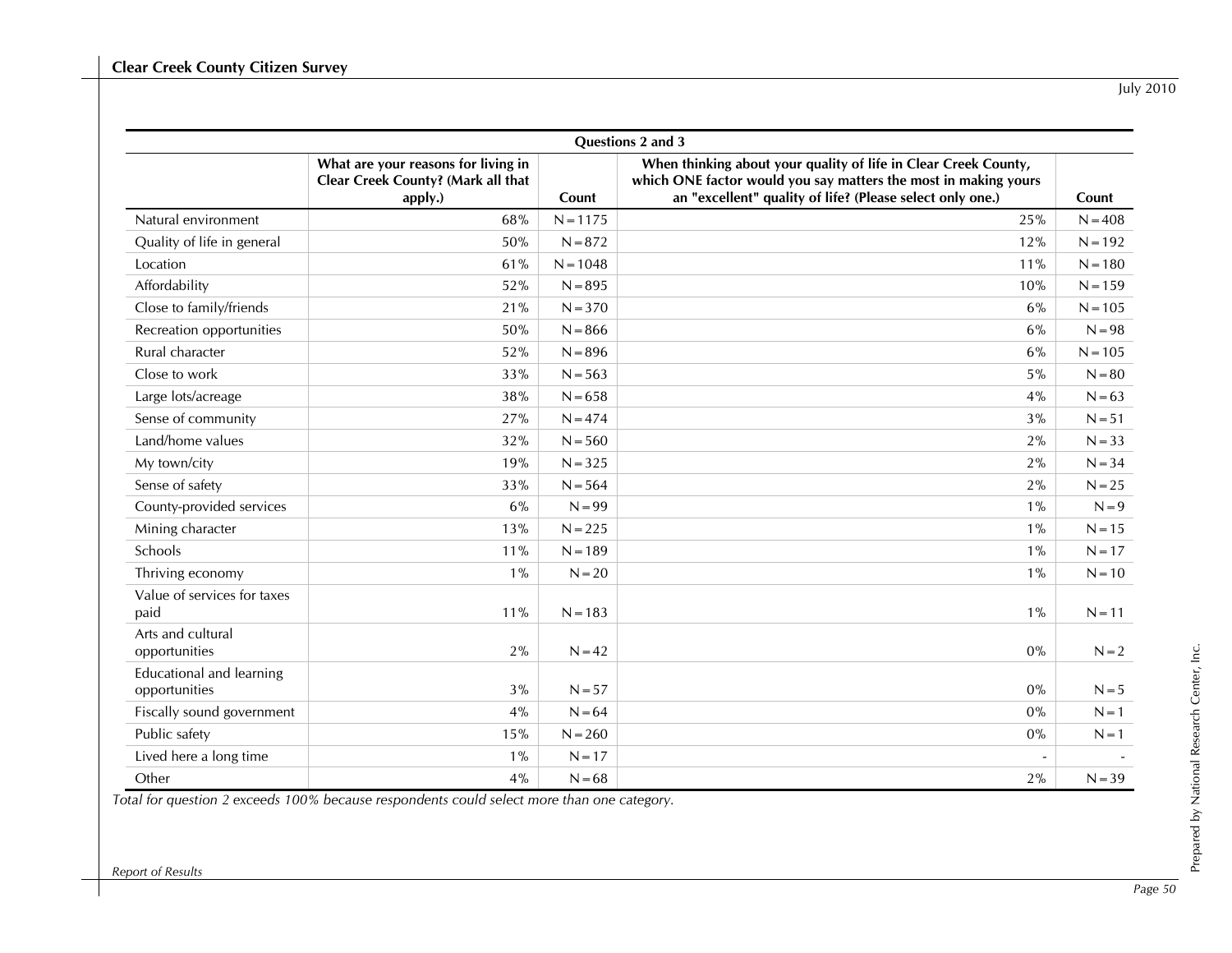July 2010

| <b>Question 4</b>                                                                                                        |               |           |                      |           |              |           |                      |           |                  |          |            |           |              |            |
|--------------------------------------------------------------------------------------------------------------------------|---------------|-----------|----------------------|-----------|--------------|-----------|----------------------|-----------|------------------|----------|------------|-----------|--------------|------------|
| Please rate the speed of growth<br>in the following categories in<br><b>Clear Creek County over the past</b><br>2 years: | Much too slow |           | Somewhat too<br>slow |           | Right amount |           | Somewhat too<br>fast |           | Much too<br>fast |          | Don't know |           | <b>Total</b> |            |
| Population growth                                                                                                        | 6%            | $N = 102$ | 13%                  | $N = 226$ | 45%          | $N = 781$ | 11%                  | $N = 182$ | $5\%$            | $N = 81$ | 20%        | $N = 353$ | $100\%$      | $N = 1725$ |
| Retail growth (stores, restaurants,<br>$etc.$ )                                                                          | 20%           | $N = 337$ | 33%                  | $N = 559$ | 27%          | $N = 455$ | $5\%$                | $N = 93$  | $2\%$            | $N = 42$ | 13%        | $N = 222$ | $100\%$      | $N = 1708$ |
| Jobs growth                                                                                                              | 37%           | $N = 628$ | 29%                  | $N = 502$ | 9%           | $N = 151$ | $0\%$                | $N = 5$   | $0\%$            | $N = 5$  | 25%        | $N = 421$ | 100%         | $N = 1713$ |

| <b>Question 5</b>                                                                                                                                      |       |             |                    |           |             |           |                           |           |             |           |            |           |              |            |
|--------------------------------------------------------------------------------------------------------------------------------------------------------|-------|-------------|--------------------|-----------|-------------|-----------|---------------------------|-----------|-------------|-----------|------------|-----------|--------------|------------|
| For each of the following<br>categories, please rate the speed<br>of growth you would prefer in<br><b>Clear Creek County over the</b><br>next 5 years. |       | Much slower | Somewhat<br>slower |           | Same amount |           | <b>Somewhat</b><br>faster |           | Much faster |           | Don't know |           | <b>Total</b> |            |
| Population growth                                                                                                                                      | 12%   | $N = 205$   | 14%                | $N = 243$ | 46%         | $N = 782$ | 17%                       | $N = 296$ | 4%          | $N = 69$  | 7%         | $N = 119$ | 100%         | $N = 1714$ |
| Retail growth (stores, restaurants,<br>etc.                                                                                                            | $5\%$ | $N = 85$    | 8%                 | $N = 133$ | 25%         | $N = 427$ | 40%                       | $N = 691$ | 18%         | $N = 302$ | $5\%$      | $N = 78$  | 100%         | $N = 1716$ |
| Jobs growth                                                                                                                                            | 2%    | $N = 31$    | 2%                 | $N = 30$  | 12%         | $N = 198$ | 37%                       | $N = 625$ | 35%         | $N = 601$ | 13%        | $N = 222$ | 100%         | $N = 1708$ |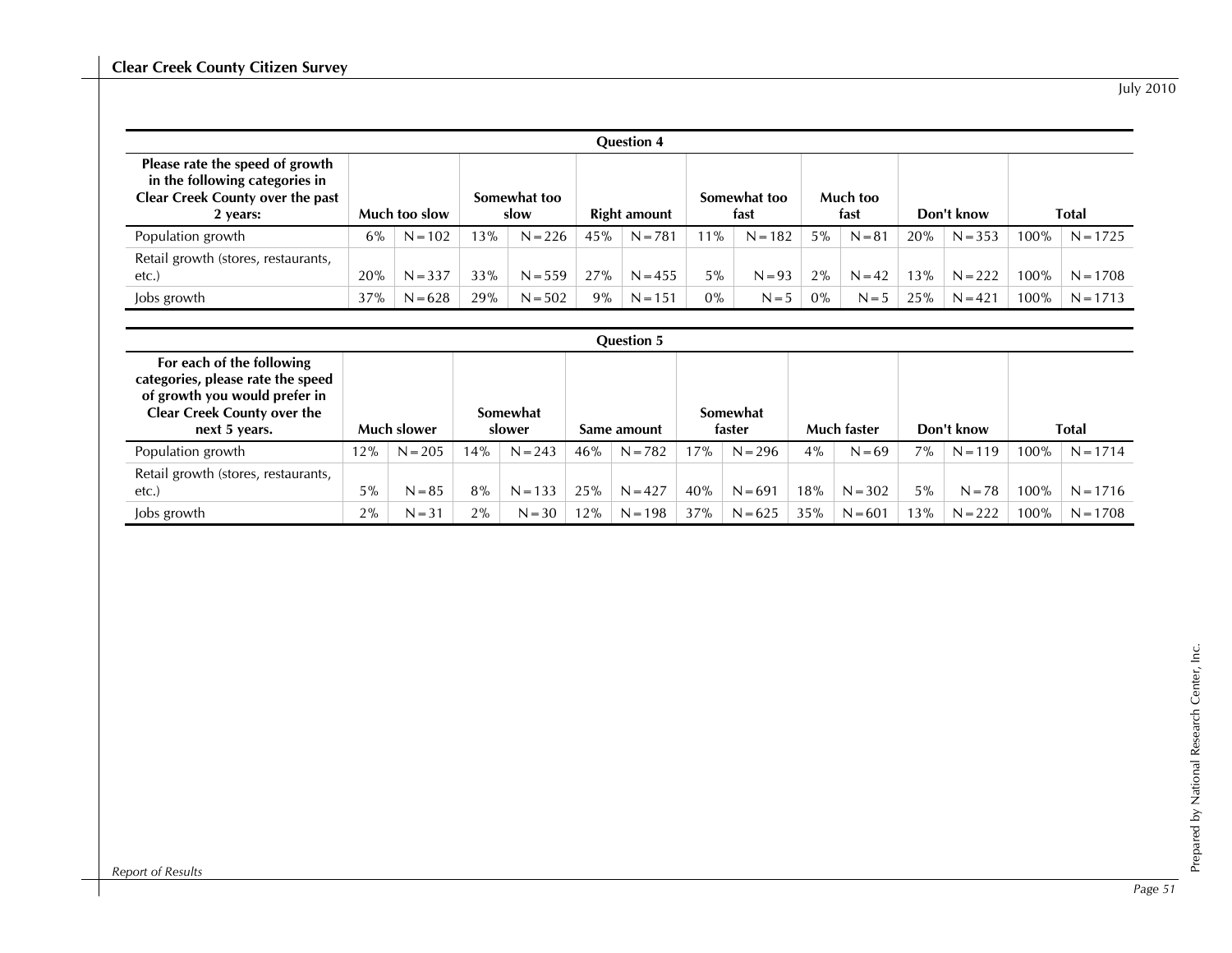| <b>July 2010</b> |
|------------------|
|                  |

| <b>Question 6</b>                                                                                                                                                           |                  |            |                          |           |                       |           |                         |            |            |           |              |            |
|-----------------------------------------------------------------------------------------------------------------------------------------------------------------------------|------------------|------------|--------------------------|-----------|-----------------------|-----------|-------------------------|------------|------------|-----------|--------------|------------|
| Please indicate how important, if at all, each of<br>the following ideas are to helping make Clear<br>Creek County a great place to live for you and<br>future generations. | <b>Essential</b> |            | <b>Very</b><br>important |           | Somewhat<br>important |           | Not at all<br>important |            | Don't know |           | <b>Total</b> |            |
| Preserving natural areas, habitats and open land<br>(forest, habitat and open lands)                                                                                        | 57%              | $N = 990$  | 30%                      | $N = 512$ | 11%                   | $N = 186$ | 2%                      | $N = 36$   | 0%         | $N = 8$   | 100%         | $N = 1731$ |
| Including a mix of housing types for all ages and<br>income levels in every community                                                                                       | 17%              | $N = 299$  | 32%                      | $N = 540$ | 33%                   | $N = 558$ | 16%                     | $N = 282$  | 2%         | $N = 30$  | 100%         | $N = 1709$ |
| Keeping the scenic beauty of Clear Creek<br>County                                                                                                                          | 62%              | $N = 1061$ | 29%                      | $N = 506$ | 8%                    | $N = 132$ | $1\%$                   | $N = 12$   | $0\%$      | $N = 8$   | 100%         | $N = 1717$ |
| Preserving historic homes and buildings                                                                                                                                     | 29%              | $N = 488$  | 35%                      | $N = 589$ | 30%                   | $N = 498$ | 6%                      | $N = 96$   | $1\%$      | $N = 17$  | 100%         | $N = 1688$ |
| Adding public transportation (e.g., bus service)                                                                                                                            | 17%              | $N = 293$  | 25%                      | $N = 422$ | 31%                   | $N = 524$ | 23%                     | $N = 387$  | 4%         | $N = 61$  | 100%         | $N = 1686$ |
| Encouraging a mix of housing, shopping, and<br>offices in the same area when development<br>occurs                                                                          | 10%              | $N = 177$  | 26%                      | $N = 441$ | 39%                   | $N = 667$ | 21%                     | $N = 353$  | 4%         | $N = 64$  | 100%         | $N = 1702$ |
| Protecting our air and water quality                                                                                                                                        | 62%              | $N = 1067$ | 30%                      | $N = 512$ | 7%                    | $N = 127$ | $1\%$                   | $N = 14$   | $0\%$      | $N = 2$   | 100%         | $N = 1722$ |
| Reducing our energy usage                                                                                                                                                   | 32%              | $N = 547$  | 34%                      | $N = 583$ | 26%                   | $N = 451$ | 7%                      | $N = 123$  | $1\%$      | $N = 15$  | 100%         | $N = 1719$ |
| Preserving 'small town' character                                                                                                                                           | 39%              | $N = 675$  | 35%                      | $N = 611$ | 20%                   | $N = 345$ | $5\%$                   | $N = 78$   | $1\%$      | $N = 12$  | 100%         | $N = 1720$ |
| Promoting tourism                                                                                                                                                           | 22%              | $N = 381$  | 33%                      | $N = 564$ | 33%                   | $N = 564$ | 10%                     | $N = 180$  | $1\%$      | $N = 23$  | 100%         | $N = 1712$ |
| Enhancing public spaces, parks, and trails                                                                                                                                  | 32%              | $N = 553$  | 40%                      | $N = 683$ | 23%                   | $N = 385$ | 5%                      | $N = 78$   | $1\%$      | $N = 11$  | 100%         | $N = 1710$ |
| Stopping all development                                                                                                                                                    | 3%               | $N = 50$   | 4%                       | $N = 72$  | 24%                   | $N = 400$ | 61%                     | $N = 1033$ | 8%         | $N = 127$ | 100%         | $N = 1683$ |
| Permitting selected development that matches<br>residents' values                                                                                                           | 14%              | $N = 242$  | 41%                      | $N = 691$ | 32%                   | $N = 543$ | 9%                      | $N = 150$  | 5%         | $N = 79$  | 100%         | $N = 1705$ |
| Encouraging renovation and improvement of<br>existing commercial areas                                                                                                      | 23%              | $N = 389$  | 42%                      | $N = 728$ | 29%                   | $N = 495$ | 5%                      | $N = 86$   | $1\%$      | $N = 21$  | 100%         | $N = 1719$ |
| Encouraging new commercial development                                                                                                                                      | 14%              | $N = 241$  | 24%                      | $N = 405$ | 39%                   | $N = 661$ | 22%                     | $N = 375$  | 2%         | $N = 34$  | 100%         | $N = 1716$ |
| Supporting responsible mining                                                                                                                                               | 26%              | $N = 440$  | 34%                      | $N = 587$ | 27%                   | $N = 464$ | 8%                      | $N = 143$  | 5%         | $N = 88$  | 100%         | $N = 1723$ |

*Report of Results*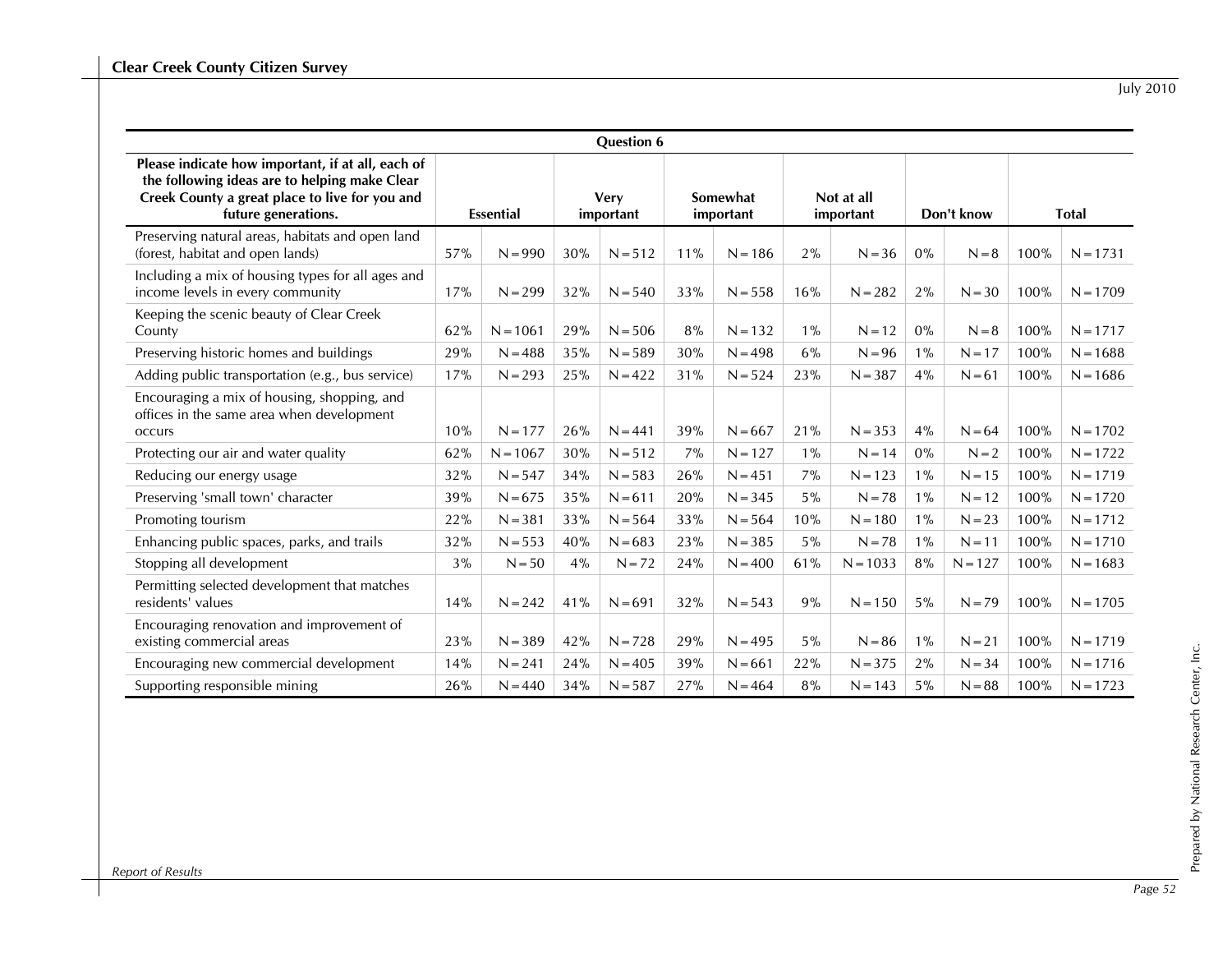July 2010

|                                                                                                                                         |                     |           |                     | <b>Question 7</b> |                    |           |                    |           |            |           |              |            |
|-----------------------------------------------------------------------------------------------------------------------------------------|---------------------|-----------|---------------------|-------------------|--------------------|-----------|--------------------|-----------|------------|-----------|--------------|------------|
| To what extent would you support or oppose<br>the County doing each of the following?                                                   | Strongly<br>support |           | Somewhat<br>support |                   | Somewhat<br>oppose |           | Strongly<br>oppose |           | Don't know |           | <b>Total</b> |            |
| Strengthening its code enforcement efforts (e.g.,<br>hiring new officer to seek out violations versus<br>responding only to complaints) | 11%                 | $N = 194$ | 33%                 | $N = 566$         | 29%                | $N = 489$ | 23%                | $N = 394$ | 4%         | $N = 70$  | 100%         | $N = 1713$ |
| Encouraging historic preservation through<br>voluntary programs                                                                         | 33%                 | $N = 577$ | 55%                 | $N = 956$         | 6%                 | $N = 100$ | 3%                 | $N = 45$  | 3%         | $N = 46$  | 100%         | $N = 1724$ |
| Increasing the supply of new housing in the<br>\$100,000-250,000 range                                                                  | 17%                 | $N = 294$ | 40%                 | $N = 689$         | 21%                | $N = 364$ | 14%                | $N = 241$ | $7\%$      | $N = 127$ | 100%         | $N = 1713$ |
| Upgrading existing workforce housing                                                                                                    | 19%                 | $N = 323$ | 47%                 | $N = 798$         | 14%                | $N = 239$ | 7%                 | $N = 125$ | 13%        | $N = 222$ | 100%         | $N = 1706$ |
| Providing home buyer education                                                                                                          | 15%                 | $N = 251$ | 42%                 | $N = 721$         | 17%                | $N = 296$ | 10%                | $N = 173$ | 16%        | $N = 269$ | 100%         | $N = 1710$ |
| Working with local municipalities to accomplish<br>potential housing programs                                                           | 15%                 | $N = 263$ | 44%                 | $N = 749$         | 16%                | $N = 269$ | 11%                | $N = 187$ | 14%        | $N = 243$ | 100%         | $N = 1711$ |
| Limiting residential development in some remote<br>areas based on elevation, topography or access                                       | 32%                 | $N = 555$ | 34%                 | $N = 591$         | 17%                | $N = 285$ | 10%                | $N = 180$ | 7%         | $N = 113$ | 100%         | $N = 1723$ |
| Limiting the size of homes in remote areas                                                                                              | 21%                 | $N = 359$ | 25%                 | $N = 426$         | 26%                | $N = 448$ | 21%                | $N = 364$ | $7\%$      | $N = 122$ | 100%         | $N = 1718$ |
| Limiting the seasons of occupancy of homes in<br>remote areas                                                                           | $5\%$               | $N = 92$  | 13%                 | $N = 225$         | 30%                | $N = 515$ | 38%                | $N = 648$ | 14%        | $N = 235$ | 100%         | $N = 1715$ |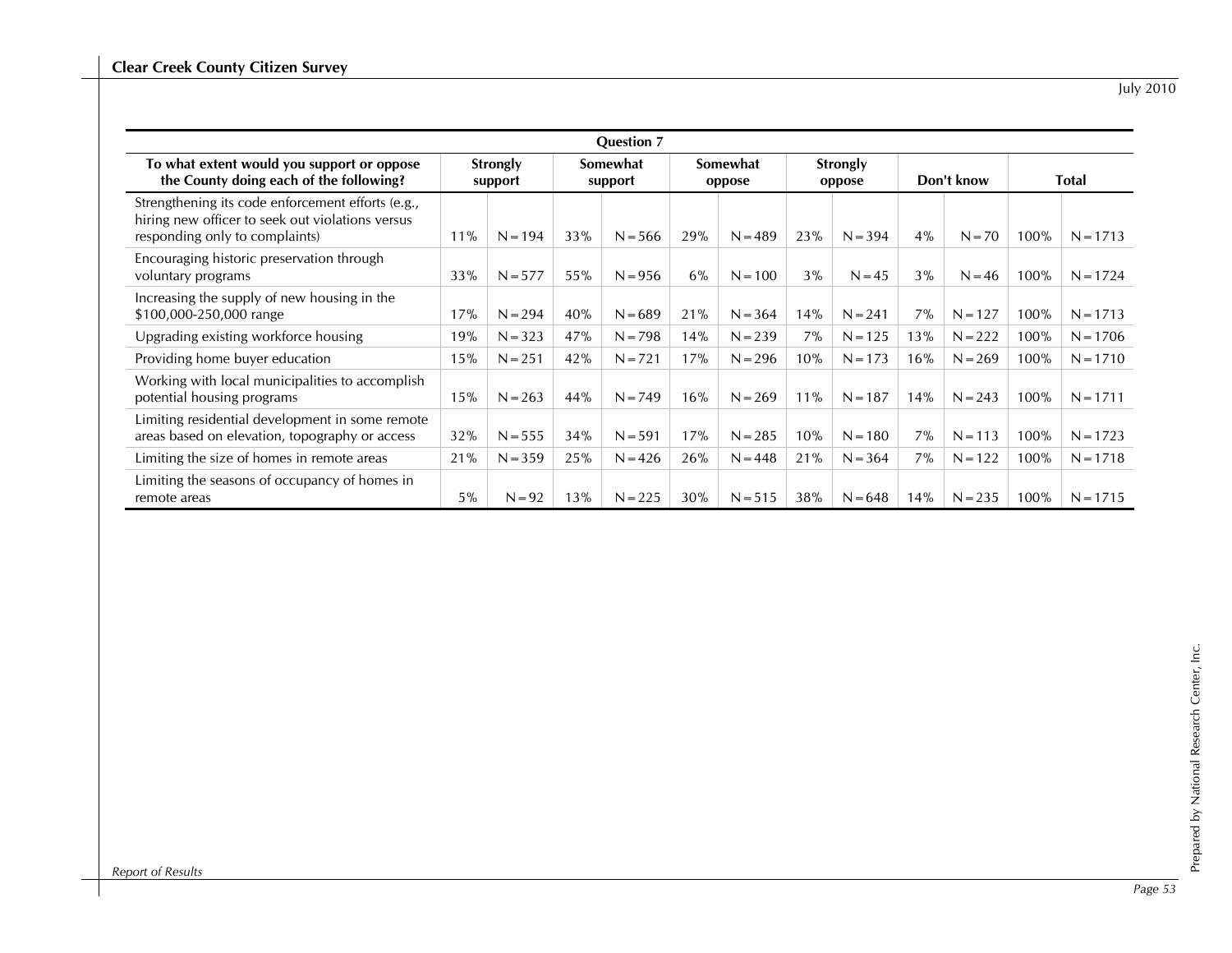| <b>Question 8</b>                                                                                                           |                           |            |
|-----------------------------------------------------------------------------------------------------------------------------|---------------------------|------------|
| Please identify which scenario best represents how you would like Clear<br>Creek County to manage its current resources.    | Percent of<br>respondents | Count      |
| Use funds to improve roads and bridges in the county                                                                        | 60%                       | $N = 1004$ |
| Use funds to subsidize housing programs                                                                                     | 5%                        | $N = 87$   |
| Use funds for capital improvement projects such as building new and<br>renovating existing facilities                       | 12%                       | $N = 203$  |
| Use funds to build the County's general fund reserve ("rainy day" funds) in<br>preparation of the mining down cycle and for | 23%                       | $N = 387$  |
| Total                                                                                                                       | 100%                      | $N = 1681$ |

| <b>Question 9</b>                                                                                               |                                  |            |
|-----------------------------------------------------------------------------------------------------------------|----------------------------------|------------|
| When the gap between the County's costs and revenues widens in the<br>coming years, which would you rather see? | <b>Percent of</b><br>respondents | Count      |
| Reduce service levels                                                                                           | 16%                              | $N = 273$  |
| Raise property taxes                                                                                            | $11\%$                           | $N = 187$  |
| Allow development that would create a new tax base                                                              | 72%                              | $N = 1212$ |
| Total                                                                                                           | 100%                             | $N = 1672$ |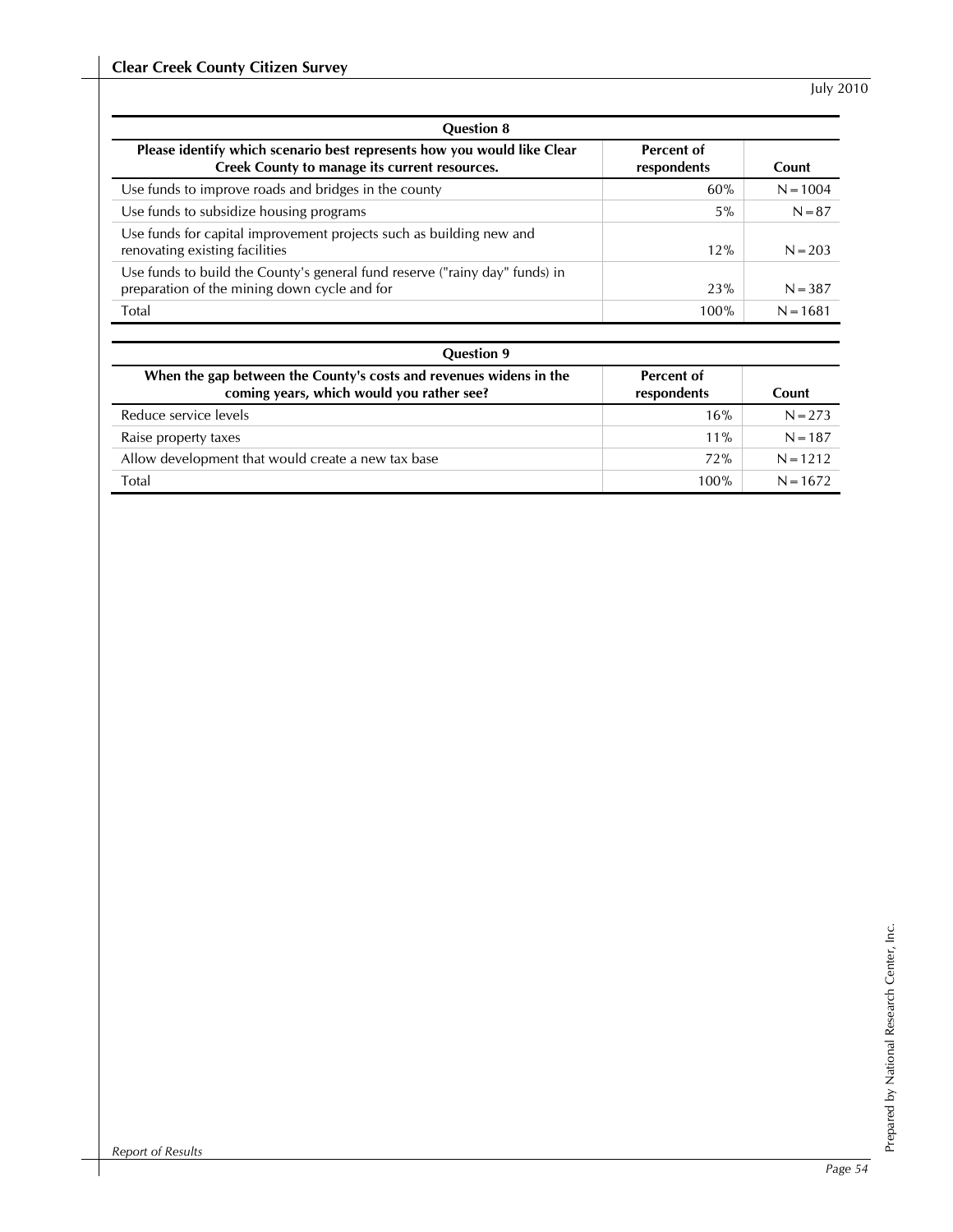|                                                                                                                                                                         |       |                     |     | <b>Question 10</b>  |     |                    |     |                 |       |            |         |            |
|-------------------------------------------------------------------------------------------------------------------------------------------------------------------------|-------|---------------------|-----|---------------------|-----|--------------------|-----|-----------------|-------|------------|---------|------------|
| If the County had to reduce services to cut costs,<br>to what extent would you support or oppose the<br>County reducing the level of each of the<br>following services? |       | Strongly<br>support |     | Somewhat<br>support |     | Somewhat<br>oppose |     | Strongly oppose |       | Don't know |         | Total      |
| Road and bridge maintenance                                                                                                                                             | 4%    | $N = 60$            | 11% | $N = 195$           | 30% | $N = 509$          | 54% | $N = 931$       | $1\%$ | $N = 20$   | 100%    | $N = 1715$ |
| Public safety services (fire, ambulance, etc.)                                                                                                                          | $5\%$ | $N = 84$            | 9%  | $N = 153$           | 27% | $N = 454$          | 59% | $N = 1002$      | $1\%$ | $N = 17$   | 100%    | $N = 1711$ |
| Administrative services (Assessor's Office, Clerk<br>and Recorder, Treasurer's Office)                                                                                  | 16%   | $N = 278$           | 45% | $N = 778$           | 27% | $N = 467$          | 8%  | $N = 130$       | 4%    | $N = 62$   | 100%    | $N = 1714$ |
| Health and Human services                                                                                                                                               | 14%   | $N = 244$           | 33% | $N = 571$           | 31% | $N = 539$          | 17% | $N = 286$       | 4%    | $N = 71$   | 100%    | $N = 1711$ |
| Land use services (Planning and Zoning, Building,<br>Site Development)                                                                                                  | 14%   | $N = 245$           | 42% | $N = 717$           | 28% | $N = 485$          | 9%  | $N = 155$       | 6%    | $N = 102$  | 100%    | $N = 1704$ |
| Law enforcement services                                                                                                                                                | 13%   | $N = 226$           | 21% | $N = 352$           | 31% | $N = 525$          | 33% | $N = 560$       | 3%    | $N = 47$   | $100\%$ | $N = 1710$ |
| Public health and environmental health services                                                                                                                         | 12%   | $N = 207$           | 26% | $N = 453$           | 40% | $N = 685$          | 17% | $N = 299$       | 4%    | $N = 75$   | 100%    | $N = 1719$ |
| Transfer station/recycling center                                                                                                                                       | 10%   | $N = 172$           | 28% | $N = 487$           | 33% | $N = 572$          | 24% | $N = 412$       | $5\%$ | $N = 82$   | 100%    | $N = 1726$ |

*Report of Results*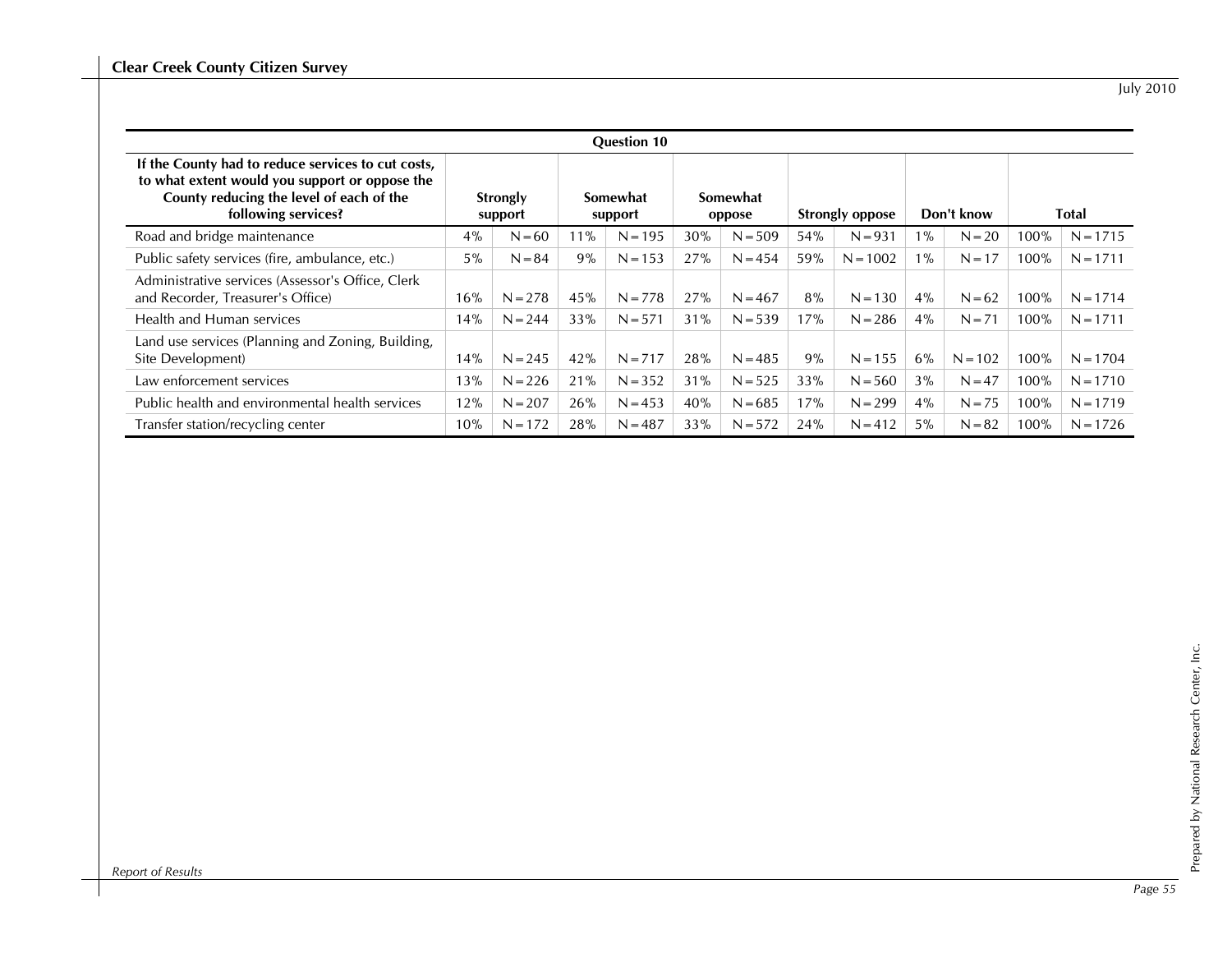| <b>Question 11</b>                                                                                                                                                                                                      |                           |            |  |  |  |  |  |
|-------------------------------------------------------------------------------------------------------------------------------------------------------------------------------------------------------------------------|---------------------------|------------|--|--|--|--|--|
| If voters were asked to approve a property tax increase to help keep up with<br>current service levels, how much extra per year, if anything, would you be<br>willing to spend to help maintain current service levels? | Percent of<br>respondents | Count      |  |  |  |  |  |
| More than \$100 extra per year                                                                                                                                                                                          | 19%                       | $N = 330$  |  |  |  |  |  |
| \$75-\$100 extra per year                                                                                                                                                                                               | 23%                       | $N = 387$  |  |  |  |  |  |
| \$50-\$74 extra per year                                                                                                                                                                                                | 16%                       | $N = 271$  |  |  |  |  |  |
| Less than \$50 extra per year                                                                                                                                                                                           | 16%                       | $N = 270$  |  |  |  |  |  |
| I would not be willing to pay anything extra per year                                                                                                                                                                   | 26%                       | $N = 451$  |  |  |  |  |  |
| Total                                                                                                                                                                                                                   | 100%                      | $N = 1709$ |  |  |  |  |  |

| <b>Question 12</b> |  |
|--------------------|--|
|                    |  |

| To what extent would you support or oppose the Clear Creek Open Space<br>Commission (OSC) purchasing, for open space, privately-owned land that is<br>currently zoned for residential and commercial use so that it remains<br>undeveloped? | Percent of<br>respondents | Count      |
|---------------------------------------------------------------------------------------------------------------------------------------------------------------------------------------------------------------------------------------------|---------------------------|------------|
| Strongly support                                                                                                                                                                                                                            | 31%                       | $N = 535$  |
| Somewhat support                                                                                                                                                                                                                            | 26%                       | $N = 454$  |
| Somewhat oppose                                                                                                                                                                                                                             | 17%                       | $N = 297$  |
| Strongly oppose                                                                                                                                                                                                                             | 19%                       | $N = 324$  |
| Don't know                                                                                                                                                                                                                                  | 7%                        | $N = 115$  |
| Total                                                                                                                                                                                                                                       | 100%                      | $N = 1725$ |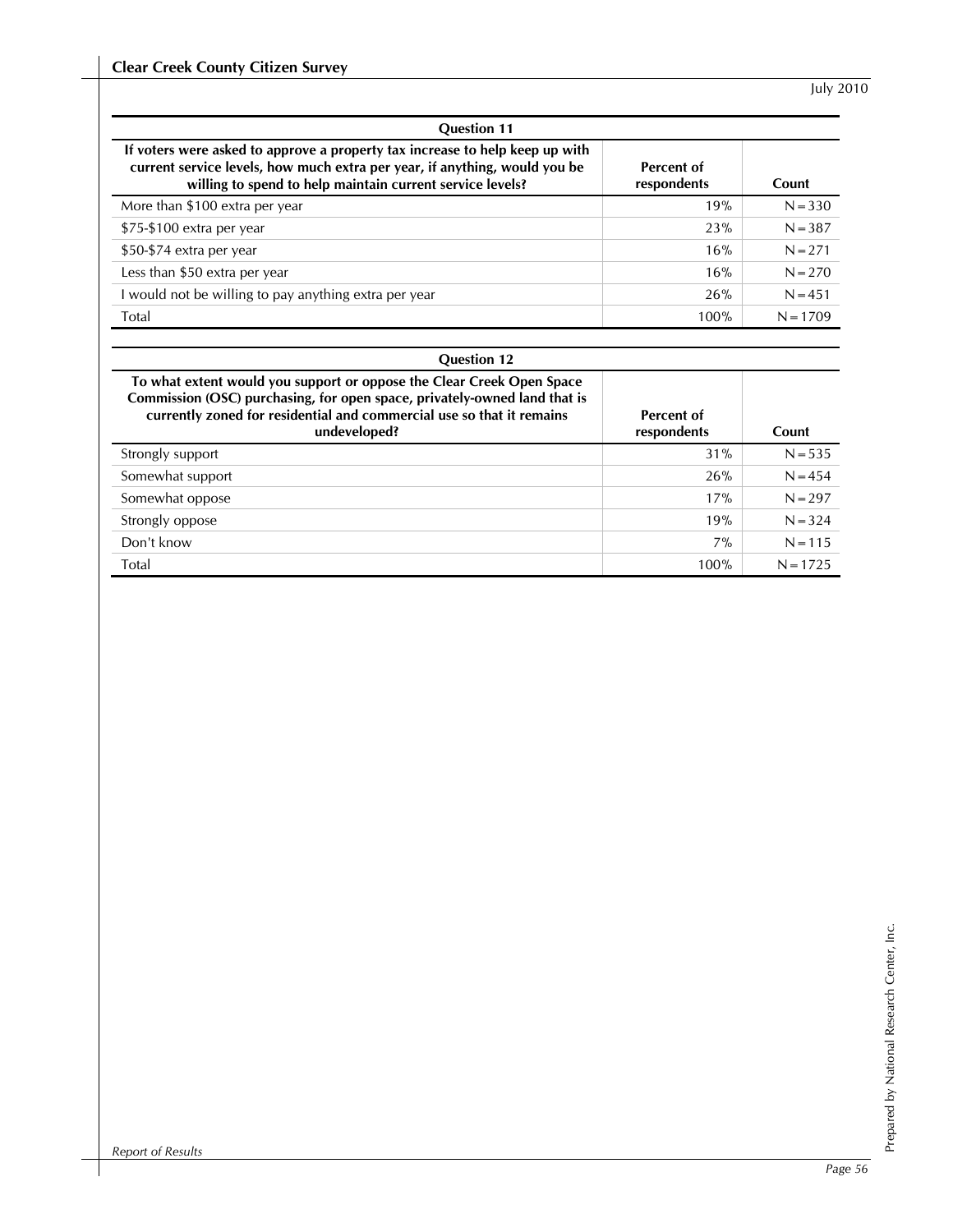July 2010

|                                                                                                                                                                                              |     |           |     | <b>Question 13</b>       |     |                       |       |                         |       |            |      |            |
|----------------------------------------------------------------------------------------------------------------------------------------------------------------------------------------------|-----|-----------|-----|--------------------------|-----|-----------------------|-------|-------------------------|-------|------------|------|------------|
| Please indicate how important you feel it is, if at<br>all, that the Commissioners take into account each<br>of the following issues or values when making a<br>future development decision. |     | Essential |     | <b>Verv</b><br>important |     | Somewhat<br>important |       | Not at all<br>important |       | Don't know |      | Total      |
| Financial impacts (both costs and revenue potential)                                                                                                                                         | 37% | $N = 628$ | 44% | $N = 750$                | 15% | $N = 256$             | $2\%$ | $N = 36$                | 2%    | $N = 36$   | 100% | $N = 1705$ |
| Public safety                                                                                                                                                                                | 27% | $N = 464$ | 48% | $N = 820$                | 21% | $N = 361$             | 3%    | $N = 47$                | $1\%$ | $N = 17$   | 100% | $N = 1709$ |
| Impacts on the community (both local and<br>countywide)                                                                                                                                      | 26% | $N = 434$ | 45% | $N = 773$                | 25% | $N = 418$             | 2%    | $N = 30$                | 3%    | $N = 44$   | 100% | $N = 1699$ |
| Environmental impacts (air, forests, water, wildlife,<br>noise pollution)                                                                                                                    | 47% | $N = 807$ | 32% | $N = 550$                | 18% | $N = 302$             | $2\%$ | $N = 36$                | $1\%$ | $N = 15$   | 100% | $N = 1710$ |
| Economic impacts (local businesses, jobs)                                                                                                                                                    | 29% | $N = 501$ | 45% | $N = 773$                | 22% | $N = 369$             | 2%    | $N = 41$                | $1\%$ | $N = 24$   | 100% | $N = 1708$ |
| Fit with the current built environment                                                                                                                                                       | 19% | $N = 322$ | 33% | $N = 570$                | 34% | $N = 580$             | 11%   | $N = 186$               | 3%    | $N = 57$   | 100% | $N = 1715$ |
| Integration into the character of the community                                                                                                                                              | 19% | $N = 322$ | 33% | $N = 562$                | 37% | $N = 633$             | 9%    | $N = 152$               | 2%    | $N = 40$   | 100% | $N = 1709$ |
| Protection of Clear Creek County's historic and<br>cultural assets                                                                                                                           | 24% | $N = 404$ | 32% | $N = 556$                | 34% | $N = 577$             | 9%    | $N = 153$               | $1\%$ | $N = 25$   | 100% | $N = 1715$ |
| Impacts on infrastructure including roads, water and<br>wastewater                                                                                                                           | 39% | $N = 678$ | 44% | $N = 758$                | 14% | $N = 240$             | $1\%$ | $N = 20$                | $1\%$ | $N = 22$   | 100% | $N = 1718$ |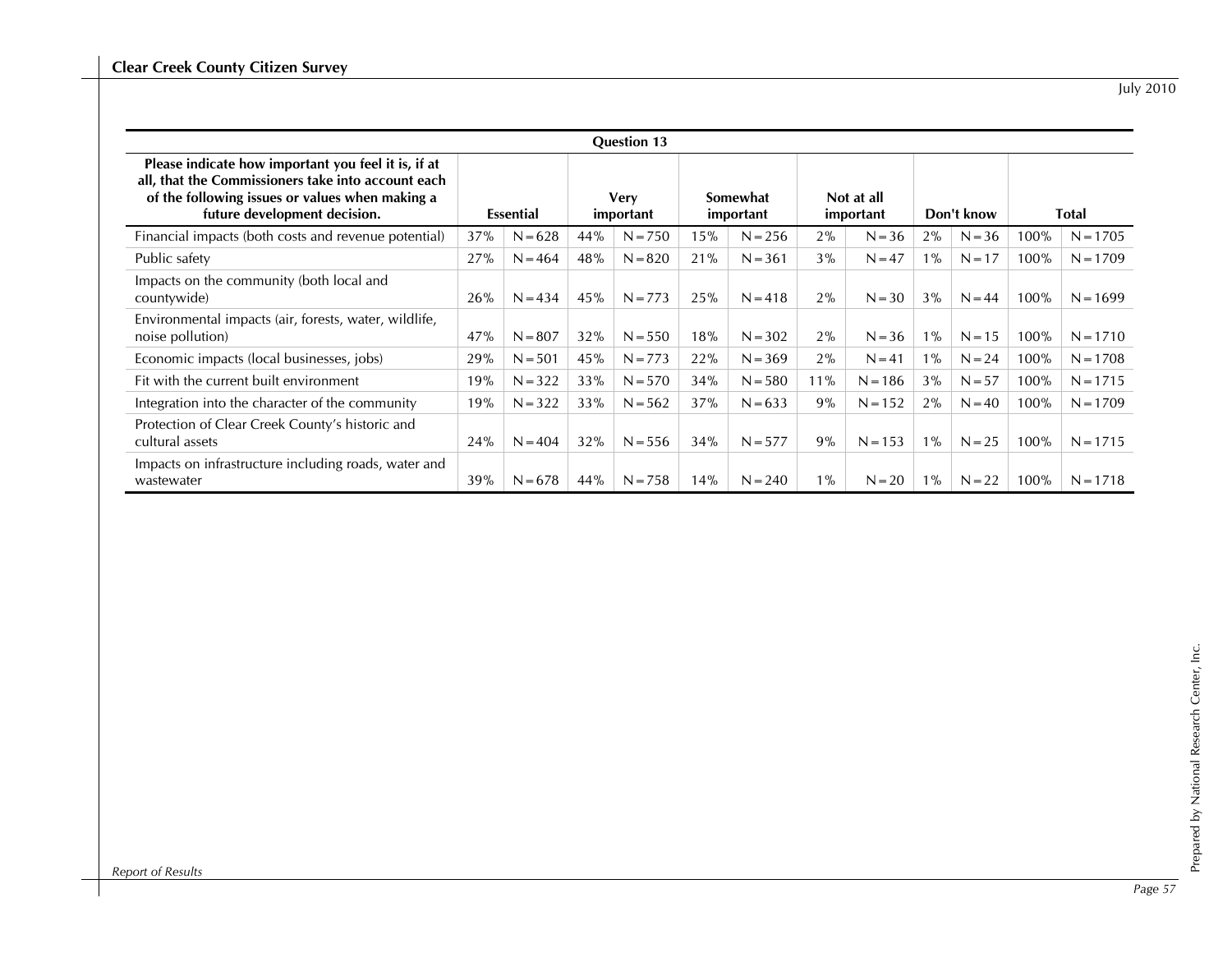| <b>Question 14</b>                   |                                  |            |  |  |  |  |
|--------------------------------------|----------------------------------|------------|--|--|--|--|
| How do you typically heat your home? | <b>Percent of</b><br>respondents | Count      |  |  |  |  |
| Wood stove                           | 11%                              | $N = 190$  |  |  |  |  |
| Propane/gas                          | 53%                              | $N = 920$  |  |  |  |  |
| Electricity                          | 12%                              | $N = 201$  |  |  |  |  |
| Other                                | $1\%$                            | $N = 14$   |  |  |  |  |
| Pellet stove                         | 2%                               | $N = 29$   |  |  |  |  |
| Hot water/steam                      | $1\%$                            | $N = 9$    |  |  |  |  |
| Solar                                | $1\%$                            | $N = 9$    |  |  |  |  |
| No response to question              | 21%                              | $N = 373$  |  |  |  |  |
| Total                                | 100%                             | $N = 1746$ |  |  |  |  |

| <b>Question 15</b>                                                                                                                                                      |                           |            |
|-------------------------------------------------------------------------------------------------------------------------------------------------------------------------|---------------------------|------------|
| How interested, if at all, would you be in getting a low interest loan to make<br>energy-efficient improvements in your home if Clear Creek County funded a<br>program? | Percent of<br>respondents | Count      |
| Very interested                                                                                                                                                         | 32%                       | $N = 545$  |
| Somewhat interested                                                                                                                                                     | 36%                       | $N = 604$  |
| Not at all interested                                                                                                                                                   | 32%                       | $N = 547$  |
| Total                                                                                                                                                                   | 100%                      | $N = 1696$ |

| <b>Question 16</b>                                                                                                         |                           |            |
|----------------------------------------------------------------------------------------------------------------------------|---------------------------|------------|
| How likely or unlikely would you be to participate in a county-wide survey<br>specifically regarding your home energy use? | Percent of<br>respondents | Count      |
| Very likely                                                                                                                | 32%                       | $N = 543$  |
| Somewhat likely                                                                                                            | 35%                       | $N = 589$  |
| Somewhat unlikely                                                                                                          | $11\%$                    | $N = 190$  |
| Very unlikely                                                                                                              | 19%                       | $N = 318$  |
| Don't know                                                                                                                 | $3\%$                     | $N = 52$   |
| Total                                                                                                                      | 100%                      | $N = 1692$ |

| <b>Question 17</b>                                                                                                                                                                    |                           |            |  |  |  |  |  |  |  |  |
|---------------------------------------------------------------------------------------------------------------------------------------------------------------------------------------|---------------------------|------------|--|--|--|--|--|--|--|--|
| To what extent do you support or oppose Clear Creek County as a location<br>to install large, utility scale alternative energy sources (such as wind turbines<br>and solar projects)? | Percent of<br>respondents | Count      |  |  |  |  |  |  |  |  |
| Strongly support                                                                                                                                                                      | 49%                       | $N = 821$  |  |  |  |  |  |  |  |  |
| Somewhat support                                                                                                                                                                      | 31%                       | $N = 512$  |  |  |  |  |  |  |  |  |
| Somewhat oppose                                                                                                                                                                       | 7%                        | $N = 115$  |  |  |  |  |  |  |  |  |
| Strongly oppose                                                                                                                                                                       | 9%                        | $N = 157$  |  |  |  |  |  |  |  |  |
| Don't know                                                                                                                                                                            | 4%                        | $N = 61$   |  |  |  |  |  |  |  |  |
| Total                                                                                                                                                                                 | 100%                      | $N = 1666$ |  |  |  |  |  |  |  |  |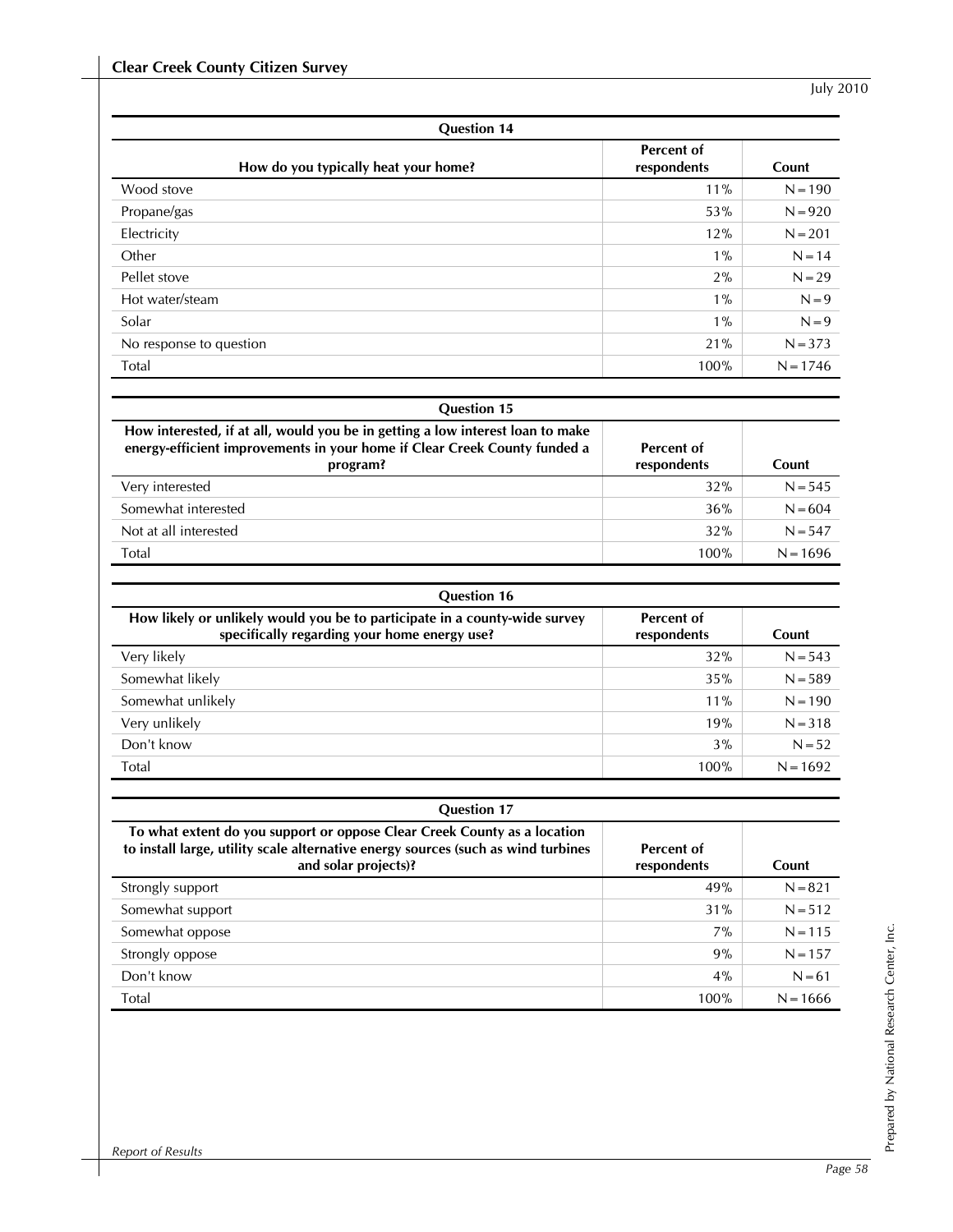| <b>Question 18</b>                                                                                                                                                                                                                                          |                           |            |
|-------------------------------------------------------------------------------------------------------------------------------------------------------------------------------------------------------------------------------------------------------------|---------------------------|------------|
| If you strongly or somewhat support Clear Creek County as a location to<br>install large, utility scale alternative energy sources (such as wind turbines<br>and solar projects), what are your reasons for your opinion? (Please check all<br>that apply.) | Percent of<br>respondents | Count      |
| The increased access to remote areas that could be a result of this project                                                                                                                                                                                 | 17%                       | $N = 228$  |
| The economic benefits that could be a result of this project                                                                                                                                                                                                | 84%                       | $N = 1160$ |
| The societal benefits the project could have on the Clear Creek County area                                                                                                                                                                                 | 56%                       | $N = 768$  |
| Other                                                                                                                                                                                                                                                       | 7%                        | $N = 100$  |
| Environmental benefits/resources available                                                                                                                                                                                                                  | 15%                       | $N = 200$  |

*Total exceeds 100% because respondents could select more than one category.* 

*This question was only asked of respondents who said "somewhat support" or "strongly support" in question 17.* 

| <b>Question 19</b>                                                                                                                                                                                                                                            |                           |           |  |  |  |  |  |  |  |
|---------------------------------------------------------------------------------------------------------------------------------------------------------------------------------------------------------------------------------------------------------------|---------------------------|-----------|--|--|--|--|--|--|--|
| If you strongly or somewhat oppose Clear Creek County as a location to<br>install large, utility scale alternative energy sources (such as wind turbines<br>and solar projects), what are your reasons for your opposition? (Please check<br>all that apply.) | Percent of<br>respondents | Count     |  |  |  |  |  |  |  |
| The visual impact the project could have on the Clear Creek County area                                                                                                                                                                                       | 63%                       | $N = 212$ |  |  |  |  |  |  |  |
| The environmental impact the project could have on the Clear Creek County<br>area                                                                                                                                                                             | 60%                       | $N = 203$ |  |  |  |  |  |  |  |
| The increased access to remote areas that could be a result of this project                                                                                                                                                                                   | 40%                       | $N = 135$ |  |  |  |  |  |  |  |
| Other                                                                                                                                                                                                                                                         | $7\%$                     | $N = 25$  |  |  |  |  |  |  |  |
| Cost concerns                                                                                                                                                                                                                                                 | 18%                       | $N = 59$  |  |  |  |  |  |  |  |
| Concerns about alternative energy                                                                                                                                                                                                                             | 4%                        | $N = 14$  |  |  |  |  |  |  |  |

*Total exceeds 100% because respondents could select more than one category.* 

*This question was only asked of respondents who said "somewhat oppose" or "strongly oppose" in question 17.*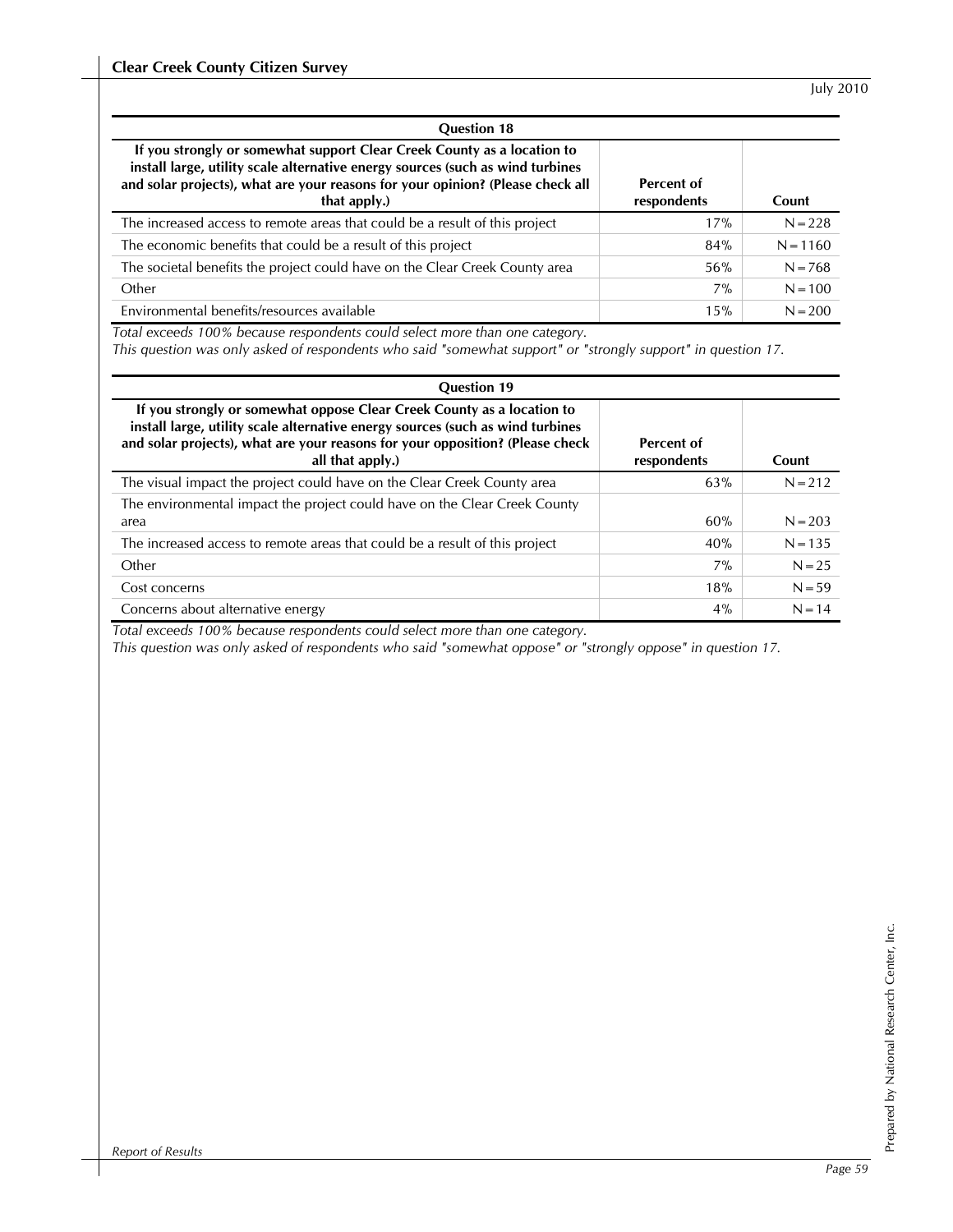| <b>July 2010</b> |
|------------------|
|                  |

| <b>Ouestion 20</b>                                                                                                    |             |           |                    |           |                      |           |               |           |                          |          |       |            |
|-----------------------------------------------------------------------------------------------------------------------|-------------|-----------|--------------------|-----------|----------------------|-----------|---------------|-----------|--------------------------|----------|-------|------------|
| Please indicate how likely or unlikely you would<br>be to do each of the following actions:                           | Very likely |           | Somewhat<br>likelv |           | Somewhat<br>unlikely |           | Very unlikely |           | <b>Not</b><br>applicable |          | Total |            |
| Schedule a free home energy audit service to learn<br>how to make improvements to lower the household<br>energy bills | 32%         | $N = 528$ | 28%                | $N = 465$ | 14%                  | $N = 234$ | 21%           | $N = 344$ | $5\%$                    | $N = 75$ | 100%  | $N = 1645$ |
| Schedule a home energy audit service to learn how<br>to make improvements to lower the household<br>energy bills      | 15%         | $N = 249$ | 25%                | $N = 407$ | 24%                  | $N = 386$ | 30%           | $N = 490$ | 5%                       | $N = 86$ | 100%  | $N = 1617$ |

| <b>Question 21</b>                                                                    |       |           |     |           |     |           |     |           |     |            |         |            |  |
|---------------------------------------------------------------------------------------|-------|-----------|-----|-----------|-----|-----------|-----|-----------|-----|------------|---------|------------|--|
| Please rate the following categories of Clear Creek<br>County government performance: |       | Excellent |     | Good      |     | Fair      |     | Poor      |     | Don't know |         | Total      |  |
| The value of services for the taxes paid to Clear Creek<br>County                     | 8%    | $N = 140$ | 36% | $N = 616$ | 35% | $N = 589$ | 14% | $N = 231$ | 7%  | $N = 113$  | 100%    | $N = 1688$ |  |
| The overall direction that Clear Creek County is<br>taking                            | $3\%$ | $N = 44$  | 29% | $N = 485$ | 36% | $N = 597$ | 17% | $N = 283$ | 16% | $N = 272$  | 100%    | $N = 1682$ |  |
| The job Clear Creek County government does at<br>welcoming citizen involvement        | $5\%$ | $N = 84$  | 26% | $N = 446$ | 32% | $N = 548$ | 17% | $N = 285$ | 19% | $N = 324$  | $100\%$ | $N = 1688$ |  |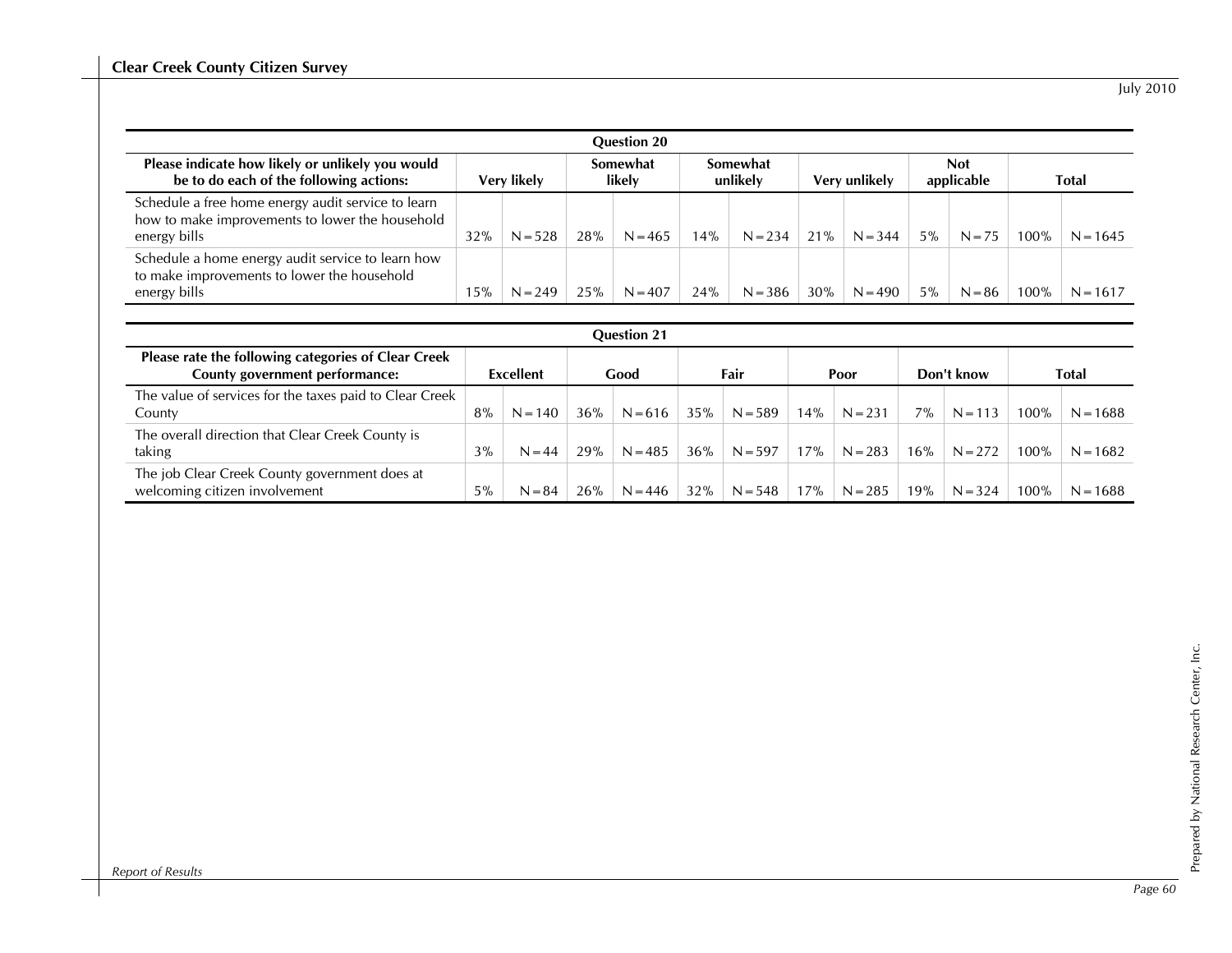|                                                                                                                          |       |                  |     | <b>Question 22</b> |       |           |       |           |     |            |              |            |
|--------------------------------------------------------------------------------------------------------------------------|-------|------------------|-----|--------------------|-------|-----------|-------|-----------|-----|------------|--------------|------------|
| Please rate the quality of services provided by<br>each of the following Clear Creek County offices<br>or organizations: |       | <b>Excellent</b> |     | Good               |       | Fair      |       | Poor      |     | Don't know | <b>Total</b> |            |
| Code enforcement                                                                                                         | 3%    | $N = 56$         | 26% | $N = 448$          | 23%   | $N = 386$ | 14%   | $N = 240$ | 34% | $N = 572$  | 100%         | $N = 1703$ |
| County Jail                                                                                                              | 4%    | $N = 61$         | 20% | $N = 343$          | 10%   | $N = 172$ | 3%    | $N = 56$  | 63% | $N = 1074$ | 100%         | $N = 1706$ |
| Sheriff services                                                                                                         | 14%   | $N = 246$        | 39% | $N = 664$          | 18%   | $N = 314$ | 8%    | $N = 137$ | 20% | $N = 338$  | 100%         | $N = 1700$ |
| Clerk and Recorder services                                                                                              | 25%   | $N = 421$        | 46% | $N = 788$          | 16%   | $N = 266$ | 2%    | $N = 36$  | 12% | $N = 202$  | 100%         | $N = 1713$ |
| Assessor's Office                                                                                                        | 11%   | $N = 184$        | 32% | $N = 557$          | 21%   | $N = 353$ | $5\%$ | $N = 86$  | 31% | $N = 533$  | 100%         | $N = 1713$ |
| Treasurer's Office                                                                                                       | 11%   | $N = 180$        | 31% | $N = 528$          | 15%   | $N = 256$ | 3%    | $N = 46$  | 41% | $N = 697$  | 100%         | $N = 1706$ |
| Coroner's Office                                                                                                         | 8%    | $N = 132$        | 15% | $N = 262$          | $5\%$ | $N = 80$  | 2%    | $N = 29$  | 70% | $N = 1202$ | 100%         | $N = 1705$ |
| <b>Building Department</b>                                                                                               | 3%    | $N = 59$         | 20% | $N = 347$          | 22%   | $N = 378$ | 10%   | $N = 165$ | 44% | $N = 758$  | 100%         | $N = 1707$ |
| <b>Health and Human Services</b>                                                                                         | 5%    | $N = 85$         | 24% | $N = 414$          | 18%   | $N = 296$ | 6%    | $N = 104$ | 47% | $N = 791$  | 100%         | $N = 1691$ |
| Road and Bridge Department                                                                                               | 7%    | $N = 113$        | 24% | $N = 418$          | 32%   | $N = 547$ | 25%   | $N = 428$ | 12% | $N = 199$  | 100%         | $N = 1706$ |
| Land use/Planning Department                                                                                             | 3%    | $N = 44$         | 18% | $N = 305$          | 26%   | $N = 438$ | 14%   | $N = 233$ | 40% | $N = 668$  | 100%         | $N = 1688$ |
| Public Health and Environmental Health                                                                                   | 4%    | $N = 75$         | 21% | $N = 359$          | 22%   | $N = 376$ | $5\%$ | $N = 92$  | 47% | $N = 787$  | 100%         | $N = 1690$ |
| Fire services                                                                                                            | 18%   | $N = 298$        | 38% | $N = 651$          | 13%   | $N = 227$ | $5\%$ | $N = 79$  | 26% | $N = 441$  | 100%         | $N = 1697$ |
| Ambulance or emergency medical services                                                                                  | 21%   | $N = 354$        | 35% | $N = 597$          | 11%   | $N = 188$ | 2%    | $N = 40$  | 31% | $N = 527$  | 100%         | $N = 1706$ |
| Veteran's services                                                                                                       | 2%    | $N = 31$         | 9%  | $N = 158$          | 8%    | $N = 133$ | $5\%$ | $N = 91$  | 76% | $N = 1295$ | 100%         | $N = 1706$ |
| Senior services                                                                                                          | 4%    | $N = 74$         | 20% | $N = 343$          | 9%    | $N = 162$ | $5\%$ | $N = 78$  | 62% | $N = 1058$ | 100%         | $N = 1715$ |
| Mental health services                                                                                                   | $1\%$ | $N = 24$         | 8%  | $N = 141$          | 8%    | $N = 131$ | 9%    | $N = 149$ | 74% | $N = 1266$ | 100%         | $N = 1712$ |
| <b>Mapping Services</b>                                                                                                  | 7%    | $N = 118$        | 16% | $N = 282$          | 11%   | $N = 183$ | 3%    | $N = 52$  | 63% | $N = 1078$ | 100%         | $N = 1713$ |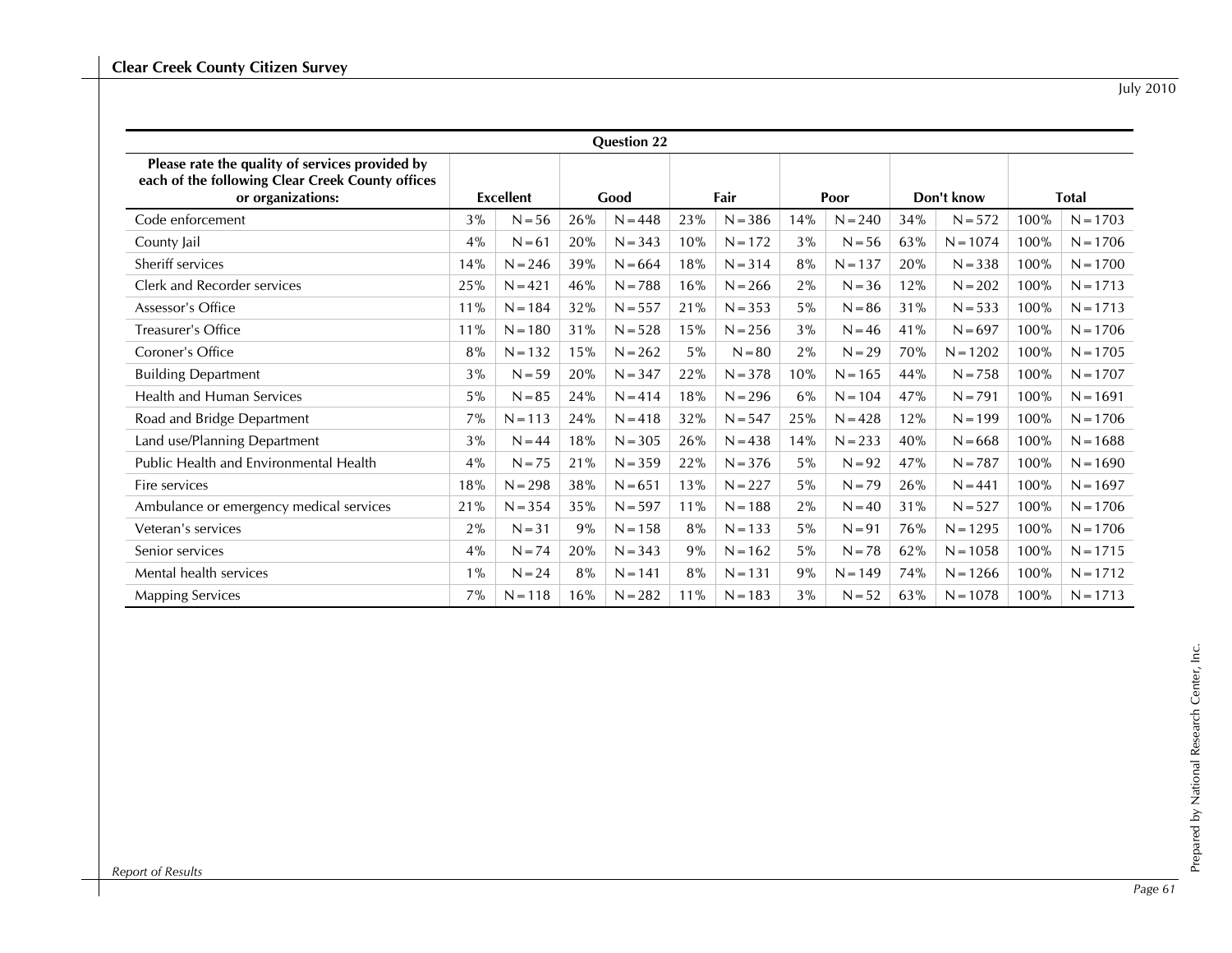| <b>Question 23</b>                                                                                                                                   |                        |            |  |  |  |  |  |  |  |  |
|------------------------------------------------------------------------------------------------------------------------------------------------------|------------------------|------------|--|--|--|--|--|--|--|--|
| In the last 12 months, about how many times, if ever, have you or other household members visited or used the<br><b>Clear Creek County Web site?</b> | Percent of respondents | Count      |  |  |  |  |  |  |  |  |
| Never                                                                                                                                                | 45%                    | $N = 766$  |  |  |  |  |  |  |  |  |
| Once or twice                                                                                                                                        | 27%                    | $N = 462$  |  |  |  |  |  |  |  |  |
| 3 to 12 times                                                                                                                                        | 22%                    | $N = 378$  |  |  |  |  |  |  |  |  |
| 13 to 26 times                                                                                                                                       | $3\%$                  | $N = 53$   |  |  |  |  |  |  |  |  |
| More than 26 times                                                                                                                                   | 3%                     | $N = 51$   |  |  |  |  |  |  |  |  |
| Total                                                                                                                                                | 100%                   | $N = 1712$ |  |  |  |  |  |  |  |  |

| <b>Question 24</b>                                                                                        |           |          |      |           |      |           |      |          |            |           |              |           |
|-----------------------------------------------------------------------------------------------------------|-----------|----------|------|-----------|------|-----------|------|----------|------------|-----------|--------------|-----------|
| If you've used the County's Web site in the last 12<br>months, please rate each of the following aspects. | Excellent |          | Good |           | Fair |           | Poor |          | Don't know |           | <b>Total</b> |           |
| How current the information is                                                                            | 10%       | $N = 97$ | 55%  | $N = 521$ | 23%  | $N = 219$ | 4%   | $N = 34$ | 8%         | $N = 72$  | 100%         | $N = 944$ |
| Appearance                                                                                                | 9%        | $N = 82$ | 50%  | $N = 472$ | 30%  | $N = 280$ | 8%   | $N = 73$ | 4%         | $N = 37$  | 100%         | $N = 944$ |
| Online services offered                                                                                   | 10%       | $N = 96$ | 36%  | $N = 343$ | 35%  | $N = 330$ | 10%  | $N = 94$ | 8%         | $N = 78$  | 100%         | $N = 941$ |
| Ease of navigation                                                                                        | 9%        | $N = 83$ | 43%  | $N = 398$ | 35%  | $N = 325$ | 10%  | $N = 93$ | 4%         | $N = 35$  | 100%         | $N = 934$ |
| Ease of paying or viewing taxes online                                                                    | 6%        | $N = 58$ | 21%  | $N = 197$ | 12%  | $N = 112$ | 5%   | $N = 42$ | 56%        | $N = 530$ | 100%         | $N = 939$ |
| Public Trustee foreclosure search                                                                         | 2%        | $N = 24$ | 14%  | $N = 127$ | 7%   | $N = 68$  | 4%   | $N = 39$ | 73%        | $N = 686$ | 100%         | $N = 943$ |
| Ease of using the Assessor Property record search                                                         | $5\%$     | $N = 51$ | 20%  | $N = 189$ | 14%  | $N = 132$ | 6%   | $N = 56$ | 54%        | $N = 511$ | 100%         | $N = 939$ |

*This question was asked only of respondents who had used the County Web site in the last 12 months.*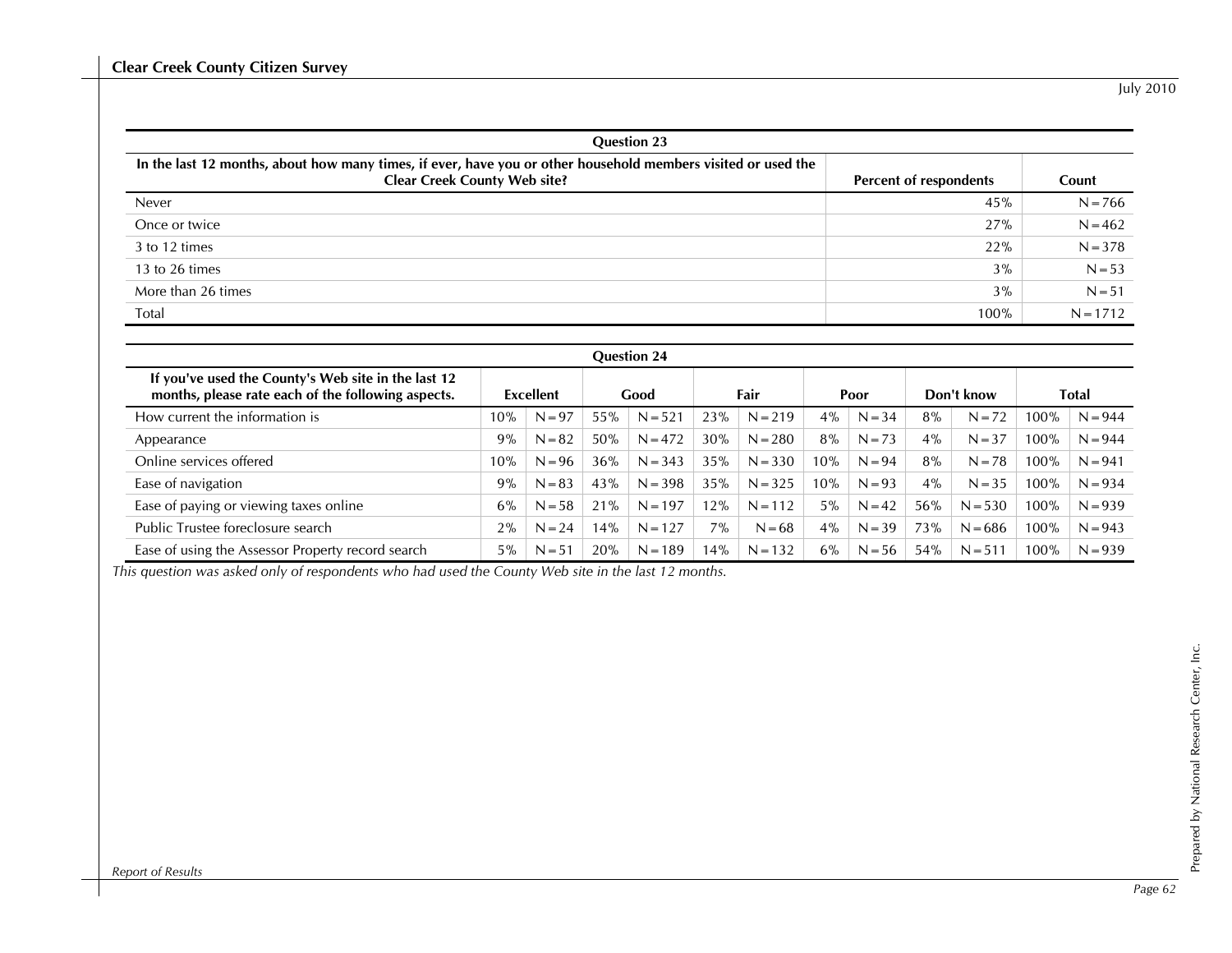| <b>Question 25</b>                                                                                                                    |              |           |               |           |               |           |                       |          |                       |          |              |           |
|---------------------------------------------------------------------------------------------------------------------------------------|--------------|-----------|---------------|-----------|---------------|-----------|-----------------------|----------|-----------------------|----------|--------------|-----------|
| If you've used the County's Web site in the last 12<br>months, about how many times, if ever, have you<br>done each of the following? | <b>Never</b> |           | Once or twice |           | 3 to 12 times |           | $13$ to $26$<br>times |          | More than 26<br>times |          | <b>Total</b> |           |
| Paid or viewed taxes online                                                                                                           | 68%          | $N = 640$ | 23%           | $N = 220$ | 6%            | $N = 60$  | $1\%$                 | $N = 9$  | $1\%$                 | $N = 8$  | 100%         | $N = 937$ |
| Used the Public Trustee foreclosure search                                                                                            | 80%          | $N = 747$ | 12%           | $N = 115$ | $5\%$         | $N = 48$  | 2%                    | $N = 17$ | $1\%$                 | $N = 8$  | 100%         | $N = 935$ |
| Used Assessor Property record search                                                                                                  | 59%          | $N = 555$ | 24%           | $N = 229$ | $11\%$        | $N = 107$ | 3%                    | $N = 30$ | 2%                    | $N = 17$ | 100%         | $N = 938$ |
| Used Land Use permit search                                                                                                           | 76%          | $N = 716$ | 16%           | $N = 153$ | $6\%$         | $N = 56$  | $1\%$                 | $N = 12$ | $1\%$                 | $N = 5$  | $100\%$      | $N = 941$ |
| Used Land Use Citizen Response Site (CRM)                                                                                             | 90%          | $N = 843$ | $7\%$         | $N = 70$  | $1\%$         | $N = 14$  | $1\%$                 | $N=6$    | $0\%$                 | $N = 4$  | 100%         | $N = 937$ |
| Used ClearMap - Interactive Mapping Application                                                                                       | 58%          | $N = 541$ | 24%           | $N = 223$ | 13%           | $N = 119$ | 3%                    | $N = 33$ | 3%                    | $N = 24$ | 100%         | $N = 940$ |

*This question was asked only of respondents who had used the County Web site in the last 12 months.*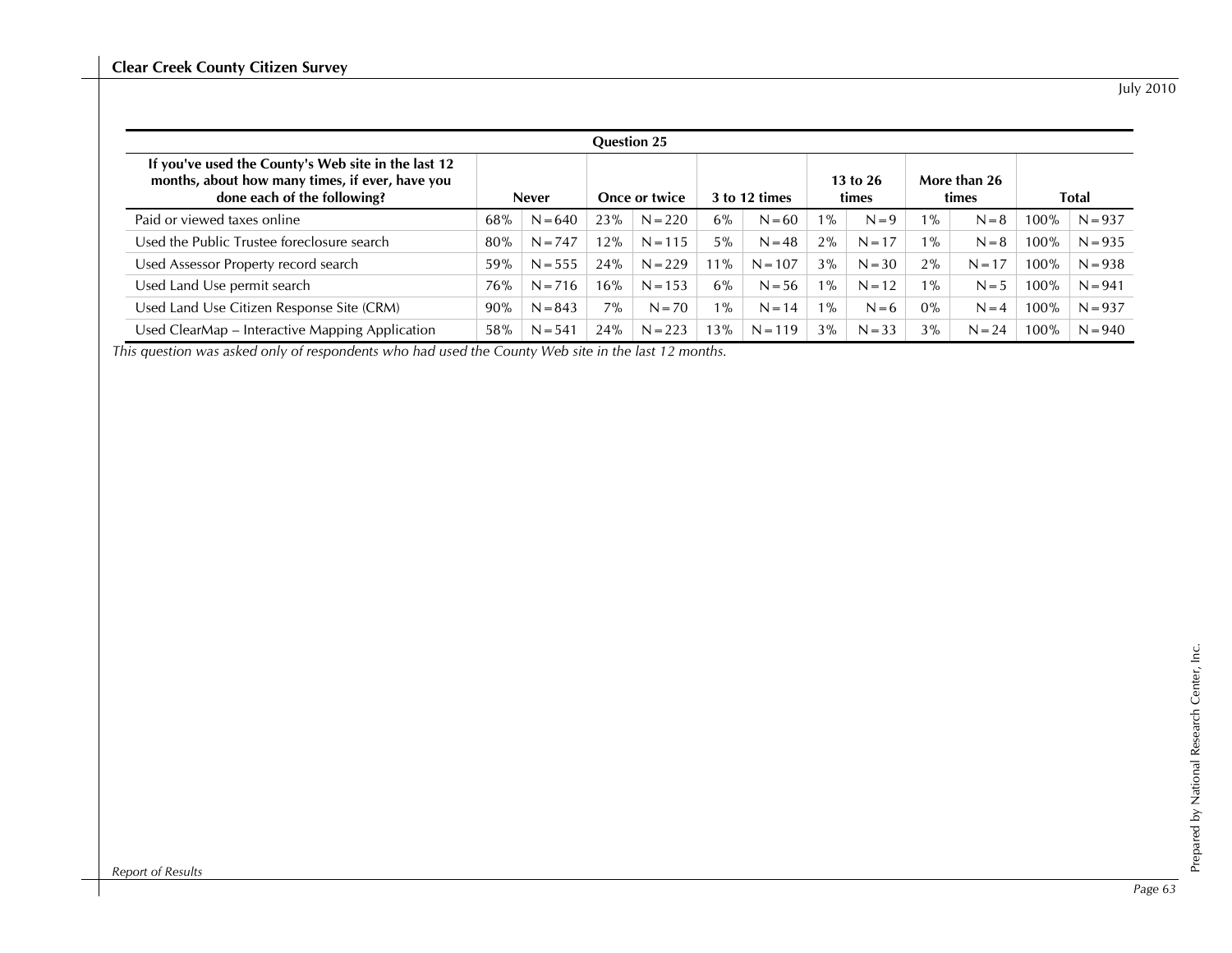| <b>Question D1</b>                                   |                                  |            |  |  |  |  |  |  |  |
|------------------------------------------------------|----------------------------------|------------|--|--|--|--|--|--|--|
| How many years have you lived in Clear Creek County? | <b>Percent of</b><br>respondents | Count      |  |  |  |  |  |  |  |
| 2 years or less                                      | 12%                              | $N = 215$  |  |  |  |  |  |  |  |
| 3-5 years                                            | 16%                              | $N = 275$  |  |  |  |  |  |  |  |
| 6-10 years                                           | 23%                              | $N = 395$  |  |  |  |  |  |  |  |
| 11-15 years                                          | 14%                              | $N = 238$  |  |  |  |  |  |  |  |
| $16-20$ years                                        | 12%                              | $N = 201$  |  |  |  |  |  |  |  |
| $21-30$ years                                        | 12%                              | $N = 200$  |  |  |  |  |  |  |  |
| More than 30 years                                   | 12%                              | $N = 201$  |  |  |  |  |  |  |  |
| Total                                                | 100%                             | $N = 1724$ |  |  |  |  |  |  |  |
| Average number of years                              | 14.2                             | $N = 1724$ |  |  |  |  |  |  |  |

| <b>Question D2</b>     |                           |            |  |  |  |  |  |  |  |
|------------------------|---------------------------|------------|--|--|--|--|--|--|--|
| What is your zip code? | Percent of<br>respondents | Count      |  |  |  |  |  |  |  |
| 80439                  | 40%                       | $N = 682$  |  |  |  |  |  |  |  |
| 80452                  | 33%                       | $N = 573$  |  |  |  |  |  |  |  |
| 80444                  | 14%                       | $N = 234$  |  |  |  |  |  |  |  |
| 80436                  | 6%                        | $N = 106$  |  |  |  |  |  |  |  |
| 80438                  | 4%                        | $N = 70$   |  |  |  |  |  |  |  |
| 80476                  | 2%                        | $N = 40$   |  |  |  |  |  |  |  |
| 80437                  | $1\%$                     | $N = 13$   |  |  |  |  |  |  |  |
| 80247                  | $0\%$                     | $N = 0$    |  |  |  |  |  |  |  |
| 80415                  | $0\%$                     | $N = 0$    |  |  |  |  |  |  |  |
| 80429                  | $0\%$                     | $N = 0$    |  |  |  |  |  |  |  |
| 80434                  | $0\%$                     | $N = 2$    |  |  |  |  |  |  |  |
| 80456                  | $0\%$                     | $N = 1$    |  |  |  |  |  |  |  |
| 80498                  | $0\%$                     | $N = 0$    |  |  |  |  |  |  |  |
| Total                  | 100%                      | $N = 1722$ |  |  |  |  |  |  |  |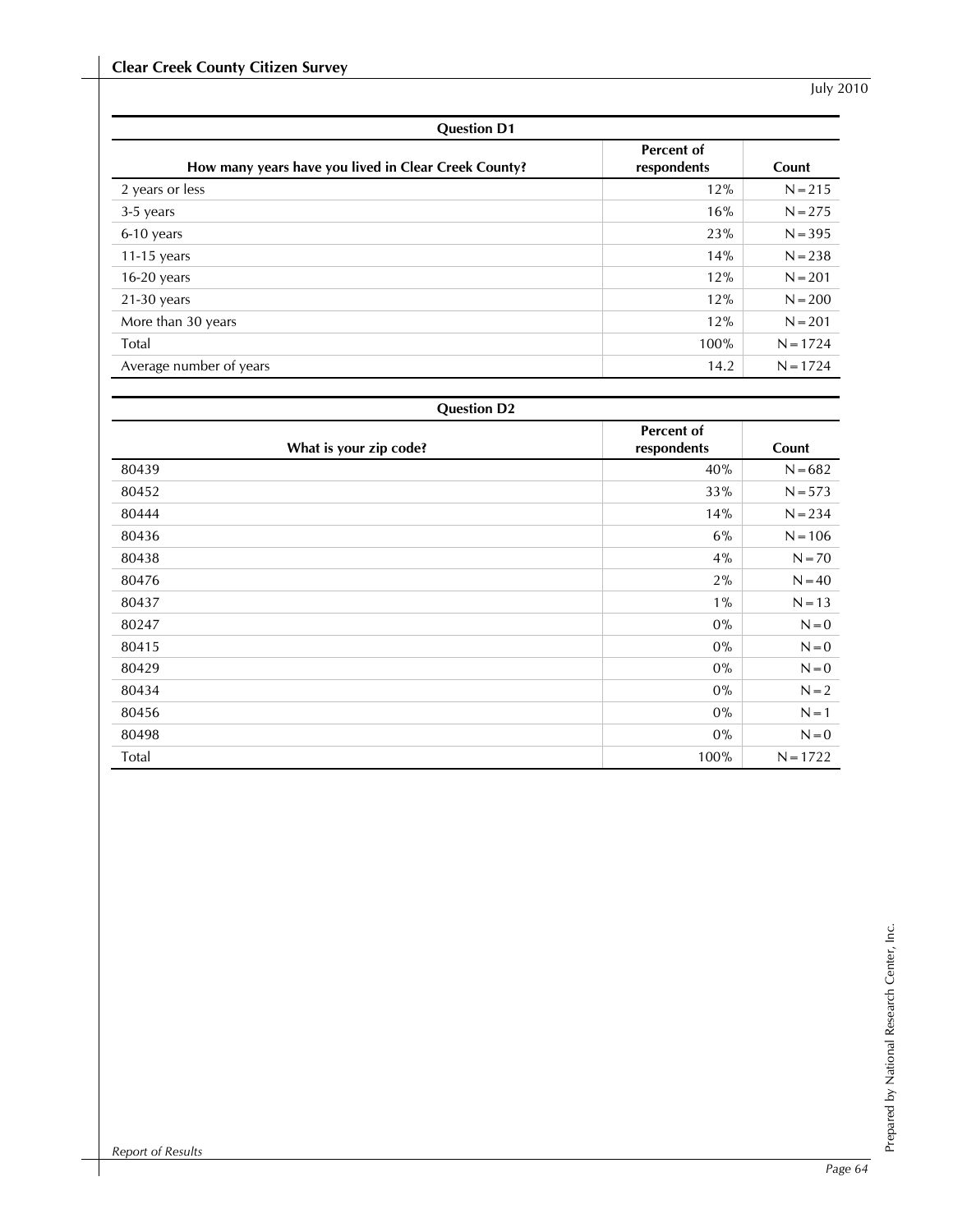| <b>Question D3</b>                             |                           |            |  |  |
|------------------------------------------------|---------------------------|------------|--|--|
| With what community do you associate yourself? | Percent of<br>respondents | Count      |  |  |
| Idaho Springs                                  | 27%                       | $N = 463$  |  |  |
| Georgetown/Silver Plume                        | 16%                       | $N = 267$  |  |  |
| Floyd Hill/Beaver Brook                        | 13%                       | $N = 216$  |  |  |
| Evergreen                                      | 11%                       | $N = 192$  |  |  |
| Upper Bear Creek                               | 10%                       | $N = 164$  |  |  |
| Dumont-Lawson-Downieville                      | 6%                        | $N = 95$   |  |  |
| Fall River/St. Mary's/Alice                    | 6%                        | $N = 108$  |  |  |
| <b>Brook Forest</b>                            | 5%                        | $N = 77$   |  |  |
| Empire                                         | 4%                        | $N = 64$   |  |  |
| Old Squaw Pass                                 | 2%                        | $N = 29$   |  |  |
| Bakerville                                     | $0\%$                     | $N = 6$    |  |  |
| Other                                          | $1\%$                     | $N = 19$   |  |  |
| Total                                          | 100%                      | $N = 1699$ |  |  |

| <b>Question D4</b>                  |                                  |            |  |  |  |
|-------------------------------------|----------------------------------|------------|--|--|--|
| Are you currently employed for pay? | <b>Percent of</b><br>respondents | Count      |  |  |  |
| No                                  | 21%                              | $N = 355$  |  |  |  |
| Yes, full time                      | 67%                              | $N = 1147$ |  |  |  |
| Yes, part time                      | 12%                              | $N = 206$  |  |  |  |
| Total                               | 100%                             | $N = 1708$ |  |  |  |

| <b>Question D5</b>                 |                           |            |  |  |
|------------------------------------|---------------------------|------------|--|--|
| Where is your place of employment? | Percent of<br>respondents | Count      |  |  |
| Clear Creek County                 | 36%                       | $N = 483$  |  |  |
| Jefferson County                   | 22%                       | $N = 296$  |  |  |
| Denver                             | 18%                       | $N = 244$  |  |  |
| Other                              | 7%                        | $N = 94$   |  |  |
| Other Denver metro location        | $6\%$                     | $N = 87$   |  |  |
| <b>Summit County</b>               | 4%                        | $N = 53$   |  |  |
| <b>Gilpin County</b>               | 3%                        | $N = 35$   |  |  |
| No response to question            | $5\%$                     | $N = 62$   |  |  |
| Total                              | 100%                      | $N = 1352$ |  |  |

*This question was asked only of respondents who indicated that they work full or part time.*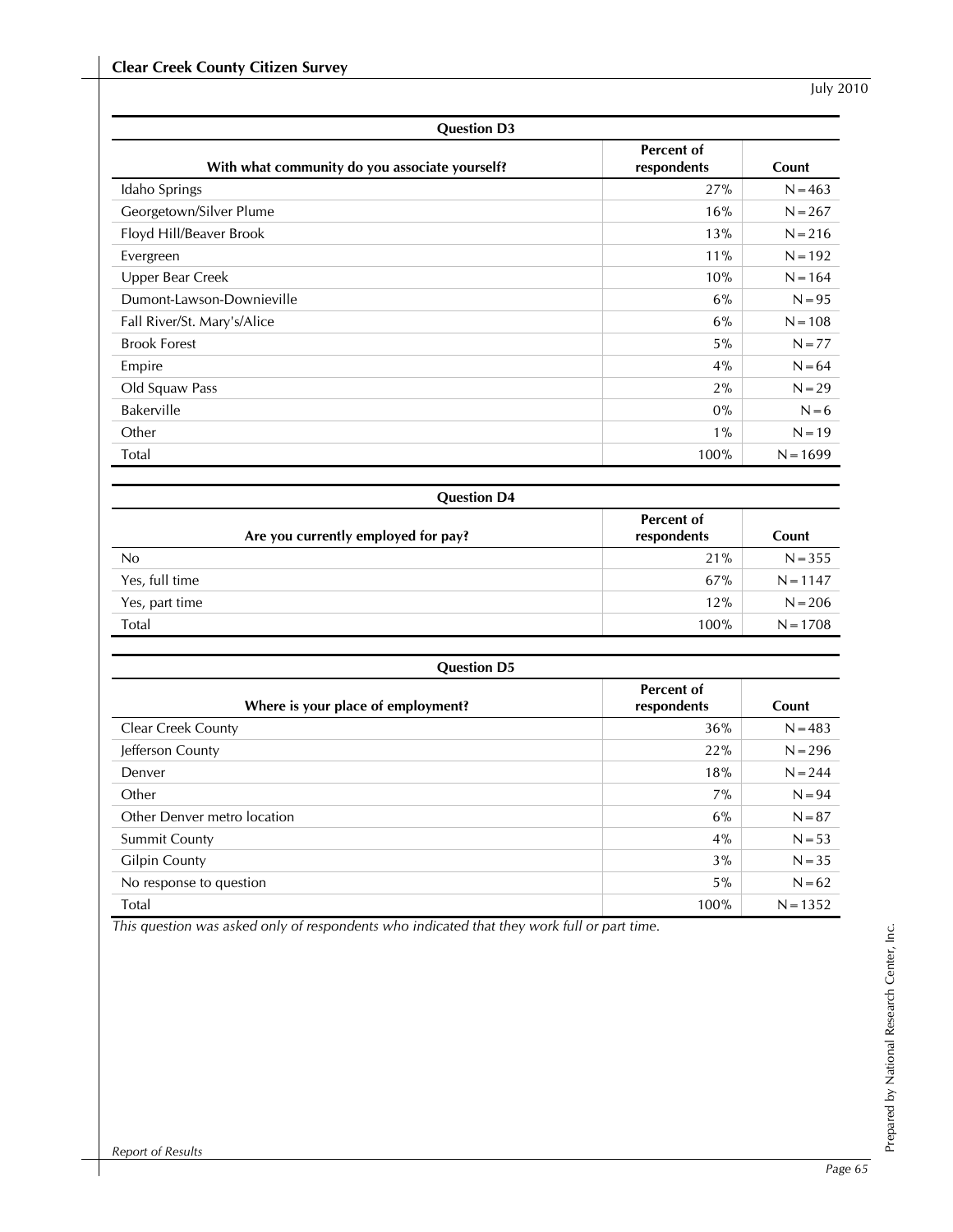| <b>Question D6</b>                         |                           |            |  |  |
|--------------------------------------------|---------------------------|------------|--|--|
| How do you typically get to and from work? | Percent of<br>respondents | Count      |  |  |
| Always work from home                      | 10%                       | $N = 136$  |  |  |
| Drive myself                               | 75%                       | $N = 1016$ |  |  |
| Carpool                                    | 4%                        | $N = 49$   |  |  |
| Walk                                       | 2%                        | $N = 27$   |  |  |
| <b>Bike</b>                                | $0\%$                     | $N = 2$    |  |  |
| Other                                      | $1\%$                     | $N = 7$    |  |  |
| No response to question                    | $5\%$                     | $N = 74$   |  |  |
| By plane                                   | $1\%$                     | $N = 16$   |  |  |
| Bus/shuttle                                | 2%                        | $N = 26$   |  |  |
| Total                                      | 100%                      | $N = 1352$ |  |  |

*This question was asked only of respondents who indicated that they work full or part time.* 

| <b>Question D7</b>                                                                          |                           |            |  |  |
|---------------------------------------------------------------------------------------------|---------------------------|------------|--|--|
| On average, about how many miles is your daily work commute (to and from<br>work)?          | Percent of<br>respondents | Count      |  |  |
| Zero miles                                                                                  | 11%                       | $N = 145$  |  |  |
| 1-10 miles                                                                                  | 16%                       | $N = 202$  |  |  |
| $11-25$ miles                                                                               | 18%                       | $N = 234$  |  |  |
| 26-50 miles                                                                                 | 29%                       | $N = 378$  |  |  |
| 51-75 miles                                                                                 | 12%                       | $N = 158$  |  |  |
| More than 75 miles                                                                          | 14%                       | $N = 186$  |  |  |
| Total                                                                                       | 100%                      | $N = 1304$ |  |  |
| Average number of miles (including those with zero miles)                                   | 38.4                      | $N = 1304$ |  |  |
| Average number of miles (excluding those with zero miles)                                   | 43.2                      | $N = 1159$ |  |  |
| This question was asked only of respondents who indicated that they work full or part time. |                           |            |  |  |

| <b>Question D8: Number of Vehicles</b>           |                                  |            |  |  |
|--------------------------------------------------|----------------------------------|------------|--|--|
| How many vehicles does your household own/lease? | <b>Percent of</b><br>respondents | Count      |  |  |
| None reported                                    | 3%                               | $N = 51$   |  |  |
| One                                              | 21%                              | $N = 374$  |  |  |
| Two                                              | 41%                              | $N = 716$  |  |  |
| Three                                            | 21%                              | $N = 367$  |  |  |
| Four or more                                     | 14%                              | $N = 238$  |  |  |
| Total                                            | 100%                             | $N = 1746$ |  |  |
| How many vehicles does your household own/lease? | 2.2                              | $N = 1746$ |  |  |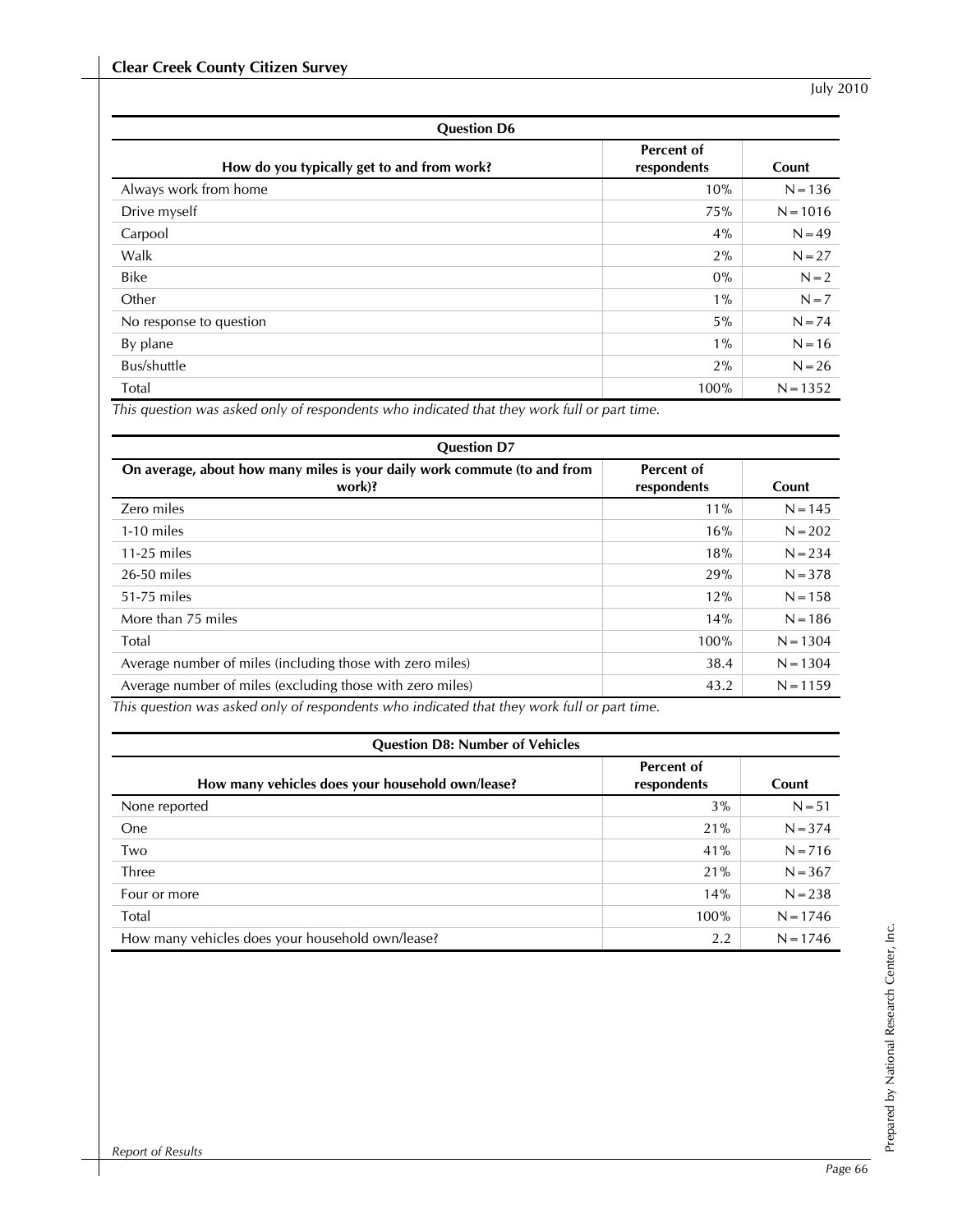|                                                                                                           | <b>Question D8: Miles Traveled</b> |           |                      |           |                           |           |                 |           |                      |           |              |            |        |                            |
|-----------------------------------------------------------------------------------------------------------|------------------------------------|-----------|----------------------|-----------|---------------------------|-----------|-----------------|-----------|----------------------|-----------|--------------|------------|--------|----------------------------|
| For each household<br>vehicle, please<br>estimate the<br>number of miles<br>traveled per year<br>on each. | Less than $5,000$<br>miles         |           | 5,000-9,999<br>miles |           | 10,000 to<br>19,999 miles |           | $20,000+$ miles |           | No miles<br>reported |           | <b>Total</b> |            |        | Average number of<br>miles |
| Vehicle #1                                                                                                | 17%                                | $N = 289$ | 8%                   | $N = 135$ | 40%                       | $N = 677$ | 27%             | $N = 465$ | 8%                   | $N = 128$ | 100%         | $N = 1694$ | 14,315 | $N = 1575$                 |
| Vehicle #2                                                                                                | 28%                                | $N = 373$ | 14%                  | $N = 178$ | 35%                       | $N = 458$ | 15%             | $N = 195$ | 9%                   | $N = 116$ | 100%         | $N = 1320$ | 10.215 | $N = 1211$                 |
| Vehicle #3                                                                                                | 54%                                | $N = 325$ | 21%                  | $N = 126$ | 11%                       | $N = 68$  | 2%              | $N = 12$  | 12%                  | $N = 72$  | 100%         | $N = 604$  | 4,228  | $N = 543$                  |
| Vehicle #4                                                                                                | 59%                                | $N = 141$ | 10%                  | $N = 24$  | 6%                        | $N = 14$  | 3%              | $N = 7$   | 22%                  | $N = 52$  | 100%         | $N = 238$  | 3,148  | $N = 201$                  |

*This question was only asked of respondents who reported having at least one vehicle.* 

*Cars for which no miles were reported are not included in average miles.*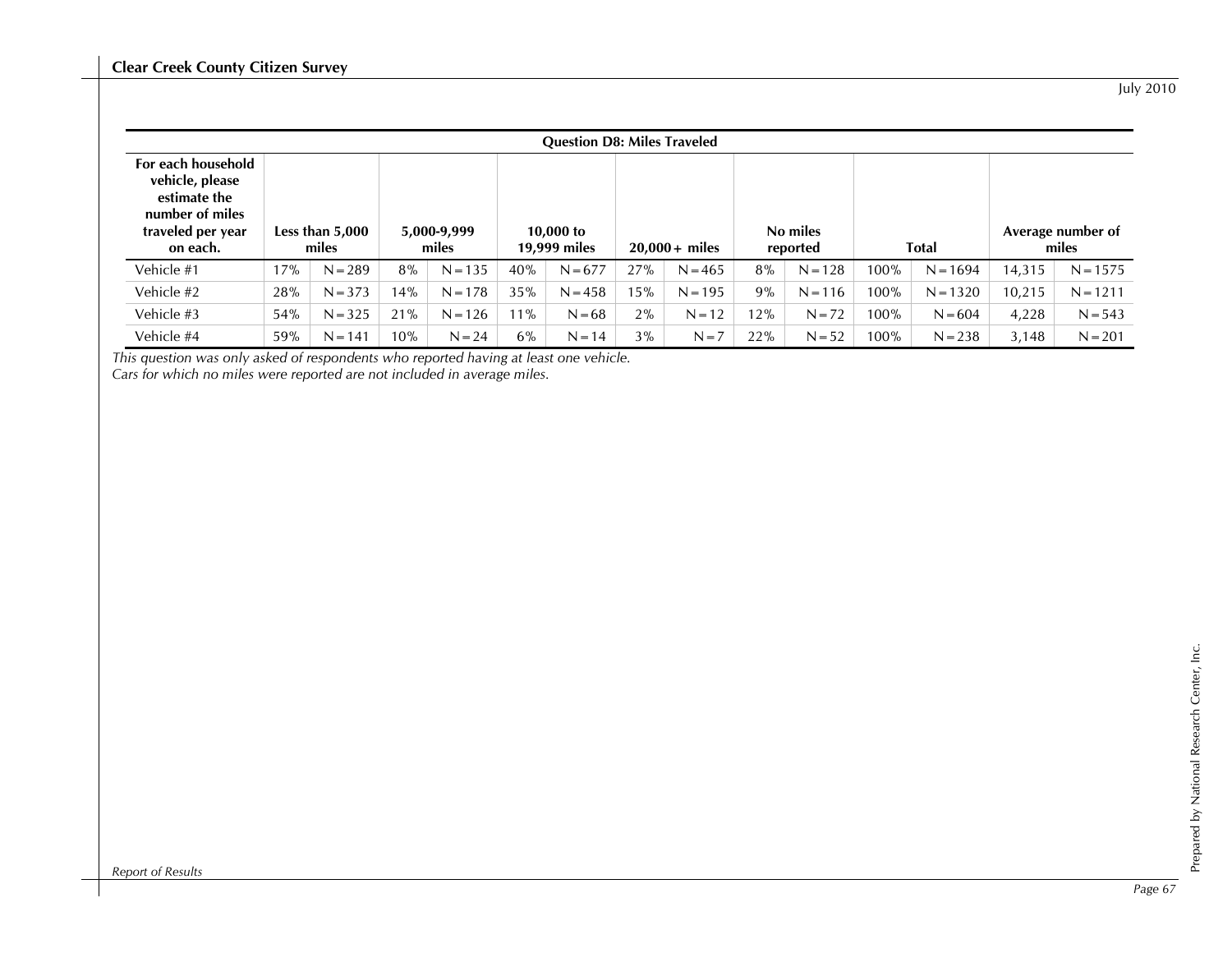| <b>Question D9</b>                                                |                           |            |  |
|-------------------------------------------------------------------|---------------------------|------------|--|
| Which best describes the building you live in?                    | Percent of<br>respondents | Count      |  |
| One family house detached from any other houses                   | 83%                       | $N = 1431$ |  |
| House attached to one or more houses (e.g., a duplex or townhome) | $5\%$                     | $N = 78$   |  |
| Building with two or more apartments or condos                    | $7\%$                     | $N = 124$  |  |
| Mobile home                                                       | $4\%$                     | $N = 64$   |  |
| Other                                                             | 2%                        | $N = 28$   |  |
| Total                                                             | 100%                      | $N = 1725$ |  |

| <b>Question D10</b>                               |                           |            |  |  |  |
|---------------------------------------------------|---------------------------|------------|--|--|--|
| Is this house, apartment or mobile home           | Percent of<br>respondents | Count      |  |  |  |
| Rented for cash or occupied without cash payment? | 22%                       | $N = 367$  |  |  |  |
| Owned by you or someone in this house?            | <b>78%</b>                | $N = 1337$ |  |  |  |
| Total                                             | 100%                      | $N = 1705$ |  |  |  |

| <b>Question D11</b>                                                                                                                                             |                           |            |  |
|-----------------------------------------------------------------------------------------------------------------------------------------------------------------|---------------------------|------------|--|
| About how much is your monthly housing cost for the place you live<br>(including rent, mortgage payment, property tax, property insurance,<br>utilities, etc.)? | Percent of<br>respondents | Count      |  |
| Less than \$599 per month                                                                                                                                       | 11%                       | $N = 190$  |  |
| \$600 to \$999 per month                                                                                                                                        | 23%                       | $N = 379$  |  |
| \$1,000 to \$1,499 per month                                                                                                                                    | 22%                       | $N = 362$  |  |
| \$1,500 to \$2,499 per month                                                                                                                                    | 32%                       | $N = 536$  |  |
| \$2,500 to \$3,999 per month                                                                                                                                    | 10%                       | $N = 175$  |  |
| \$4,000 or more per month                                                                                                                                       | 2%                        | $N = 42$   |  |
| <b>Total</b>                                                                                                                                                    | 100%                      | $N = 1684$ |  |

| <b>Question D12</b>                                                                                                                                                                                              |                           |            |  |  |
|------------------------------------------------------------------------------------------------------------------------------------------------------------------------------------------------------------------|---------------------------|------------|--|--|
| How much do you anticipate your household's total income before taxes will<br>be for the current year? (Please include in your total income money from all<br>sources for all persons living in your household.) | Percent of<br>respondents | Count      |  |  |
| Less than \$24,999                                                                                                                                                                                               | 12%                       | $N = 203$  |  |  |
| \$25,000 to \$49,999                                                                                                                                                                                             | 24%                       | $N = 394$  |  |  |
| \$50,000 to \$99,999                                                                                                                                                                                             | 33%                       | $N = 551$  |  |  |
| \$100,000 to \$149,999                                                                                                                                                                                           | 19%                       | $N = 311$  |  |  |
| \$150,000 or more                                                                                                                                                                                                | 12%                       | $N = 191$  |  |  |
| Total                                                                                                                                                                                                            | 100%                      | $N = 1650$ |  |  |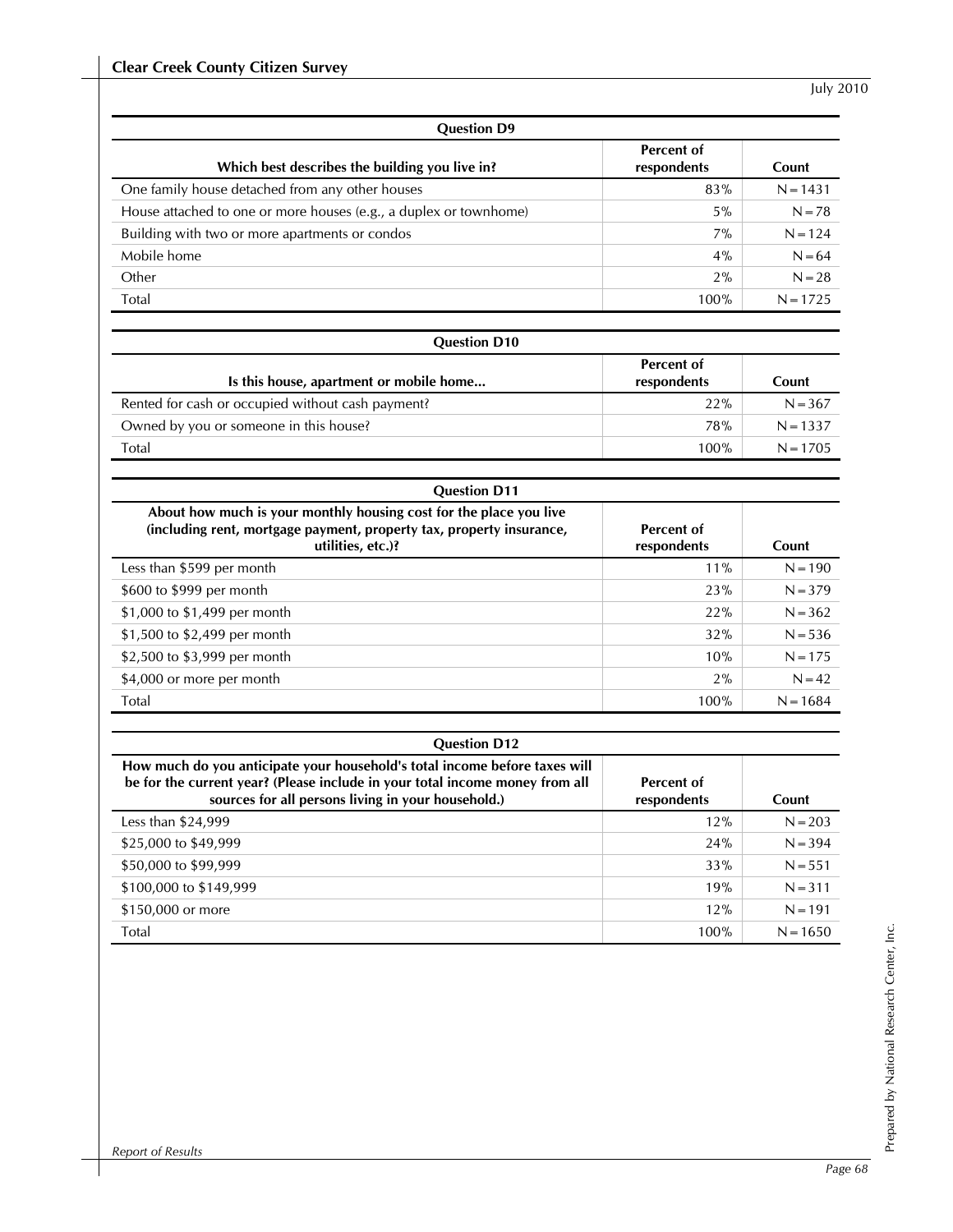| <b>Question D13</b> |                                                     |                                  |            |  |  |
|---------------------|-----------------------------------------------------|----------------------------------|------------|--|--|
|                     | Do any children 17 or under live in your household? | <b>Percent of</b><br>respondents | Count      |  |  |
| No                  |                                                     | 72%                              | $N = 1229$ |  |  |
| Yes                 |                                                     | 28%                              | $N = 486$  |  |  |
| Total               |                                                     | 100%                             | $N = 1715$ |  |  |

| <b>Question D14</b>                                              |                                  |            |
|------------------------------------------------------------------|----------------------------------|------------|
| Are you or any other members of your household aged 65 or older? | <b>Percent of</b><br>respondents | Count      |
| No                                                               | 86%                              | $N = 1481$ |
| Yes                                                              | 14%                              | $N = 238$  |
| Total                                                            | 100%                             | $N = 1719$ |

| <b>Question D15</b>            |                           |            |  |
|--------------------------------|---------------------------|------------|--|
| In which category is your age? | Percent of<br>respondents | Count      |  |
| $18-24$ years                  | $1\%$                     | $N = 22$   |  |
| $25-34$ years                  | 19%                       | $N = 320$  |  |
| 35-44 years                    | 21%                       | $N = 366$  |  |
| 45-54 years                    | 34%                       | $N = 576$  |  |
| 55-64 years                    | 15%                       | $N = 251$  |  |
| $65-74$ years                  | $7\%$                     | $N = 114$  |  |
| 75 years or older              | 3%                        | $N = 52$   |  |
| Total                          | 100%                      | $N = 1701$ |  |

| <b>Question D16</b>  |                           |            |
|----------------------|---------------------------|------------|
| What is your gender? | Percent of<br>respondents | Count      |
| Female               | 49%                       | $N = 817$  |
| Male                 | 51%                       | $N = 866$  |
| Total                | 100%                      | $N = 1683$ |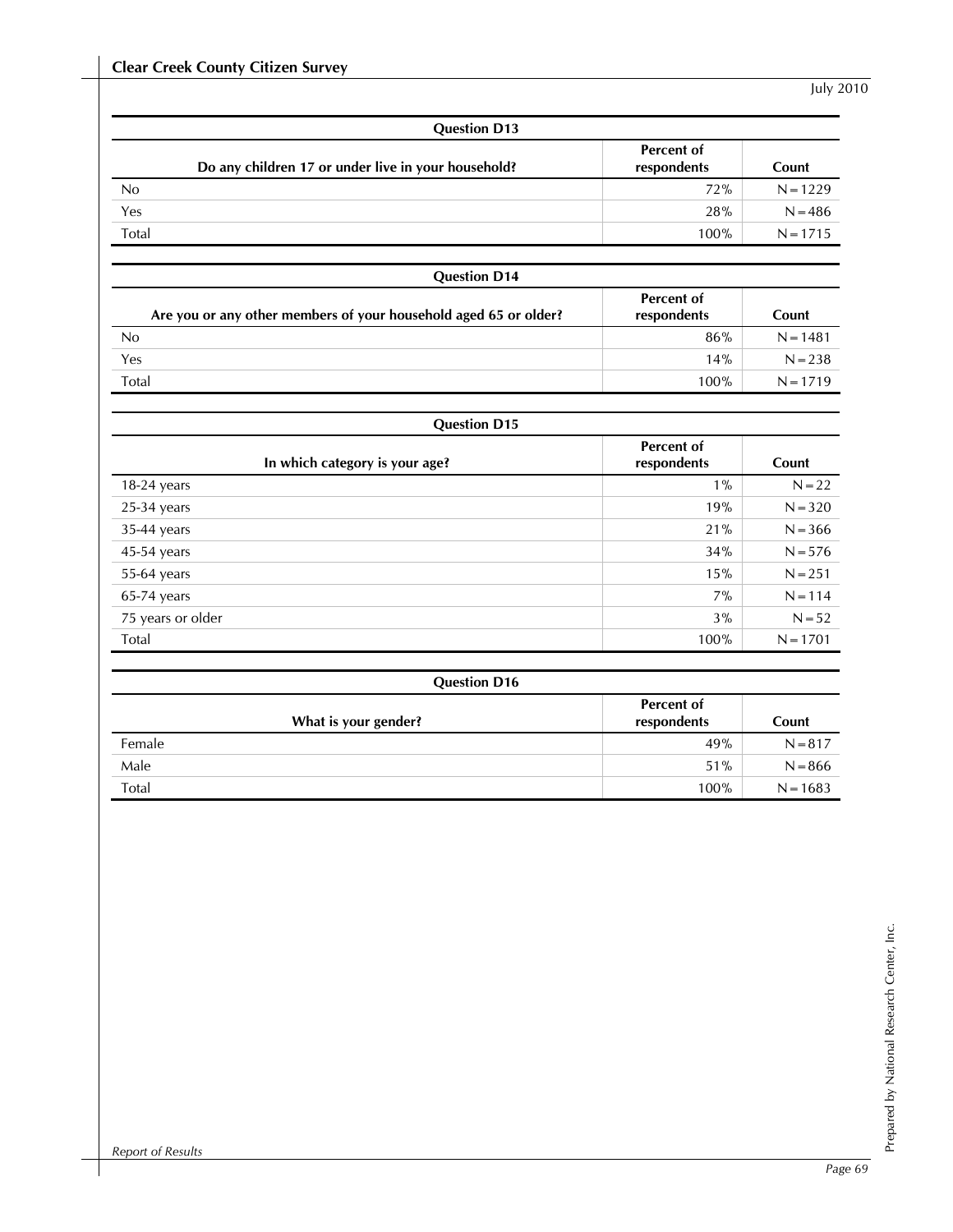# **Appendix D: Verbatim Responses to Open-ended Survey Questions**

Following are verbatim responses to open-ended questions on the survey. Because these responses were written by survey participants, they are presented here in verbatim form, including any typographical, grammar or other mistakes. Within each question the responses are in alphabetical order.

# **Question 2: what are your reasons for living in Clear Creek County? (Mark all that apply.)**

#### *Other*

- A live in relationship brought me here.
- Accident.
- Big mistake.
- **Blend of City Country Lifestyle**
- Business popper.
- Can have more than 3 dogs!
- Cannot afford to move.
- Can't afford to move.
- Can't afford to move.
- Can't sell our house.
- Can't stand people.
- Churches.
- Close to our 1st home 40 miles g-town is 2nd home.
- Don't live in county
- Eclipse snow park.
- Fate
- Future mining opportunities
- Health
- Honest & calm
- Hope that county planning deals with financial future & not just preserving the past.
- HVD Home
- I have always lived here.
- Invested in home that is hard to sell.
- It's in the maintenance and close to driving.
- Less people.
- Less regulation
- Local ownership / relative lack of chain / big box stores.
- Low population country ability to make a difference less population.
- May be we'll start mining again!
- Middle in the yard!
- My backward my life!
- My husband lives here.
- No HDA
- Own home
- Own summer home.
- Peace & quiet privacy.
- People / values
- Pet approval.
- **Privacy**
- **Privacy**
- Properties own rental and investment real estate.
- Purchased a foreclosure residential 1987 for
- retirement home.
- Quiet
- Quiet secluded.
- Quiet, non-motorized, non-commercial recreation.
- Quiet.
- **Relocation**
- **Retired**
- Retired out here in 2003.
- Should not have moved non school.
- Solar community.
- Taking 1-2 year sabbatical.
- The house we found happened to be in GC.
- To recover from surge.
- Trapped.
- Vacation home.
- We are leaving.
- What happens to taxes when the mine shuts down?
- Where my house relocated.
- Would like to move but can't

## **Question 3: When thinking about your quality of life in Clear Creek County, which ONE factor would you say matters the most in making yours an "excellent" quality of life?**

#### *Other*

- Been here since 1961
- Being left alone by gov't
- Broadband Internet.
- Building.
- Changing I-70.
- Financial assistance to help low income seniors continue to live independently.
- Freedom-no sheriff vehicles locking down our neibourhood!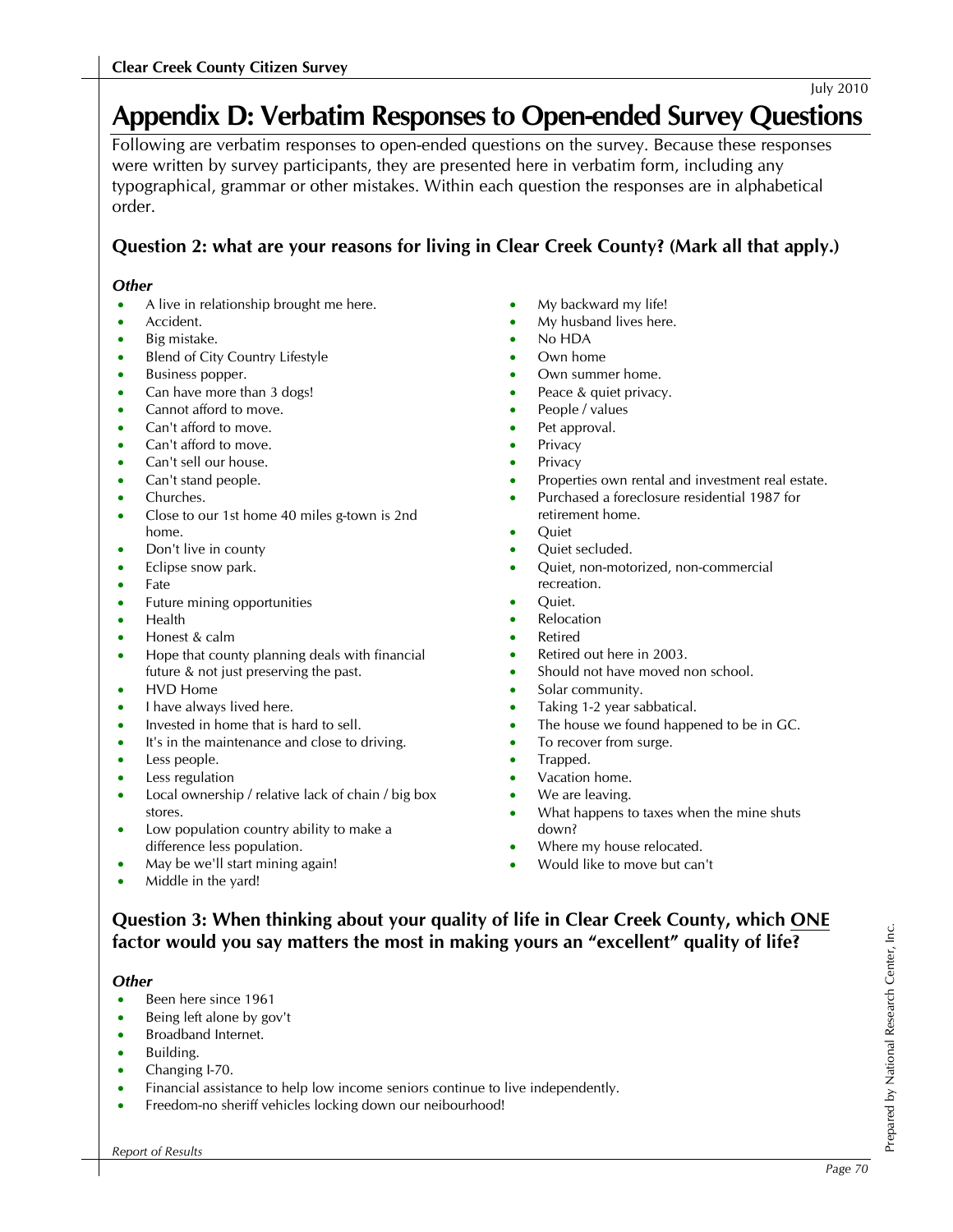- Home
- Hope that we recognize that the county & particularly Georgetown needs a future viable financial structure
- It's scary here with all the drug use.
- Jesus is my savior! I am Serious
- Job service center availability.
- Laid-back
- Low impact recreation manpower environment.
- My wife lives here
- No excellent quality of life.
- None apply.
- None of the above.
- None of the above.
- None.
- None.
- Pet approval.
- Poor road maintenance if you can't get in or out of the area the rest doesn't matter.
- Privacy
- Privacy
- Probation
- Quiet
- Quiet & secluded
- Some day the roads will be fixed and plowed in the winter. I pay the tax and get no help.
- Used to be privacy w/o local gov-controlls.

## **Question 14: How do you typically heat your home?**

#### *Other*

- All three
- All.
- CNG
- Combination of all 3
- Not your business.
- Radiant heat
- Radiant heat
- Radiant heat.

**Question 18: If you strongly or somewhat support Clear Creek County as a location to install large, utility scale alternative energy sources (such as wind turbines and solar projects), what are your reasons for your opinion? (Please check all that apply.)** 

#### *Environmental*

- All areas of Cola should be more energy efficient & environmentally aware.
- Allow clear creek to generate our own energy
- Alternative energy is our future!
- Alternative energy resources for homeowners.
- Alternative energy sources
- Alternative energy sources are essential.
- Alternative energy sources are essential. We must be willing to accommodate in our backyard.
- Alternative energy.
- As long as it replaces exciting resources, alternative energy is a necessity.
- Become independent, Get off the grid, higher energy costs.
- Being green is great.
- Benefits to world. Climate
- Better access to greener energy.
- Better overall for the environment.
- CAC has good wind & sun for these projects.

Prepared by National Research Center, Inc.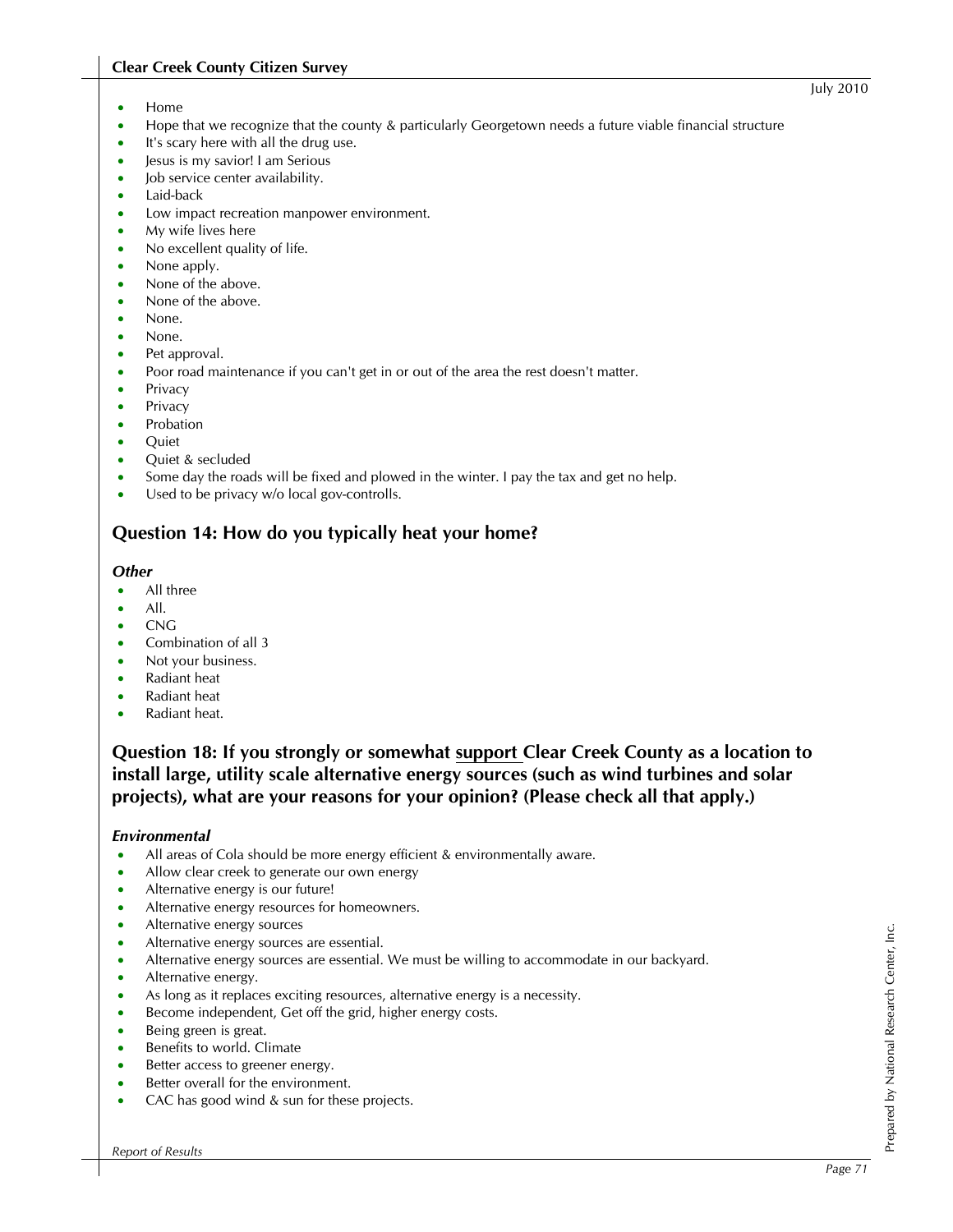- Capturing environmental Resources.
- Cheaper utilities, social responsibility.
- Clean energy future.
- Clean power for mining
- Clean Renewable energy.
- Cleaner / healthier environment.
- Cleaner energy source renewable source!
- Cleaner energy, less pollution, cleaner air & water.
- Cleaner Energy.
- Cleaner use green.
- Cleaner would want serious safety guards on turbines!
- Clear energy
- Clear energy.
- Common sense its Wendy use it
- Common Sense.
- Common sense-gas & oil will only go so far and will run out eventual.
- "Compared to cabin creek this would be an environmental and visual ""No brainier""."
- Consider energy resources (green) that do not reg. Impact our environment.
- Contribution to retain energy supply.
- County-wide self sufficiency.
- Decrease dependence on fossil fuel
- Doing our part to save the planet.
- Ecological impact & benefits to planet
- Energy benefits of solar for conservation.
- Energy conservation
- Energy efficient.
- Energy Independence.
- Energy security.
- Environmental benefits
- Envirement clean energy
- Environmental benefits.
- Environ mentally a better alternative to use these energy sources
- Environment & green applications.
- Environment protection.
- **Environmental**
- Environmental
- Environmental (overall).
- Environmental benefits
- Environmental benefits
- Environmental benefits of cleaner fuels.
- Environmental benefits of reduced fossil fuel use.
- Environmental benefits of renewable energy.
- Environmental benefits.
- Environmental benefits.
- Environmental impact reduction.
- Environmental impact with reduction of fossil fuels.
- Environmental impact.
- Environmental impact.
- Environmental improvement.
- Environmental responsibility.
- Environmental SOS Fainalertiey.
- Environmental stewardship.
- Environmental!
- Environmental, logical use of terrain.
- Environmental.
- Environmentally correct.
- Environmentally responsible
- Essential to the environmental impacts globally. All communities should consider this.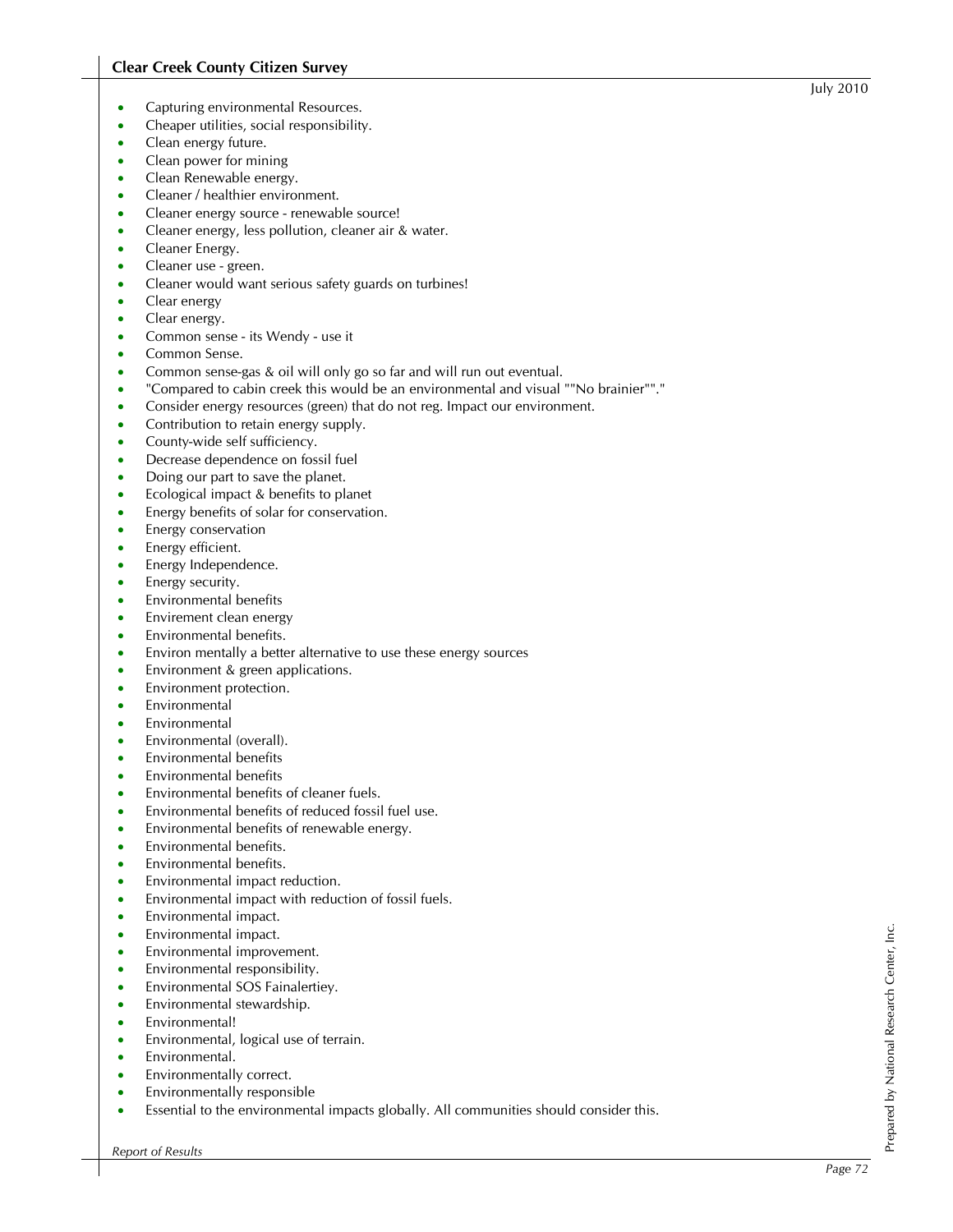- Global benefits of alternative energy sources.
- Global movement to alternative energy.
- Global responsibility re energy consumption.
- Go green!
- Going green
- Green energy + energy independence is absolutely necessary the positive environment impact for everyone.
- Help move our community toward fossil fuel free energy.
- Help reduce dependency on fissile fuels.
- High winds in this areas.
- I strongly support all queen energy we need this now.
- I strongly support alternative energy.
- I Support any advancement of alternative energy.
- I support clean alternatives to burning fossil fuels.
- I think its our duty to think environmentally sound and be responsible.
- I use energy. I want clean energy. And I will allow it in my backyard.
- I'd like the environmentally friendly power but it would have to be done in a way that would not ruin the scenery.
- If they were responsibly developed along I-70 corridor & not in remote locations.
- I'm green.
- Impact on environment.
- Improse environment.
- In general, can entire country needs to develop alternative source of energy.
- In the environment
- Increased use of alternate energy.
- Increasing energy sustainability is of high value.
- Intelligent use of natural free resources instead of coal / die.
- It is our civic & environmental responsibility to find natural energy alternatives and use them.
- It is the right thing to do
- It is the right thing to do and I want cc county to set an example.
- It makes sense & the right thing to do.
- ITS 2010, alternative energy is the long term way to go!
- It's just the right thing to do
- It's the right things to do.
- It's the same thing to do and should be done everywhere to reduce fossil fuel dependency.
- It's the right thing to do for the plant.
- Jobs & energy from site instead of area.
- Jobs, environment.
- Joining others in finding ways to protect our planet.
- Leadership in environmental responsibility.
- Less dependence on oil.
- Lessen our dependence on coal & oil (Environmental Impact)
- Lets get with the go green like Estes Park or Boulder.
- Lots of wind at St Mary's-use it.
- Low impact-high revenue-start to / eliminate dependence on fossil fuel
- Lower demand on fossil fuels.
- Lower our carbon footprint and energy usage.
- Make CCC on energy producer for the eastern slope.
- Make the Co. Green.
- Movement towards energy independence.
- My perception that we need to get off of middle fast oil.
- National and state need for clean energy.
- Need to have local alternative energy.
- Non coal Pollution!!!
- Ocean non-polling energy
- "Only 1% could add to total cost of ""Green"" every."
- Our entire country should be developing after native non polluting energy services
- Our strong winds and transmissions live access is great.
- Our town would be a flagship in taking a step forward in alternative energy
- Over the next several generations-minored energy.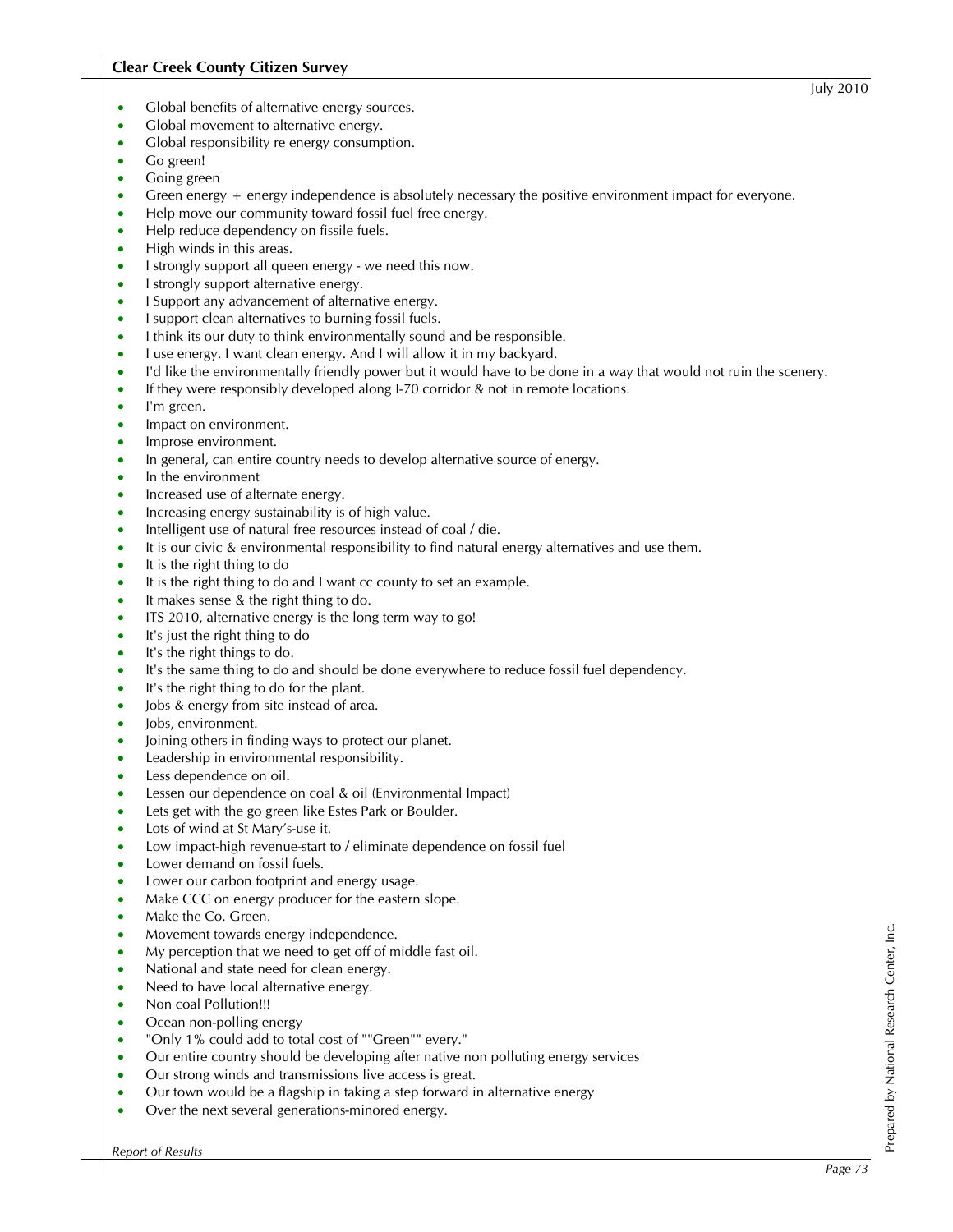- Plenty of wind.
- Positive environmental impact.
- Promote non-carbon fuel sources of energy.
- Promotion of alternative energy sources is essential to the future of the USA.
- Reduce Carbon Footprint
- Reduce dependence Gas & Oil, improve Environment.
- Reduce dependence on foreign oil.
- Reduce pollution & fossil fuel dependently.
- Reduce reliance on oil & coal.
- Reduce use of fossil fuels.
- Reduced dependence on non-renewable resources.
- Reduced use of coal, natural gas, & other fossil fuels.
- Reduces air pollution and fossil fuel dependence.
- Reduces use of natural gas & elec.
- Reduction in CO2 emissions.
- Reduction of per-capita CO2 emissions.
- Responsibility to do good.
- Same the planet!
- Save environment from pollution.
- Save the planet.
- Setting an example for clean energy use.
- Slightly less dependence on coal-fired power plants.
- Slowing global warming.
- Support of alternative energy development.
- Support of renewable sustainable non-oil energy.
- Supporter of renewable energies.
- Taking responsibility for reducing impact on climate change.
- Tax base, jobs, reducing fossil fuel use.
- The alternative is more coal fired plants bad for health and for the environment.
- The benefits to environment of renewable
- The benefits to our planet as a whole.
- The change to more efficient energy is very important.
- The environmental benefits of using cleaner energy.
- The environmental benefits to offset 1-70 pollution.
- The environmental benefits, both locally and regionally.
- The Environmental benefits.
- The environmental impact over time and the draw in people with like minded values. Renewable are the way/direction our nations joining!
- The high winds we have could generate enough energy to run this whole country.
- The reduction on oil Dependency.
- The way of the future.
- Think it's a good use of wind!
- To cut down on fossil fuel use.
- To green.
- To have non-oil based energy sources.
- To solve the problems of today we have to come up with solutions for tomorrow
- Use land coal to make eledual.
- Using less is more good thing.
- Using out natural windy area would be useful.
- Utilize mother-nature, it can get very windy!
- We all need to do our part to wear ourselves of fossil fuels.
- We all need to seek alternative energy source good. Planning can be effective and result in low environmental impact.
- We have the wind let's use its benefits.
- We need it
- We need not destroy the beauty of our environment.
- We need to develop alternative resources of energy.
- We need to reduce our dependence on fossil fuels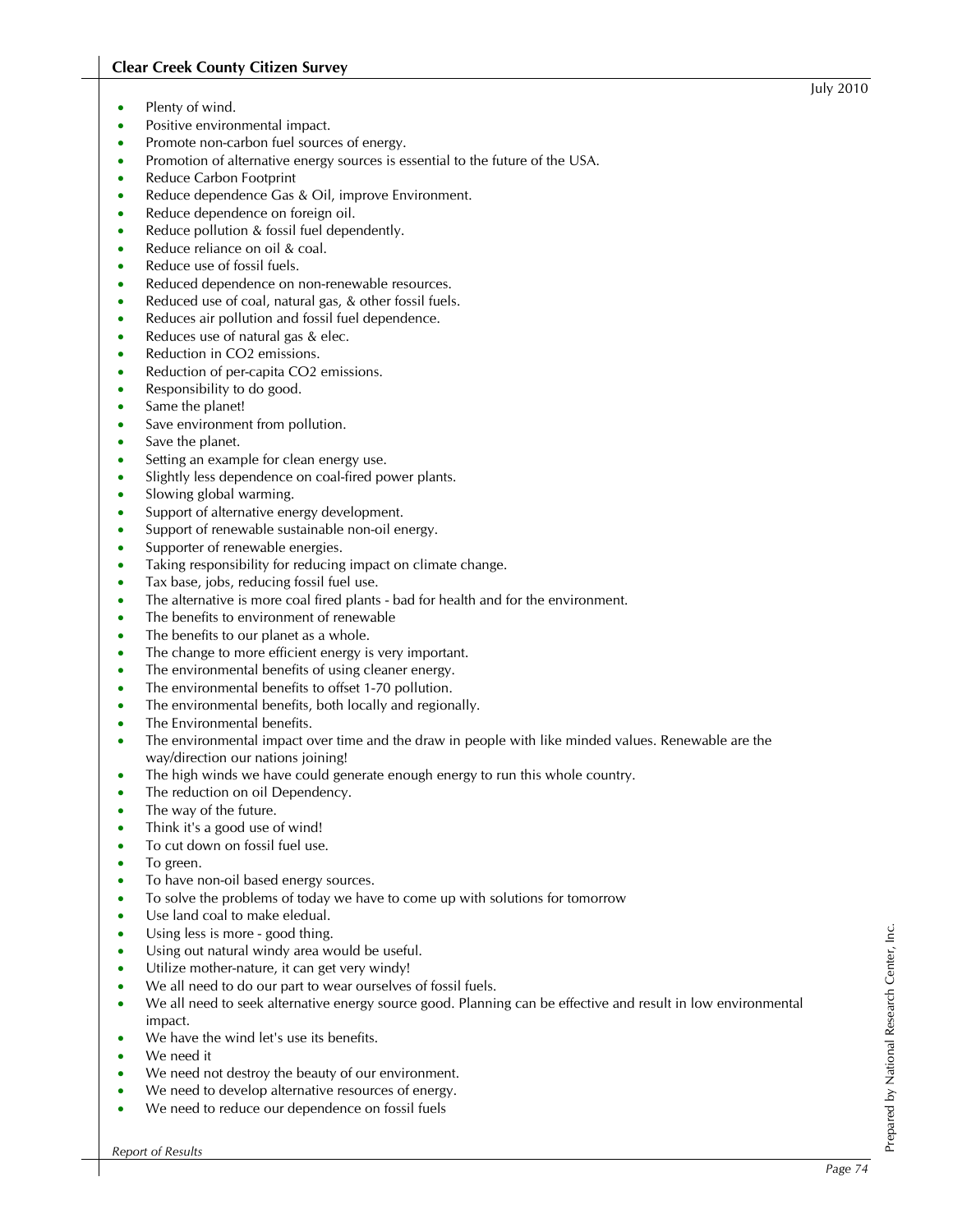#### **Clear Creek County Citizen Survey**

- "We need to touch at a literature energy sources and be more ""green"" hopefully not be an eye source."
- We support any effort to develop alternative energy sources.

#### *Other*

- Alternative to excel
- Being an example and leader in the area starting a ripple effect.
- Broader several and global benefits.
- By Georgetown lake has the property & wind needed for it.
- Cell phone service, please.
- Concerned of costs involved.
- Creation of modern infrastructure.
- Decroco reliance or propane
- Electricity is good to have.
- Get ahead of the inevitable!
- I do not support taking away homeowners remote area privacy by widening mountain roads to install wind turbines!
- I oppose the wind turbines but approve of solar.
- I specifically oppose increased access as a reason.
- I Support Renewal energy like Wind & Selas Strongly.
- In remote areas only.
- It is the 21st Century.
- It would depend where located i.e. MTY top, etc.
- Keeping the open space & wind governments is harmony.
- Keeps other development uses from happening.
- Location, type and cost.
- Long term benefit to the state/country too.
- Many benefits to improving technology.
- Many of our residents live remotely, even in city/town centers. Dependence on the grid is narrow-sighted. Alternate sources are also a backup.
- Must be won planned and a real economic benefit without subsidies.
- No Gov't funding please.
- No wind turbines solar only.
- Not interested in being an energy farm for Denver.
- Only if it makes economic sense to the county not the developers or EDC.
- Only if there is acceptable space.
- Participate in acceptable national energy production methods.
- Reduce energy depending on coal tail.
- Responsible placement of equipment and economic benefits this has to be a win/win situation.
- Return to residents if the county doesn't stool it first.
- Supports sound national policy
- The mining industry will need to be replaced if it turns down.
- This dead town might come 2 live!
- This would be a good thing.
- We can do it without effecting remote areas.
- We recently in stalled a solar system for our home and are very pleased with it.
- We should take a lead ship role on our on every future in CCC.
- What societal benefits?

### **Question 19: If you strongly or somewhat oppose Clear Creek County as a location to install large, utility scale alternative energy sources (such as wind turbines and solar projects), what are your reasons for your opposition? (Please check all that apply.)**

#### *Cost concerns*

- All the "alternatives" are less efficient and more costly!
- Concern that large scale alternative energy sources may not be economically viable without heavy sub side faction.
- Cost
- Cost
- Cost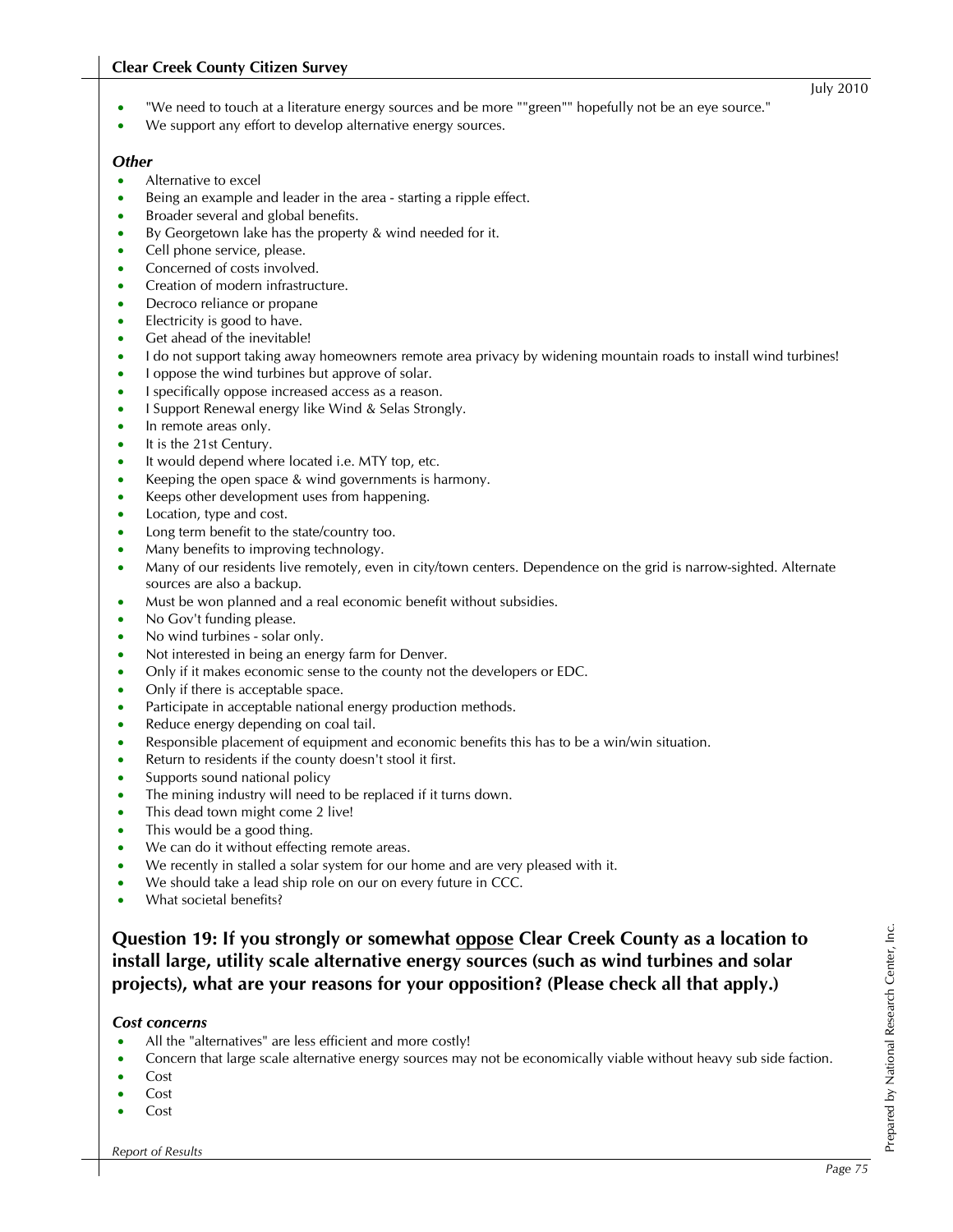- Cost / Benefit ratio does not justify the concept.
- Cost for infrastructure.
- Cost us benefit reliability consistency.
- Cost us production of energy.
- Costs benefits don't add up.
- Costs too much for what you get.
- Current technology isn't cost effective.
- Despite the rhetoric, this will cost me money.
- Doesn't pay back.
- Don't feel the cost would be justified.
- Don't spend \$ here.
- Don't want my tax dollars to fund this project.
- Economic all these perfects make no sense would support hydro electric.
- Expense w/o much return in revenue.
- Financial cost of upkeep and installation.
- Financial reasons
- Huge waste of tax dollars w/current technology this would be a political move only!
- I feel they are not yet cost executive at this time.
- I think turbines are ugly and don't produce enough bang for tar buck. Net negative.
- "If other energy were economically the county would not need to subsiding them
- Increased taxes.
- Infrastructure costs / economically, not possible.
- It is not cost effective & is unsightly
- Lack of un-subsidized pay back.
- Low value, i.e. Rate of return vs cost. Inefficient source.
- No clear stats that these type of energy sources actually decrease energy costs.
- Not a cost effective measure for energy has to be subsidized by the government not efficient at this point in time.
- Not cost effective increases cost of energy to citizens.
- Not cost effective!
- Not cost effective.
- Not cost effective.
- Not economical over the long term.
- Not economically make at this time.
- Not economically spend
- Not efficient enough, costly to connect to the net. Use our abundant coal.
- Not likely economically liable here
- Potential cost & questionable benefit to residents.
- Return in investment too long, technology is not sufficiently developed to make this economically feasible.
- The cost of the project.
- The cost to county taxpayers & damage to their property values.
- The low number of jobs that will be produced aren't worth all the other impacts large-scale projects will have on county.
- The over all economic viability of these projects is very poor.
- The tax payers of clean creek county would have to sub size the project and it isn't cost effective, the use of oil, gas and coal is much less expensive.
- These methods are not economically viable Without subsidies.
- These projects are not competitive cost wise.
- They are not cost effective
- They are not financially viable without taxpayer support!
- They don't make that much difference compared to cost/impact.
- This should be market driven, the cant should stay out.
- This staff doesn't work unless subsidized & we know who pays in the end.
- Too Expensive.
- Too expensive.
- Too expensive.
- Unit cost of energy.
- Unsure economic value.
- Very small pay back for east up front.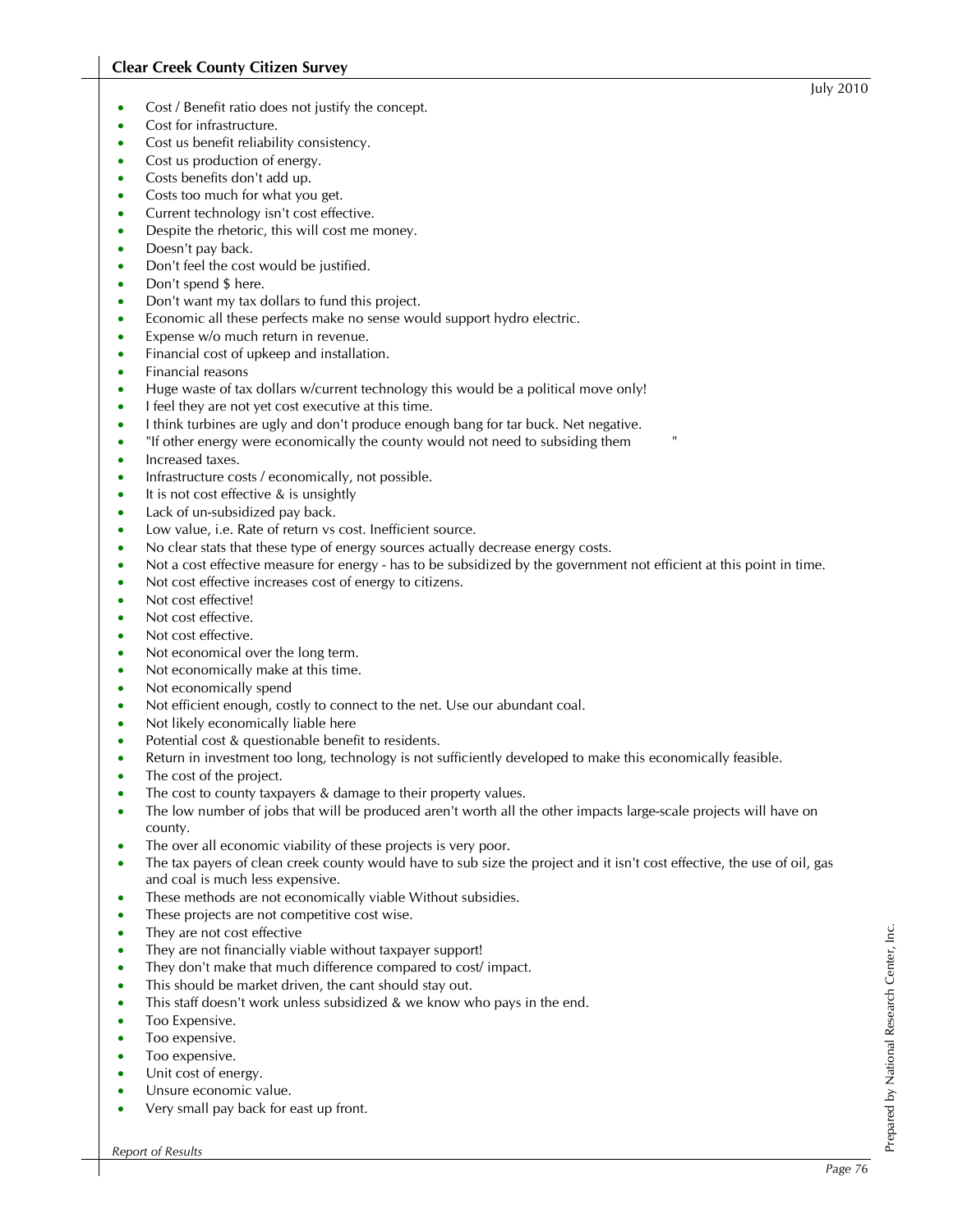#### **Clear Creek County Citizen Survey**

- Waist of Money.
- Waste of money.
- Waste of money.
- Wend and solar are not cost effective ways to generate energy. . . Backup generation further must the meet easily decision costs
- Wind is to noisy neither is cost effective
- Would have to be subsidized by other taxes.

#### *Concerns about alternative energy*

- Alternative energy is not efficient and wastes too much space and resources for no benefit!
- Alternative energy is not ready for prime time yet!!
- Alternative energy sources are 1-2 generations from becoming viable.
- Alternative energy sources are not efficient at all!
- Don't work
- Economically unsound technology-spurred on by global warming scare tactes.
- I strongly oppose the green movement.
- Most alternative energy sources are inefficient/ineffective.
- Not a viable energy source cant be done without sub cities
- Not energy efficient.
- Not optimum source of solar or wind here.
- Resources not efficient.
- The reliability of these sources.

#### *Other*

- All of the above.
- Bring in too many new people.
- Cast assuming gov. Subsidies to install & operate this is a Sal lacy in the promotions on alternative energy.
- County should not be involved in providing alternative energy sources.
- Detrimental to tourism /lowering of quality of life.
- Doesn't save all that much window dressing.
- Due to topography, wind conditions and locations; CC county is net a good location for these projects. Water power is our best renewable energy source. These other projects are just ''boondoggles" by developers!!
- Each house can have its own solar system (Not a large one for every one)
- Each of sun wind in a lot of area.
- Energy Generally goes flog cities, not local communities
- Favor solar on roof of houses to centralized utility.
- Geography/silver plus is a historic landmark dist. There are lots of other locations before we create a visual impart divinely the dist.
- Government control of all of our lives & decisions about our homes & energy usages! these should voted on and be decided by ôwe the people" thorough state & country legislation. Fed. Govt. Has no business here!
- Happy with current energy sources and cost
- I don't encourage inefficient energy sources.
- I don't want greed & personal revenue to/be the motivation.
- Negative financial impact to all resident's.
- Noise
- Noise Impact
- Not suitable environments.
- Only small passive solar would be appropriate for this environment.
- Outside scope of county competence & expensive.
- Potential negative impacts outweigh energy produced and economic benefits jobs?
- Size alone very intrusive to life style.
- Solar is greats concerned about wind turbine son birds.
- Space, Space, Space.
- The Noise Pollution.
- They are a joke. Let energy be determined by the market.
- Use/increased use of
- Very opposed to wind / supportive of solar.
- We do not need it.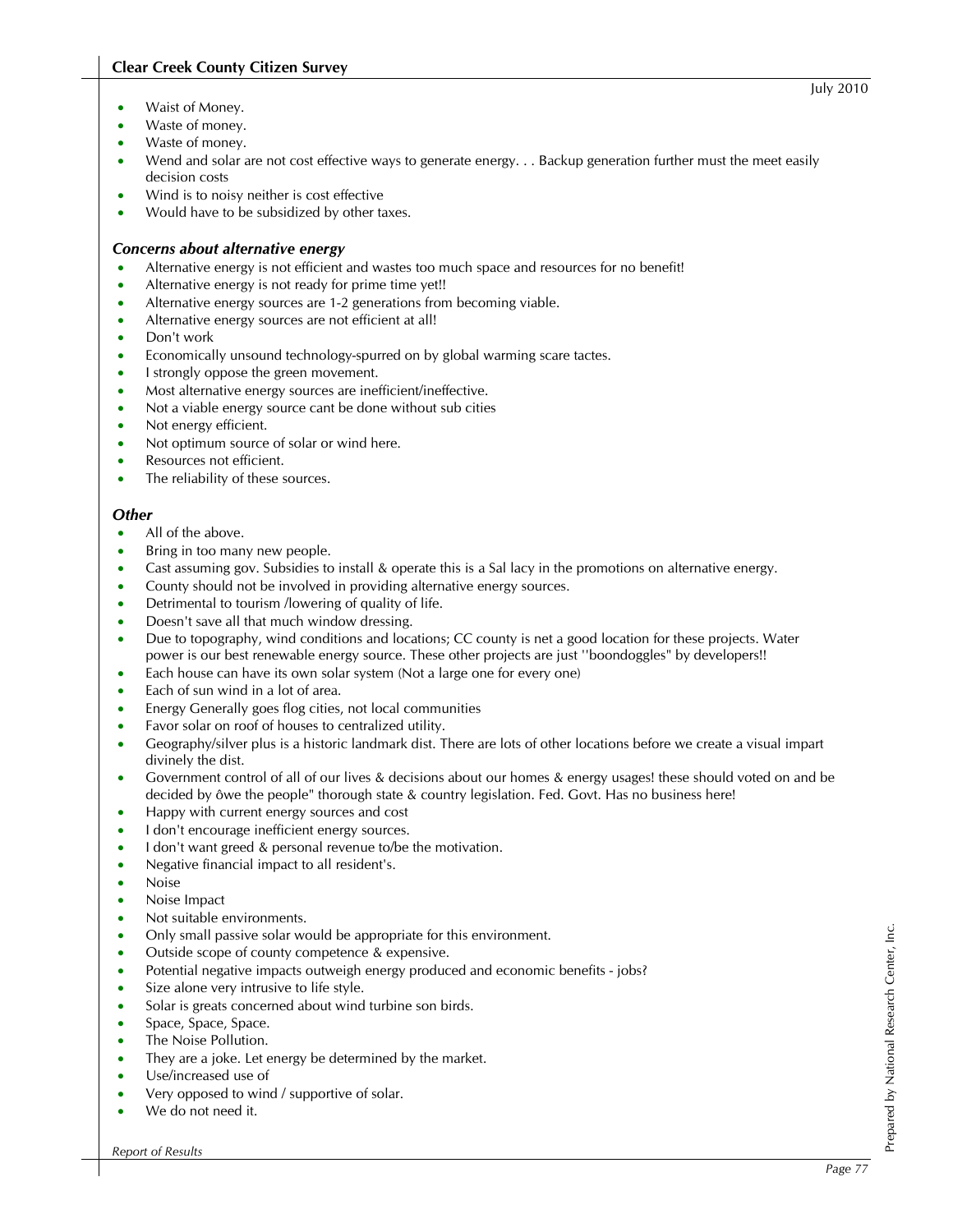#### **Clear Creek County Citizen Survey**

- Who benefits? Who pays? Too many questions.
- Wind: Not Consistent; Dollar not enough flat land.

## **Question D3: With what community do you associate yourself?**

Blue valley. • Blue valley. • Denver

• Mill creek park Mill creek park.

Family in Denver. Free / and mining district

#### *Other*

- Arapaho forest mill creek.
- Blue valley
- Blue Valley
- Blue Valley
- Blue Valley
- Blue valley areas.
- Blue valley.
- 

### **Question D5: Where is your place of employment?**

#### *Other*

- Across USA.
- Alaska.
- All
- All over
- All over
- All over co.
- All over mobile
- All over state.
- Anywhere
- At hayed/travel
- Boston
- Boston I travel
- Brighton, Co.
- California Washington New Mexico.
- Chicago
- Chicago IL
- Colorado springs.
- Ct
- DIA-dot.
- Disabled.
- Grand
- Grand.
- Independent contractor
- Liberty, mo
- Local & national.
- MA
- Morrison
- Nation-wide.
- 

#### *Other*

- 2 days downtown Denver 2 days @ home.
- 2 Jobs, double occupancy.
- Co-CTR
- Sometimes, job down.
- Typically travel out of state.

• Mill Creek.

Not your business. Rassell Gulch. • Russell Gulch • Spring Gulch • Spring Gulch 130 Rd

- New Mexico, Los Alamos Los Alamos Natl. Labs.
- Newark, NJ.
- Not your business.
- NY
- Out of state
- Out of state.
- Out of state.
- Out of state.
- Over the road truck driver.
- Racine, WI.
- San Francisco, Ca.
- San Francisco.
- Self
- Self employed
- Self.
- **Statewide**
- **Statewide**
- Texas
- **Travel**
- **Travel**
- Travel all over USA
- Travel out of state.
- Travel to DIA.
- USA
- Varies.
- Virginia
- West Slope.
- Where ever work is.

# **Question D6: How do you typically get to and from work?**

Prepared by National Research Center, Inc.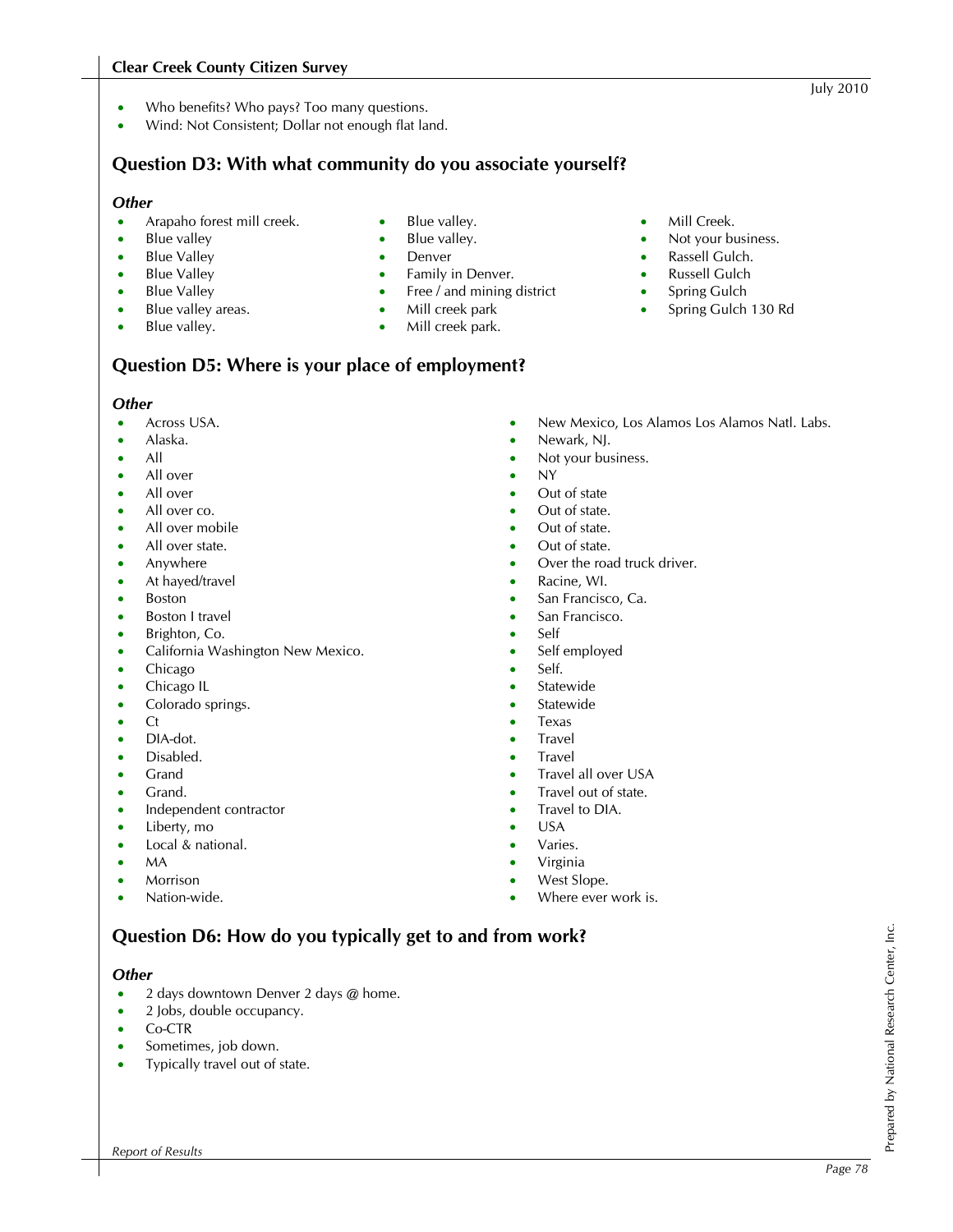# **Appendix E: Responses to Selected Survey Questions by Geographic Area**

# *Comparisons for Incorporated versus Unincorporated Areas*

Responses for select survey questions are compared by geographic area of residence (incorporated versus unincorporated areas) in this appendix. Cells shaded grey indicate statistically significant differences ( $p \leq .05$ ).

Households located in incorporated versus unincorporated areas were identified through geocoding at the time the survey sample was created. Different colored surveys were used to identify completed surveys from the two areas. For each political entity (incorporated or unincorporated), the margin of error rises to as much as plus or minus 3% for a sample size of 1,395 surveys completed by residents living in unincorporated areas of Clear Creek County, to plus or minus 5% for 351 surveys completed by residents living in incorporated areas of the county.

| <b>Geographic Location</b> | <b>Percent of</b><br>respondents | Number of<br>respondents |
|----------------------------|----------------------------------|--------------------------|
| Incorporated               | 20%                              | 351                      |
| Unincorporated             | 80%                              | 1395                     |
| Total                      | 100%                             | 1,746                    |

| <b>Question 1</b>                                                                                                      |              |                |         |
|------------------------------------------------------------------------------------------------------------------------|--------------|----------------|---------|
| Please rate each of the following aspects of quality of life in Clear<br>Creek County: (Percent "excellent" or "good") | Incorporated | Unincorporated | Overall |
| Clear Creek County as a place to live                                                                                  | 73%          | 86%            | 83%     |
| Clear Creek County as a place to raise children                                                                        | 53%          | 65%            | 62%     |
| Clear Creek County as a place to work                                                                                  | 26%          | 29%            | 29%     |
| Clear Creek County as a place to retire                                                                                | 59%          | 66%            | 65%     |
| The overall quality of life in Clear Creek County                                                                      | 58%          | 78%            | 74%     |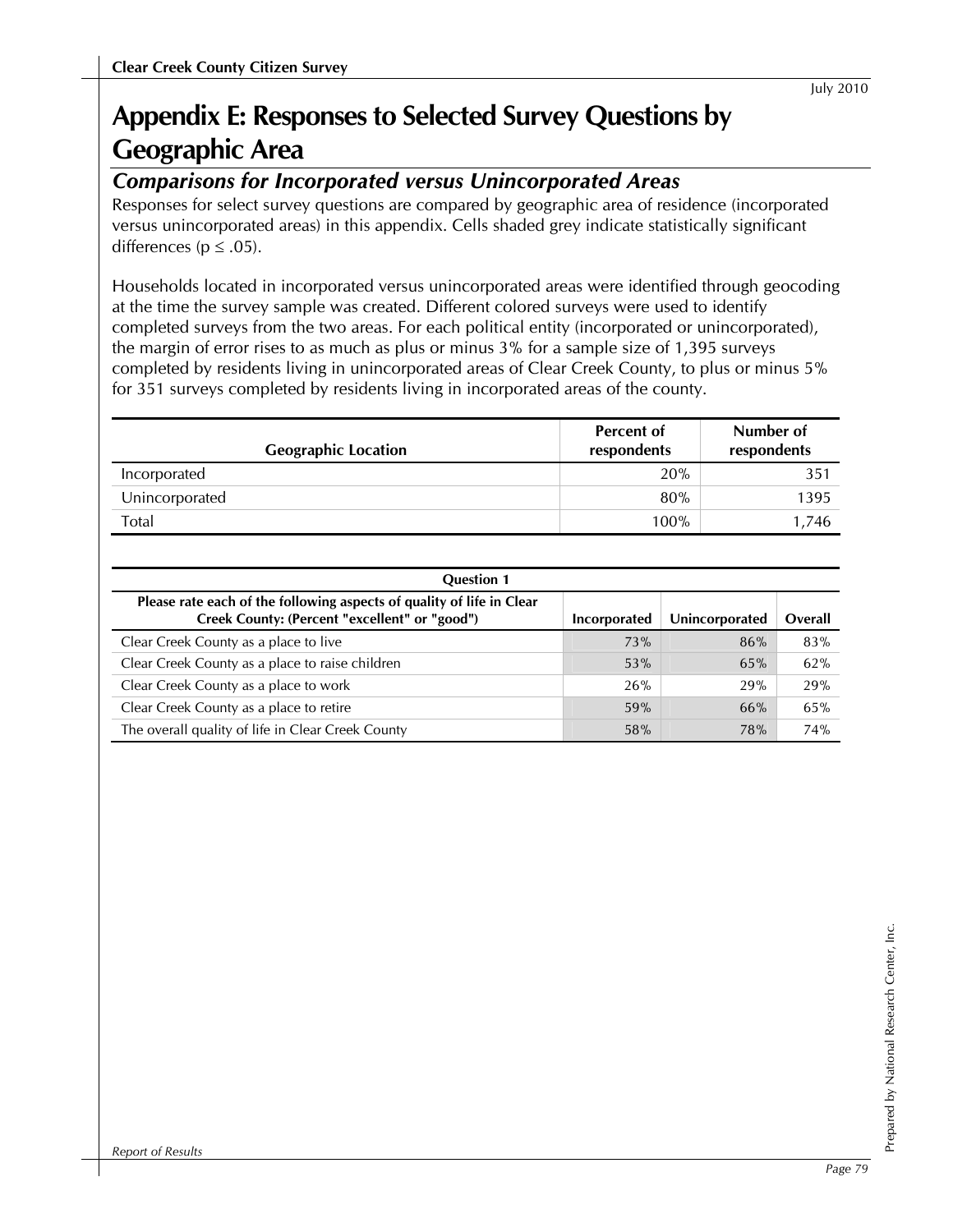| <b>Question 2</b>                                                                 |              |                |         |
|-----------------------------------------------------------------------------------|--------------|----------------|---------|
| What are your reasons for living in Clear Creek County? (Mark all that<br>apply.) | Incorporated | Unincorporated | Overall |
| Affordability                                                                     | 45%          | 53%            | 52%     |
| Arts and cultural opportunities                                                   | 2%           | 2%             | 2%      |
| Close to family/friends                                                           | 27%          | 20%            | 21%     |
| Close to work                                                                     | 44%          | 30%            | 33%     |
| County-provided services                                                          | 5%           | 6%             | 6%      |
| Educational and learning opportunities                                            | 4%           | 3%             | 3%      |
| Fiscally sound government                                                         | 2%           | 4%             | 4%      |
| Land/home values                                                                  | 20%          | 35%            | 32%     |
| Large lots/acreage                                                                | 11%          | 45%            | 38%     |
| Location                                                                          | 54%          | 62%            | 61%     |
| Mining character                                                                  | 17%          | 12%            | 13%     |
| My town/city                                                                      | 25%          | 17%            | 19%     |
| Natural environment                                                               | 62%          | 69%            | 68%     |
| Public safety                                                                     | 13%          | 15%            | 15%     |
| Quality of life in general                                                        | 39%          | 53%            | 50%     |
| Recreation opportunities                                                          | 47%          | 51%            | 50%     |
| Rural character                                                                   | 45%          | 54%            | 52%     |
| Schools                                                                           | 9%           | 11%            | 11%     |
| Sense of community                                                                | 34%          | 26%            | 27%     |
| Sense of safety                                                                   | 31%          | 33%            | 33%     |
| Thriving economy                                                                  | 2%           | $1\%$          | $1\%$   |
| Value of services for taxes paid                                                  | 5%           | 12%            | 11%     |
| Other                                                                             | 3%           | 4%             | 4%      |
| Lived here a long time                                                            | $1\%$        | $1\%$          | $1\%$   |

*Total may exceed 100% because respondents could select more than one category.*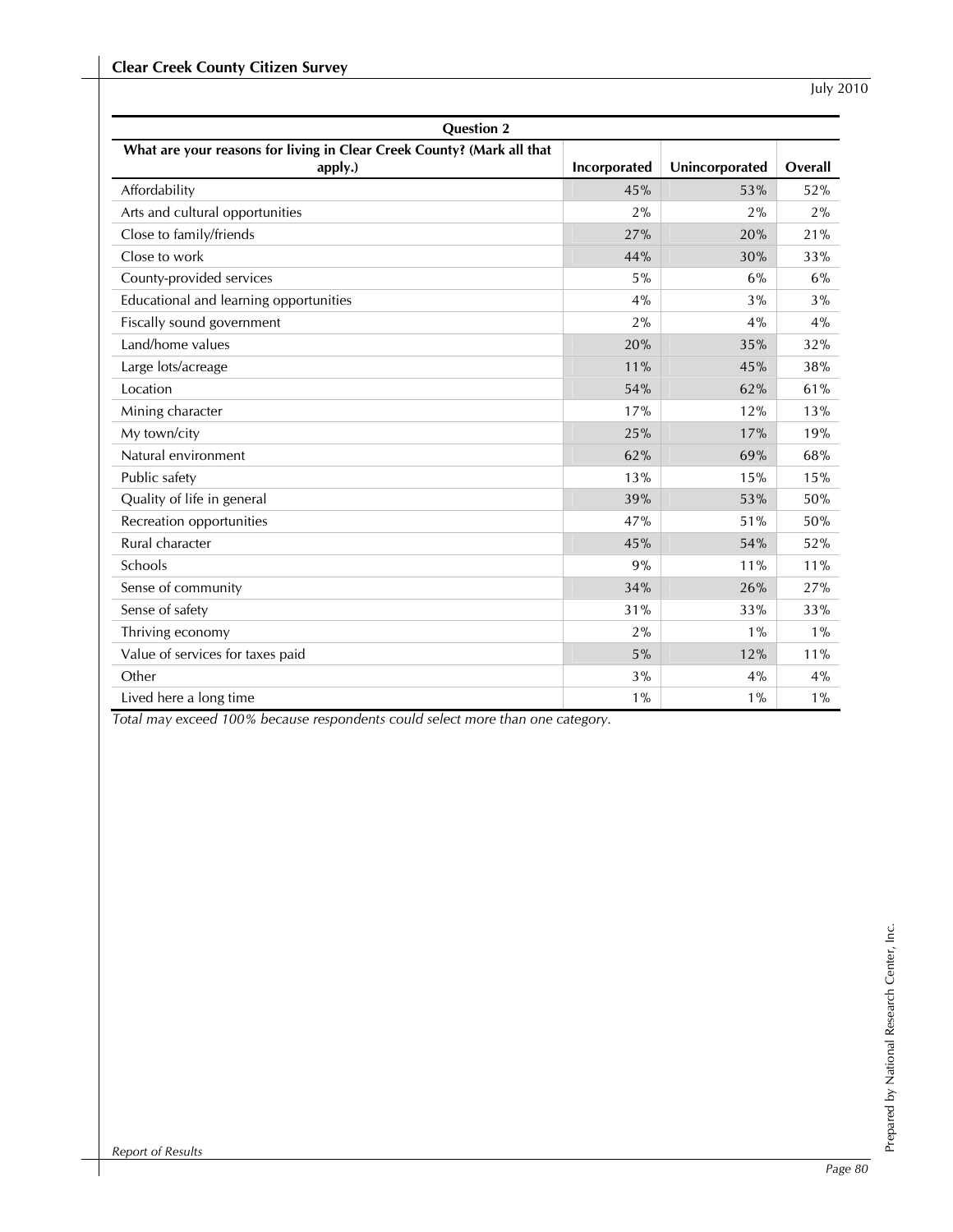| <b>Question 3</b>                                                                                                                                                                               |              |                |         |
|-------------------------------------------------------------------------------------------------------------------------------------------------------------------------------------------------|--------------|----------------|---------|
| When thinking about your quality of life in Clear Creek County, which<br>ONE factor would you say matters the most in making yours an<br>"excellent" quality of life? (Please select only one.) | Incorporated | Unincorporated | Overall |
| Affordability                                                                                                                                                                                   | 14%          | 9%             | 10%     |
| Arts and cultural opportunities                                                                                                                                                                 | $0\%$        | $0\%$          | $0\%$   |
| Close to family/friends                                                                                                                                                                         | 8%           | 6%             | 6%      |
| Close to work                                                                                                                                                                                   | 8%           | 4%             | $5\%$   |
| County-provided services                                                                                                                                                                        | 0%           | $1\%$          | $1\%$   |
| Educational and learning opportunities                                                                                                                                                          | $0\%$        | 0%             | 0%      |
| Fiscally sound government                                                                                                                                                                       | 0%           | 0%             | $0\%$   |
| Land/home values                                                                                                                                                                                | $1\%$        | 2%             | 2%      |
| Large lots/acreage                                                                                                                                                                              | $0\%$        | 5%             | 4%      |
| Location                                                                                                                                                                                        | 11%          | 11%            | 11%     |
| Mining character                                                                                                                                                                                | 0%           | $1\%$          | $1\%$   |
| My town/city                                                                                                                                                                                    | 2%           | 2%             | 2%      |
| Natural environment                                                                                                                                                                             | 19%          | 26%            | 25%     |
| Public safety                                                                                                                                                                                   | 0%           | 0%             | 0%      |
| Quality of life in general                                                                                                                                                                      | 8%           | 13%            | 12%     |
| Recreation opportunities                                                                                                                                                                        | 10%          | 5%             | $6\%$   |
| Rural character                                                                                                                                                                                 | 4%           | 7%             | 6%      |
| Schools                                                                                                                                                                                         | 0%           | $1\%$          | $1\%$   |
| Sense of community                                                                                                                                                                              | 9%           | 2%             | 3%      |
| Sense of safety                                                                                                                                                                                 | $1\%$        | 2%             | 2%      |
| Thriving economy                                                                                                                                                                                | $1\%$        | 0%             | $1\%$   |
| Value of services for taxes paid                                                                                                                                                                | $0\%$        | $1\%$          | $1\%$   |
| Other                                                                                                                                                                                           | 2%           | 3%             | 2%      |
| Total                                                                                                                                                                                           | 100%         | 100%           | 100%    |

| <b>Question 4</b>                                                                                           |              |                |         |
|-------------------------------------------------------------------------------------------------------------|--------------|----------------|---------|
| Please rate the speed of growth in the following categories in Clear<br>Creek County over the past 2 years: | Incorporated | Unincorporated | Overall |
| Population growth seen as too fast                                                                          | 9%           | 22%            | 19%     |
| Retail growth seen as too slow                                                                              | 78%          | 55%            | 60%     |
| Jobs growth seen as too slow                                                                                | 93%          | 86%            | 87%     |

| <b>Question 5</b>                                                                                                                      |              |                |         |
|----------------------------------------------------------------------------------------------------------------------------------------|--------------|----------------|---------|
| For each of the following categories, please rate the speed of growth<br>you would prefer in Clear Creek County over the next 5 years. | Incorporated | Unincorporated | Overall |
| Prefer slower population growth                                                                                                        | 18%          | 31%            | 28%     |
| Prefer faster retail growth                                                                                                            | 77%          | 56%            | 61%     |
| Prefer faster jobs growth                                                                                                              | 89%          | 81%            | 83%     |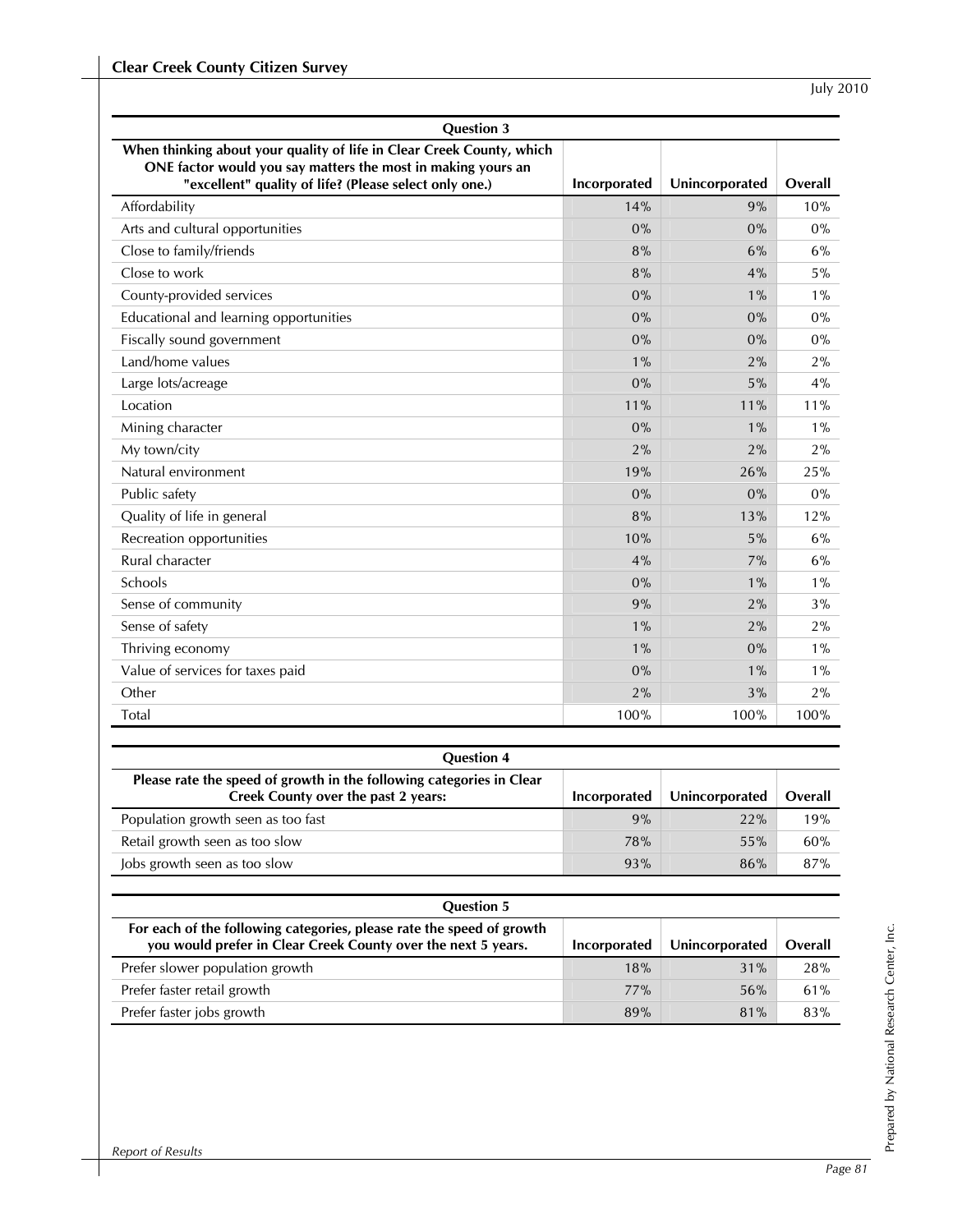| <b>Ouestion 6</b>                                                                                                                                                                                                   |              |                |         |
|---------------------------------------------------------------------------------------------------------------------------------------------------------------------------------------------------------------------|--------------|----------------|---------|
| Please indicate how important, if at all, each of the following ideas are<br>to helping make Clear Creek County a great place to live for you and<br>future generations. (Percent "essential" or "very important.") | Incorporated | Unincorporated | Overall |
| Preserving natural areas, habitats and open land (forest, habitat and<br>open lands)                                                                                                                                | 84%          | 88%            | 87%     |
| Including a mix of housing types for all ages and income levels in every<br>community                                                                                                                               | 65%          | 46%            | 50%     |
| Keeping the scenic beauty of Clear Creek County                                                                                                                                                                     | 87%          | 93%            | 92%     |
| Preserving historic homes and buildings                                                                                                                                                                             | 63%          | 65%            | 64%     |
| Adding public transportation (e.g., bus service)                                                                                                                                                                    | 52%          | 42%            | 44%     |
| Encouraging a mix of housing, shopping, and offices in the same area<br>when development occurs                                                                                                                     | 46%          | 36%            | 38%     |
| Protecting our air and water quality                                                                                                                                                                                | 91%          | 92%            | 92%     |
| Reducing our energy usage                                                                                                                                                                                           | 62%          | 67%            | 66%     |
| Preserving 'small town' character                                                                                                                                                                                   | 70%          | 77%            | 75%     |
| Promoting tourism                                                                                                                                                                                                   | 68%          | 53%            | 56%     |
| Enhancing public spaces, parks, and trails                                                                                                                                                                          | 74%          | 72%            | 73%     |
| Stopping all development                                                                                                                                                                                            | 5%           | 9%             | 8%      |
| Permitting selected development that matches residents' values                                                                                                                                                      | 64%          | 56%            | 57%     |
| Encouraging renovation and improvement of existing commercial areas                                                                                                                                                 | 69%          | 65%            | 66%     |
| Encouraging new commercial development                                                                                                                                                                              | 52%          | 35%            | 38%     |
| Supporting responsible mining                                                                                                                                                                                       | 63%          | 63%            | 63%     |

| <b>Question 7</b>                                                                                                                    |              |                |         |
|--------------------------------------------------------------------------------------------------------------------------------------|--------------|----------------|---------|
| To what extent would you support or oppose the County doing each of<br>the following? (Percent "strongly" or "somewhat" support.)    | Incorporated | Unincorporated | Overall |
| Strengthening its code enforcement efforts (e.g., hiring new officer to<br>seek out violations versus responding only to complaints) | 46%          | 46%            | 46%     |
| Encouraging historic preservation through voluntary programs                                                                         | 87%          | 92%            | 91%     |
| Increasing the supply of new housing in the \$100,000-250,000 range                                                                  | 72%          | 59%            | 62%     |
| Upgrading existing workforce housing                                                                                                 | 82%          | 74%            | 75%     |
| Providing home buyer education                                                                                                       | 70%          | 67%            | 67%     |
| Working with local municipalities to accomplish potential housing<br>programs                                                        | 78%          | 67%            | 69%     |
| Limiting residential development in some remote areas based on<br>elevation, topography or access                                    | 68%          | 72%            | 71%     |
| Limiting the size of homes in remote areas                                                                                           | 46%          | 50%            | 49%     |
| Limiting the seasons of occupancy of homes in remote areas                                                                           | 20%          | 22%            | 21%     |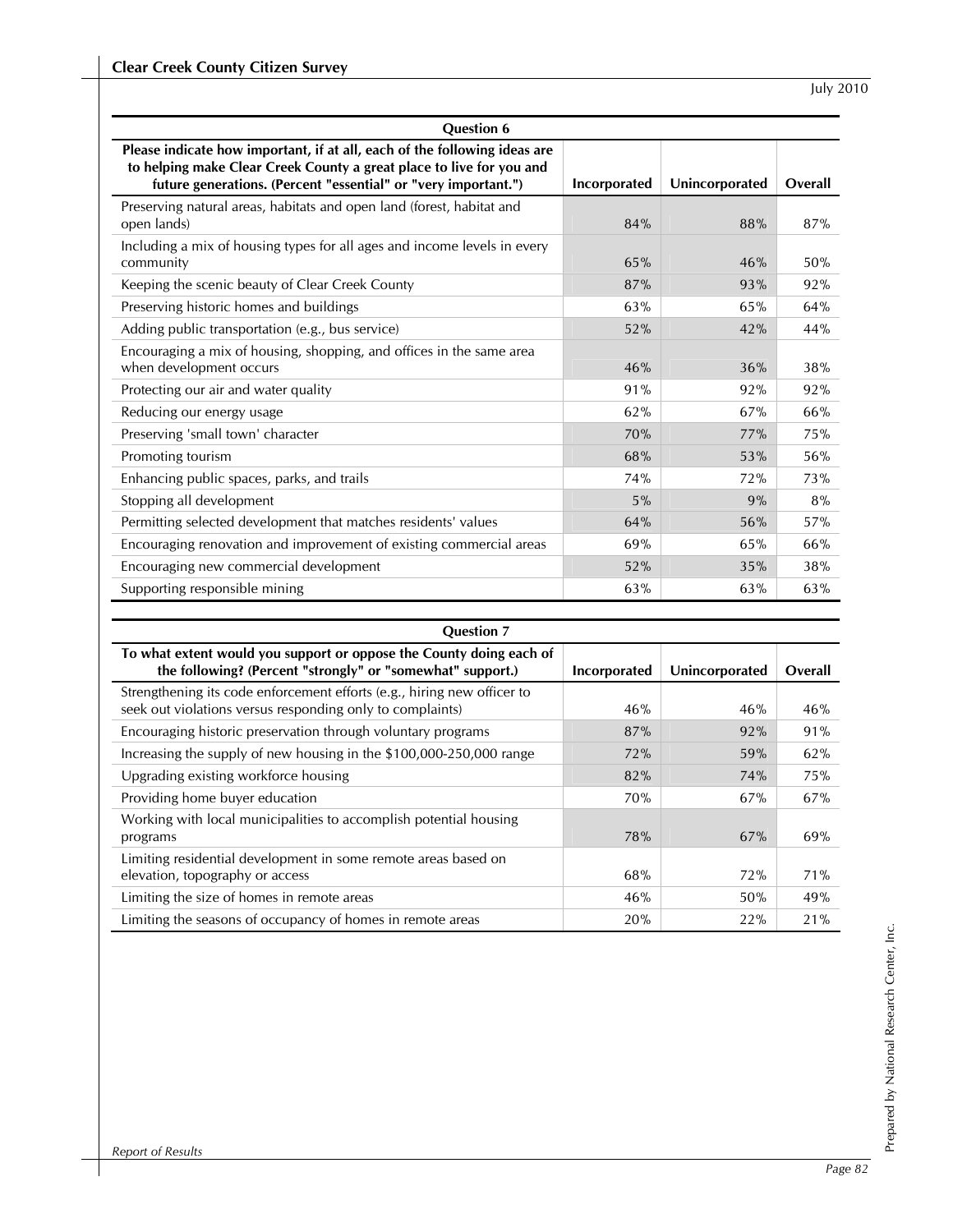| <b>Question 8</b>                                                                                                                               |              |                |         |
|-------------------------------------------------------------------------------------------------------------------------------------------------|--------------|----------------|---------|
| Please identify which scenario best represents how you would like<br>Clear Creek County to manage its current resources.                        | Incorporated | Unincorporated | Overall |
| Use funds to improve roads and bridges in the county                                                                                            | 56%          | 61%            | 60%     |
| Use funds to subsidize housing programs                                                                                                         | 12%          | 4%             | 5%      |
| Use funds for capital improvement projects such as building new and<br>renovating existing facilities                                           | 12%          | 12%            | 12%     |
| Use funds to build the County's general fund reserve ("rainy day" funds)<br>in preparation of the mining down cycle and for future expenditures | 20%          | 24%            | 23%     |
| Total                                                                                                                                           | 100%         | 100%           | 100%    |

| <b>Question 9</b>                                                                                               |              |                |         |
|-----------------------------------------------------------------------------------------------------------------|--------------|----------------|---------|
| When the gap between the County's costs and revenues widens in the<br>coming years, which would you rather see? | Incorporated | Unincorporated | Overall |
| Reduce service levels                                                                                           | 13%          | 17%            | 16%     |
| Raise property taxes                                                                                            | 10%          | $11\%$         | $11\%$  |
| Allow development that would create a new tax base                                                              | 76%          | 72%            | 72%     |
| Total                                                                                                           | 100%         | 100%           | 100%    |

| <b>Question 10</b>                                                                                                                                                                                               |              |                |         |
|------------------------------------------------------------------------------------------------------------------------------------------------------------------------------------------------------------------|--------------|----------------|---------|
| If the County had to reduce services to cut costs, to what extent would<br>you support or oppose the County reducing the level of each of the<br>following services? (Percent "strongly" or "somewhat" support.) | Incorporated | Unincorporated | Overall |
| Road and bridge maintenance                                                                                                                                                                                      | 18%          | 14%            | 15%     |
| Public safety services (fire, ambulance, etc.)                                                                                                                                                                   | 21%          | 12%            | 14%     |
| Administrative services (Assessor's Office, Clerk and Recorder,<br>Treasurer's Office)                                                                                                                           | 62%          | 64%            | 64%     |
| Health and Human services                                                                                                                                                                                        | 45%          | 51%            | 50%     |
| Land use services (Planning and Zoning, Building, Site Development)                                                                                                                                              | 56%          | 61%            | 60%     |
| Law enforcement services                                                                                                                                                                                         | 47%          | 32%            | 35%     |
| Public health and environmental health services                                                                                                                                                                  | 37%          | 41%            | 40%     |
| Transfer station/recycling center                                                                                                                                                                                | 41%          | 40%            | 40%     |

| <b>Question 11</b>                                                                                                                                                                                                      |              |                |         |
|-------------------------------------------------------------------------------------------------------------------------------------------------------------------------------------------------------------------------|--------------|----------------|---------|
| If voters were asked to approve a property tax increase to help keep<br>up with current service levels, how much extra per year, if anything,<br>would you be willing to spend to help maintain current service levels? | Incorporated | Unincorporated | Overall |
| More than \$100 extra per year                                                                                                                                                                                          | 14%          | 21%            | 19%     |
| \$75-\$100 extra per year                                                                                                                                                                                               | 24%          | 22%            | 23%     |
| \$50-\$74 extra per year                                                                                                                                                                                                | 14%          | 16%            | 16%     |
| Less than \$50 extra per year                                                                                                                                                                                           | 19%          | 15%            | 16%     |
| I would not be willing to pay anything extra per year                                                                                                                                                                   | 28%          | 26%            | 26%     |
| Total                                                                                                                                                                                                                   | 100%         | 100%           | 100%    |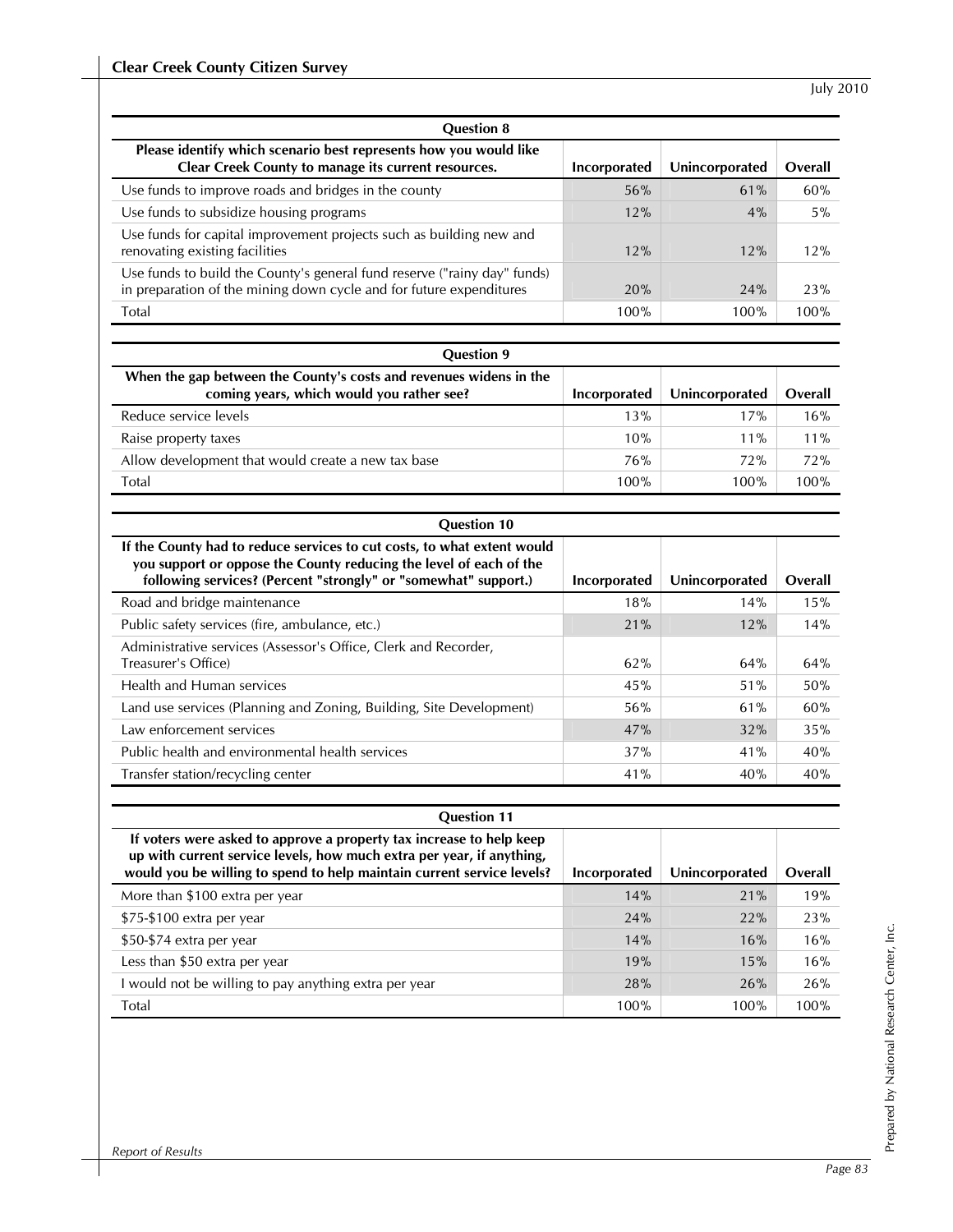| <b>Question 12</b>                                                                                                                                                                                                                                                                                                                             |              |                |         |
|------------------------------------------------------------------------------------------------------------------------------------------------------------------------------------------------------------------------------------------------------------------------------------------------------------------------------------------------|--------------|----------------|---------|
|                                                                                                                                                                                                                                                                                                                                                | Incorporated | Unincorporated | Overall |
| To what extent would you support or oppose the Clear Creek Open<br>Space Commission (OSC) purchasing, for open space, privately-owned<br>land that is currently zoned for residential and commercial use (in such<br>areas as Floyd Hill, Empire Junction, Bakerville and Dumont-Lawson-<br>Downieville areas) so that it remains undeveloped? | 55%          | 63%            | 61%     |
| <b>Question 13</b>                                                                                                                                                                                                                                                                                                                             |              |                |         |
| Please indicate how important you feel it is, if at all, that the<br>Commissioners take into account each of the following issues or values<br>when making a future development decision. (Percent "essential" or<br>"very important".)                                                                                                        | Incorporated | Unincorporated | Overall |
| Financial impacts (both costs and revenue potential)                                                                                                                                                                                                                                                                                           | 83%          | 82%            | 83%     |
| Public safety                                                                                                                                                                                                                                                                                                                                  | 76%          | 76%            | 76%     |
| Impacts on the community (both local and countywide)                                                                                                                                                                                                                                                                                           | 68%          | 74%            | 73%     |
| Environmental impacts (air, forests, water, wildlife, noise pollution)                                                                                                                                                                                                                                                                         | 79%          | 80%            | 80%     |
| Economic impacts (local businesses, jobs)                                                                                                                                                                                                                                                                                                      | 80%          | 75%            | 76%     |
| Fit with the current built environment                                                                                                                                                                                                                                                                                                         | 54%          | 54%            | 54%     |
| Integration into the character of the community                                                                                                                                                                                                                                                                                                | 55%          | 53%            | 53%     |
| Protection of Clear Creek County's historic and cultural assets                                                                                                                                                                                                                                                                                | 62%          | 56%            | 57%     |
| Impacts on infrastructure including roads, water and wastewater                                                                                                                                                                                                                                                                                | 85%          | 85%            | 85%     |
|                                                                                                                                                                                                                                                                                                                                                |              |                |         |

| <b>Question 14</b>                   |                     |                |         |
|--------------------------------------|---------------------|----------------|---------|
| How do you typically heat your home? | <b>Incorporated</b> | Unincorporated | Overall |
| Wood stove                           | 8%                  | 12%            | 11%     |
| Propane/gas                          | 53%                 | 52%            | 53%     |
| Electricity                          | 14%                 | 11%            | 12%     |
| Other                                | $1\%$               | $1\%$          | $1\%$   |
| Pellet stove                         | $1\%$               | 2%             | 2%      |
| Hot water/steam                      | $0\%$               | $1\%$          | $1\%$   |
| Solar                                | $0\%$               | $1\%$          | $1\%$   |
| No response to question              | 22%                 | 21%            | 21%     |
| Total                                | 100%                | 100%           | 100%    |

| <b>Question 15</b>                                                                                                                          |              |                |         |
|---------------------------------------------------------------------------------------------------------------------------------------------|--------------|----------------|---------|
| How interested, if at all, would you be in getting a low interest loan to<br>make energy-efficient improvements in your home if Clear Creek |              |                |         |
| County funded a program?                                                                                                                    | Incorporated | Unincorporated | Overall |
| Very interested                                                                                                                             | 35%          | 31%            | 32%     |
| Somewhat interested                                                                                                                         | 36%          | 35%            | 36%     |
| Not at all interested                                                                                                                       | 28%          | 33%            | 32%     |
| Total                                                                                                                                       | 100%         | 100%           | 100%    |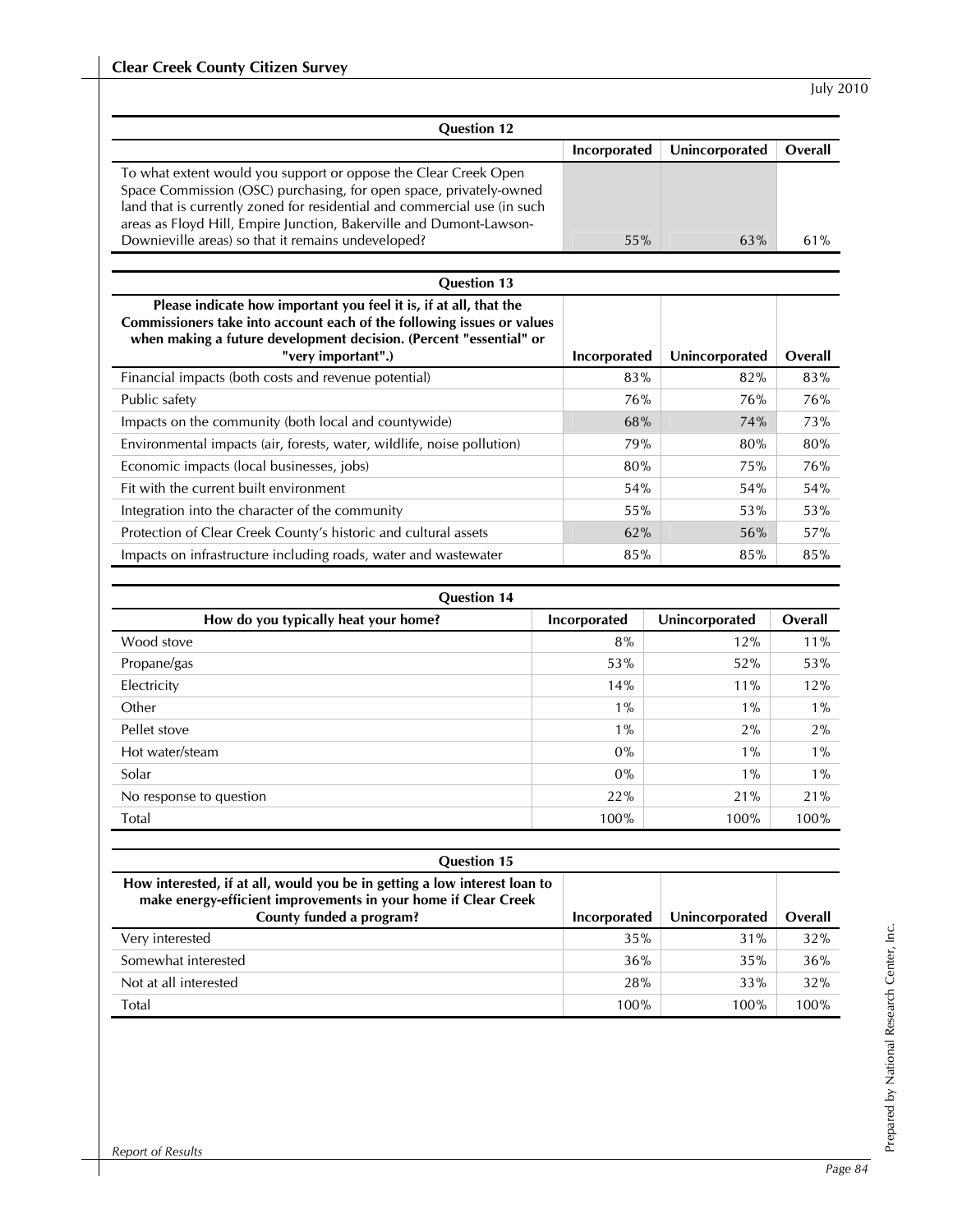| <b>Question 16</b>                                                                                                                                                                                                                                                                        |              |                |         |
|-------------------------------------------------------------------------------------------------------------------------------------------------------------------------------------------------------------------------------------------------------------------------------------------|--------------|----------------|---------|
|                                                                                                                                                                                                                                                                                           | Incorporated | Unincorporated | Overall |
| How likely or unlikely would you be to participate in a county-wide<br>survey specifically regarding your home energy use? (Percent "very" or<br>"somewhat" likely.)                                                                                                                      | 66%          | 70%            | 69%     |
|                                                                                                                                                                                                                                                                                           |              |                |         |
| <b>Question 17</b>                                                                                                                                                                                                                                                                        |              |                |         |
|                                                                                                                                                                                                                                                                                           | Incorporated | Unincorporated | Overall |
| To what extent do you support or oppose Clear Creek County as a<br>location to install large, utility scale alternative energy sources (such as<br>wind turbines and solar projects)? (Percent "strongly" or "somewhat"<br>support.)                                                      | 87%          | 82%            | 83%     |
| <b>Question 18</b>                                                                                                                                                                                                                                                                        |              |                |         |
| If you strongly or somewhat support Clear Creek County as a location<br>to install large, utility scale alternative energy sources (such as wind<br>turbines and solar projects), what are your reasons for your opinion?<br>(Please check all that apply.)                               | Incorporated | Unincorporated | Overall |
| The increased access to remote areas that could be a result of this                                                                                                                                                                                                                       |              |                |         |
| project                                                                                                                                                                                                                                                                                   | 15%          | 17%            | 17%     |
| The economic benefits that could be a result of this project                                                                                                                                                                                                                              | 88%          | 84%            | 84%     |
| The societal benefits the project could have on the Clear Creek County<br>area                                                                                                                                                                                                            | 57%          | 56%            | 56%     |
| Environmental benefits/resources available                                                                                                                                                                                                                                                | 20%          | 13%            | 15%     |
| Other                                                                                                                                                                                                                                                                                     | 4%           | 8%             | 7%      |
| Total exceeds 100% because respondents could select more than one category.<br>This question was only asked of respondents who said "somewhat support" or "strongly support" in question 17.<br><b>Question 19</b><br>If you strongly or somewhat oppose Clear Creek County as a location |              |                |         |
| to install large, utility scale alternative energy sources (such as wind<br>turbines and solar projects), what are your reasons for your<br>opposition? (Please check all that apply.)                                                                                                    | Incorporated | Unincorporated | Overall |
| The visual impact the project could have on the Clear Creek County<br>area                                                                                                                                                                                                                | 61%          | 63%            | 63%     |
| The environmental impact the project could have on the Clear Creek<br>County area                                                                                                                                                                                                         | 52%          | 62%            | 60%     |
| The increased access to remote areas that could be a result of this<br>project                                                                                                                                                                                                            | 41%          | 40%            | 40%     |
| Cost concerns                                                                                                                                                                                                                                                                             | $6\%$        | 20%            | 18%     |
| Concerns about alternative energy                                                                                                                                                                                                                                                         | $6\%$        | $4\%$          | 4%      |
| Other                                                                                                                                                                                                                                                                                     | 14%          | $6\%$          | 7%      |

*Total exceeds 100% because respondents could select more than one category.* 

*This question was only asked of respondents who said "somewhat oppose" or "strongly oppose" in question 17.*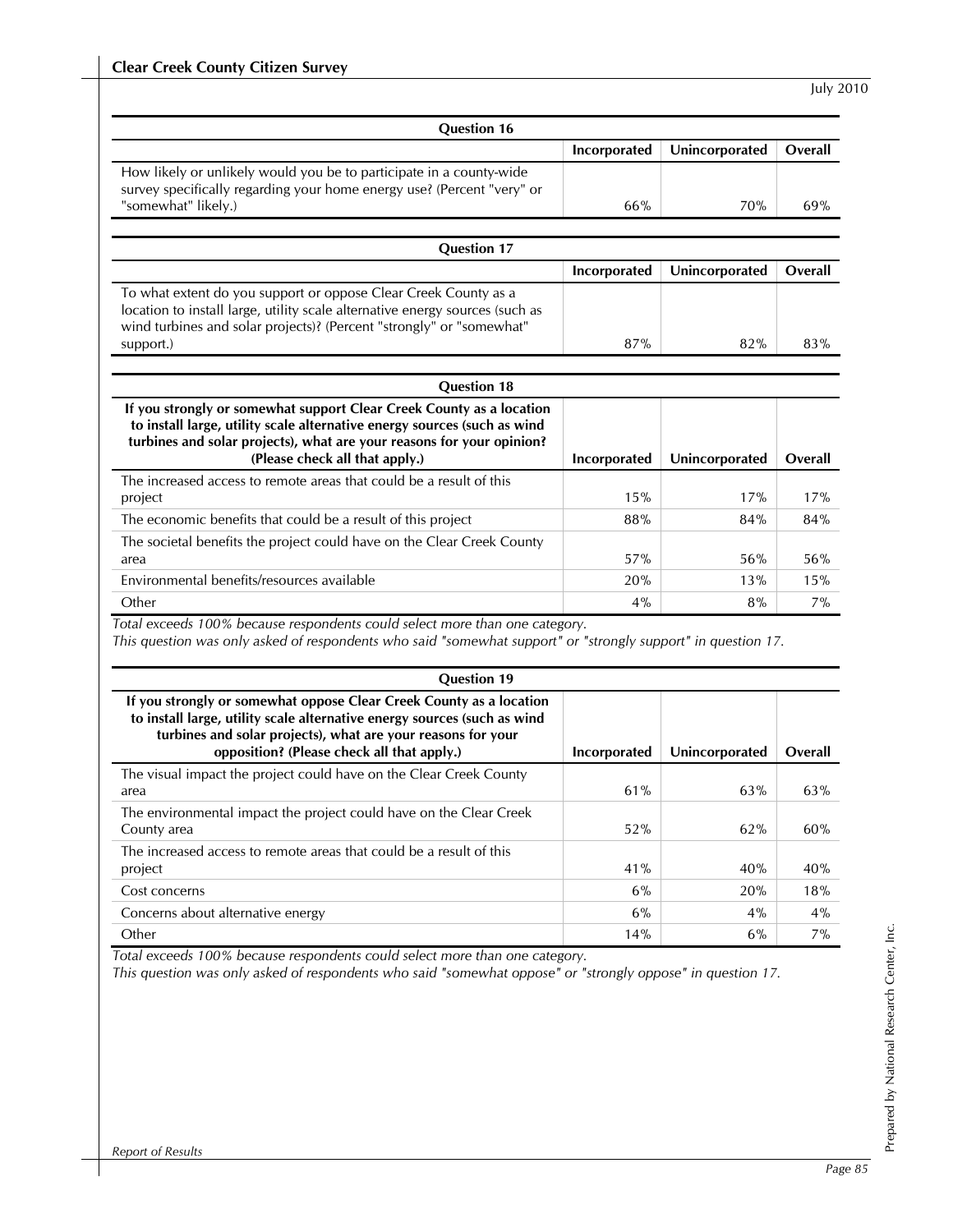| <b>Question 20</b>                                                                                                                                                        |              |                |         |
|---------------------------------------------------------------------------------------------------------------------------------------------------------------------------|--------------|----------------|---------|
| Please indicate how likely or unlikely you would be to do each of the<br>following actions: (Percent "very" or "somewhat" likely.)                                        | Incorporated | Unincorporated | Overall |
| Schedule a free home energy audit service to learn how to make<br>improvements to lower the household energy bills                                                        | 66%          | 62%            | 63%     |
| Schedule a home energy audit service to learn how to make<br>improvements to lower the household energy bills                                                             | 47%          | 42%            | 43%     |
|                                                                                                                                                                           |              |                |         |
| <b>Question 21</b><br>Please rate the following categories of Clear Creek County government                                                                               |              |                |         |
| performance: (Percent "excellent" or "good".)                                                                                                                             | Incorporated | Unincorporated | Overall |
| The value of services for the taxes paid to Clear Creek County                                                                                                            | 39%          | 50%            | 48%     |
| The overall direction that Clear Creek County is taking                                                                                                                   | 33%          | 39%            | 38%     |
| The job Clear Creek County government does at welcoming citizen<br>involvement                                                                                            | 34%          | 40%            | 39%     |
|                                                                                                                                                                           |              |                |         |
| <b>Question 22</b><br>Please rate the quality of services provided by each of the following                                                                               |              |                |         |
| Clear Creek County offices or organizations: (Percent "excellent" or                                                                                                      |              |                |         |
| "good".)                                                                                                                                                                  | Incorporated | Unincorporated | Overall |
| Code enforcement                                                                                                                                                          | 32%          | 48%            | 45%     |
| County Jail                                                                                                                                                               | 68%          | 62%            | 64%     |
| Sheriff services                                                                                                                                                          | 62%          | 68%            | 67%     |
| Clerk and Recorder services                                                                                                                                               | 81%          | 80%            | 80%     |
| Assessor's Office                                                                                                                                                         | 64%          | 63%            | 63%     |
| <b>Treasurer's Office</b>                                                                                                                                                 | 67%          | 71%            | 70%     |
| Coroner's Office                                                                                                                                                          | 82%          | 77%            | 78%     |
| <b>Building Department</b>                                                                                                                                                | 41%          | 43%            | 43%     |
| Health and Human Services                                                                                                                                                 | 56%          | 55%            | 56%     |
| Road and Bridge Department                                                                                                                                                | 27%          | 37%            | 35%     |
| Land use/Planning Department                                                                                                                                              | 34%          | 34%            | 34%     |
| Public Health and Environmental Health                                                                                                                                    | 47%          | 49%            | 48%     |
| Fire services                                                                                                                                                             | $78%$        | 75%            | 76%     |
| Ambulance or emergency medical services                                                                                                                                   | 81%          | 81%            | 81%     |
| Veteran's services                                                                                                                                                        | 41%          | 47%            | 46%     |
| Senior services                                                                                                                                                           | 57%          | 65%            | 63%     |
| Mental health services                                                                                                                                                    | 30%          | 40%            | 37%     |
| <b>Mapping Services</b>                                                                                                                                                   | 67%          | 62%            | 63%     |
| <b>Question 23</b>                                                                                                                                                        |              |                |         |
|                                                                                                                                                                           | Incorporated | Unincorporated | Overall |
| In the last 12 months, about how many times, if ever, have you or other<br>household members visited or used the Clear Creek County Web site?<br>(Percent at least once.) | 52%          | 56%            | $55\%$  |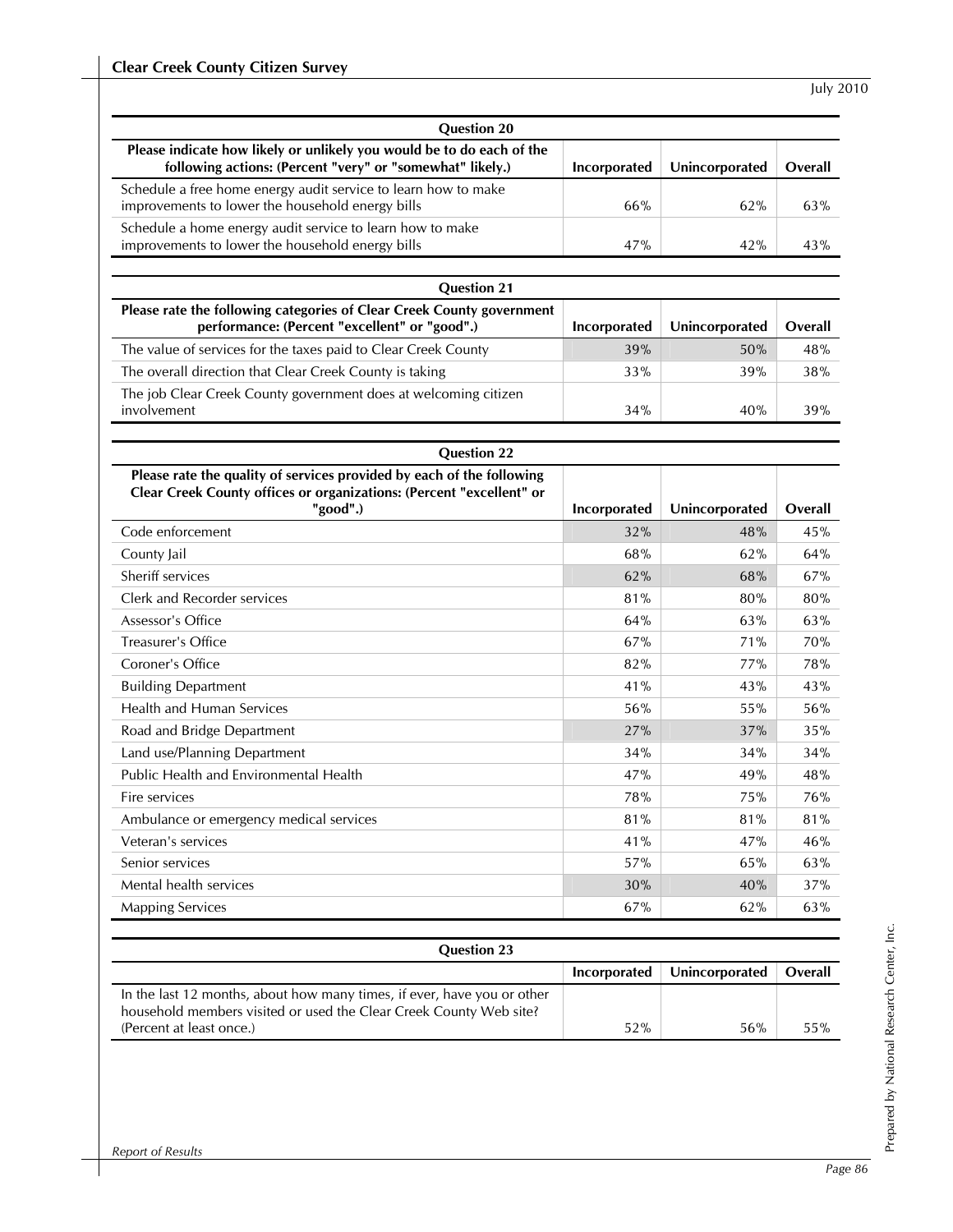| <b>Question 24</b>                                                                                                                         |              |                |         |
|--------------------------------------------------------------------------------------------------------------------------------------------|--------------|----------------|---------|
| If you've used the County's Web site in the last 12 months, please rate<br>each of the following aspects. (Percent "excellent" or "good".) | Incorporated | Unincorporated | Overall |
| How current the information is                                                                                                             | 70%          | 71%            | 71%     |
| Appearance                                                                                                                                 | 60%          | 61%            | 61%     |
| Online services offered                                                                                                                    | 47%          | 52%            | 51%     |
| Ease of navigation                                                                                                                         | 54%          | 53%            | 54%     |
| Ease of paying or viewing taxes online                                                                                                     | 52%          | 65%            | 62%     |
| Public Trustee foreclosure search                                                                                                          | 61%          | 58%            | 59%     |
| Ease of using the Assessor Property record search                                                                                          | 53%          | 57%            | 56%     |

*This question was asked only of respondents who had used the County Web site in the last 12 months.* 

| <b>Question 25</b>                                                                                                                                             |              |                |         |
|----------------------------------------------------------------------------------------------------------------------------------------------------------------|--------------|----------------|---------|
| If you've used the County's Web site in the last 12 months, about how<br>many times, if ever, have you done each of the following? (Percent at<br>least once.) | Incorporated | Unincorporated | Overall |
| Paid or viewed taxes online                                                                                                                                    | 26%          | 33%            | 32%     |
| Used the Public Trustee foreclosure search                                                                                                                     | 18%          | 21%            | 20%     |
| Used Assessor Property record search                                                                                                                           | 34%          | 42%            | 41%     |
| Used Land Use permit search                                                                                                                                    | 20%          | 25%            | 24%     |
| Used Land Use Citizen Response Site (CRM)                                                                                                                      | $7\%$        | 11%            | 10%     |
| Used ClearMap - Interactive Mapping Application<br>.                                                                                                           | 42%          | 43%            | 42%     |

*This question was asked only of respondents who had used the County Web site in the last 12 months.* 

| <b>Question D1</b>                                   |              |                |         |
|------------------------------------------------------|--------------|----------------|---------|
| How many years have you lived in Clear Creek County? | Incorporated | Unincorporated | Overall |
| 2 years or less                                      | 14%          | 12%            | 12%     |
| 3-5 years                                            | 19%          | 15%            | 16%     |
| 6-10 years                                           | 16%          | 25%            | 23%     |
| 11-15 years                                          | 14%          | 14%            | 14%     |
| $16-20$ years                                        | 15%          | $11\%$         | 12%     |
| $21-30$ years                                        | 10%          | 12%            | 12%     |
| More than 30 years                                   | 12%          | 11%            | 12%     |
| Average number of years                              | 14.5         | 14.1           | 14.2    |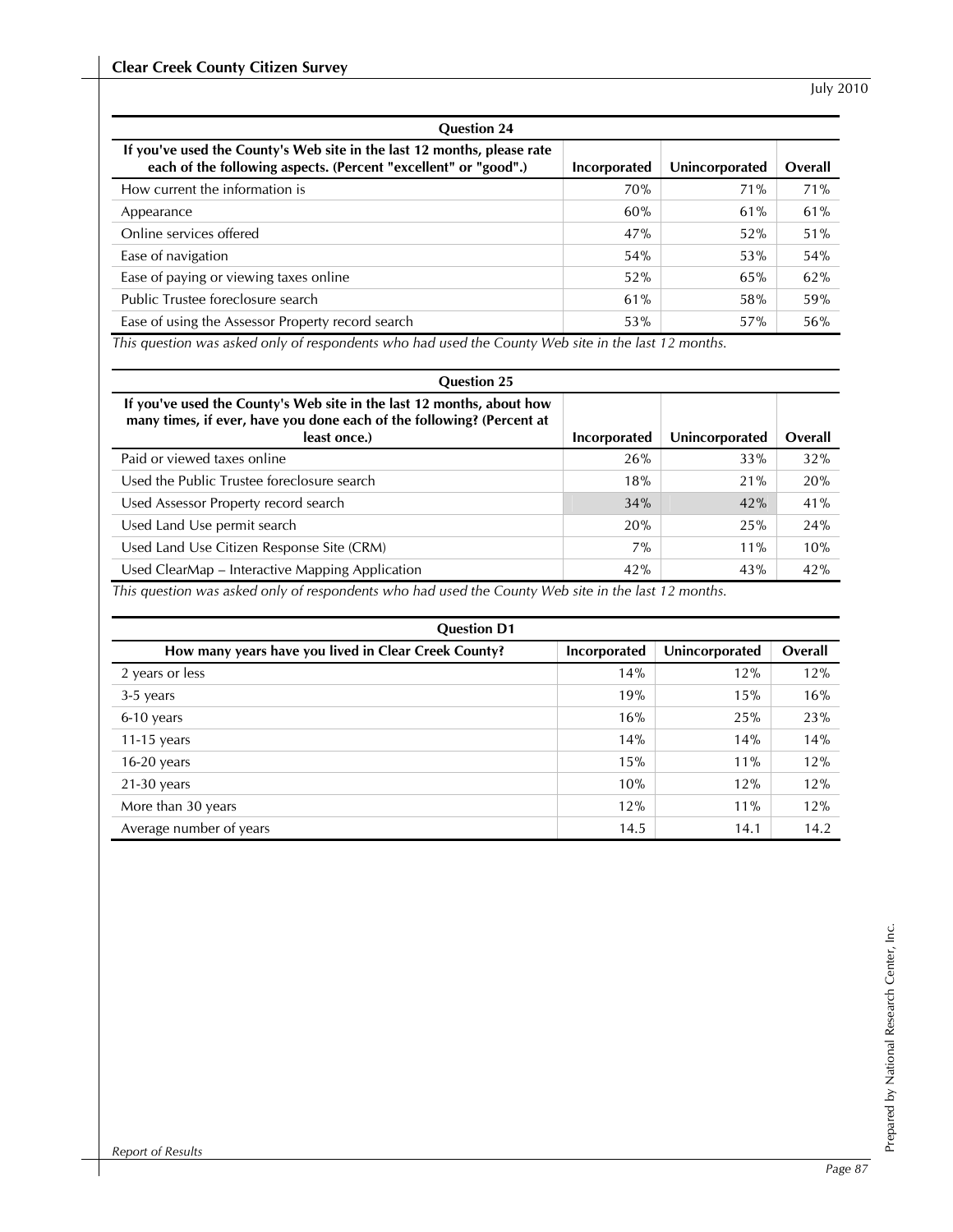| <b>Question D2</b>     |              |                |         |
|------------------------|--------------|----------------|---------|
| What is your zip code? | Incorporated | Unincorporated | Overall |
| 80247                  | $0\%$        | $0\%$          | $0\%$   |
| 80415                  | $0\%$        | $0\%$          | $0\%$   |
| 80429                  | $0\%$        | $0\%$          | $0\%$   |
| 80434                  | $0\%$        | $0\%$          | $0\%$   |
| 80436                  | 2%           | 7%             | $6\%$   |
| 80437                  | $0\%$        | $1\%$          | $1\%$   |
| 80438                  | 19%          | $0\%$          | 4%      |
| 80439                  | 2%           | 49%            | 40%     |
| 80444                  | 64%          | $1\%$          | 14%     |
| 80452                  | $5\%$        | 40%            | 33%     |
| 80456                  | $0\%$        | $0\%$          | $0\%$   |
| 80476                  | 8%           | $1\%$          | 2%      |
| 80498                  | $0\%$        | $0\%$          | $0\%$   |
| Total                  | 100%         | 100%           | 100%    |

| <b>Question D3</b><br>With what community do you associate yourself? | <b>Incorporated</b> | Unincorporated | Overall |
|----------------------------------------------------------------------|---------------------|----------------|---------|
| Bakerville                                                           | 2%                  | $0\%$          | $0\%$   |
| <b>Brook Forest</b>                                                  | $0\%$               | $6\%$          | $5\%$   |
| Dumont-Lawson-Downieville                                            | $1\%$               | 7%             | 6%      |
| Empire                                                               | 16%                 | $1\%$          | 4%      |
| Fall River/St. Mary's/Alice                                          | $1\%$               | 8%             | 6%      |
| Floyd Hill/Beaver Brook                                              | $1\%$               | 16%            | 13%     |
| Georgetown/Silver Plume                                              | 72%                 | 2%             | 16%     |
| Idaho Springs                                                        | $5\%$               | 33%            | 27%     |
| Upper Bear Creek                                                     | $0\%$               | 12%            | 10%     |
| Other                                                                | $0\%$               | $1\%$          | $1\%$   |
| Evergreen                                                            | $1\%$               | 14%            | 11%     |
| Old Squaw Pass                                                       | $0\%$               | $2\%$          | $2\%$   |
| Total                                                                | 100%                | 100%           | 100%    |

| <b>Question D4</b>                  |              |                |         |
|-------------------------------------|--------------|----------------|---------|
| Are you currently employed for pay? | Incorporated | Unincorporated | Overall |
| No                                  | 17%          | 22%            | 21%     |
| Yes, full time                      | 69%          | 67%            | 67%     |
| Yes, part time                      | 13%          | 12%            | 12%     |
| Total                               | 100%         | 100%           | 100%    |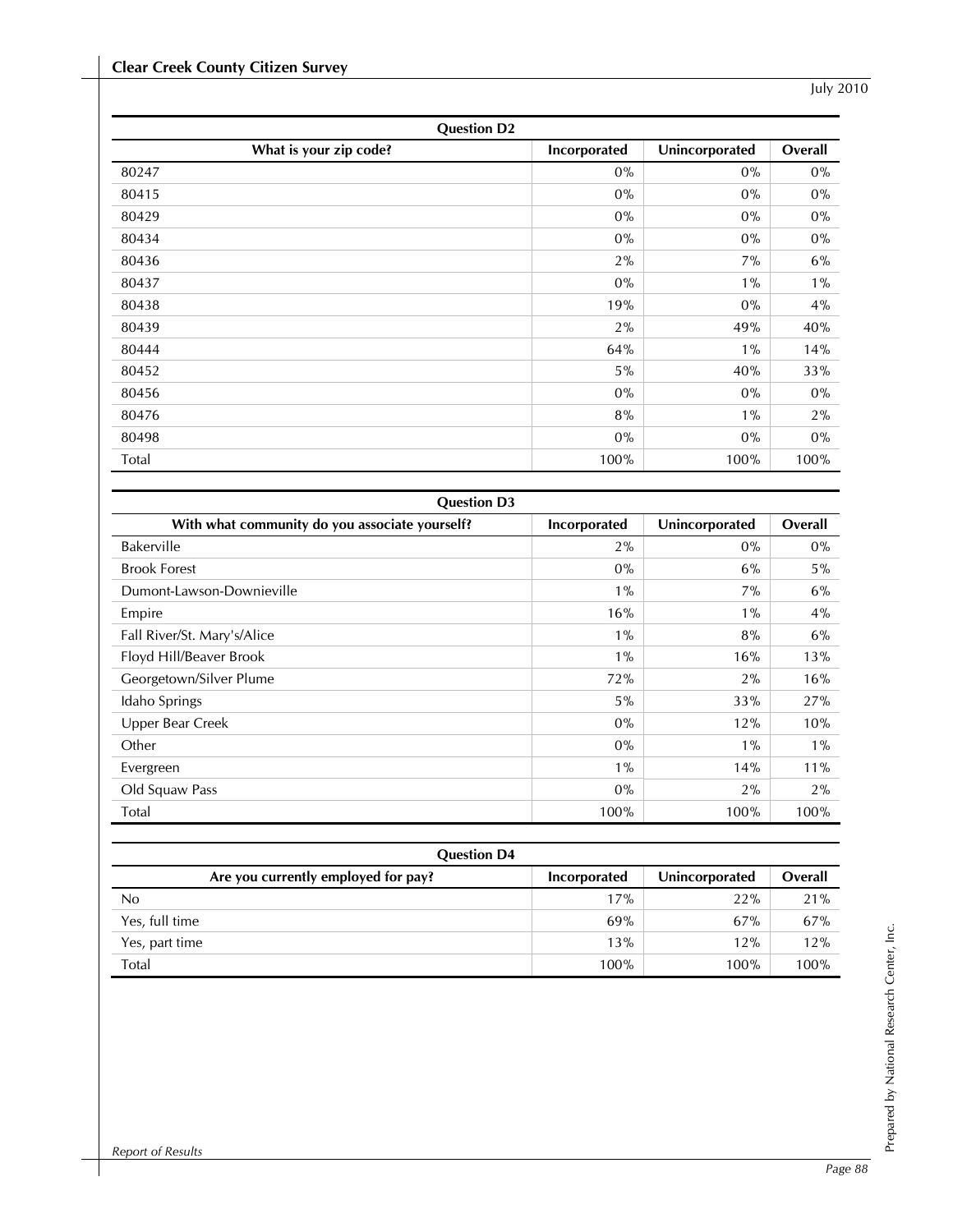| <b>Question D5</b>                 |              |                |         |
|------------------------------------|--------------|----------------|---------|
| Where is your place of employment? | Incorporated | Unincorporated | Overall |
| <b>Clear Creek County</b>          | 49%          | 32%            | 36%     |
| <b>Gilpin County</b>               | $2\%$        | $3\%$          | $3\%$   |
| Denver                             | 10%          | 20%            | 18%     |
| Other Denver metro location        | 6%           | 7%             | 6%      |
| Jefferson County                   | 11%          | 25%            | 22%     |
| <b>Summit County</b>               | 13%          | $1\%$          | $4\%$   |
| Other                              | $4\%$        | 8%             | $7\%$   |
| No response to question            | 6%           | 4%             | $5\%$   |
| Total                              | 100%         | 100%           | 100%    |

*This question was asked only of respondents who indicated that they work full or part time.* 

| <b>Question D6</b>                                                                                                 |              |                |         |
|--------------------------------------------------------------------------------------------------------------------|--------------|----------------|---------|
| How do you typically get to and from work?                                                                         | Incorporated | Unincorporated | Overall |
| Always work from home                                                                                              | $4\%$        | 12%            | 10%     |
| Drive myself                                                                                                       | 75%          | 75%            | 75%     |
| Carpool                                                                                                            | 3%           | 4%             | 4%      |
| Walk                                                                                                               | $4\%$        | $1\%$          | $2\%$   |
| <b>Bike</b>                                                                                                        | $0\%$        | $0\%$          | $0\%$   |
| Other                                                                                                              | $0\%$        | $1\%$          | $1\%$   |
| No response to question                                                                                            | 9%           | 5%             | $5\%$   |
| By plane                                                                                                           | $1\%$        | $1\%$          | $1\%$   |
| Bus/shuttle                                                                                                        | 3%           | $1\%$          | 2%      |
| Total<br>This consistence on a subset on the of account dense codes in displayed that the consent full consequence | 100%         | 100%           | 100%    |

*This question was asked only of respondents who indicated that they work full or part time.* 

| <b>Question D7</b>                                                                 |              |                |         |
|------------------------------------------------------------------------------------|--------------|----------------|---------|
| On average, about how many miles is your daily work commute (to<br>and from work)? | Incorporated | Unincorporated | Overall |
| Zero miles                                                                         | 4%           | 13%            | $11\%$  |
| $1-10$ miles                                                                       | 22%          | 14%            | 16%     |
| $11-25$ miles                                                                      | 19%          | 18%            | 18%     |
| $26-50$ miles                                                                      | 29%          | 29%            | 29%     |
| 51-75 miles                                                                        | 6%           | 14%            | 12%     |
| More than 75 miles                                                                 | 19%          | 13%            | 14%     |
| Average number of miles (including those with zero miles)                          | 38.8         | 38.3           | 38.4    |
| Average number of miles (excluding those with zero miles)                          | 40.6         | 43.9           | 43.2    |

*This question was asked only of respondents who indicated that they work full or part time.*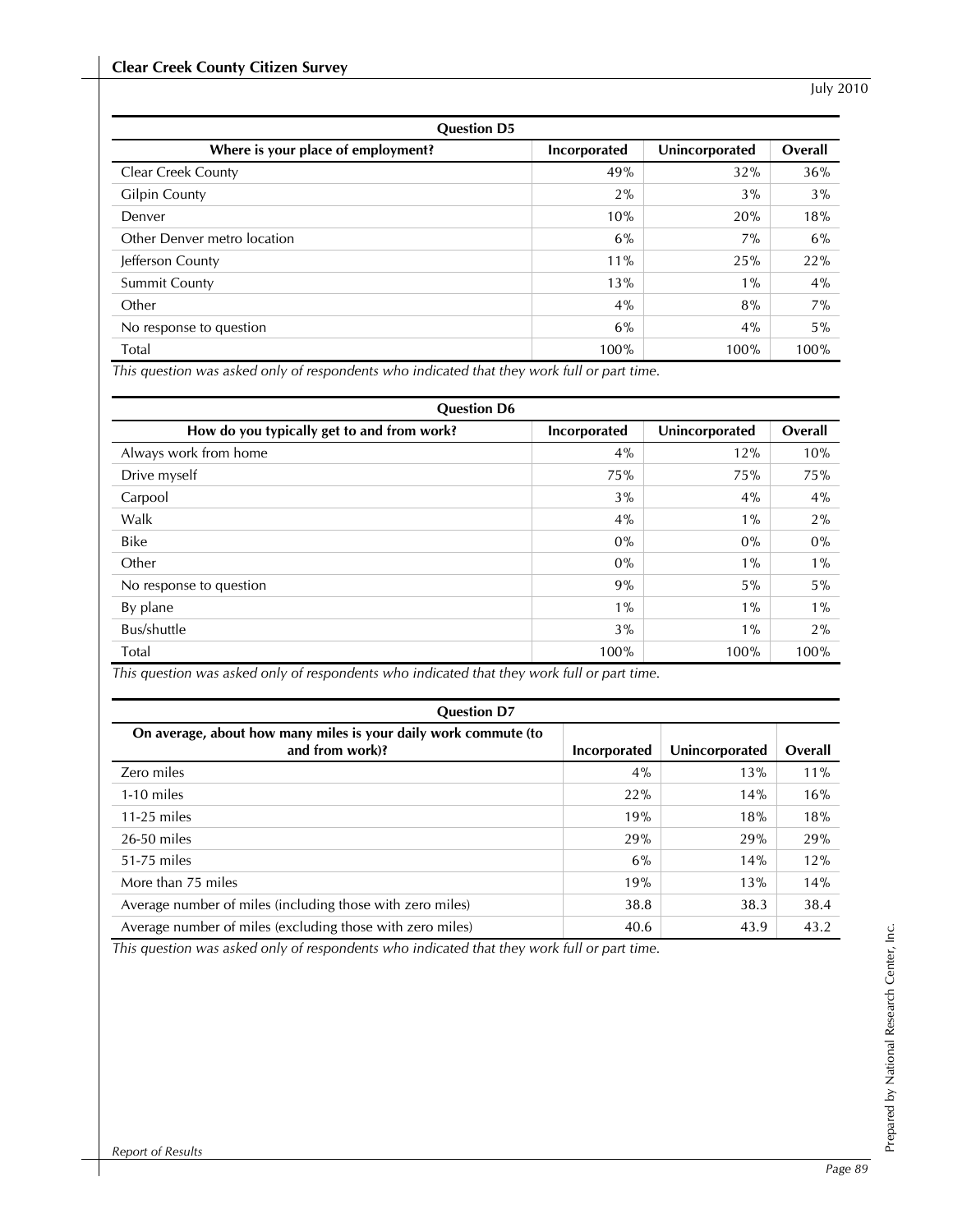| <b>Question D8: Number of Vehicles</b>           |              |                |         |
|--------------------------------------------------|--------------|----------------|---------|
| How many vehicles does your household own/lease? | Incorporated | Unincorporated | Overall |
| None reported                                    | $2\%$        | 3%             | 3%      |
| One                                              | 30%          | 19%            | 21%     |
| Two                                              | 40%          | 41%            | 41%     |
| Three                                            | 16%          | 22%            | 21%     |
| Four or more                                     | 13%          | 14%            | 14%     |
| Total                                            | 100%         | 100%           | 100%    |
| Average number of cars                           | 2.1          | 2.2            | 2.2     |

| <b>Question D8: Miles Traveled</b>                                                            |              |                |         |
|-----------------------------------------------------------------------------------------------|--------------|----------------|---------|
| For each household vehicle, please estimate the number of miles<br>traveled per year on each. | Incorporated | Unincorporated | Overall |
| Vehicle #1                                                                                    | 15,589       | 14.003         | 14,315  |
| Vehicle #2                                                                                    | 10.472       | 10.159         | 10,215  |
| Vehicle #3                                                                                    | 4,915        | 4.099          | 4,228   |
| Vehicle #4                                                                                    | 4.282        | 2.921          | 3,148   |

*This question was only asked of respondents who reported having at least one vehicle. Cars for which no miles were reported are not included in average miles.* 

| <b>Question D9</b>                                                |              |                |         |
|-------------------------------------------------------------------|--------------|----------------|---------|
| Which best describes the building you live in?                    | Incorporated | Unincorporated | Overall |
| One family house detached from any other houses                   | 61%          | 88%            | 83%     |
| House attached to one or more houses (e.g., a duplex or townhome) | $11\%$       | 3%             | 5%      |
| Building with two or more apartments or condos                    | 21%          | $4\%$          | 7%      |
| Mobile home                                                       | 5%           | 3%             | 4%      |
| Other                                                             | 3%           | $1\%$          | 2%      |
| Total                                                             | 100%         | 100%           | 100%    |

| <b>Question D10</b>                               |              |                |            |
|---------------------------------------------------|--------------|----------------|------------|
| Is this house, apartment or mobile home           | Incorporated | Unincorporated | Overall    |
| Rented for cash or occupied without cash payment? | 36%          | 18%            | 22%        |
| Owned by you or someone in this house?            | 64%          | 82%            | <b>78%</b> |
| Total                                             | 100%         | 100%           | 100%       |

| <b>Question D11</b>                                                                                                                                             |              |                |         |
|-----------------------------------------------------------------------------------------------------------------------------------------------------------------|--------------|----------------|---------|
| About how much is your monthly housing cost for the place you live<br>(including rent, mortgage payment, property tax, property insurance,<br>utilities, etc.)? | Incorporated | Unincorporated | Overall |
| Less than \$599 per month                                                                                                                                       | 12%          | $11\%$         | 11%     |
| \$600 to \$999 per month                                                                                                                                        | 40%          | 18%            | 23%     |
| \$1,000 to \$1,499 per month                                                                                                                                    | 20%          | 22%            | 22%     |
| \$1,500 to \$2,499 per month                                                                                                                                    | 23%          | 34%            | 32%     |
| \$2,500 to \$3,999 per month                                                                                                                                    | 4%           | 12%            | 10%     |
| \$4,000 or more per month                                                                                                                                       | 2%           | 3%             | 2%      |
| Total                                                                                                                                                           | 100%         | 100%           | 100%    |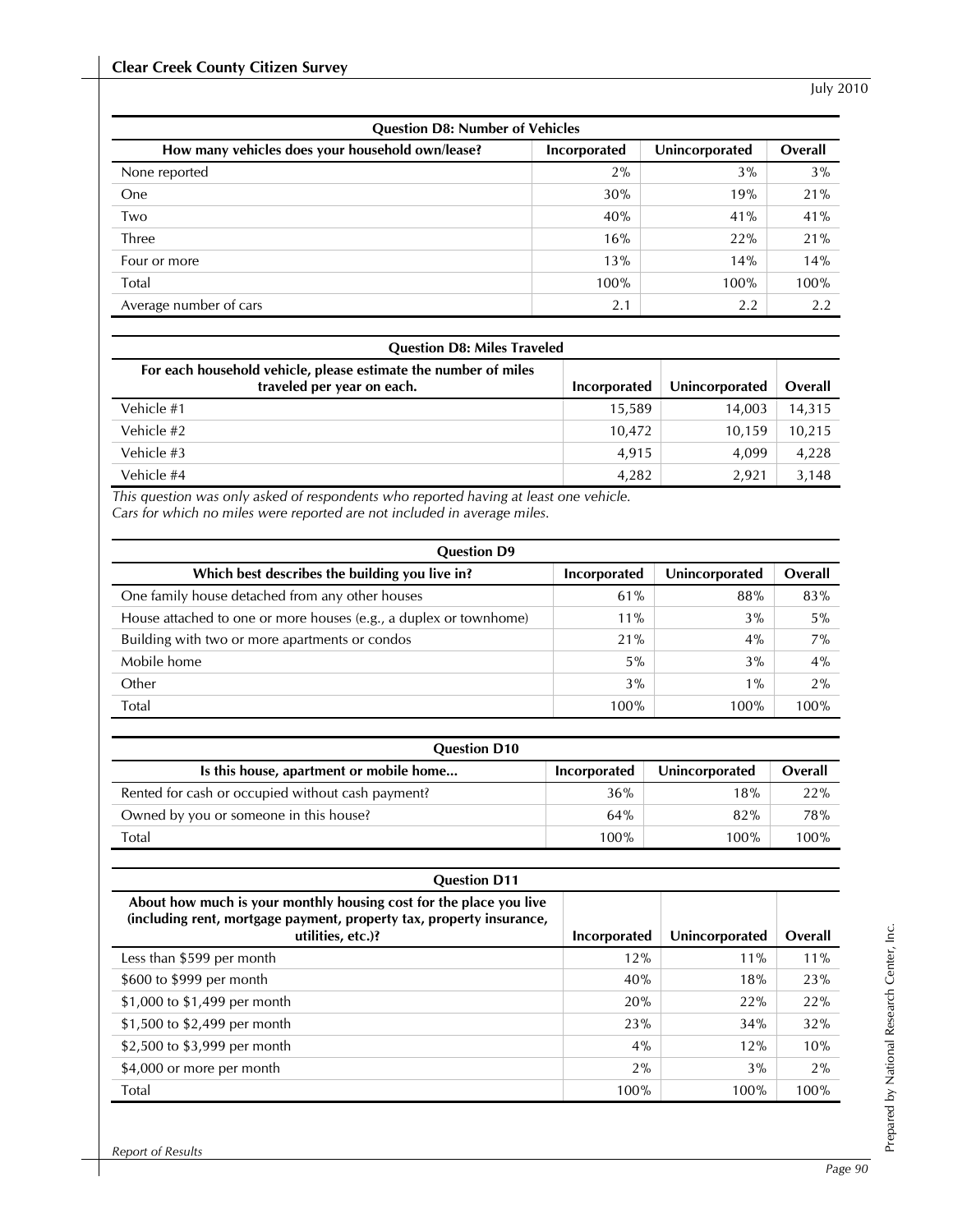| <b>Question D12</b>                                                                                                                                                                                              |              |                |         |
|------------------------------------------------------------------------------------------------------------------------------------------------------------------------------------------------------------------|--------------|----------------|---------|
| How much do you anticipate your household's total income before<br>taxes will be for the current year? (Please include in your total income<br>money from all sources for all persons living in your household.) | Incorporated | Unincorporated | Overall |
| Less than \$24,999                                                                                                                                                                                               | 17%          | $11\%$         | 12%     |
| \$25,000 to \$49,999                                                                                                                                                                                             | 33%          | 22%            | 24%     |
| \$50,000 to \$99,999                                                                                                                                                                                             | 35%          | 33%            | 33%     |
| \$100,000 to \$149,999                                                                                                                                                                                           | 12%          | 21%            | 19%     |
| \$150,000 or more                                                                                                                                                                                                | 4%           | 14%            | 12%     |
| Total                                                                                                                                                                                                            | 100%         | 100%           | 100%    |

| <b>Question D13</b>                                 |              |                |         |
|-----------------------------------------------------|--------------|----------------|---------|
| Do any children 17 or under live in your household? | Incorporated | Unincorporated | Overall |
| No                                                  | 79%          | 70%            | 72%     |
| Yes                                                 | 21%          | 30%            | 28%     |
| Total                                               | 100%         | 100%           | 100%    |

| <b>Question D14</b>                                              |              |                |         |
|------------------------------------------------------------------|--------------|----------------|---------|
| Are you or any other members of your household aged 65 or older? | Incorporated | Unincorporated | Overall |
| No                                                               | 85%          | 86%            | 86%     |
| Yes                                                              | 15%          | 14%            | 14%     |
| Total                                                            | 100%         | 100%           | 100%    |

| <b>Question D15</b>            |              |                |         |
|--------------------------------|--------------|----------------|---------|
| In which category is your age? | Incorporated | Unincorporated | Overall |
| $18-24$ years                  | 4%           | $1\%$          | $1\%$   |
| $25-34$ years                  | 22%          | 18%            | 19%     |
| $35-44$ years                  | 23%          | 21%            | 21%     |
| 45-54 years                    | 30%          | 35%            | 34%     |
| 55-64 years                    | 12%          | 15%            | 15%     |
| $65-74$ years                  | 6%           | 7%             | $7\%$   |
| 75 years or older              | 3%           | 3%             | 3%      |
| Total                          | 100%         | 100%           | 100%    |

| <b>Question D16</b>  |              |                |         |
|----------------------|--------------|----------------|---------|
| What is your gender? | Incorporated | Unincorporated | Overall |
| Female               | 57%          | 47%            | 49%     |
| Male                 | 43%          | 53%            | 51%     |
| Total                | 100%         | 100%           | 100%    |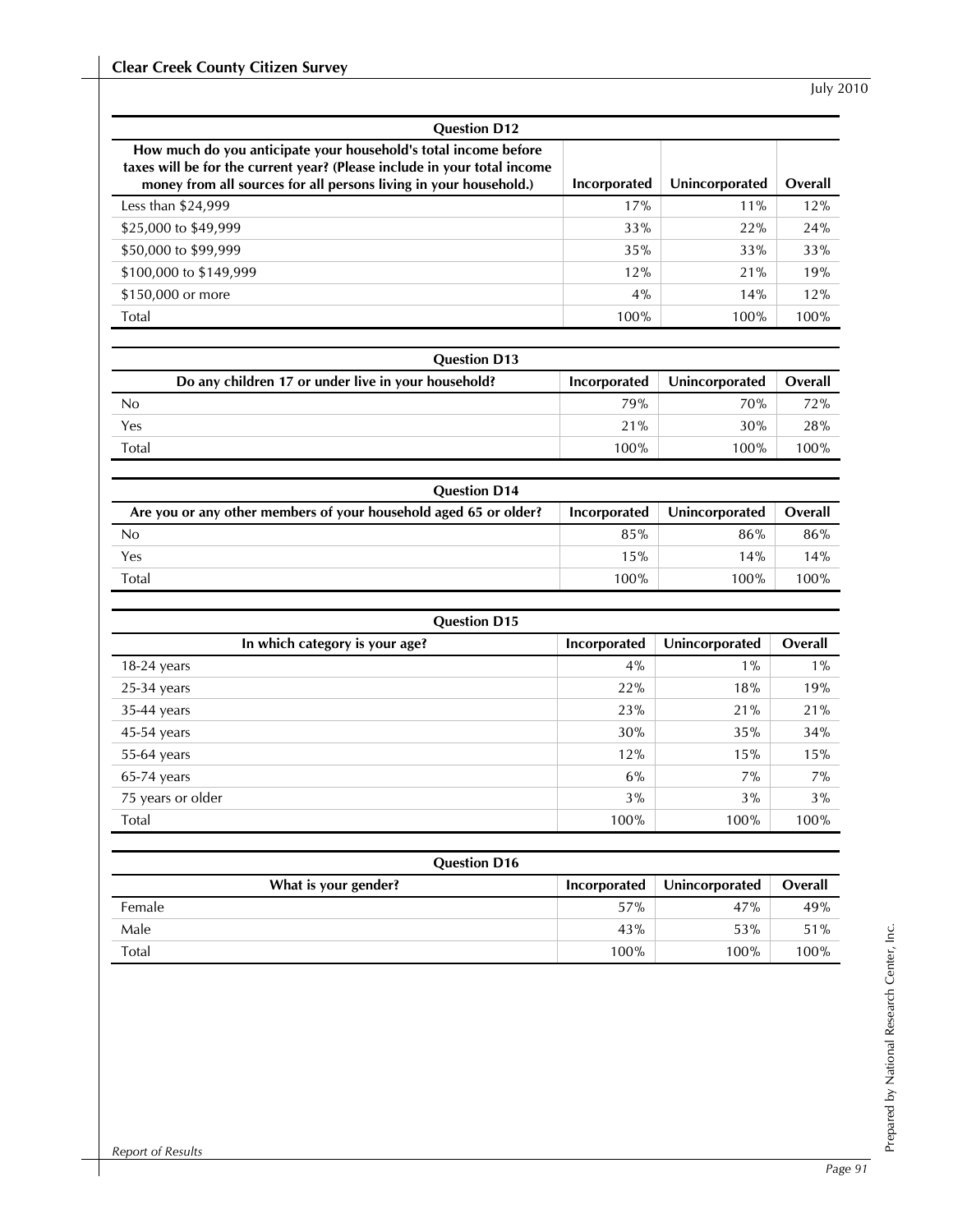# *Comparisons for Community Areas*

Responses for select survey questions are compared by geographic area of residence (self-identified community areas) in this appendix. Cells shaded grey indicate statistically significant differences ( $p \leq .05$ ).

The survey also asked residents to indicate with which community they associate themselves and allowed residents to select one community from a list of nine, or they had the option to write in a response. For comparison purposes, communities have been grouped into the following five areas: 1) Bakerville and Georgetown/Silver Plume; 2) Brook Forest, Upper Bear Creek, Evergreen and Old Squaw Pass; 3) 3 Dumont-Lawson-Downieville, Empire and Fall River/St. Mary's/Alice; 4) Idaho Springs; and 5) Floyd Hill/Beaver Brook. For each community subgroup, the margin of error rises to as much as plus or minus 4% for a sample size of around 425 to 525 surveys completed by residents living in groups 2 and 4 (see above) and to plus or minus 6% for a sample size of around 225-270 surveys completed by residents living in groups 1, 3 and 5 (see above). Please note that 21 respondents chose not to identify with which community they associate themselves with. Those respondents have been removed from the analysis for the community comparisons.

| <b>Question D3 - Grouped</b>                                 |                        |  |  |  |  |  |
|--------------------------------------------------------------|------------------------|--|--|--|--|--|
| With what community do you associate yourself?               | Percent of respondents |  |  |  |  |  |
| Bakerville/Georgetown/Silver Plume                           | 16%                    |  |  |  |  |  |
| Brook Forest/Upper Bear Creek/Evergreen/Old Squaw Pass       | 28%                    |  |  |  |  |  |
| Dumont-Lawson-Downieville/Empire/Fall River/St. Mary's/Alice | 16%                    |  |  |  |  |  |
| Idaho Springs                                                | 28%                    |  |  |  |  |  |
| Floyd Hill/Beaver Brook                                      | 13%                    |  |  |  |  |  |
| Total                                                        | 100%                   |  |  |  |  |  |

| <b>Ouestion 1</b>                                                                                                         |                                                         |                                                                            |                                                                     |                         |                                    |         |  |
|---------------------------------------------------------------------------------------------------------------------------|---------------------------------------------------------|----------------------------------------------------------------------------|---------------------------------------------------------------------|-------------------------|------------------------------------|---------|--|
| Please rate each of the following aspects of<br>quality of life in Clear Creek County: (Percent<br>"excellent" or "good") | <b>Bakerville</b><br>Georgetown/<br><b>Silver Plume</b> | <b>Brook Forest/Upper Bear</b><br>Creek/Evergreen/Old<br><b>Squaw Pass</b> | Dumont-Lawson-<br>Downieville/Empire/Fall<br>River/St. Mary's/Alice | Idaho<br><b>Springs</b> | Floyd Hill/<br><b>Beaver Brook</b> | Overall |  |
| Clear Creek County as a place to live                                                                                     | 73%                                                     | 93%                                                                        | 79%                                                                 | <b>78%</b>              | 94%                                | 84%     |  |
| Clear Creek County as a place to raise children                                                                           | 53%                                                     | 81%                                                                        | 46%                                                                 | 56%                     | 70%                                | 62%     |  |
| Clear Creek County as a place to work                                                                                     | 25%                                                     | 34%                                                                        | 25%                                                                 | 30%                     | 27%                                | 29%     |  |
| Clear Creek County as a place to retire                                                                                   | 59%                                                     | 76%                                                                        | 63%                                                                 | 55%                     | 71%                                | 64%     |  |
| The overall quality of life in Clear Creek County                                                                         | 58%                                                     | 87%                                                                        | 70%                                                                 | 66%                     | 86%                                | 74%     |  |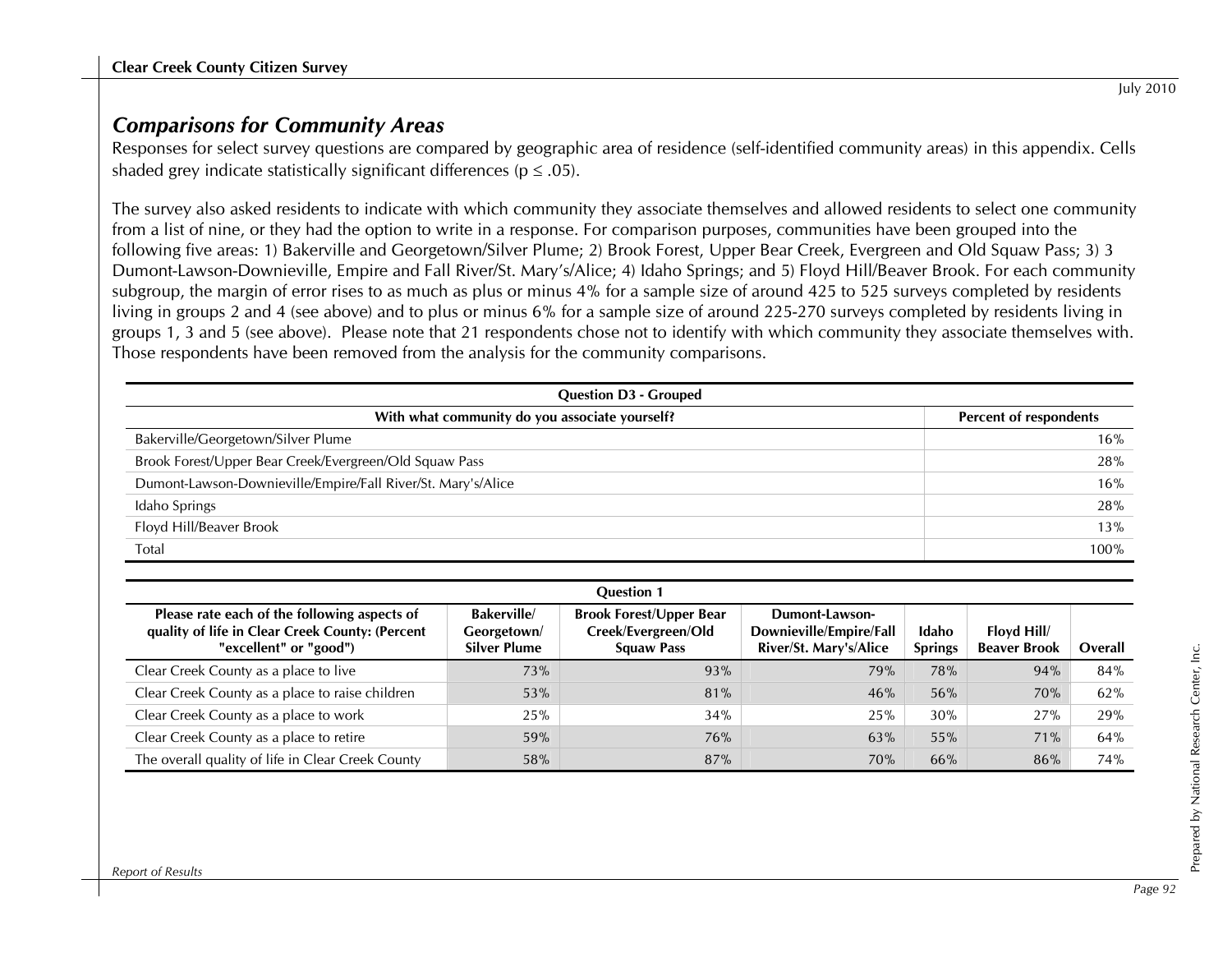|                                                                                   |                                                           | <b>Question 2</b>                                                          |                                                                            |                         |                                    |         |
|-----------------------------------------------------------------------------------|-----------------------------------------------------------|----------------------------------------------------------------------------|----------------------------------------------------------------------------|-------------------------|------------------------------------|---------|
| What are your reasons for living in Clear Creek<br>County? (Mark all that apply.) | <b>Bakerville</b> /<br>Georgetown/<br><b>Silver Plume</b> | <b>Brook Forest/Upper Bear</b><br>Creek/Evergreen/Old<br><b>Squaw Pass</b> | <b>Dumont-Lawson-</b><br>Downieville/Empire/Fall<br>River/St. Mary's/Alice | Idaho<br><b>Springs</b> | Floyd Hill/<br><b>Beaver Brook</b> | Overall |
| Affordability                                                                     | 49%                                                       | 61%                                                                        | 41%                                                                        | 46%                     | 62%                                | 52%     |
| Arts and cultural opportunities                                                   | 2%                                                        | 2%                                                                         | 2%                                                                         | 3%                      | 3%                                 | 2%      |
| Close to family/friends                                                           | 26%                                                       | 16%                                                                        | 26%                                                                        | 28%                     | 8%                                 | 21%     |
| Close to work                                                                     | 47%                                                       | 19%                                                                        | 31%                                                                        | 44%                     | 19%                                | 32%     |
| County-provided services                                                          | 3%                                                        | 6%                                                                         | 8%                                                                         | 6%                      | 5%                                 | $6\%$   |
| Educational and learning opportunities                                            | $1\%$                                                     | 5%                                                                         | 3%                                                                         | 3%                      | 3%                                 | 3%      |
| Fiscally sound government                                                         | 2%                                                        | $5\%$                                                                      | 3%                                                                         | 4%                      | 4%                                 | $4\%$   |
| Land/home values                                                                  | 20%                                                       | 49%                                                                        | 26%                                                                        | 17%                     | 53%                                | 32%     |
| Large lots/acreage                                                                | 8%                                                        | 64%                                                                        | 33%                                                                        | 17%                     | 74%                                | 38%     |
| Location                                                                          | 56%                                                       | 60%                                                                        | 61%                                                                        | 58%                     | 72%                                | 61%     |
| Mining character                                                                  | 16%                                                       | 6%                                                                         | 19%                                                                        | 18%                     | 7%                                 | 13%     |
| My town/city                                                                      | 29%                                                       | 18%                                                                        | 18%                                                                        | 19%                     | 9%                                 | 19%     |
| Natural environment                                                               | 61%                                                       | 76%                                                                        | 69%                                                                        | 58%                     | 78%                                | 68%     |
| Public safety                                                                     | 12%                                                       | 16%                                                                        | 14%                                                                        | 17%                     | 15%                                | 15%     |
| Quality of life in general                                                        | 40%                                                       | 61%                                                                        | 48%                                                                        | 43%                     | 60%                                | 50%     |
| Recreation opportunities                                                          | 48%                                                       | 53%                                                                        | 53%                                                                        | 46%                     | 55%                                | 51%     |
| Rural character                                                                   | 41%                                                       | 59%                                                                        | 53%                                                                        | 45%                     | 64%                                | 52%     |
| Schools                                                                           | 5%                                                        | 16%                                                                        | 8%                                                                         | 10%                     | 11%                                | 11%     |
| Sense of community                                                                | 32%                                                       | 19%                                                                        | 30%                                                                        | 34%                     | 21%                                | 27%     |
| Sense of safety                                                                   | 31%                                                       | 34%                                                                        | 30%                                                                        | 33%                     | 34%                                | 33%     |
| Thriving economy                                                                  | $0\%$                                                     | $1\%$                                                                      | 3%                                                                         | $1\%$                   | $1\%$                              | $1\%$   |
| Value of services for taxes paid                                                  | 3%                                                        | 19%                                                                        | 7%                                                                         | 6%                      | 16%                                | 11%     |
| Other                                                                             | 2%                                                        | 3%                                                                         | 7%                                                                         | 4%                      | 2%                                 | 4%      |
| Lived here a long time                                                            | 2%                                                        | $0\%$                                                                      | 0%                                                                         | 2%                      | $1\%$                              | $1\%$   |

*Total may exceed 100% because respondents could select more than one category.* 

Prepared by National Research Center, Inc.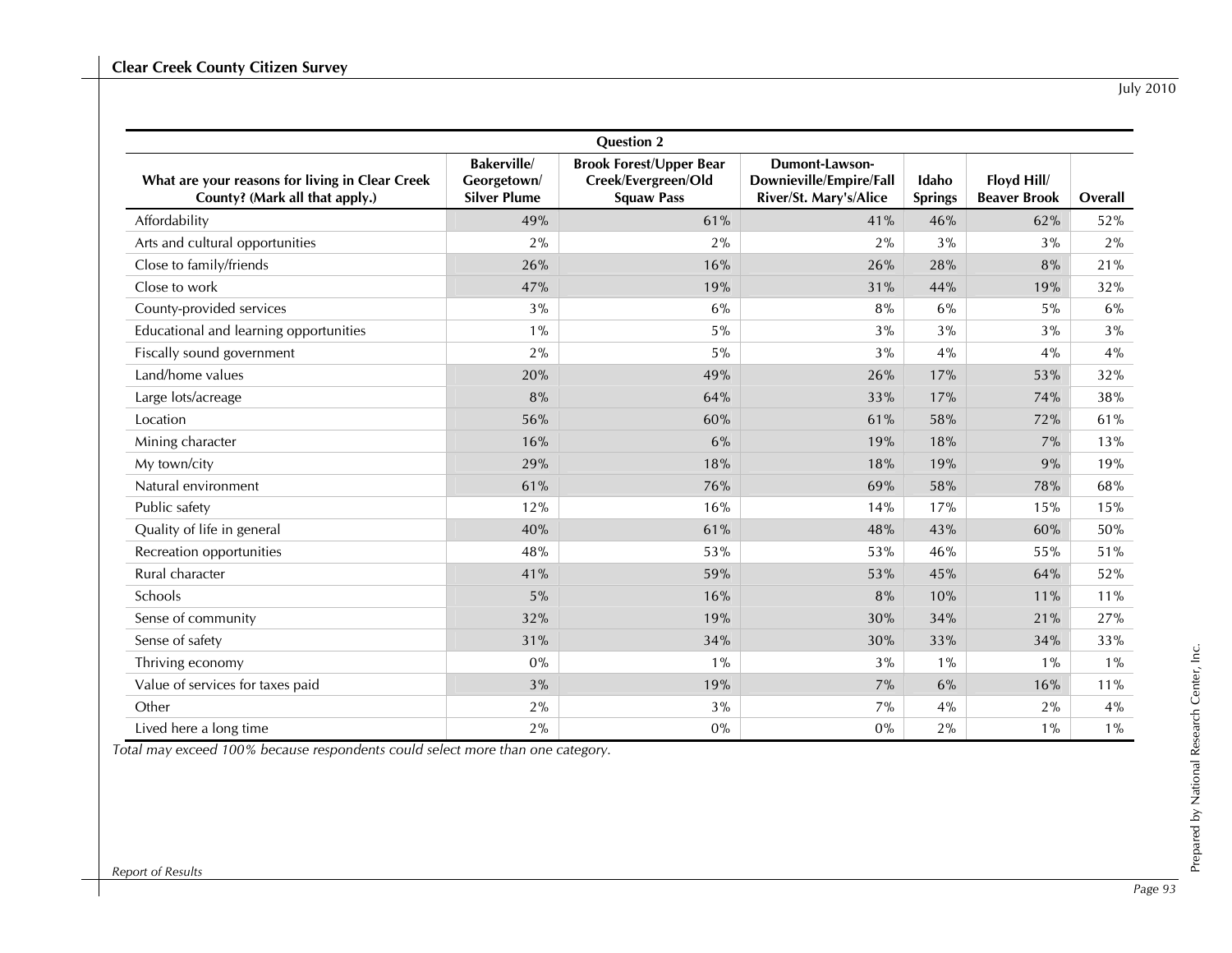|                                                                                                                                                                                                    |                                                         | <b>Question 3</b>                                                          |                                                                            |                         |                                    |         |
|----------------------------------------------------------------------------------------------------------------------------------------------------------------------------------------------------|---------------------------------------------------------|----------------------------------------------------------------------------|----------------------------------------------------------------------------|-------------------------|------------------------------------|---------|
| When thinking about your quality of life in Clear<br>Creek County, which ONE factor would you say<br>matters the most in making yours an "excellent"<br>quality of life? (Please select only one.) | <b>Bakerville</b><br>Georgetown/<br><b>Silver Plume</b> | <b>Brook Forest/Upper Bear</b><br>Creek/Evergreen/Old<br><b>Squaw Pass</b> | <b>Dumont-Lawson-</b><br>Downieville/Empire/Fall<br>River/St. Mary's/Alice | Idaho<br><b>Springs</b> | Floyd Hill/<br><b>Beaver Brook</b> | Overall |
| Affordability                                                                                                                                                                                      | 14%                                                     | 9%                                                                         | 10%                                                                        | 11%                     | 6%                                 | 10%     |
| Arts and cultural opportunities                                                                                                                                                                    | 0%                                                      | 0%                                                                         | 0%                                                                         | 0%                      | $0\%$                              | $0\%$   |
| Close to family/friends                                                                                                                                                                            | 10%                                                     | 4%                                                                         | 7%                                                                         | 9%                      | $1\%$                              | 6%      |
| Close to work                                                                                                                                                                                      | 10%                                                     | 0%                                                                         | 4%                                                                         | 9%                      | $1\%$                              | $5\%$   |
| County-provided services                                                                                                                                                                           | 0%                                                      | $1\%$                                                                      | 0%                                                                         | $1\%$                   | 0%                                 | $0\%$   |
| Educational and learning opportunities                                                                                                                                                             | 0%                                                      | $0\%$                                                                      | $0\%$                                                                      | 0%                      | $1\%$                              | $0\%$   |
| Fiscally sound government                                                                                                                                                                          | 0%                                                      | 0%                                                                         | 0%                                                                         | 0%                      | 0%                                 | $0\%$   |
| Land/home values                                                                                                                                                                                   | $1\%$                                                   | 4%                                                                         | 0%                                                                         | 2%                      | 4%                                 | 2%      |
| Large lots/acreage                                                                                                                                                                                 | 0%                                                      | 8%                                                                         | $1\%$                                                                      | 2%                      | 7%                                 | $4\%$   |
| Location                                                                                                                                                                                           | 9%                                                      | 9%                                                                         | 15%                                                                        | 13%                     | 11%                                | 11%     |
| Mining character                                                                                                                                                                                   | 0%                                                      | 0%                                                                         | $0\%$                                                                      | 3%                      | $0\%$                              | $1\%$   |
| My town/city                                                                                                                                                                                       | 3%                                                      | 2%                                                                         | $1\%$                                                                      | 3%                      | 2%                                 | 2%      |
| Natural environment                                                                                                                                                                                | 16%                                                     | 32%                                                                        | 28%                                                                        | 16%                     | 35%                                | 25%     |
| Public safety                                                                                                                                                                                      | 0%                                                      | 0%                                                                         | $0\%$                                                                      | 0%                      | 0%                                 | $0\%$   |
| Quality of life in general                                                                                                                                                                         | 11%                                                     | 13%                                                                        | 11%                                                                        | 11%                     | 10%                                | 12%     |
| Recreation opportunities                                                                                                                                                                           | 10%                                                     | 4%                                                                         | 8%                                                                         | 5%                      | 5%                                 | 6%      |
| Rural character                                                                                                                                                                                    | 4%                                                      | 7%                                                                         | $6\%$                                                                      | 5%                      | 10%                                | 6%      |
| Schools                                                                                                                                                                                            | 0%                                                      | $1\%$                                                                      | $1\%$                                                                      | $1\%$                   | 2%                                 | $1\%$   |
| Sense of community                                                                                                                                                                                 | 9%                                                      | $1\%$                                                                      | 2%                                                                         | 4%                      | $1\%$                              | 3%      |
| Sense of safety                                                                                                                                                                                    | 0%                                                      | $1\%$                                                                      | $1\%$                                                                      | 2%                      | 3%                                 | $1\%$   |
| Thriving economy                                                                                                                                                                                   | $1\%$                                                   | 0%                                                                         | 0%                                                                         | $1\%$                   | $1\%$                              | $1\%$   |
| Value of services for taxes paid                                                                                                                                                                   | 0%                                                      | 2%                                                                         | $0\%$                                                                      | 0%                      | 0%                                 | $1\%$   |
| Other                                                                                                                                                                                              | $1\%$                                                   | 2%                                                                         | 3%                                                                         | 2%                      | $1\%$                              | 2%      |
| Total                                                                                                                                                                                              | 100%                                                    | 100%                                                                       | 100%                                                                       | 100%                    | 100%                               | 100%    |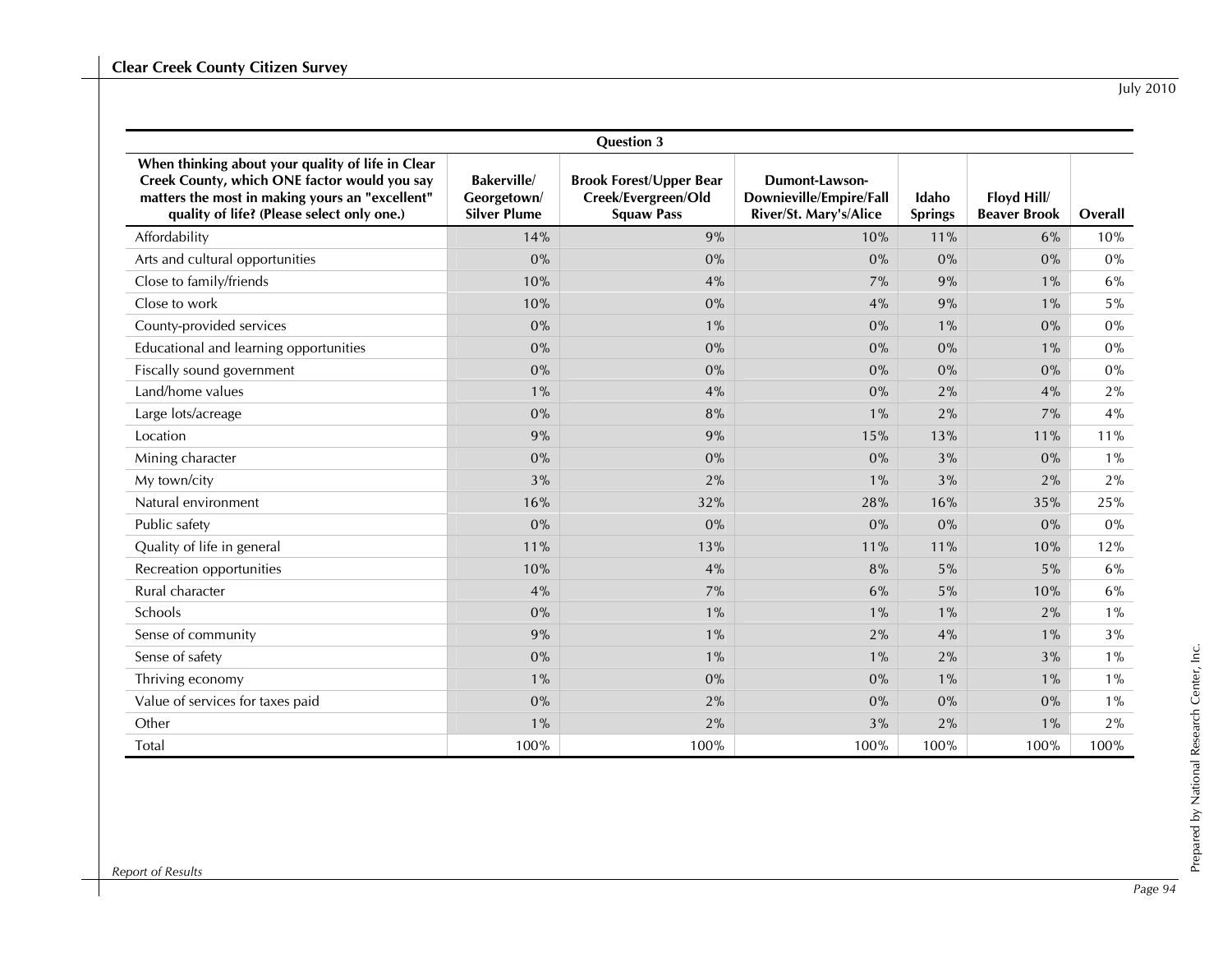| <b>Question 4</b>                                                                                              |                                                         |                                                                            |                                                                     |                         |                                    |         |  |  |
|----------------------------------------------------------------------------------------------------------------|---------------------------------------------------------|----------------------------------------------------------------------------|---------------------------------------------------------------------|-------------------------|------------------------------------|---------|--|--|
| Please rate the speed of growth in the following<br>categories in Clear Creek County over the past<br>2 years: | <b>Bakerville</b><br>Georgetown/<br><b>Silver Plume</b> | <b>Brook Forest/Upper Bear</b><br>Creek/Evergreen/Old<br><b>Squaw Pass</b> | Dumont-Lawson-<br>Downieville/Empire/Fall<br>River/St. Mary's/Alice | Idaho<br><b>Springs</b> | Floyd Hill/<br><b>Beaver Brook</b> | Overall |  |  |
| Population growth seen as too fast                                                                             | 8%                                                      | 25%                                                                        | 15%                                                                 | 18%                     | 29%                                | 19%     |  |  |
| Retail growth seen as too slow                                                                                 | 83%                                                     | 48%                                                                        | 63%                                                                 | 63%                     | 41%                                | 60%     |  |  |
| lobs growth seen as too slow                                                                                   | 94%                                                     | 84%                                                                        | 92%                                                                 | 90%                     | 69%                                | 88%     |  |  |
|                                                                                                                |                                                         |                                                                            |                                                                     |                         |                                    |         |  |  |
| <b>Ouestion 5</b>                                                                                              |                                                         |                                                                            |                                                                     |                         |                                    |         |  |  |

| For each of the following categories, please rate<br>the speed of growth you would prefer in Clear<br>Creek County over the next 5 years. | <b>Bakerville</b><br>Georgetown/<br><b>Silver Plume</b> | <b>Brook Forest/Upper Bear</b><br>Creek/Evergreen/Old<br><b>Squaw Pass</b> | Dumont-Lawson-<br>Downieville/Empire/Fall<br>River/St. Mary's/Alice | Idaho<br><b>Springs</b> | Floyd Hill/<br><b>Beaver Brook</b> | Overall |
|-------------------------------------------------------------------------------------------------------------------------------------------|---------------------------------------------------------|----------------------------------------------------------------------------|---------------------------------------------------------------------|-------------------------|------------------------------------|---------|
| Prefer slower population growth                                                                                                           | 17%                                                     | 38%                                                                        | 27%                                                                 | 22%                     | 35%                                | 28%     |
| Prefer faster retail growth                                                                                                               | 80%                                                     | 48%                                                                        | 65%                                                                 | 67%                     | 43%                                | 61%     |
| Prefer faster jobs growth                                                                                                                 | 89%                                                     | 76%                                                                        | 90%                                                                 | 84%                     | 71%                                | 83%     |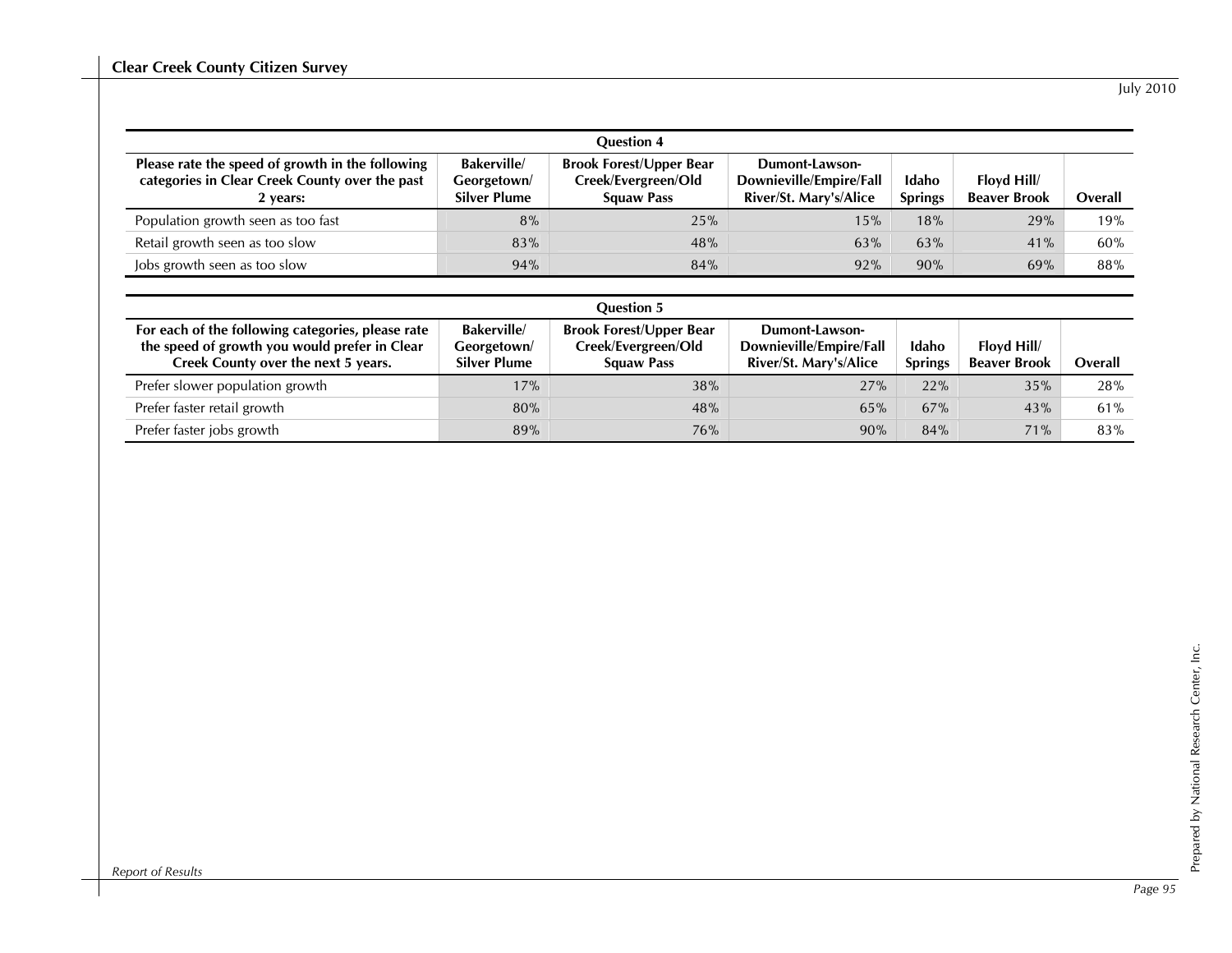|                                                                                                                                                                                                                          |                                                         | <b>Question 6</b>                                                          |                                                                            |                         |                                              |         |
|--------------------------------------------------------------------------------------------------------------------------------------------------------------------------------------------------------------------------|---------------------------------------------------------|----------------------------------------------------------------------------|----------------------------------------------------------------------------|-------------------------|----------------------------------------------|---------|
| Please indicate how important, if at all, each of<br>the following ideas are to helping make Clear<br>Creek County a great place to live for you and<br>future generations. (Percent "essential" or "very<br>important") | <b>Bakerville</b><br>Georgetown/<br><b>Silver Plume</b> | <b>Brook Forest/Upper Bear</b><br>Creek/Evergreen/Old<br><b>Squaw Pass</b> | <b>Dumont-Lawson-</b><br>Downieville/Empire/Fall<br>River/St. Mary's/Alice | Idaho<br><b>Springs</b> | Floyd Hill/<br><b>Beaver</b><br><b>Brook</b> | Overall |
| Preserving natural areas, habitats and open land<br>(forest, habitat and open lands)                                                                                                                                     | 86%                                                     | 92%                                                                        | 81%                                                                        | 82%                     | 95%                                          | 87%     |
| Including a mix of housing types for all ages and<br>income levels in every community                                                                                                                                    | 63%                                                     | 41%                                                                        | 56%                                                                        | 58%                     | 26%                                          | 50%     |
| Keeping the scenic beauty of Clear Creek County                                                                                                                                                                          | 88%                                                     | 95%                                                                        | 87%                                                                        | 90%                     | 97%                                          | 92%     |
| Preserving historic homes and buildings                                                                                                                                                                                  | 63%                                                     | 62%                                                                        | 63%                                                                        | 68%                     | 63%                                          | 64%     |
| Adding public transportation (e.g., bus service)                                                                                                                                                                         | 53%                                                     | 32%                                                                        | 47%                                                                        | 51%                     | 36%                                          | 44%     |
| Encouraging a mix of housing, shopping, and<br>offices in the same area when development<br>occurs                                                                                                                       | 48%                                                     | 32%                                                                        | 43%                                                                        | 37%                     | 31%                                          | 38%     |
| Protecting our air and water quality                                                                                                                                                                                     | 90%                                                     | 92%                                                                        | 91%                                                                        | 92%                     | 95%                                          | 92%     |
| Reducing our energy usage                                                                                                                                                                                                | 63%                                                     | 66%                                                                        | 62%                                                                        | 71%                     | 68%                                          | 66%     |
| Preserving 'small town' character                                                                                                                                                                                        | 66%                                                     | 75%                                                                        | 79%                                                                        | 78%                     | 77%                                          | 75%     |
| Promoting tourism                                                                                                                                                                                                        | 71%                                                     | 40%                                                                        | 62%                                                                        | 64%                     | 49%                                          | 56%     |
| Enhancing public spaces, parks, and trails                                                                                                                                                                               | 76%                                                     | 73%                                                                        | 69%                                                                        | 72%                     | 77%                                          | 73%     |
| Stopping all development                                                                                                                                                                                                 | 5%                                                      | 9%                                                                         | 6%                                                                         | 9%                      | 9%                                           | 8%      |
| Permitting selected development that matches<br>residents' values                                                                                                                                                        | 64%                                                     | 58%                                                                        | 57%                                                                        | 53%                     | 58%                                          | 57%     |
| Encouraging renovation and improvement of<br>existing commercial areas                                                                                                                                                   | 71%                                                     | 57%                                                                        | 69%                                                                        | 70%                     | 66%                                          | 66%     |
| Encouraging new commercial development                                                                                                                                                                                   | 54%                                                     | 25%                                                                        | 47%                                                                        | 44%                     | 25%                                          | 39%     |
| Supporting responsible mining                                                                                                                                                                                            | 58%                                                     | 59%                                                                        | 70%                                                                        | 72%                     | 50%                                          | 63%     |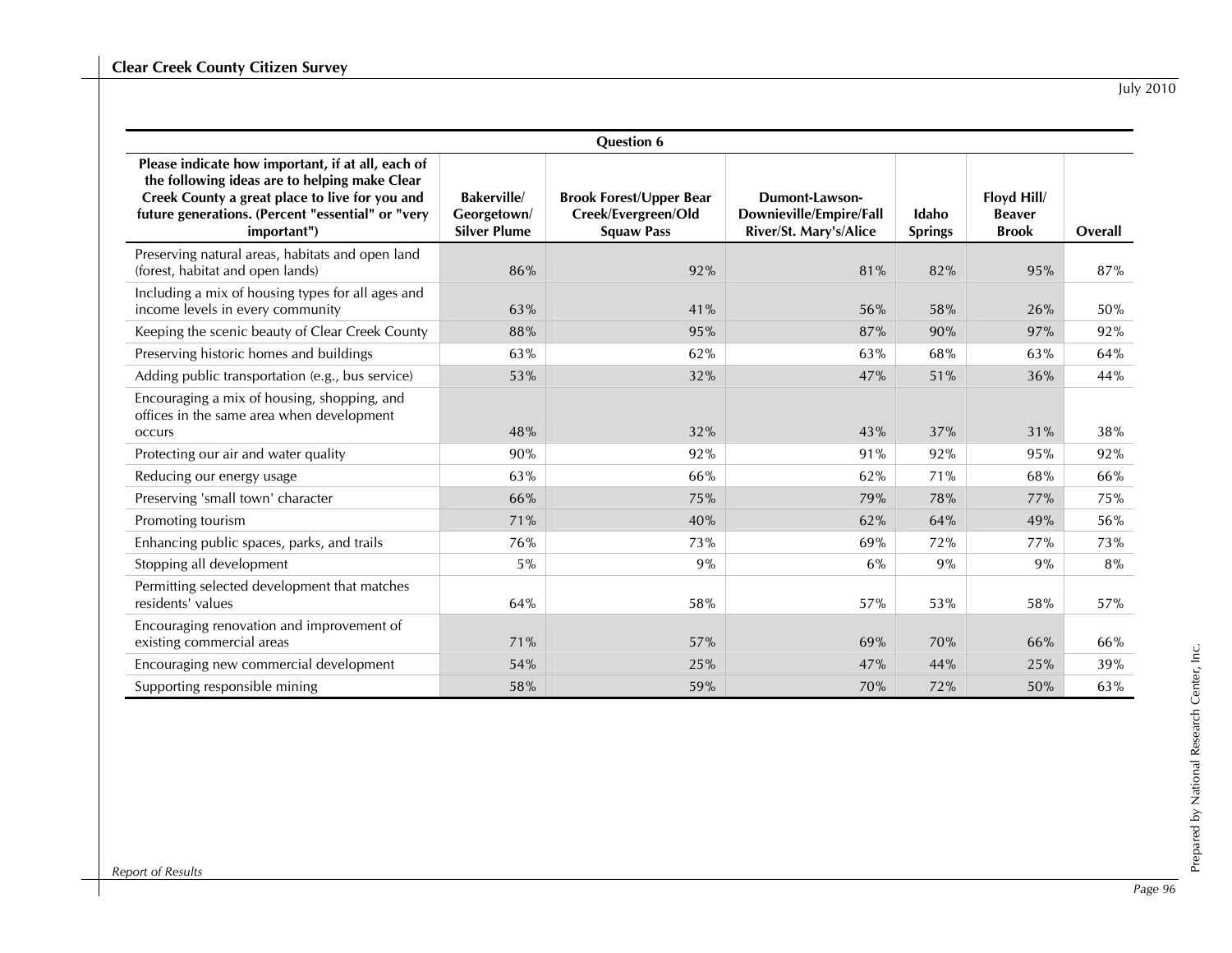|                                                                                                                                         |                                                         | <b>Question 7</b>                                                          |                                                                     |                         |                                              |         |
|-----------------------------------------------------------------------------------------------------------------------------------------|---------------------------------------------------------|----------------------------------------------------------------------------|---------------------------------------------------------------------|-------------------------|----------------------------------------------|---------|
| To what extent would you support or oppose<br>the County doing each of the following?<br>(Percent "strongly" or "somewhat" support.)    | <b>Bakerville</b><br>Georgetown/<br><b>Silver Plume</b> | <b>Brook Forest/Upper Bear</b><br>Creek/Evergreen/Old<br><b>Squaw Pass</b> | Dumont-Lawson-<br>Downieville/Empire/Fall<br>River/St. Mary's/Alice | Idaho<br><b>Springs</b> | Floyd Hill/<br><b>Beaver</b><br><b>Brook</b> | Overall |
| Strengthening its code enforcement efforts (e.g.,<br>hiring new officer to seek out violations versus<br>responding only to complaints) | 43%                                                     | 42%                                                                        | 51%                                                                 | 48%                     | 50%                                          | 46%     |
| Encouraging historic preservation through<br>voluntary programs                                                                         | 89%                                                     | 95%                                                                        | 88%                                                                 | 89%                     | 95%                                          | 91%     |
| Increasing the supply of new housing in the<br>\$100,000-250,000 range                                                                  | 69%                                                     | 56%                                                                        | 65%                                                                 | 65%                     | 52%                                          | 62%     |
| Upgrading existing workforce housing                                                                                                    | 83%                                                     | 68%                                                                        | 80%                                                                 | 80%                     | 65%                                          | 76%     |
| Providing home buyer education                                                                                                          | <b>70%</b>                                              | 64%                                                                        | 70%                                                                 | 71%                     | 62%                                          | 68%     |
| Working with local municipalities to<br>accomplish potential housing programs                                                           | 76%                                                     | 61%                                                                        | 75%                                                                 | 74%                     | 56%                                          | 69%     |
| Limiting residential development in some<br>remote areas based on elevation, topography or                                              |                                                         |                                                                            |                                                                     |                         |                                              |         |
| access                                                                                                                                  | 63%                                                     | 76%                                                                        | 66%                                                                 | 70%                     | 80%                                          | 71%     |
| Limiting the size of homes in remote areas                                                                                              | 42%                                                     | 47%                                                                        | 51%                                                                 | 54%                     | 47%                                          | 49%     |
| Limiting the seasons of occupancy of homes in<br>remote areas                                                                           | 15%                                                     | 21%                                                                        | 22%                                                                 | 23%                     | 27%                                          | 21%     |

| <b>Ouestion 8</b>                                                                                                              |                                                         |                                                                            |                                                                     |                         |                                              |         |  |
|--------------------------------------------------------------------------------------------------------------------------------|---------------------------------------------------------|----------------------------------------------------------------------------|---------------------------------------------------------------------|-------------------------|----------------------------------------------|---------|--|
| Please identify which scenario best represents<br>how you would like Clear Creek County to<br>manage its current resources.    | <b>Bakerville</b><br>Georgetown/<br><b>Silver Plume</b> | <b>Brook Forest/Upper Bear</b><br>Creek/Evergreen/Old<br><b>Squaw Pass</b> | Dumont-Lawson-<br>Downieville/Empire/Fall<br>River/St. Mary's/Alice | Idaho<br><b>Springs</b> | Floyd Hill/<br><b>Beaver</b><br><b>Brook</b> | Overall |  |
| Use funds to improve roads and bridges in the<br>county                                                                        | 57%                                                     | 73%                                                                        | 56%                                                                 | 48%                     | 62%                                          | 60%     |  |
| Use funds to subsidize housing programs                                                                                        | $7\%$                                                   | $1\%$                                                                      | 8%                                                                  | 8%                      | $1\%$                                        | $5\%$   |  |
| Use funds for capital improvement projects such<br>as building new and renovating existing<br>facilities                       | 15%                                                     | 7%                                                                         | 12%                                                                 | 16%                     | 10%                                          | 12%     |  |
| Use funds to build the County's general fund<br>reserve ("rainy day" funds) in preparation of the<br>mining down cycle and for | 21%                                                     | 19%                                                                        | 24%                                                                 | 27%                     | 27%                                          | 23%     |  |
| Total                                                                                                                          | 100%                                                    | 100%                                                                       | 100%                                                                | 100%                    | 100%                                         | 100%    |  |

Prepared by National Research Center, Inc.

Prepared by National Research Center, Inc.

*Report of Results*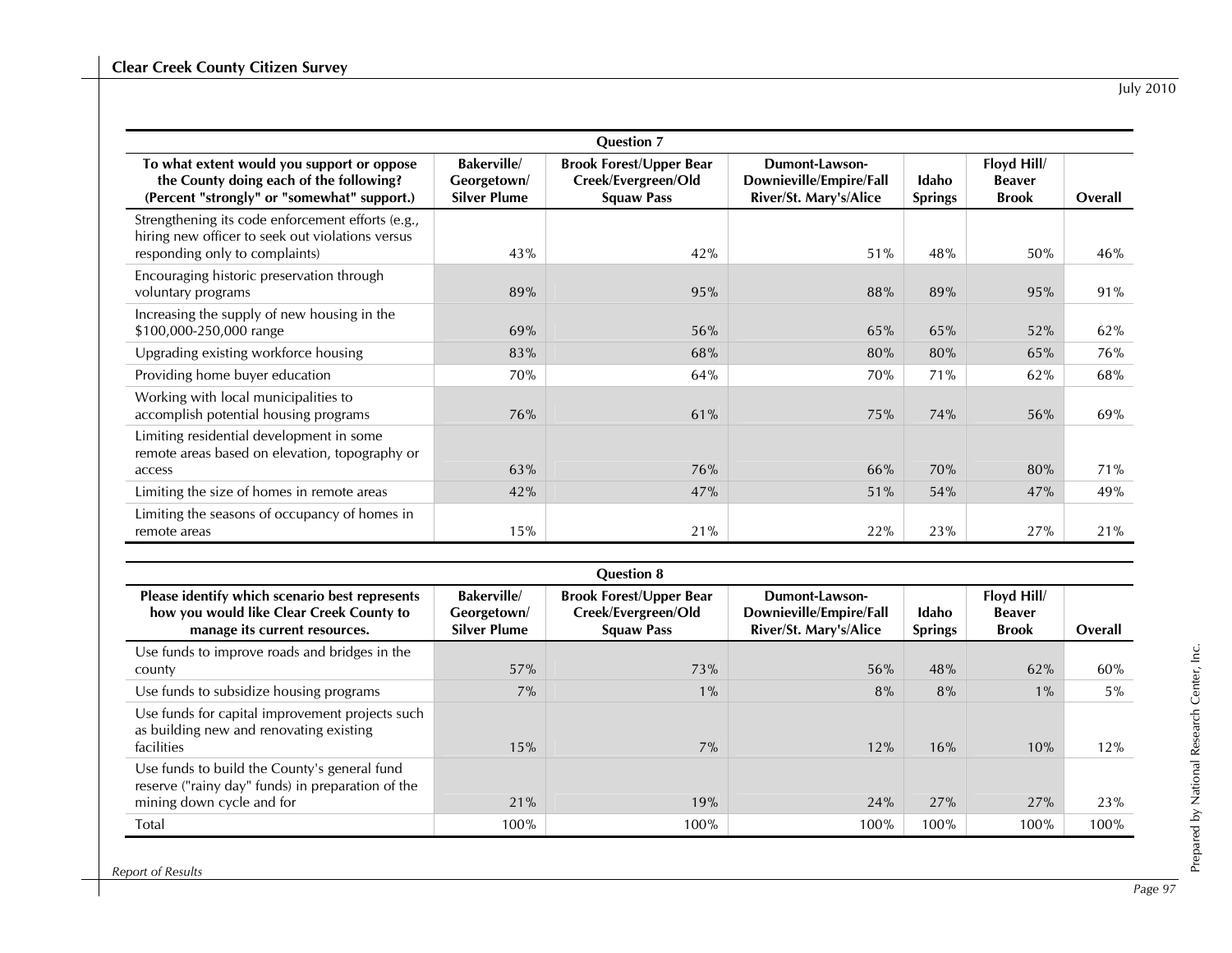| <b>Ouestion 9</b>                                                                                                  |                                                         |                                                                            |                                                                     |                         |                                              |         |  |
|--------------------------------------------------------------------------------------------------------------------|---------------------------------------------------------|----------------------------------------------------------------------------|---------------------------------------------------------------------|-------------------------|----------------------------------------------|---------|--|
| When the gap between the County's costs and<br>revenues widens in the coming years, which<br>would you rather see? | <b>Bakerville</b><br>Georgetown/<br><b>Silver Plume</b> | <b>Brook Forest/Upper Bear</b><br>Creek/Evergreen/Old<br><b>Squaw Pass</b> | Dumont-Lawson-<br>Downieville/Empire/Fall<br>River/St. Mary's/Alice | Idaho<br><b>Springs</b> | Floyd Hill/<br><b>Beaver</b><br><b>Brook</b> | Overall |  |
| Reduce service levels                                                                                              | 9%                                                      | 17%                                                                        | 23%                                                                 | 12%                     | 23%                                          | 16%     |  |
| Raise property taxes                                                                                               | 10%                                                     | 12%                                                                        | 7%                                                                  | 9%                      | 19%                                          | $11\%$  |  |
| Allow development that would create a new tax<br>base                                                              | 81%                                                     | 70%                                                                        | 70%                                                                 | 79%                     | 58%                                          | 73%     |  |
| Total                                                                                                              | 100%                                                    | 100%                                                                       | 100%                                                                | 100%                    | 100%                                         | 100%    |  |

|                                                                                                                                                                                                                        | <b>Question 10</b>                                      |                                                                            |                                                                     |                         |                                              |         |  |  |  |  |
|------------------------------------------------------------------------------------------------------------------------------------------------------------------------------------------------------------------------|---------------------------------------------------------|----------------------------------------------------------------------------|---------------------------------------------------------------------|-------------------------|----------------------------------------------|---------|--|--|--|--|
| If the County had to reduce services to cut<br>costs, to what extent would you support or<br>oppose the County reducing the level of each<br>of the following services? (Percent "strongly"<br>or "somewhat" support.) | <b>Bakerville</b><br>Georgetown/<br><b>Silver Plume</b> | <b>Brook Forest/Upper Bear</b><br>Creek/Evergreen/Old<br><b>Squaw Pass</b> | Dumont-Lawson-<br>Downieville/Empire/Fall<br>River/St. Mary's/Alice | Idaho<br><b>Springs</b> | Floyd Hill/<br><b>Beaver</b><br><b>Brook</b> | Overall |  |  |  |  |
| Road and bridge maintenance                                                                                                                                                                                            | 17%                                                     | 13%                                                                        | 19%                                                                 | 17%                     | 11%                                          | 15%     |  |  |  |  |
| Public safety services (fire, ambulance, etc.)                                                                                                                                                                         | 21%                                                     | 12%                                                                        | 18%                                                                 | 14%                     | 4%                                           | 14%     |  |  |  |  |
| Administrative services (Assessor's Office, Clerk<br>and Recorder, Treasurer's Office)                                                                                                                                 | 66%                                                     | 59%                                                                        | 59%                                                                 | 70%                     | 67%                                          | 64%     |  |  |  |  |
| Health and Human services                                                                                                                                                                                              | 47%                                                     | 55%                                                                        | 51%                                                                 | 42%                     | 59%                                          | 50%     |  |  |  |  |
| Land use services (Planning and Zoning,<br>Building, Site Development)                                                                                                                                                 | 61%                                                     | 55%                                                                        | 60%                                                                 | 63%                     | 63%                                          | 60%     |  |  |  |  |
| Law enforcement services                                                                                                                                                                                               | 48%                                                     | 30%                                                                        | 34%                                                                 | 36%                     | 25%                                          | 35%     |  |  |  |  |
| Public health and environmental health services                                                                                                                                                                        | 39%                                                     | 47%                                                                        | 40%                                                                 | 32%                     | 42%                                          | 40%     |  |  |  |  |
| Transfer station/recycling center                                                                                                                                                                                      | 41%                                                     | 45%                                                                        | 34%                                                                 | 36%                     | 49%                                          | 41%     |  |  |  |  |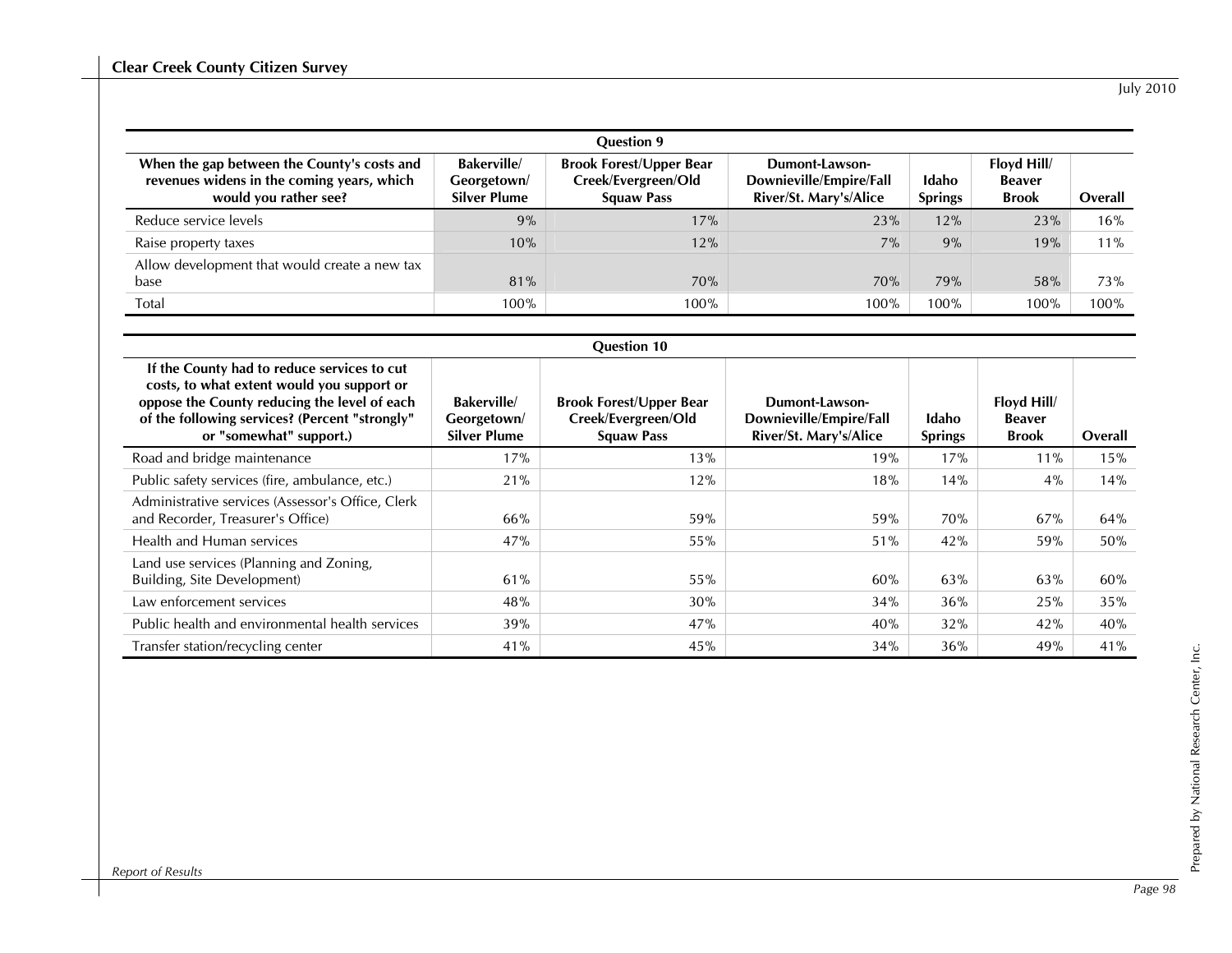|                                                                                                                                                                                                                               |                                                         | <b>Question 11</b>                                                         |                                                                     |                         |                                              |         |
|-------------------------------------------------------------------------------------------------------------------------------------------------------------------------------------------------------------------------------|---------------------------------------------------------|----------------------------------------------------------------------------|---------------------------------------------------------------------|-------------------------|----------------------------------------------|---------|
| If voters were asked to approve a property tax<br>increase to help keep up with current service<br>levels, how much extra per year, if anything,<br>would you be willing to spend to help maintain<br>current service levels? | <b>Bakerville</b><br>Georgetown/<br><b>Silver Plume</b> | <b>Brook Forest/Upper Bear</b><br>Creek/Evergreen/Old<br><b>Squaw Pass</b> | Dumont-Lawson-<br>Downieville/Empire/Fall<br>River/St. Mary's/Alice | Idaho<br><b>Springs</b> | Floyd Hill/<br><b>Beaver</b><br><b>Brook</b> | Overall |
| More than \$100 extra per year                                                                                                                                                                                                | 13%                                                     | 26%                                                                        | 15%                                                                 | 17%                     | 24%                                          | 19%     |
| \$75-\$100 extra per year                                                                                                                                                                                                     | 26%                                                     | 23%                                                                        | 16%                                                                 | 19%                     | 32%                                          | 22%     |
| \$50-\$74 extra per year                                                                                                                                                                                                      | 13%                                                     | 10%                                                                        | 19%                                                                 | 23%                     | 15%                                          | 16%     |
| Less than \$50 extra per year                                                                                                                                                                                                 | 22%                                                     | 13%                                                                        | 14%                                                                 | 17%                     | 14%                                          | 16%     |
| I would not be willing to pay anything extra per<br>year                                                                                                                                                                      | 25%                                                     | 28%                                                                        | 36%                                                                 | 25%                     | 15%                                          | 26%     |
| Total                                                                                                                                                                                                                         | 100%                                                    | 100%                                                                       | 100%                                                                | 100%                    | 100%                                         | 100%    |

| <b>Question 12</b>                                                                                                                                                                           |                                                         |                                                                            |                                                                     |                         |                                              |         |  |  |
|----------------------------------------------------------------------------------------------------------------------------------------------------------------------------------------------|---------------------------------------------------------|----------------------------------------------------------------------------|---------------------------------------------------------------------|-------------------------|----------------------------------------------|---------|--|--|
|                                                                                                                                                                                              | <b>Bakerville</b><br>Georgetown/<br><b>Silver Plume</b> | <b>Brook Forest/Upper Bear</b><br>Creek/Evergreen/Old<br><b>Squaw Pass</b> | Dumont-Lawson-<br>Downieville/Empire/Fall<br>River/St. Mary's/Alice | Idaho<br><b>Springs</b> | Floyd Hill/<br><b>Beaver</b><br><b>Brook</b> | Overall |  |  |
| To what extent would you support or oppose the<br>Clear Creek Open Space Commission (OSC)<br>purchasing, for open space, privately-owned<br>land that is currently zoned for residential and |                                                         |                                                                            |                                                                     |                         |                                              |         |  |  |
| commercial use so that it remains undeveloped?                                                                                                                                               | 55%                                                     | 65%                                                                        | 60%                                                                 | 53%                     | 82%                                          | 61%     |  |  |

*Report of Results*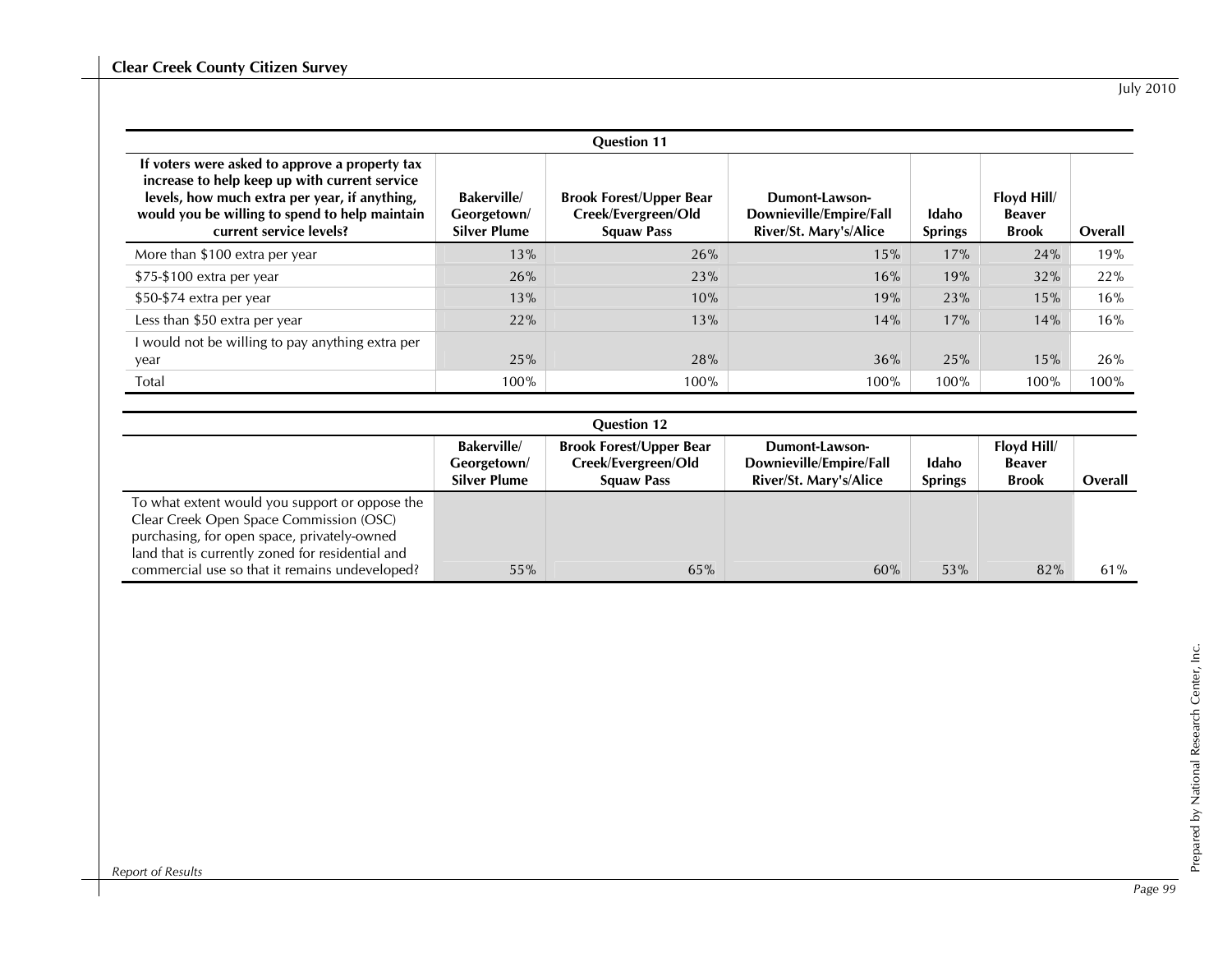|                                                                                                                                                                                                                                            |                                                         | <b>Question 13</b>                                                         |                                                                     |                         |                                              |         |
|--------------------------------------------------------------------------------------------------------------------------------------------------------------------------------------------------------------------------------------------|---------------------------------------------------------|----------------------------------------------------------------------------|---------------------------------------------------------------------|-------------------------|----------------------------------------------|---------|
| Please indicate how important you feel it is, if<br>at all, that the Commissioners take into<br>account each of the following issues or values<br>when making a future development decision.<br>(Percent "essential" or "very important".) | <b>Bakerville</b><br>Georgetown/<br><b>Silver Plume</b> | <b>Brook Forest/Upper Bear</b><br>Creek/Evergreen/Old<br><b>Squaw Pass</b> | Dumont-Lawson-<br>Downieville/Empire/Fall<br>River/St. Mary's/Alice | Idaho<br><b>Springs</b> | Floyd Hill/<br><b>Beaver</b><br><b>Brook</b> | Overall |
| Financial impacts (both costs and revenue<br>potential)                                                                                                                                                                                    | 85%                                                     | 82%                                                                        | 82%                                                                 | 84%                     | 81%                                          | 83%     |
| Public safety                                                                                                                                                                                                                              | 78%                                                     | 75%                                                                        | 76%                                                                 | 76%                     | 77%                                          | 76%     |
| Impacts on the community (both local and<br>countywide)                                                                                                                                                                                    | 69%                                                     | 72%                                                                        | 75%                                                                 | 74%                     | 80%                                          | 73%     |
| Environmental impacts (air, forests, water,<br>wildlife, noise pollution)                                                                                                                                                                  | 80%                                                     | 81%                                                                        | 77%                                                                 | 81%                     | 81%                                          | 80%     |
| Economic impacts (local businesses, jobs)                                                                                                                                                                                                  | 84%                                                     | 70%                                                                        | 77%                                                                 | 80%                     | 66%                                          | 76%     |
| Fit with the current built environment                                                                                                                                                                                                     | 53%                                                     | 52%                                                                        | 50%                                                                 | 53%                     | 66%                                          | 54%     |
| Integration into the character of the community                                                                                                                                                                                            | 54%                                                     | 51%                                                                        | 54%                                                                 | 49%                     | 64%                                          | 53%     |
| Protection of Clear Creek County's historic and<br>cultural assets                                                                                                                                                                         | 61%                                                     | 52%                                                                        | 56%                                                                 | 59%                     | 60%                                          | 57%     |
| Impacts on infrastructure including roads, water<br>and wastewater                                                                                                                                                                         | 84%                                                     | 86%                                                                        | 83%                                                                 | 82%                     | 89%                                          | 85%     |

| <b>Question 14</b>                   |                                                         |                                                                            |                                                                     |                         |                                              |         |  |  |  |
|--------------------------------------|---------------------------------------------------------|----------------------------------------------------------------------------|---------------------------------------------------------------------|-------------------------|----------------------------------------------|---------|--|--|--|
| How do you typically heat your home? | <b>Bakerville</b><br>Georgetown/<br><b>Silver Plume</b> | <b>Brook Forest/Upper Bear</b><br>Creek/Evergreen/Old<br><b>Squaw Pass</b> | Dumont-Lawson-<br>Downieville/Empire/Fall<br>River/St. Mary's/Alice | Idaho<br><b>Springs</b> | Floyd Hill/<br><b>Beaver</b><br><b>Brook</b> | Overall |  |  |  |
| Wood stove                           | 8%                                                      | 9%                                                                         | 13%                                                                 | 13%                     | 11%                                          | $11\%$  |  |  |  |
| Propane/gas                          | 53%                                                     | 55%                                                                        | 44%                                                                 | 52%                     | 62%                                          | 53%     |  |  |  |
| Electricity                          | 15%                                                     | 8%                                                                         | 13%                                                                 | 14%                     | 8%                                           | 12%     |  |  |  |
| Other                                | 2%                                                      | $1\%$                                                                      | $0\%$                                                               | $0\%$                   | $1\%$                                        | $1\%$   |  |  |  |
| Pellet stove                         | $1\%$                                                   | $1\%$                                                                      | 4%                                                                  | 3%                      | $1\%$                                        | 2%      |  |  |  |
| Hot water/steam                      | $0\%$                                                   | $1\%$                                                                      | $0\%$                                                               | $1\%$                   | 0%                                           | $1\%$   |  |  |  |
| Solar                                | $0\%$                                                   | $1\%$                                                                      | 2%                                                                  | $0\%$                   | 0%                                           | $1\%$   |  |  |  |
| No response to question              | 20%                                                     | 25%                                                                        | 25%                                                                 | 17%                     | 18%                                          | 21%     |  |  |  |
| Total                                | 100%                                                    | 100%                                                                       | 100%                                                                | 100%                    | 100%                                         | 100%    |  |  |  |

Prepared by National Research Center, Inc.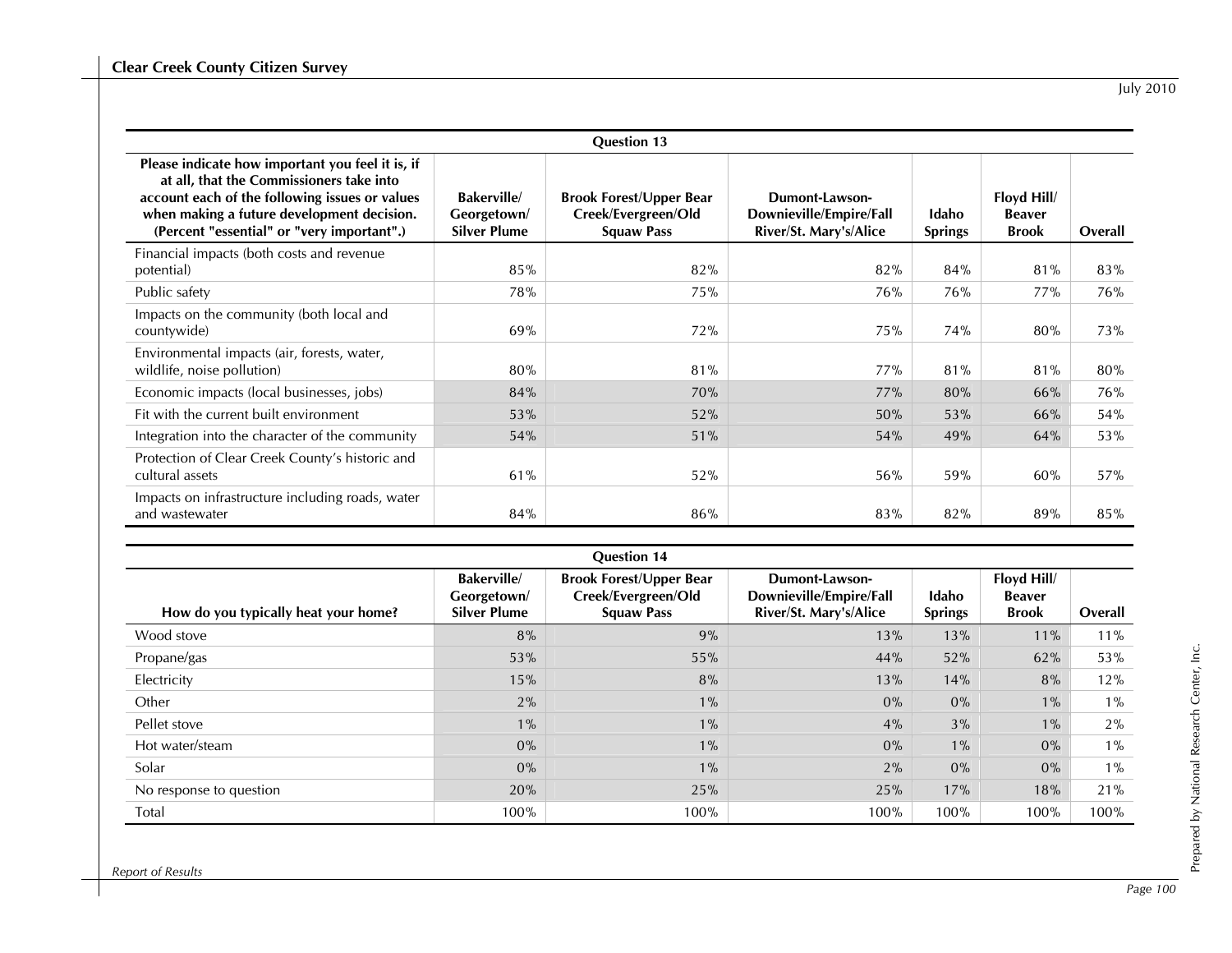| <b>Question 15</b>                                                                                                                                                          |                                                         |                                                                            |                                                                     |                         |                                              |         |  |  |  |
|-----------------------------------------------------------------------------------------------------------------------------------------------------------------------------|---------------------------------------------------------|----------------------------------------------------------------------------|---------------------------------------------------------------------|-------------------------|----------------------------------------------|---------|--|--|--|
| How interested, if at all, would you be in<br>getting a low interest loan to make energy-<br>efficient improvements in your home if Clear<br>Creek County funded a program? | <b>Bakerville</b><br>Georgetown/<br><b>Silver Plume</b> | <b>Brook Forest/Upper Bear</b><br>Creek/Evergreen/Old<br><b>Squaw Pass</b> | Dumont-Lawson-<br>Downieville/Empire/Fall<br>River/St. Mary's/Alice | Idaho<br><b>Springs</b> | Floyd Hill/<br><b>Beaver</b><br><b>Brook</b> | Overall |  |  |  |
| Very interested                                                                                                                                                             | 34%                                                     | 30%                                                                        | 28%                                                                 | 36%                     | 27%                                          | 32%     |  |  |  |
| Somewhat interested                                                                                                                                                         | 35%                                                     | 36%                                                                        | 38%                                                                 | 33%                     | 42%                                          | 36%     |  |  |  |
| Not at all interested                                                                                                                                                       | 30%                                                     | 35%                                                                        | 34%                                                                 | 31%                     | 31%                                          | 32%     |  |  |  |
| Total                                                                                                                                                                       | 100%                                                    | 100%                                                                       | 100%                                                                | 100%                    | 100%                                         | 100%    |  |  |  |

| <b>Question 16</b>                                                                                                                     |                                                         |                                                                            |                                                                     |                         |                                              |         |  |
|----------------------------------------------------------------------------------------------------------------------------------------|---------------------------------------------------------|----------------------------------------------------------------------------|---------------------------------------------------------------------|-------------------------|----------------------------------------------|---------|--|
|                                                                                                                                        | <b>Bakerville</b><br>Georgetown/<br><b>Silver Plume</b> | <b>Brook Forest/Upper Bear</b><br>Creek/Evergreen/Old<br><b>Squaw Pass</b> | Dumont-Lawson-<br>Downieville/Empire/Fall<br>River/St. Mary's/Alice | Idaho<br><b>Springs</b> | Floyd Hill/<br><b>Beaver</b><br><b>Brook</b> | Overall |  |
| How likely or unlikely would you be to<br>participate in a county-wide survey specifically<br>regarding your home energy use? (Percent |                                                         |                                                                            |                                                                     |                         |                                              |         |  |
| "very" or "somewhat" likely.)                                                                                                          | 64%                                                     | 68%                                                                        | 71%                                                                 | 68%                     | 78%                                          | $69\%$  |  |

| <b>Question 17</b>                                                                                                                                                                                                                      |                                                         |                                                                            |                                                                     |                         |                                              |         |  |  |
|-----------------------------------------------------------------------------------------------------------------------------------------------------------------------------------------------------------------------------------------|---------------------------------------------------------|----------------------------------------------------------------------------|---------------------------------------------------------------------|-------------------------|----------------------------------------------|---------|--|--|
|                                                                                                                                                                                                                                         | <b>Bakerville</b><br>Georgetown/<br><b>Silver Plume</b> | <b>Brook Forest/Upper Bear</b><br>Creek/Evergreen/Old<br><b>Squaw Pass</b> | Dumont-Lawson-<br>Downieville/Empire/Fall<br>River/St. Mary's/Alice | Idaho<br><b>Springs</b> | Floyd Hill/<br><b>Beaver</b><br><b>Brook</b> | Overall |  |  |
| To what extent do you support or oppose Clear<br>Creek County as a location to install large,<br>utility scale alternative energy sources (such as<br>wind turbines and solar projects)? (Percent<br>"strongly" or "somewhat" support.) | 86%                                                     | 78%                                                                        | 85%                                                                 | 86%                     | 78%                                          | 83%     |  |  |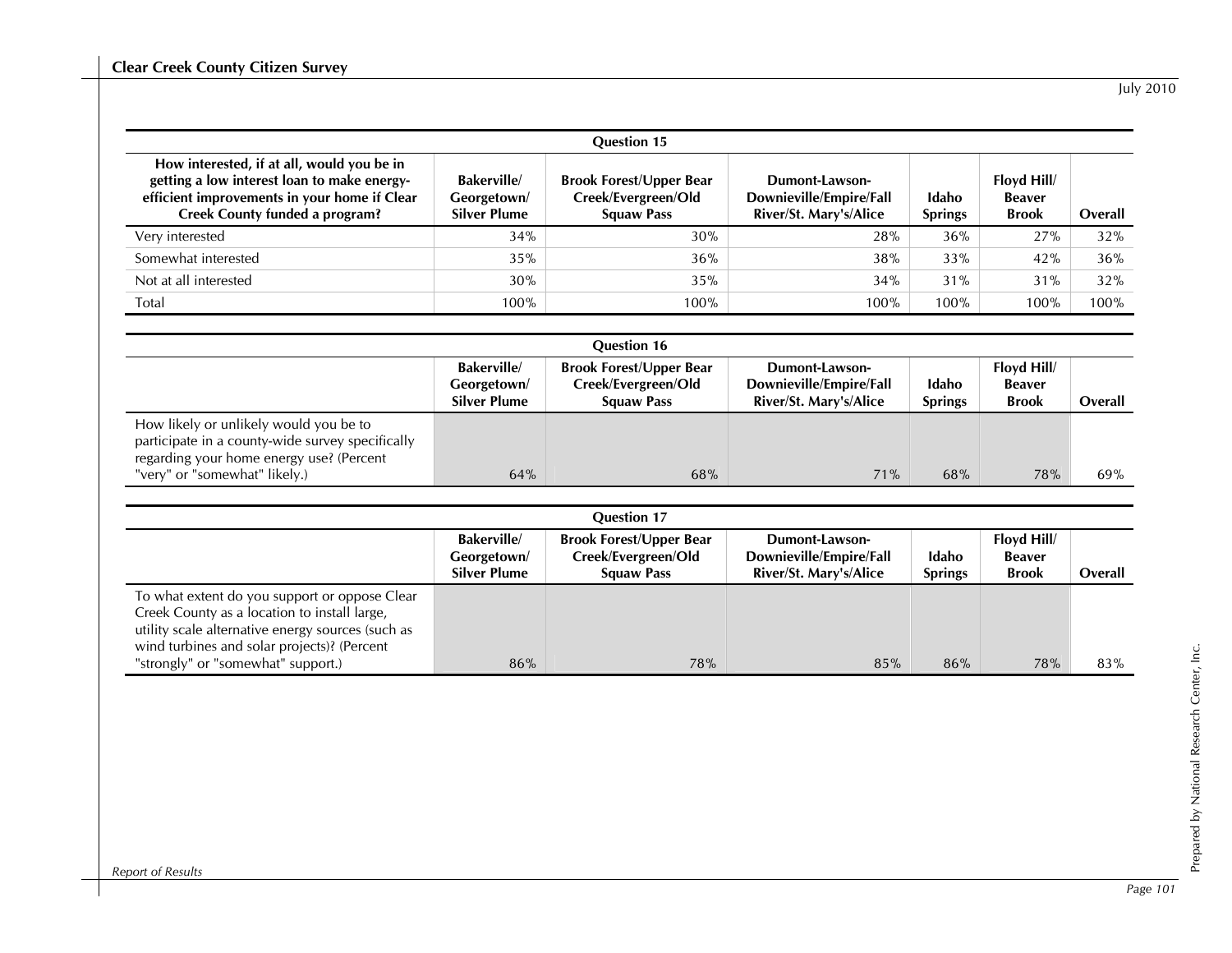|                                                                                                                                                                                                                                                                | <b>Question 18</b>                                      |                                                                            |                                                                     |                         |                                              |         |  |  |  |
|----------------------------------------------------------------------------------------------------------------------------------------------------------------------------------------------------------------------------------------------------------------|---------------------------------------------------------|----------------------------------------------------------------------------|---------------------------------------------------------------------|-------------------------|----------------------------------------------|---------|--|--|--|
| If you strongly or somewhat support Clear Creek<br>County as a location to install large, utility scale<br>alternative energy sources (such as wind turbines<br>and solar projects), what are your reasons for<br>your opinion? (Please check all that apply.) | <b>Bakerville</b><br>Georgetown/<br><b>Silver Plume</b> | <b>Brook Forest/Upper Bear</b><br>Creek/Evergreen/Old<br><b>Squaw Pass</b> | Dumont-Lawson-<br>Downieville/Empire/Fall<br>River/St. Mary's/Alice | Idaho<br><b>Springs</b> | Floyd Hill/<br><b>Beaver</b><br><b>Brook</b> | Overall |  |  |  |
| The increased access to remote areas that could<br>be a result of this project                                                                                                                                                                                 | 15%                                                     | 14%                                                                        | 15%                                                                 | 19%                     | 22%                                          | 17%     |  |  |  |
| The economic benefits that could be a result of<br>this project                                                                                                                                                                                                | 90%                                                     | 85%                                                                        | 89%                                                                 | 83%                     | 78%                                          | 85%     |  |  |  |
| The societal benefits the project could have on<br>the Clear Creek County area                                                                                                                                                                                 | 60%                                                     | 51%                                                                        | 49%                                                                 | 56%                     | 69%                                          | 56%     |  |  |  |
| Other                                                                                                                                                                                                                                                          | 3%                                                      | 7%                                                                         | 7%                                                                  | 7%                      | 8%                                           | $7\%$   |  |  |  |
| Environmental benefits/resources available                                                                                                                                                                                                                     | 21%                                                     | 15%                                                                        | 10%                                                                 | 13%                     | 11%                                          | 14%     |  |  |  |

*Total exceeds 100% because respondents could select more than one category.* 

*This question was only asked of respondents who said "somewhat support" or "strongly support" in question 17.* 

| <b>Question 19</b>                                                                                                                                                                                                                                                  |                                                         |                                                                            |                                                                     |                         |                                       |         |  |  |
|---------------------------------------------------------------------------------------------------------------------------------------------------------------------------------------------------------------------------------------------------------------------|---------------------------------------------------------|----------------------------------------------------------------------------|---------------------------------------------------------------------|-------------------------|---------------------------------------|---------|--|--|
| If you strongly or somewhat oppose Clear Creek<br>County as a location to install large, utility scale<br>alternative energy sources (such as wind<br>turbines and solar projects), what are your<br>reasons for your opposition? (Please check all<br>that apply.) | <b>Bakerville</b><br>Georgetown/<br><b>Silver Plume</b> | <b>Brook Forest/Upper Bear</b><br>Creek/Evergreen/Old<br><b>Squaw Pass</b> | Dumont-Lawson-<br>Downieville/Empire/Fall<br>River/St. Mary's/Alice | Idaho<br><b>Springs</b> | Floyd Hill/<br>Beaver<br><b>Brook</b> | Overall |  |  |
| The visual impact the project could have on the<br>Clear Creek County area                                                                                                                                                                                          | 65%                                                     | 69%                                                                        | 57%                                                                 | 58%                     | 62%                                   | 63%     |  |  |
| The environmental impact the project could have<br>on the Clear Creek County area                                                                                                                                                                                   | 63%                                                     | 53%                                                                        | 51%                                                                 | 73%                     | 63%                                   | 60%     |  |  |
| The increased access to remote areas that could<br>be a result of this project                                                                                                                                                                                      | 46%                                                     | 32%                                                                        | 36%                                                                 | 47%                     | 47%                                   | 40%     |  |  |
| Other                                                                                                                                                                                                                                                               | 15%                                                     | 8%                                                                         | 4%                                                                  | 4%                      | 4%                                    | $7\%$   |  |  |
| Cost concerns                                                                                                                                                                                                                                                       | 8%                                                      | 27%                                                                        | 16%                                                                 | 8%                      | 20%                                   | 17%     |  |  |
| Concerns about alternative energy                                                                                                                                                                                                                                   | 2%                                                      | $6\%$                                                                      | 3%                                                                  | 3%                      | 3%                                    | $4\%$   |  |  |

*Total exceeds 100% because respondents could select more than one category.* 

*This question was only asked of respondents who said "somewhat support" or "strongly support" in question 17.*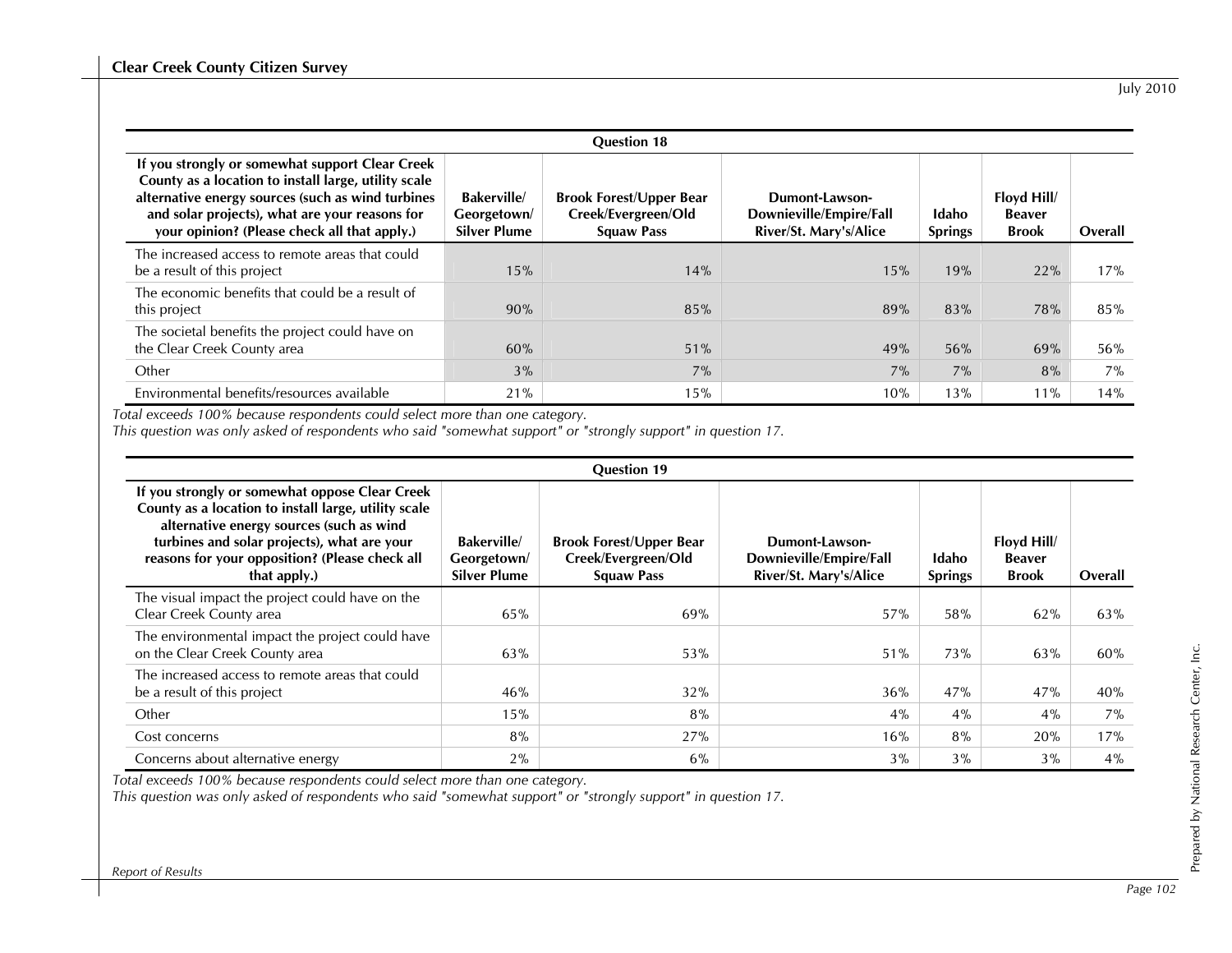| <b>Question 20</b>                                                                                                                    |                                                         |                                                                               |                                                                     |                         |                                                 |         |  |  |  |
|---------------------------------------------------------------------------------------------------------------------------------------|---------------------------------------------------------|-------------------------------------------------------------------------------|---------------------------------------------------------------------|-------------------------|-------------------------------------------------|---------|--|--|--|
| Please indicate how likely or unlikely you<br>would be to do each of the following actions:<br>(Percent "very" or "somewhat" likely.) | <b>Bakerville</b><br>Georgetown/<br><b>Silver Plume</b> | <b>Brook Forest/Upper</b><br>Bear<br>Creek/Evergreen/Old<br><b>Squaw Pass</b> | Dumont-Lawson-<br>Downieville/Empire/Fall<br>River/St. Mary's/Alice | Idaho<br><b>Springs</b> | Floyd<br>Hill/<br><b>Beaver</b><br><b>Brook</b> | Overall |  |  |  |
| Schedule a free home energy audit service to<br>learn how to make improvements to lower the<br>household energy bills                 | 64%                                                     | 59%                                                                           | 65%                                                                 | 65%                     | 65%                                             | 63%     |  |  |  |
| Schedule a home energy audit service to learn<br>how to make improvements to lower the<br>household energy bills                      | 45%                                                     | 41%                                                                           | 42%                                                                 | 44%                     | 42%                                             | 43%     |  |  |  |

| <b>Ouestion 21</b>                                                                                                              |                                                         |                                                                            |                                                                     |                         |                                             |         |  |  |
|---------------------------------------------------------------------------------------------------------------------------------|---------------------------------------------------------|----------------------------------------------------------------------------|---------------------------------------------------------------------|-------------------------|---------------------------------------------|---------|--|--|
| Please rate the following categories of Clear<br><b>Creek Couty government performance:</b><br>(Percent "excellent" or "good".) | <b>Bakerville</b><br>Georgetown/<br><b>Silver Plume</b> | <b>Brook Forest/Upper Bear</b><br>Creek/Evergreen/Old<br><b>Squaw Pass</b> | Dumont-Lawson-<br>Downieville/Empire/Fall<br>River/St. Mary's/Alice | Idaho<br><b>Springs</b> | Floyd Hill<br><b>Beaver</b><br><b>Brook</b> | Overall |  |  |
| The value of services for the taxes paid to Clear<br>Creek County                                                               | 32%                                                     | 57%                                                                        | 43%                                                                 | 46%                     | 58%                                         | 48%     |  |  |
| The overall direction that Clear Creek County is<br>taking                                                                      | 27%                                                     | 54%                                                                        | 33%                                                                 | 33%                     | 41%                                         | 38%     |  |  |
| The job Clear Creek County government does<br>at welcoming citizen involvement                                                  | 31%                                                     | 55%                                                                        | 35%                                                                 | 33%                     | 40%                                         | 39%     |  |  |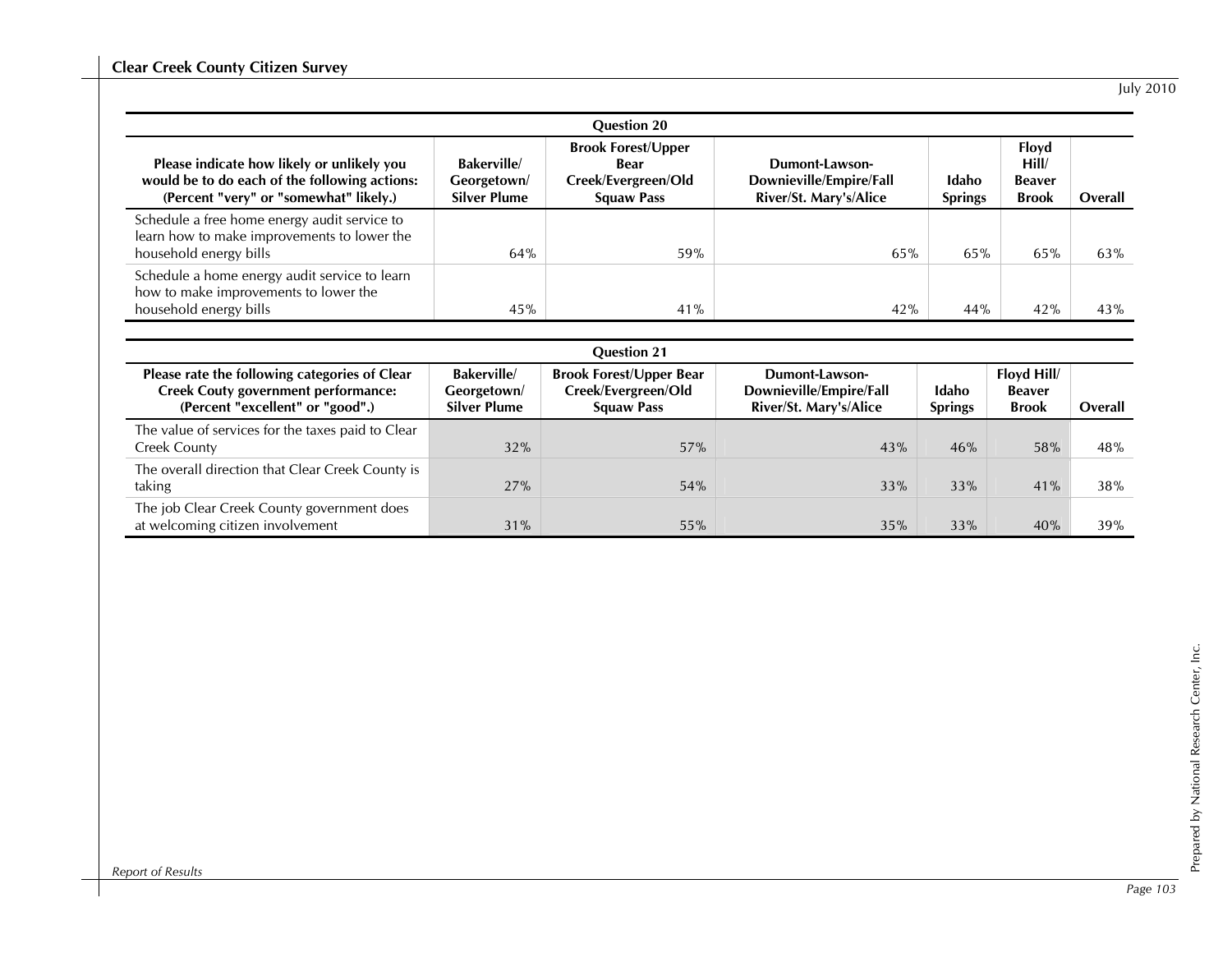|                                                                                                                                                              |                                                         | <b>Question 22</b>                                                         |                                                                     |                         |                                              |         |
|--------------------------------------------------------------------------------------------------------------------------------------------------------------|---------------------------------------------------------|----------------------------------------------------------------------------|---------------------------------------------------------------------|-------------------------|----------------------------------------------|---------|
| Please rate the quality of services provided by<br>each of the following Clear Creek County<br>offices or organizations: (Percent "excellent"<br>or "good".) | <b>Bakerville</b><br>Georgetown/<br><b>Silver Plume</b> | <b>Brook Forest/Upper Bear</b><br>Creek/Evergreen/Old<br><b>Squaw Pass</b> | Dumont-Lawson-<br>Downieville/Empire/Fall<br>River/St. Mary's/Alice | Idaho<br><b>Springs</b> | Floyd Hill/<br><b>Beaver</b><br><b>Brook</b> | Overall |
| Code enforcement                                                                                                                                             | 25%                                                     | 57%                                                                        | 46%                                                                 | 41%                     | 52%                                          | 44%     |
| County Jail                                                                                                                                                  | 63%                                                     | 61%                                                                        | 62%                                                                 | 66%                     | 64%                                          | 64%     |
| Sheriff services                                                                                                                                             | 61%                                                     | 71%                                                                        | 61%                                                                 | 64%                     | 82%                                          | 67%     |
| Clerk and Recorder services                                                                                                                                  | 79%                                                     | 82%                                                                        | 82%                                                                 | 76%                     | 83%                                          | 80%     |
| Assessor's Office                                                                                                                                            | 63%                                                     | 64%                                                                        | 63%                                                                 | 61%                     | 61%                                          | 63%     |
| Treasurer's Office                                                                                                                                           | 65%                                                     | 74%                                                                        | 70%                                                                 | 67%                     | 74%                                          | 70%     |
| Coroner's Office                                                                                                                                             | 77%                                                     | 77%                                                                        | 88%                                                                 | 77%                     | 71%                                          | 78%     |
| <b>Building Department</b>                                                                                                                                   | 38%                                                     | 51%                                                                        | 43%                                                                 | 39%                     | 42%                                          | 43%     |
| <b>Health and Human Services</b>                                                                                                                             | 53%                                                     | 54%                                                                        | 58%                                                                 | 57%                     | 58%                                          | 56%     |
| Road and Bridge Department                                                                                                                                   | 22%                                                     | 38%                                                                        | 43%                                                                 | 35%                     | 37%                                          | 35%     |
| Land use/Planning Department                                                                                                                                 | 23%                                                     | 43%                                                                        | 41%                                                                 | 33%                     | 29%                                          | 34%     |
| Public Health and Environmental Health                                                                                                                       | 42%                                                     | 50%                                                                        | 49%                                                                 | 49%                     | 53%                                          | 48%     |
| Fire services                                                                                                                                                | 80%                                                     | 80%                                                                        | 72%                                                                 | 73%                     | 76%                                          | 76%     |
| Ambulance or emergency medical services                                                                                                                      | 80%                                                     | 82%                                                                        | 79%                                                                 | 83%                     | 76%                                          | 81%     |
| Veteran's services                                                                                                                                           | 29%                                                     | 48%                                                                        | 59%                                                                 | 50%                     | 34%                                          | 46%     |
| Senior services                                                                                                                                              | 52%                                                     | 60%                                                                        | 63%                                                                 | 70%                     | 58%                                          | 63%     |
| Mental health services                                                                                                                                       | 29%                                                     | 48%                                                                        | 38%                                                                 | 40%                     | 29%                                          | 38%     |
| <b>Mapping Services</b>                                                                                                                                      | 62%                                                     | 63%                                                                        | 62%                                                                 | 63%                     | 68%                                          | 63%     |

| <b>Question 23</b>                                                                                                                         |                                                  |                                                                            |                                                                     |                         |                                              |         |  |
|--------------------------------------------------------------------------------------------------------------------------------------------|--------------------------------------------------|----------------------------------------------------------------------------|---------------------------------------------------------------------|-------------------------|----------------------------------------------|---------|--|
|                                                                                                                                            | <b>Bakerville</b><br>Georgetown/<br>Silver Plume | <b>Brook Forest/Upper Bear</b><br>Creek/Evergreen/Old<br><b>Squaw Pass</b> | Dumont-Lawson-<br>Downieville/Empire/Fall<br>River/St. Mary's/Alice | Idaho<br><b>Springs</b> | Floyd Hill/<br><b>Beaver</b><br><b>Brook</b> | Overall |  |
| In the last 12 months, about how many times, if<br>ever, have you or other household members<br>visited or used the Clear Creek County Web |                                                  |                                                                            |                                                                     |                         |                                              |         |  |
| site? (Percent at least once.)                                                                                                             | 51%                                              | 59%                                                                        | 55%                                                                 | 46%                     | 72%                                          | 55%     |  |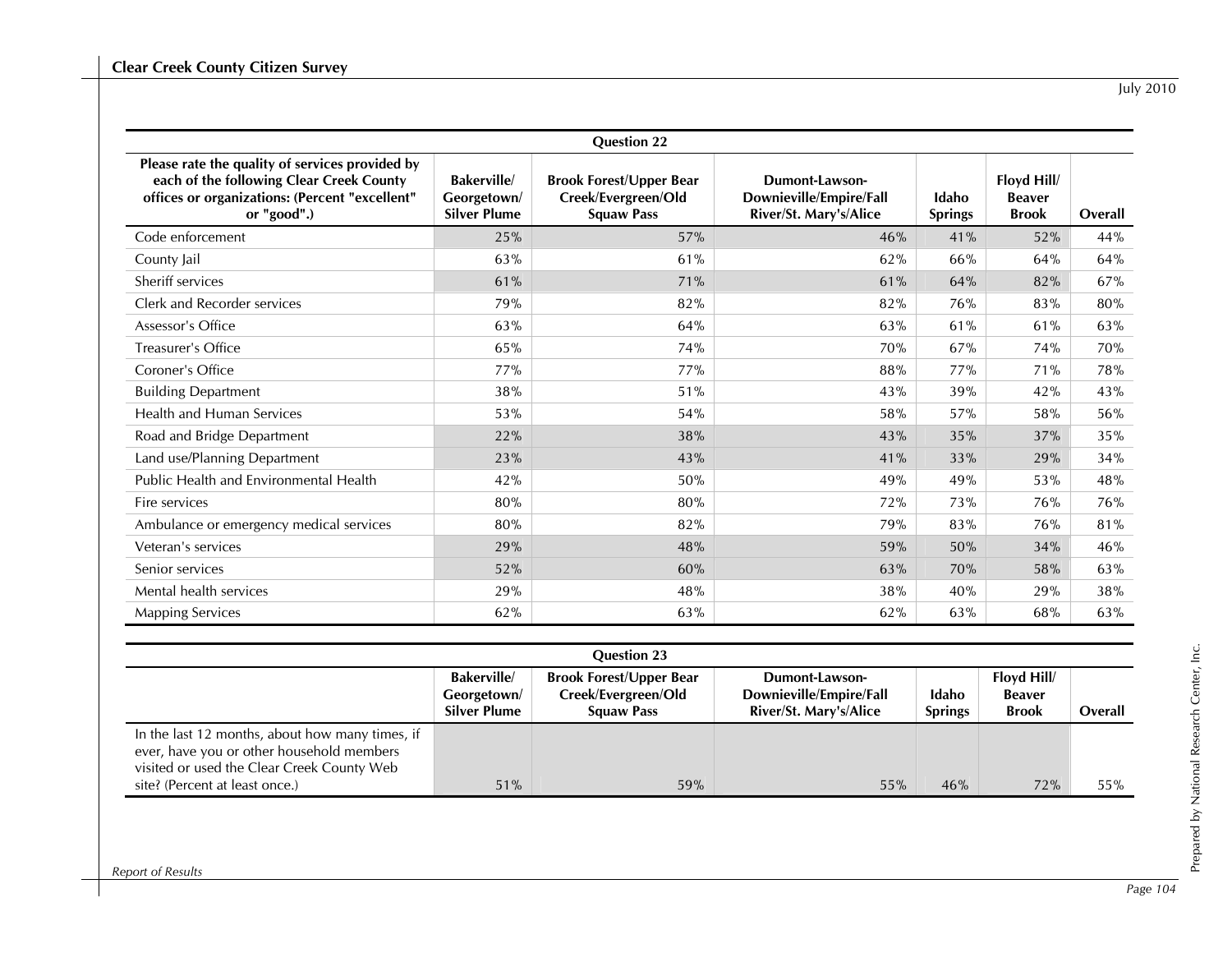| <b>Question 24</b>                                                                                                                            |                                                         |                                                                            |                                                                     |                         |                                              |         |  |  |  |
|-----------------------------------------------------------------------------------------------------------------------------------------------|---------------------------------------------------------|----------------------------------------------------------------------------|---------------------------------------------------------------------|-------------------------|----------------------------------------------|---------|--|--|--|
| If you've used the County's Web site in the last<br>12 months, please rate each of the following<br>aspects. (Percent "excellent" or "good".) | <b>Bakerville</b><br>Georgetown/<br><b>Silver Plume</b> | <b>Brook Forest/Upper Bear</b><br>Creek/Evergreen/Old<br><b>Squaw Pass</b> | Dumont-Lawson-<br>Downieville/Empire/Fall<br>River/St. Mary's/Alice | Idaho<br><b>Springs</b> | Floyd Hill/<br><b>Beaver</b><br><b>Brook</b> | Overall |  |  |  |
| How current the information is                                                                                                                | 70%                                                     | 70%                                                                        | 76%                                                                 | 71%                     | 70%                                          | 71%     |  |  |  |
| Appearance                                                                                                                                    | 61%                                                     | 59%                                                                        | 67%                                                                 | 64%                     | 57%                                          | 61%     |  |  |  |
| Online services offered                                                                                                                       | 42%                                                     | 53%                                                                        | 63%                                                                 | 46%                     | 48%                                          | 51%     |  |  |  |
| Ease of navigation                                                                                                                            | 51%                                                     | 54%                                                                        | 51%                                                                 | 55%                     | 52%                                          | 53%     |  |  |  |
| Ease of paying or viewing taxes online                                                                                                        | 42%                                                     | 65%                                                                        | <b>78%</b>                                                          | 63%                     | 54%                                          | 62%     |  |  |  |
| Public Trustee foreclosure search                                                                                                             | 45%                                                     | 59%                                                                        | 69%                                                                 | 65%                     | 50%                                          | 59%     |  |  |  |
| Ease of using the Assessor Property record<br>search                                                                                          | 51%                                                     | 57%                                                                        | 57%                                                                 | 62%                     | 50%                                          | 56%     |  |  |  |

*This question was asked only of respondents who had used the County Web site in the last 12 months.* 

| <b>Question 25</b>                                                                                                                                                |                                                         |                                                                            |                                                                     |                         |                                              |         |  |  |  |  |
|-------------------------------------------------------------------------------------------------------------------------------------------------------------------|---------------------------------------------------------|----------------------------------------------------------------------------|---------------------------------------------------------------------|-------------------------|----------------------------------------------|---------|--|--|--|--|
| If you've used the County's Web site in the last<br>12 months, about how many times, if ever,<br>have you done each of the following? (Percent<br>at least once.) | <b>Bakerville</b><br>Georgetown/<br><b>Silver Plume</b> | <b>Brook Forest/Upper Bear</b><br>Creek/Evergreen/Old Squaw<br><b>Pass</b> | Dumont-Lawson-<br>Downieville/Empire/Fall<br>River/St. Mary's/Alice | Idaho<br><b>Springs</b> | Floyd Hill/<br><b>Beaver</b><br><b>Brook</b> | Overall |  |  |  |  |
| Paid or viewed taxes online                                                                                                                                       | 20%                                                     | 35%                                                                        | 38%                                                                 | 27%                     | 34%                                          | 31%     |  |  |  |  |
| Used the Public Trustee foreclosure search                                                                                                                        | 15%                                                     | 19%                                                                        | 24%                                                                 | 28%                     | 15%                                          | 21%     |  |  |  |  |
| Used Assessor Property record search                                                                                                                              | 30%                                                     | 49%                                                                        | 46%                                                                 | 30%                     | 43%                                          | 40%     |  |  |  |  |
| Used Land Use permit search                                                                                                                                       | 18%                                                     | 28%                                                                        | 27%                                                                 | 20%                     | 23%                                          | 24%     |  |  |  |  |
| Used Land Use Citizen Response Site (CRM)                                                                                                                         | 8%                                                      | 10%                                                                        | 7%                                                                  | 12%                     | 13%                                          | 10%     |  |  |  |  |
| Used ClearMap - Interactive Mapping<br>Application                                                                                                                | 40%                                                     | 42%                                                                        | 51%                                                                 | 45%                     | 34%                                          | 42%     |  |  |  |  |

*This question was asked only of respondents who had used the County Web site in the last 12 months.*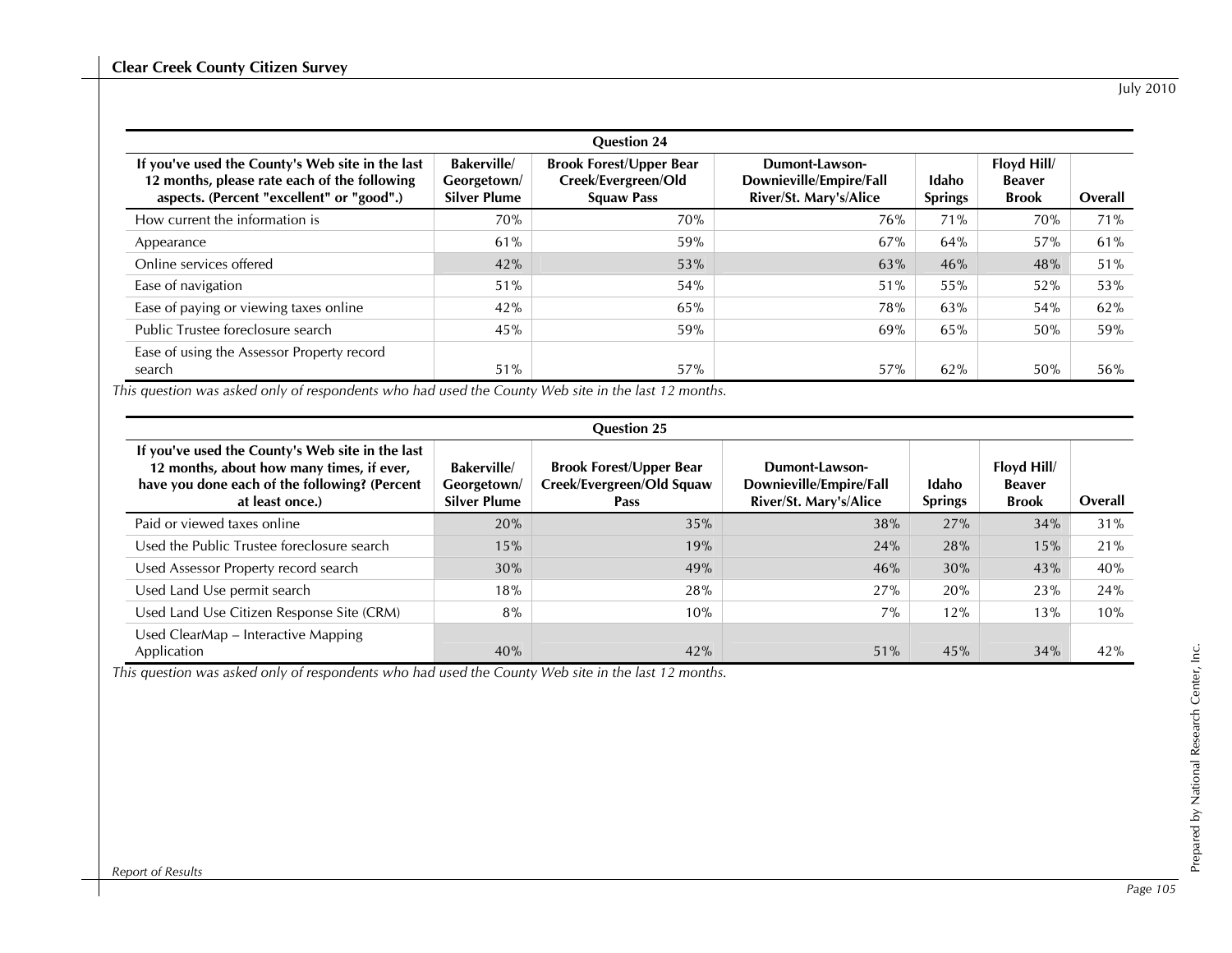|                                                         | <b>Question D1</b>                                      |                                                                            |                                                                     |                         |                                              |         |  |  |  |
|---------------------------------------------------------|---------------------------------------------------------|----------------------------------------------------------------------------|---------------------------------------------------------------------|-------------------------|----------------------------------------------|---------|--|--|--|
| How many years have you lived in Clear Creek<br>County? | <b>Bakerville</b><br>Georgetown/<br><b>Silver Plume</b> | <b>Brook Forest/Upper Bear</b><br>Creek/Evergreen/Old<br><b>Squaw Pass</b> | Dumont-Lawson-<br>Downieville/Empire/Fall<br>River/St. Mary's/Alice | Idaho<br><b>Springs</b> | Floyd Hill/<br><b>Beaver</b><br><b>Brook</b> | Overall |  |  |  |
| 2 years or less                                         | 17%                                                     | 13%                                                                        | 10%                                                                 | 10%                     | 16%                                          | 13%     |  |  |  |
| $3-5$ years                                             | 20%                                                     | 15%                                                                        | 15%                                                                 | 16%                     | 15%                                          | 16%     |  |  |  |
| 6-10 years                                              | 15%                                                     | 25%                                                                        | 26%                                                                 | 23%                     | 26%                                          | 23%     |  |  |  |
| $11-15$ years                                           | 14%                                                     | 15%                                                                        | 14%                                                                 | 12%                     | 14%                                          | 14%     |  |  |  |
| $16-20$ years                                           | 13%                                                     | 14%                                                                        | 11%                                                                 | 12%                     | $6\%$                                        | 12%     |  |  |  |
| $21-30$ years                                           | 11%                                                     | 11%                                                                        | 10%                                                                 | 12%                     | 13%                                          | 11%     |  |  |  |
| More than 30 years                                      | 11%                                                     | 7%                                                                         | 14%                                                                 | 15%                     | 11%                                          | 11%     |  |  |  |
| Average number of years                                 | 13.5                                                    | 12.6                                                                       | 14.8                                                                | 15.7                    | 13.4                                         | 14.0    |  |  |  |

| <b>Ouestion D4</b>                  |                                                         |                                                                            |                                                                     |                         |                                              |         |  |  |
|-------------------------------------|---------------------------------------------------------|----------------------------------------------------------------------------|---------------------------------------------------------------------|-------------------------|----------------------------------------------|---------|--|--|
| Are you currently employed for pay? | <b>Bakerville</b><br>Georgetown/<br><b>Silver Plume</b> | <b>Brook Forest/Upper Bear</b><br>Creek/Evergreen/Old<br><b>Squaw Pass</b> | Dumont-Lawson-<br>Downieville/Empire/Fall<br>River/St. Mary's/Alice | Idaho<br><b>Springs</b> | Floyd Hill/<br><b>Beaver</b><br><b>Brook</b> | Overall |  |  |
| No                                  | 17%                                                     | 24%                                                                        | 23%                                                                 | 21%                     | 17%                                          | 21%     |  |  |
| Yes, full time                      | 72%                                                     | 68%                                                                        | 65%                                                                 | 64%                     | 70%                                          | 67%     |  |  |
| Yes, part time                      | 11%                                                     | 8%                                                                         | 12%                                                                 | 15%                     | 13%                                          | 12%     |  |  |
| Total                               | 100%                                                    | 100%                                                                       | 100%                                                                | 100%                    | 100%                                         | 100%    |  |  |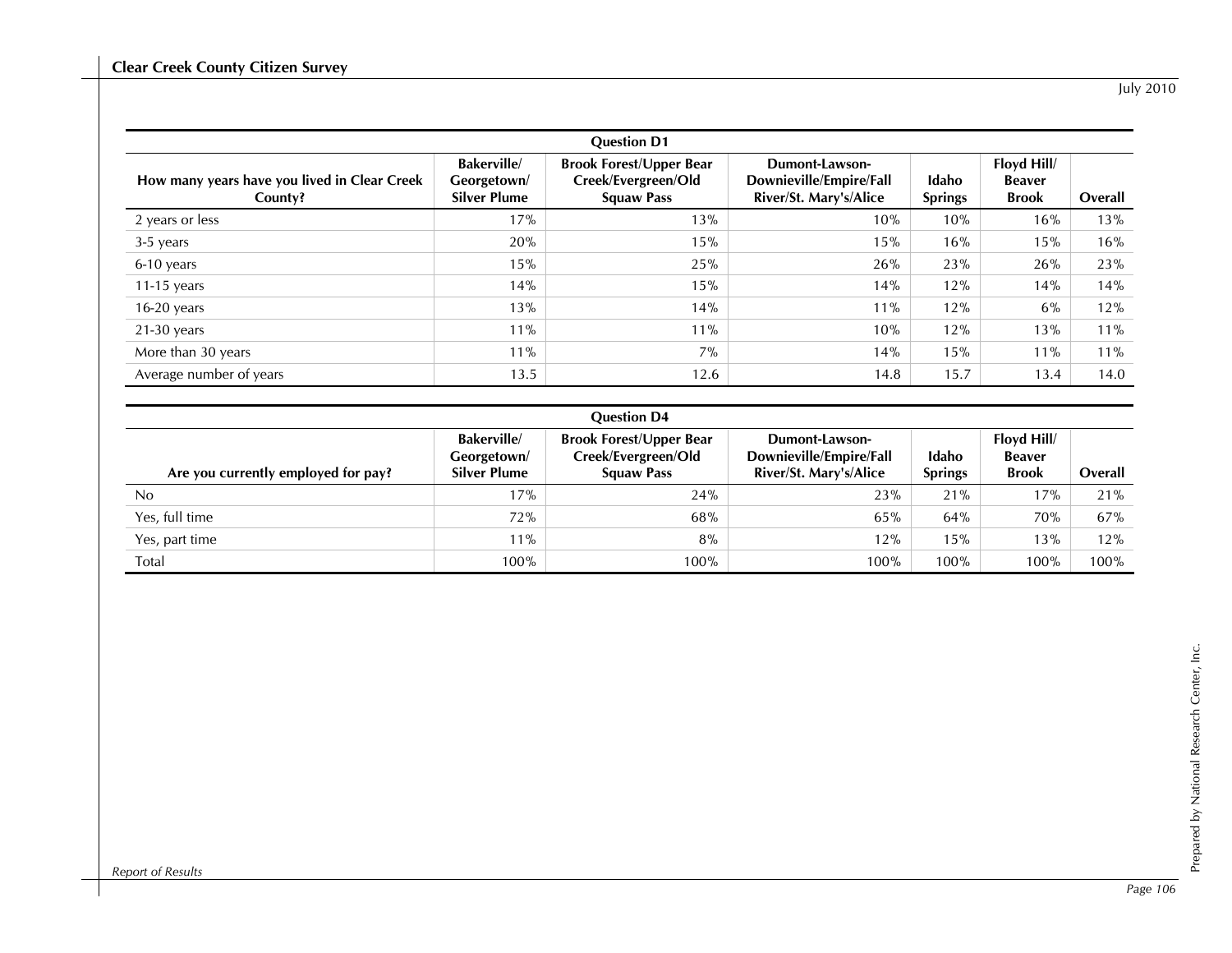|                                    | <b>Question D5</b>                                      |                                                                            |                                                                     |                         |                                              |         |  |  |  |
|------------------------------------|---------------------------------------------------------|----------------------------------------------------------------------------|---------------------------------------------------------------------|-------------------------|----------------------------------------------|---------|--|--|--|
| Where is your place of employment? | <b>Bakerville</b><br>Georgetown/<br><b>Silver Plume</b> | <b>Brook Forest/Upper Bear</b><br>Creek/Evergreen/Old<br><b>Squaw Pass</b> | Dumont-Lawson-<br>Downieville/Empire/Fall<br>River/St. Mary's/Alice | Idaho<br><b>Springs</b> | Floyd Hill/<br><b>Beaver</b><br><b>Brook</b> | Overall |  |  |  |
| <b>Clear Creek County</b>          | 50%                                                     | 17%                                                                        | 48%                                                                 | 50%                     | 11%                                          | 36%     |  |  |  |
| <b>Gilpin County</b>               | $4\%$                                                   | $0\%$                                                                      | $1\%$                                                               | 6%                      | $1\%$                                        | 3%      |  |  |  |
| Denver                             | 9%                                                      | 25%                                                                        | 18%                                                                 | 11%                     | 30%                                          | 18%     |  |  |  |
| Other Denver metro location        | 4%                                                      | 8%                                                                         | $5\%$                                                               | 6%                      | 10%                                          | $7\%$   |  |  |  |
| Jefferson County                   | 9%                                                      | 34%                                                                        | 16%                                                                 | 19%                     | 27%                                          | 22%     |  |  |  |
| <b>Summit County</b>               | 15%                                                     | $0\%$                                                                      | 4%                                                                  | 3%                      | $1\%$                                        | 4%      |  |  |  |
| Other                              | $4\%$                                                   | 9%                                                                         | 6%                                                                  | 2%                      | 15%                                          | $7\%$   |  |  |  |
| No response to question            | $5\%$                                                   | $6\%$                                                                      | 2%                                                                  | 4%                      | $5\%$                                        | 4%      |  |  |  |
| Total                              | 100%                                                    | 100%                                                                       | 100%                                                                | 100%                    | 100%                                         | 100%    |  |  |  |

*This question was asked only of respondents who indicated that they work full or part time.* 

| <b>Question D6</b>                         |                                                         |                                                                            |                                                                     |                         |                                              |         |  |  |
|--------------------------------------------|---------------------------------------------------------|----------------------------------------------------------------------------|---------------------------------------------------------------------|-------------------------|----------------------------------------------|---------|--|--|
| How do you typically get to and from work? | <b>Bakerville</b><br>Georgetown/<br><b>Silver Plume</b> | <b>Brook Forest/Upper Bear</b><br>Creek/Evergreen/Old<br><b>Squaw Pass</b> | Dumont-Lawson-<br>Downieville/Empire/Fall<br>River/St. Mary's/Alice | Idaho<br><b>Springs</b> | Floyd Hill/<br><b>Beaver</b><br><b>Brook</b> | Overall |  |  |
| Always work from home                      | $1\%$                                                   | 17%                                                                        | 12%                                                                 | $5\%$                   | 16%                                          | 10%     |  |  |
| Drive myself                               | 75%                                                     | 72%                                                                        | 80%                                                                 | 77%                     | 72%                                          | 75%     |  |  |
| Carpool                                    | 2%                                                      | 2%                                                                         | 4%                                                                  | $6\%$                   | 3%                                           | 4%      |  |  |
| Walk                                       | 4%                                                      | $0\%$                                                                      | 2%                                                                  | $4\%$                   | $0\%$                                        | $2\%$   |  |  |
| <b>Bike</b>                                | $0\%$                                                   | $0\%$                                                                      | $0\%$                                                               | $0\%$                   | $0\%$                                        | $0\%$   |  |  |
| Other                                      | $1\%$                                                   | $1\%$                                                                      | $1\%$                                                               | $0\%$                   | $0\%$                                        | $1\%$   |  |  |
| No response to question                    | 11%                                                     | $4\%$                                                                      | 2%                                                                  | 7%                      | 2%                                           | $5\%$   |  |  |
| By plane                                   | $1\%$                                                   | 2%                                                                         | $1\%$                                                               | $0\%$                   | 4%                                           | $1\%$   |  |  |
| Bus/shuttle                                | 4%                                                      | 2%                                                                         | $0\%$                                                               | $0\%$                   | 4%                                           | $2\%$   |  |  |
| Total                                      | 100%                                                    | 100%                                                                       | 100%                                                                | 100%                    | 100%                                         | 100%    |  |  |

*This question was asked only of respondents who indicated that they work full or part time.* 

Prepared by National Research Center, Inc.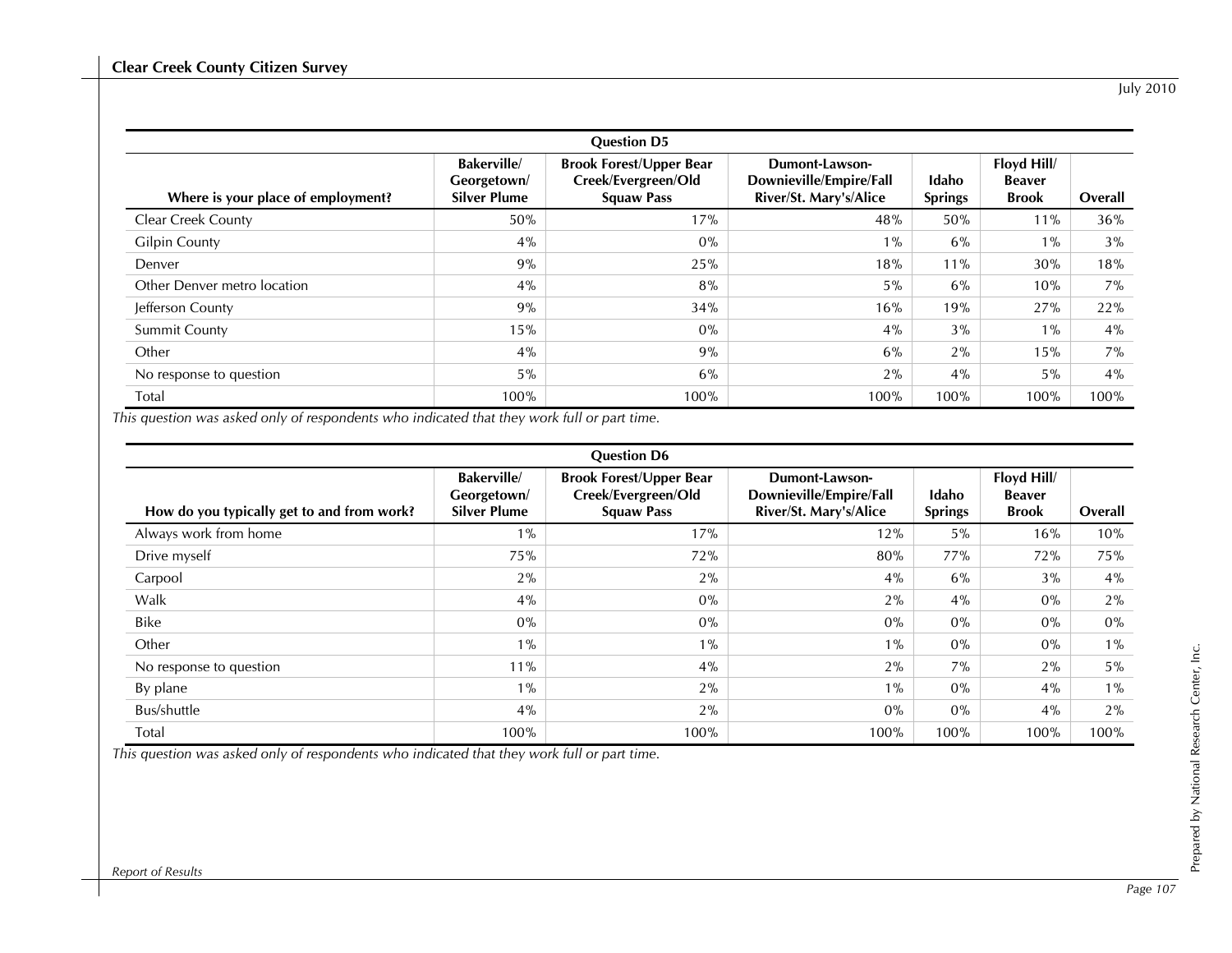| <b>Question D7</b>                                                                 |                                                         |                                                                            |                                                                     |                         |                                              |         |  |  |
|------------------------------------------------------------------------------------|---------------------------------------------------------|----------------------------------------------------------------------------|---------------------------------------------------------------------|-------------------------|----------------------------------------------|---------|--|--|
| On average, about how many miles is your<br>daily work commute (to and from work)? | <b>Bakerville</b><br>Georgetown/<br><b>Silver Plume</b> | <b>Brook Forest/Upper Bear</b><br>Creek/Evergreen/Old<br><b>Squaw Pass</b> | Dumont-Lawson-<br>Downieville/Empire/Fall<br>River/St. Mary's/Alice | Idaho<br><b>Springs</b> | Floyd Hill/<br><b>Beaver</b><br><b>Brook</b> | Overall |  |  |
| Zero miles                                                                         | $2\%$                                                   | 17%                                                                        | 12%                                                                 | 8%                      | 17%                                          | 11%     |  |  |
| 1-10 miles                                                                         | 25%                                                     | 8%                                                                         | 12%                                                                 | 24%                     | $6\%$                                        | 16%     |  |  |
| $11-25$ miles                                                                      | 17%                                                     | 19%                                                                        | 22%                                                                 | 18%                     | 12%                                          | 18%     |  |  |
| 26-50 miles                                                                        | 33%                                                     | 26%                                                                        | 26%                                                                 | 29%                     | 35%                                          | 29%     |  |  |
| 51-75 miles                                                                        | 4%                                                      | 14%                                                                        | 7%                                                                  | 13%                     | 22%                                          | 12%     |  |  |
| More than 75 miles                                                                 | 19%                                                     | 16%                                                                        | 21%                                                                 | 9%                      | 9%                                           | 14%     |  |  |
| Average number of miles (including those with<br>zero miles)                       | 39.3                                                    | 40.6                                                                       | 42.1                                                                | 32.5                    | 39.8                                         | 38.3    |  |  |
| Average number of miles (excluding those with<br>zero miles)                       | 40.0                                                    | 48.7                                                                       | 47.9                                                                | 35.2                    | 47.7                                         | 42.9    |  |  |

*This question was asked only of respondents who indicated that they work full or part time.* 

| <b>Question D8: Number of Vehicles</b>              |                                                         |                                                                            |                                                                     |                         |                                              |         |  |  |
|-----------------------------------------------------|---------------------------------------------------------|----------------------------------------------------------------------------|---------------------------------------------------------------------|-------------------------|----------------------------------------------|---------|--|--|
| How many vehicles does your household<br>own/lease? | <b>Bakerville</b><br>Georgetown/<br><b>Silver Plume</b> | <b>Brook Forest/Upper Bear</b><br>Creek/Evergreen/Old<br><b>Squaw Pass</b> | Dumont-Lawson-<br>Downieville/Empire/Fall<br>River/St. Mary's/Alice | Idaho<br><b>Springs</b> | Floyd Hill/<br><b>Beaver</b><br><b>Brook</b> | Overall |  |  |
| None reported                                       | $1\%$                                                   | 3%                                                                         | $2\%$                                                               | 4%                      | $1\%$                                        | 2%      |  |  |
| <b>One</b>                                          | 33%                                                     | 17%                                                                        | 17%                                                                 | 28%                     | $11\%$                                       | 22%     |  |  |
| Two                                                 | 41%                                                     | 44%                                                                        | 39%                                                                 | 37%                     | 48%                                          | 41%     |  |  |
| Three                                               | 11%                                                     | 22%                                                                        | 27%                                                                 | 21%                     | 26%                                          | 21%     |  |  |
| Four or more                                        | 14%                                                     | 15%                                                                        | 14%                                                                 | 10%                     | 14%                                          | 13%     |  |  |
| Total                                               | 100%                                                    | 100%                                                                       | 100%                                                                | 100%                    | 100%                                         | 100%    |  |  |
| Average number of cars                              | 2.0                                                     | 2.3                                                                        | 2.3                                                                 | 2.1                     | 2.4                                          | 2.2     |  |  |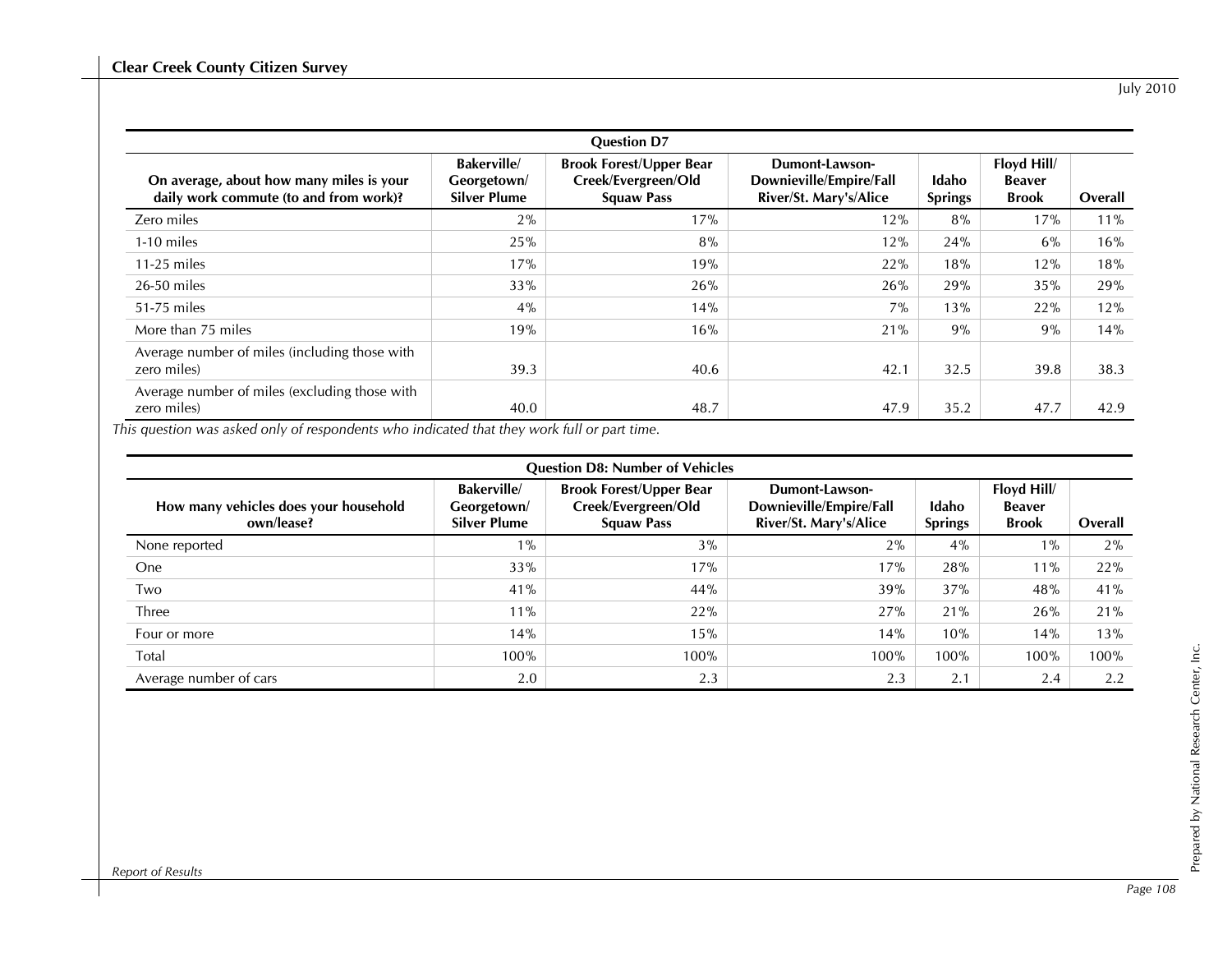| <b>Question D8: Miles Traveled</b>                                                            |                                                         |                                                                            |                                                                     |                         |                                              |         |  |  |
|-----------------------------------------------------------------------------------------------|---------------------------------------------------------|----------------------------------------------------------------------------|---------------------------------------------------------------------|-------------------------|----------------------------------------------|---------|--|--|
| For each household vehicle, please estimate<br>the number of miles traveled per year on each. | <b>Bakerville</b><br>Georgetown/<br><b>Silver Plume</b> | <b>Brook Forest/Upper Bear</b><br>Creek/Evergreen/Old<br><b>Squaw Pass</b> | Dumont-Lawson-<br>Downieville/Empire/Fall<br>River/St. Mary's/Alice | Idaho<br><b>Springs</b> | Floyd Hill/<br><b>Beaver</b><br><b>Brook</b> | Overall |  |  |
| Vehicle #1                                                                                    | 15,889                                                  | 13,558                                                                     | 15.076                                                              | 13,469                  | 14,958                                       | 14,335  |  |  |
| Vehicle #2                                                                                    | 11,373                                                  | 10,298                                                                     | 10,216                                                              | 9,046                   | 11,117                                       | 10,259  |  |  |
| Vehicle #3                                                                                    | 5,447                                                   | 4,545                                                                      | 3,873                                                               | 4,010                   | 3,880                                        | 4,283   |  |  |
| Vehicle #4                                                                                    | 3,854                                                   | 3,283                                                                      | 2,484                                                               | 4,622                   | 1,511                                        | 3,231   |  |  |

*This question was only asked of respondents who reported having at least one vehicle. Cars for which no miles were reported are not included in average miles.* 

| <b>Question D9</b>                                                   |                                                         |                                                                            |                                                                     |                         |                                              |         |  |  |
|----------------------------------------------------------------------|---------------------------------------------------------|----------------------------------------------------------------------------|---------------------------------------------------------------------|-------------------------|----------------------------------------------|---------|--|--|
| Which best describes the building you live in?                       | <b>Bakerville</b><br>Georgetown/<br><b>Silver Plume</b> | <b>Brook Forest/Upper Bear</b><br>Creek/Evergreen/Old<br><b>Squaw Pass</b> | Dumont-Lawson-<br>Downieville/Empire/Fall<br>River/St. Mary's/Alice | Idaho<br><b>Springs</b> | Floyd Hill/<br><b>Beaver</b><br><b>Brook</b> | Overall |  |  |
| One family house detached from any other<br>houses                   | 59%                                                     | 99%                                                                        | 80%                                                                 | 75%                     | 100%                                         | 83%     |  |  |
| House attached to one or more houses (e.g., a<br>duplex or townhome) | 13%                                                     | $0\%$                                                                      | 3%                                                                  | 7%                      | 0%                                           | $5\%$   |  |  |
| Building with two or more apartments or<br>condos                    | 25%                                                     | $0\%$                                                                      | 4%                                                                  | 10%                     | 0%                                           | 7%      |  |  |
| Mobile home                                                          | $0\%$                                                   | $0\%$                                                                      | 11%                                                                 | $6\%$                   | 0%                                           | 4%      |  |  |
| Other                                                                | 3%                                                      | $0\%$                                                                      | 2%                                                                  | 2%                      | $0\%$                                        | 2%      |  |  |
| Total                                                                | 100%                                                    | 100%                                                                       | 100%                                                                | 100%                    | 100%                                         | 100%    |  |  |

|                                                      |                                                         | <b>Question D10</b>                                                        |                                                                     |                         |                                              |         |
|------------------------------------------------------|---------------------------------------------------------|----------------------------------------------------------------------------|---------------------------------------------------------------------|-------------------------|----------------------------------------------|---------|
| Is this house, apartment or mobile home              | <b>Bakerville</b><br>Georgetown/<br><b>Silver Plume</b> | <b>Brook Forest/Upper Bear</b><br>Creek/Evergreen/Old<br><b>Squaw Pass</b> | Dumont-Lawson-<br>Downieville/Empire/Fall<br>River/St. Mary's/Alice | Idaho<br><b>Springs</b> | Floyd Hill/<br><b>Beaver</b><br><b>Brook</b> | Overall |
| Rented for cash or occupied without cash<br>payment? | 39%                                                     | 6%                                                                         | 21%                                                                 | 37%                     | 2%                                           | 22%     |
| Owned by you or someone in this house?               | 61%                                                     | 94%                                                                        | 79%                                                                 | 63%                     | 98%                                          | 78%     |
| Total                                                | 100%                                                    | 100%                                                                       | 100%                                                                | 100%                    | 100%                                         | 100%    |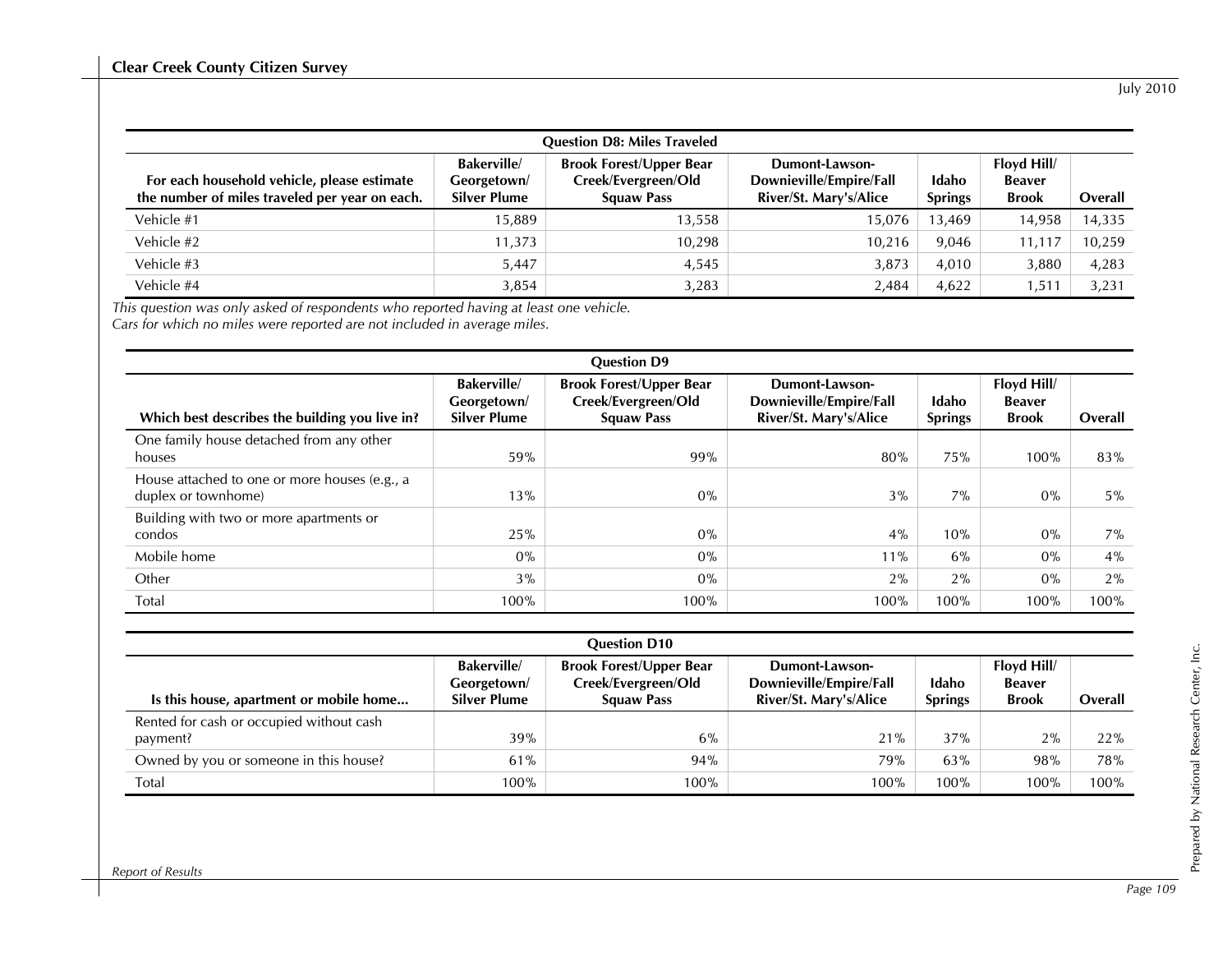| <b>Question D11</b>                                                                                                                                                |                                                         |                                                                            |                                                                     |                         |                                              |         |  |  |
|--------------------------------------------------------------------------------------------------------------------------------------------------------------------|---------------------------------------------------------|----------------------------------------------------------------------------|---------------------------------------------------------------------|-------------------------|----------------------------------------------|---------|--|--|
| About how much is your monthly housing cost<br>for the place you live (including rent, mortgage<br>payment, property tax, property insurance,<br>utilities, etc.)? | <b>Bakerville</b><br>Georgetown/<br><b>Silver Plume</b> | <b>Brook Forest/Upper Bear</b><br>Creek/Evergreen/Old<br><b>Squaw Pass</b> | Dumont-Lawson-<br>Downieville/Empire/Fall<br>River/St. Mary's/Alice | Idaho<br><b>Springs</b> | Floyd Hill/<br><b>Beaver</b><br><b>Brook</b> | Overall |  |  |
| Less than \$599 per month                                                                                                                                          | 11%                                                     | 9%                                                                         | 16%                                                                 | 13%                     | 8%                                           | 11%     |  |  |
| \$600 to \$999 per month                                                                                                                                           | 44%                                                     | $7\%$                                                                      | 24%                                                                 | 31%                     | $11\%$                                       | 23%     |  |  |
| \$1,000 to \$1,499 per month                                                                                                                                       | 16%                                                     | 19%                                                                        | 23%                                                                 | 27%                     | 20%                                          | 21%     |  |  |
| \$1,500 to \$2,499 per month                                                                                                                                       | 24%                                                     | 41%                                                                        | 29%                                                                 | 23%                     | 44%                                          | 32%     |  |  |
| \$2,500 to \$3,999 per month                                                                                                                                       | $5\%$                                                   | 18%                                                                        | 7%                                                                  | 6%                      | 15%                                          | 10%     |  |  |
| \$4,000 or more per month                                                                                                                                          | $1\%$                                                   | $6\%$                                                                      | 2%                                                                  | $0\%$                   | 3%                                           | $2\%$   |  |  |
| Total                                                                                                                                                              | 100%                                                    | 100%                                                                       | 100%                                                                | 100%                    | 100%                                         | 100%    |  |  |

### **Question D12**

| How much do you anticipate your household's<br>total income before taxes will be for the current<br>year? (Please include in your total income<br>money from all sources for all persons living in<br>your household.) | <b>Bakerville</b><br>Georgetown/<br><b>Silver Plume</b> | <b>Brook Forest/Upper Bear</b><br>Creek/Evergreen/Old<br><b>Squaw Pass</b> | Dumont-Lawson-<br>Downieville/Empire/Fall<br>River/St. Mary's/Alice | Idaho<br><b>Springs</b> | Floyd Hill/<br><b>Beaver</b><br><b>Brook</b> | Overall |
|------------------------------------------------------------------------------------------------------------------------------------------------------------------------------------------------------------------------|---------------------------------------------------------|----------------------------------------------------------------------------|---------------------------------------------------------------------|-------------------------|----------------------------------------------|---------|
| Less than $$24,999$                                                                                                                                                                                                    | 14%                                                     | $5\%$                                                                      | 17%                                                                 | 17%                     | 7%                                           | 12%     |
| \$25,000 to \$49,999                                                                                                                                                                                                   | 35%                                                     | 15%                                                                        | 21%                                                                 | 32%                     | 14%                                          | 24%     |
| \$50,000 to \$99,999                                                                                                                                                                                                   | 34%                                                     | 32%                                                                        | 39%                                                                 | 34%                     | 28%                                          | 33%     |
| \$100,000 to \$149,999                                                                                                                                                                                                 | 12%                                                     | 27%                                                                        | 15%                                                                 | 14%                     | 27%                                          | 19%     |
| \$150,000 or more                                                                                                                                                                                                      | $5\%$                                                   | 21%                                                                        | 8%                                                                  | $4\%$                   | 25%                                          | 12%     |
| Total                                                                                                                                                                                                                  | 100%                                                    | 100%                                                                       | 100%                                                                | 100%                    | 100%                                         | 100%    |

|                                                        |                                                         | <b>Question D13</b>                                                        |                                                                     |                         |                                              |         |
|--------------------------------------------------------|---------------------------------------------------------|----------------------------------------------------------------------------|---------------------------------------------------------------------|-------------------------|----------------------------------------------|---------|
| Do any children 17 or under live in your<br>household? | <b>Bakerville</b><br>Georgetown/<br><b>Silver Plume</b> | <b>Brook Forest/Upper Bear</b><br>Creek/Evergreen/Old<br><b>Squaw Pass</b> | Dumont-Lawson-<br>Downieville/Empire/Fall<br>River/St. Mary's/Alice | Idaho<br><b>Springs</b> | Floyd Hill/<br><b>Beaver</b><br><b>Brook</b> | Overall |
| No                                                     | 81%                                                     | 65%                                                                        | 76%                                                                 | $71\%$                  | 72%                                          | 72%     |
| Yes                                                    | 19%                                                     | 35%                                                                        | 24%                                                                 | 29%                     | 28%                                          | 28%     |
| Total                                                  | 100%                                                    | 100%                                                                       | 100%                                                                | $100\%$                 | 100%                                         | 100%    |

Prepared by National Research Center, Inc.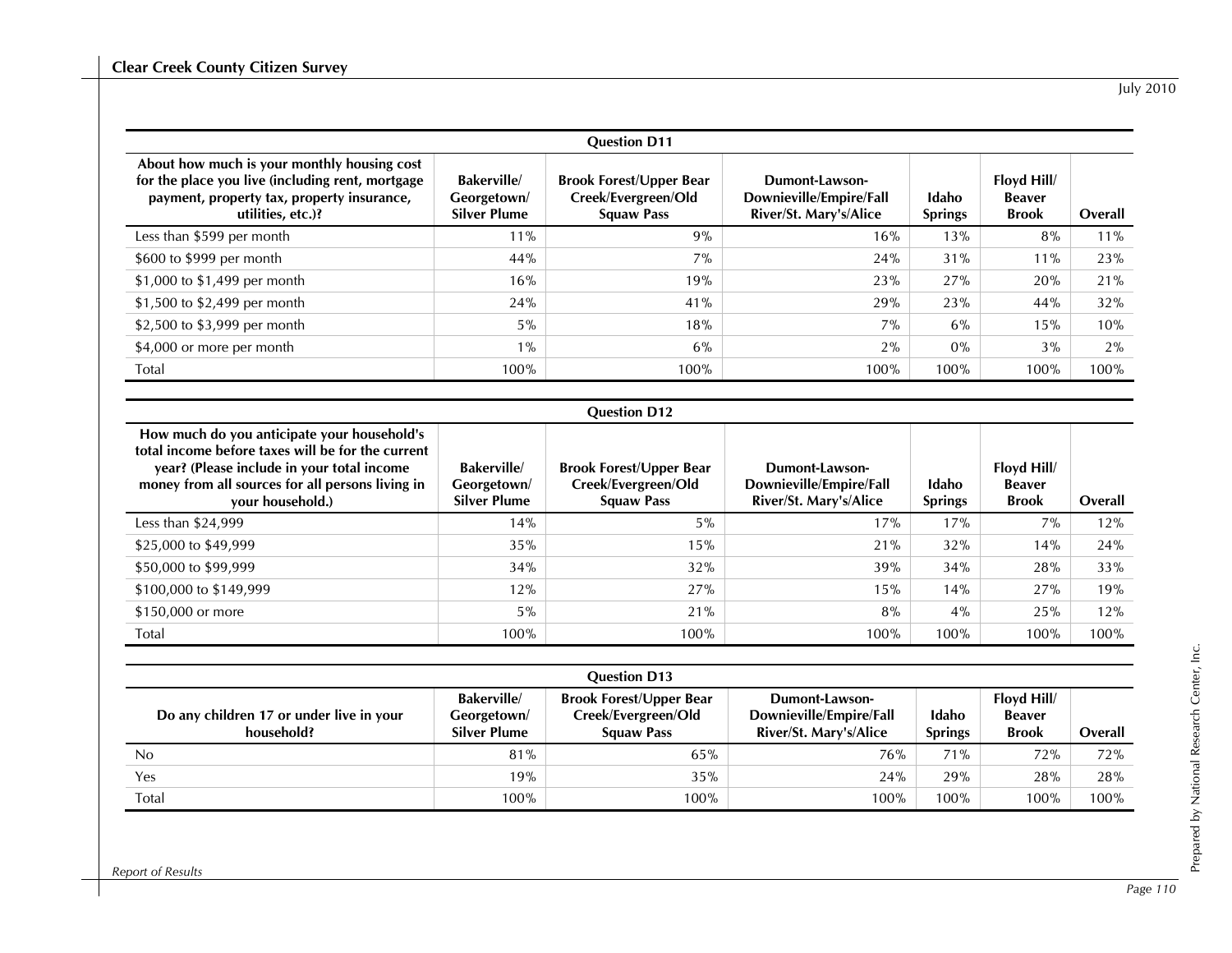|                                                                     |                                                         | <b>Question D14</b>                                                        |                                                                     |                         |                                              |         |
|---------------------------------------------------------------------|---------------------------------------------------------|----------------------------------------------------------------------------|---------------------------------------------------------------------|-------------------------|----------------------------------------------|---------|
| Are you or any other members of your<br>household aged 65 or older? | <b>Bakerville</b><br>Georgetown/<br><b>Silver Plume</b> | <b>Brook Forest/Upper Bear</b><br>Creek/Evergreen/Old<br><b>Squaw Pass</b> | Dumont-Lawson-<br>Downieville/Empire/Fall<br>River/St. Mary's/Alice | Idaho<br><b>Springs</b> | Floyd Hill/<br><b>Beaver</b><br><b>Brook</b> | Overall |
| No                                                                  | 85%                                                     | 86%                                                                        | 88%                                                                 | 87%                     | 86%                                          | 86%     |
| Yes                                                                 | 15%                                                     | 14%                                                                        | 12%                                                                 | 13%                     | 14%                                          | 14%     |
| Total                                                               | 100%                                                    | 100%                                                                       | 100%                                                                | 100%                    | 100%                                         | 100%    |

#### **Question D15**

| In which category is your age? | <b>Bakerville</b><br>Georgetown/<br><b>Silver Plume</b> | <b>Brook Forest/Upper Bear</b><br>Creek/Evergreen/Old<br><b>Squaw Pass</b> | Dumont-Lawson-<br>Downieville/Empire/Fall<br>River/St. Mary's/Alice | Idaho<br><b>Springs</b> | Floyd Hill/<br><b>Beaver</b><br><b>Brook</b> | Overall |
|--------------------------------|---------------------------------------------------------|----------------------------------------------------------------------------|---------------------------------------------------------------------|-------------------------|----------------------------------------------|---------|
| $18-24$ years                  | $5\%$                                                   | $0\%$                                                                      | 3%                                                                  | $0\%$                   | $0\%$                                        | $1\%$   |
| $25-34$ years                  | 24%                                                     | 15%                                                                        | 15%                                                                 | 21%                     | 25%                                          | 19%     |
| $35-44$ years                  | 22%                                                     | 20%                                                                        | 25%                                                                 | 22%                     | 17%                                          | 21%     |
| $45-54$ years                  | 29%                                                     | 37%                                                                        | 33%                                                                 | 33%                     | 35%                                          | 34%     |
| 55-64 years                    | 11%                                                     | 17%                                                                        | 14%                                                                 | 15%                     | 14%                                          | 15%     |
| $65-74$ years                  | $6\%$                                                   | 8%                                                                         | $6\%$                                                               | 6%                      | 7%                                           | 7%      |
| 75 years or older              | 4%                                                      | 3%                                                                         | 3%                                                                  | 3%                      | $1\%$                                        | 3%      |
| Total                          | 100%                                                    | 100%                                                                       | 100%                                                                | 100%                    | 100%                                         | 100%    |

| <b>Question D16</b>  |                                                  |                                                                            |                                                                     |                         |                                              |         |  |  |  |
|----------------------|--------------------------------------------------|----------------------------------------------------------------------------|---------------------------------------------------------------------|-------------------------|----------------------------------------------|---------|--|--|--|
| What is your gender? | <b>Bakerville</b><br>Georgetown/<br>Silver Plume | <b>Brook Forest/Upper Bear</b><br>Creek/Evergreen/Old<br><b>Squaw Pass</b> | Dumont-Lawson-<br>Downieville/Empire/Fall<br>River/St. Mary's/Alice | Idaho<br><b>Springs</b> | Floyd Hill/<br><b>Beaver</b><br><b>Brook</b> | Overall |  |  |  |
| Female               | 55%                                              | 45%                                                                        | 53%                                                                 | 49%                     | 45%                                          | 49%     |  |  |  |
| Male                 | 45%                                              | 55%                                                                        | 47%                                                                 | 51%                     | 55%                                          | 51%     |  |  |  |
| Total                | 100%                                             | 100%                                                                       | 100%                                                                | 100%                    | 100%                                         | 100%    |  |  |  |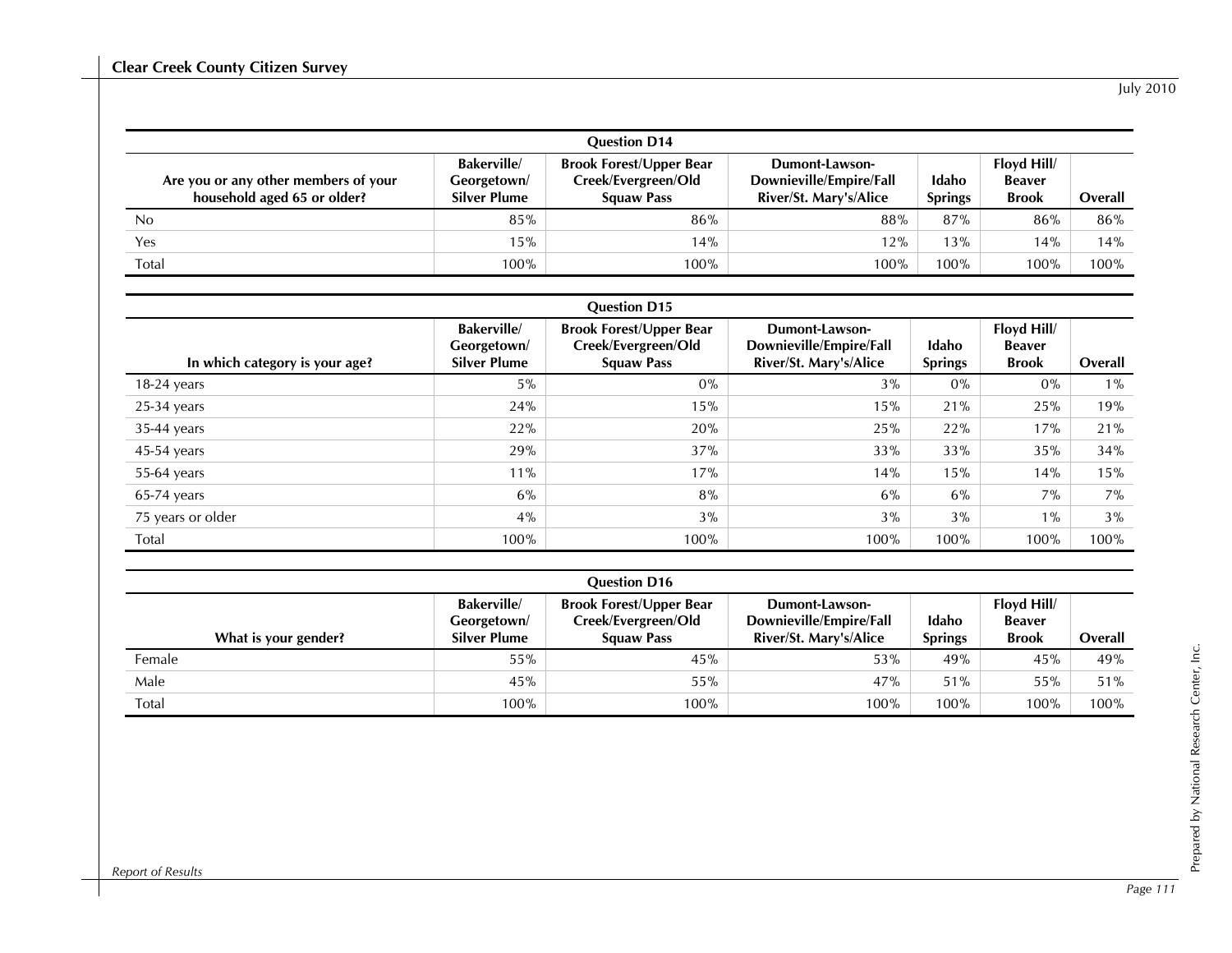# **Appendix F: Survey Methodology**

# *Developing the Questionnaire*

The Clear Creek County Citizen Survey was developed by starting with a list of specific topics provided by the County. Topics and questions were modified to find those that were the best fit for the 2010 questionnaire. In an iterative process between City staff and NRC staff that included two in-person meetings, a final six-page questionnaire was created.

# *Selecting Survey Recipients*

"Sampling" refers to the method by which survey recipients are chosen. The "sample" refers to all those who were given a chance to participate in the survey. All households located in the Clear Creek County were eligible for the survey. Because local governments generally do not have inclusive lists of all the residences in the jurisdiction (tax assessor and utility billing databases often omit rental units), lists from the United States Postal Service (USPS), updated every three months, usually provide the best representation of all households in a specific geographic location. However, some residents living in Evergreen, CO whose physical address is within Clear Creek County limits only get mail at PO boxes that are outside County limits. Therefore, NRC used a United States Postal Service (USPS) list that is updated every three months in addition to Clear Creek County Tax Assessor data to sample all Clear Creek County households. The exact geographic location of each sampled address was identified and grouped according to whether it was located in incorporated or unincorporated areas of the county.

An individual within each household was randomly selected to complete the survey using the birthday method. The birthday method selects a person within the household by asking the "person whose birthday has most recently passed" to complete the questionnaire. The underlying assumption in this method is that day of birth has no relationship to the way people respond to surveys. This instruction was contained in the cover letter accompanying the questionnaire.

# *Survey Administration and Response*

Each selected household was contacted three times. First, a prenotification announcement, informing the household members that they had been selected to participate in the survey was sent. Approximately one week after mailing the prenotification, each household was mailed a survey containing a cover letter signed by the Chairman of the Board of County Commissioners. The packet also contained a postage-paid return envelope in which the survey recipients could return the completed questionnaire to NRC. A reminder postcard, scheduled to arrive one week after the first survey was the final contact. The reminder postcard asked those who had not completed the survey to do so.

The mailings were sent in April and May of 2010. Completed surveys were collected over the following four weeks. About 6% of the 4,716 surveys mailed were returned because the housing unit was vacant or the postal service was unable to deliver the survey as addressed. Of the 4,434 households presumed to have received a survey, 1,746 completed the survey, providing a response rate of 39%. This is a good response rate; typical response rates for a mailed resident survey range from 25% to 40%.

# **95% Confidence Intervals**

The 95% confidence interval (or "margin of error") quantifies the "sampling error" or precision of the estimates made from the survey results. A 95% confidence interval can be calculated for any sample size, and indicates that in 95 of 100 surveys conducted like this one, for a particular item, a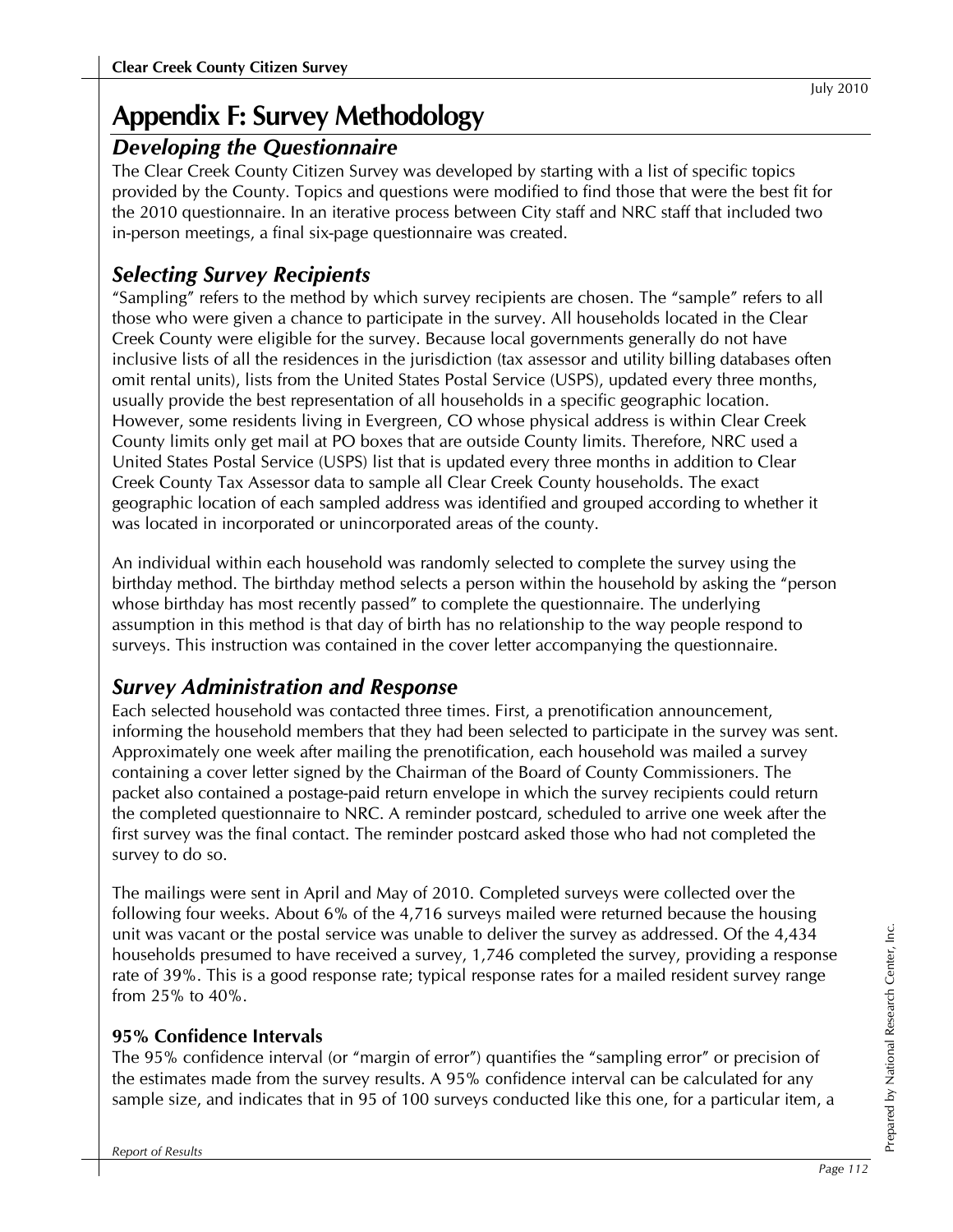result would be found that is within plus or minus two percentage points of the result that would be found if everyone in the population of interest was surveyed. The practical difficulties of conducting any resident survey may introduce other sources of error in addition to sampling error. Despite our best efforts to boost participation and ensure potential inclusion of all households, some selected households will decline participation in the survey (referred to as non-response error) and some eligible households may be unintentionally excluded from the listed sources for the sample (referred to as coverage error).

While the 95 percent confidence level for the survey is generally no greater than plus or minus two percentage points around any given percent reported for the entire sample, results for subgroups will have wider confidence intervals. Where estimates are given for subgroups, they are less precise. For each geographic subgroup from the survey, the margin of error rises to as much as plus or minus 3% for a sample size of 1,395 surveys completed by residents living in unincorporated areas of Clear Creek County, to plus or minus 5% for 351 surveys completed by residents living in incorporated areas of the county.

# *Survey Processing*

Mailed surveys were returned via postage-paid business reply envelopes. Once received, staff assigned a unique identification number to each questionnaire. Additionally, each survey was reviewed and "cleaned" as necessary. For example, a question may have asked a respondent to pick two items out of a list of five, but the respondent checked three; NRC staff would choose randomly two of the three selected items to be coded in the dataset.

Once all surveys have been assigned a unique identification number, they are entered into an electronic dataset. This dataset is subject to a data entry protocol of "key and verify," in which survey data were entered twice into an electronic dataset and then compared. Discrepancies were evaluated against the original survey form and corrected. Range checks as well as other forms of quality control were also performed.

# *Survey Analysis*  **Weighting the Data**

The demographic characteristics of the survey sample were compared to those found in the 2000 Census estimates for adults in the county. The primary objective of weighting survey data is to make the survey sample reflective of the larger population of the community.

Sample results were weighted using the population norms to reflect the appropriate percent of those residents in the county. Other discrepancies between the whole population and the sample were also aided by the weighting due to the intercorrelation of many socioeconomic characteristics.

The variables used for weighting were respondent housing tenure (rent or own), housing unit type (detached or attached), gender and age. This decision was based on the disparity between the survey respondent characteristics and the population norms for these variables and the saliency of these variables in differences of opinion among subgroups.

A special software program using mathematical algorithms was used to calculate the appropriate weights. The results of the weighting scheme are presented in the figure on the following page.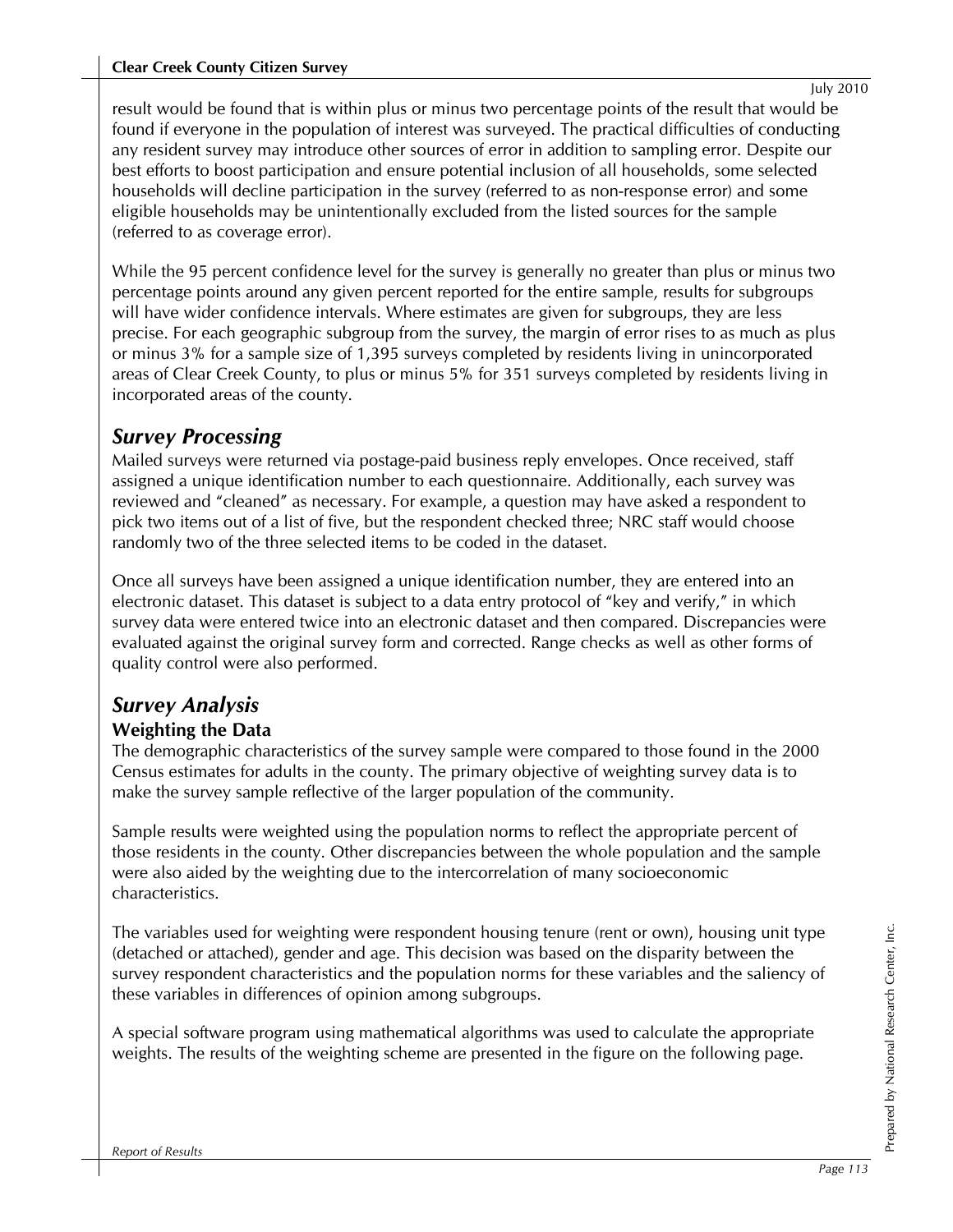| <b>Clear Creek County Citizen Survey Weighting Table</b> |                                                                   |     |     |  |  |  |  |  |  |  |  |
|----------------------------------------------------------|-------------------------------------------------------------------|-----|-----|--|--|--|--|--|--|--|--|
| Characteristic                                           | <b>Population Norm</b><br>Unweighted Data<br><b>Weighted Data</b> |     |     |  |  |  |  |  |  |  |  |
| <b>Housing</b>                                           |                                                                   |     |     |  |  |  |  |  |  |  |  |
| Rent home                                                | 24%                                                               | 9%  | 22% |  |  |  |  |  |  |  |  |
| Own home                                                 | 76%                                                               | 91% | 79% |  |  |  |  |  |  |  |  |
| Detached unit                                            | 86%                                                               | 91% | 87% |  |  |  |  |  |  |  |  |
| Attached unit                                            | 14%                                                               | 9%  | 13% |  |  |  |  |  |  |  |  |
| Sex and Age                                              |                                                                   |     |     |  |  |  |  |  |  |  |  |
| Female                                                   | 48%                                                               | 48% | 49% |  |  |  |  |  |  |  |  |
| Male                                                     | 52%                                                               | 52% | 51% |  |  |  |  |  |  |  |  |
| 18-34 years of age                                       | 23%                                                               | 7%  | 20% |  |  |  |  |  |  |  |  |
| 35-54 years of age                                       | 55%                                                               | 38% | 55% |  |  |  |  |  |  |  |  |
| $55 +$ years of age                                      | 23%                                                               | 55% | 25% |  |  |  |  |  |  |  |  |
| Females 18-34                                            | 11%                                                               | 4%  | 11% |  |  |  |  |  |  |  |  |
| Females 35-54                                            | 26%                                                               | 21% | 26% |  |  |  |  |  |  |  |  |
| Females $55+$                                            | 11%                                                               | 23% | 12% |  |  |  |  |  |  |  |  |
| Males 18-34                                              | 12%                                                               | 3%  | 10% |  |  |  |  |  |  |  |  |
| <b>Males 35-54</b>                                       | 29%                                                               | 17% | 29% |  |  |  |  |  |  |  |  |
| Males $55+$                                              | 12%                                                               | 32% | 12% |  |  |  |  |  |  |  |  |

 *\*Source: 2000 Census.* 

## **Analyzing the Data**

The electronic dataset was analyzed by National Research Center, Inc. staff using the Statistical Package for the Social Sciences (SPSS). For the most part, frequency distributions are presented in the body of the report. A complete set of frequencies for each survey question is presented in *Appendix B: Full Set of Responses to Survey Questions*.

Also included are results by respondent geography (*Appendix E: Responses to Selected Survey Questions by Geographic Area*). Chi-square or ANOVA tests of significance were applied to these breakdowns of selected survey questions. A "p-value" of 0.05 or less indicates that there is less than a 5% probability that differences observed between groups are due to chance; or in other words, a greater than 95% probability that the differences observed in the selected categories of the sample represent "real" differences among those populations. Where differences between subgroups are statistically significant, they have been marked with grey shading in the appendices.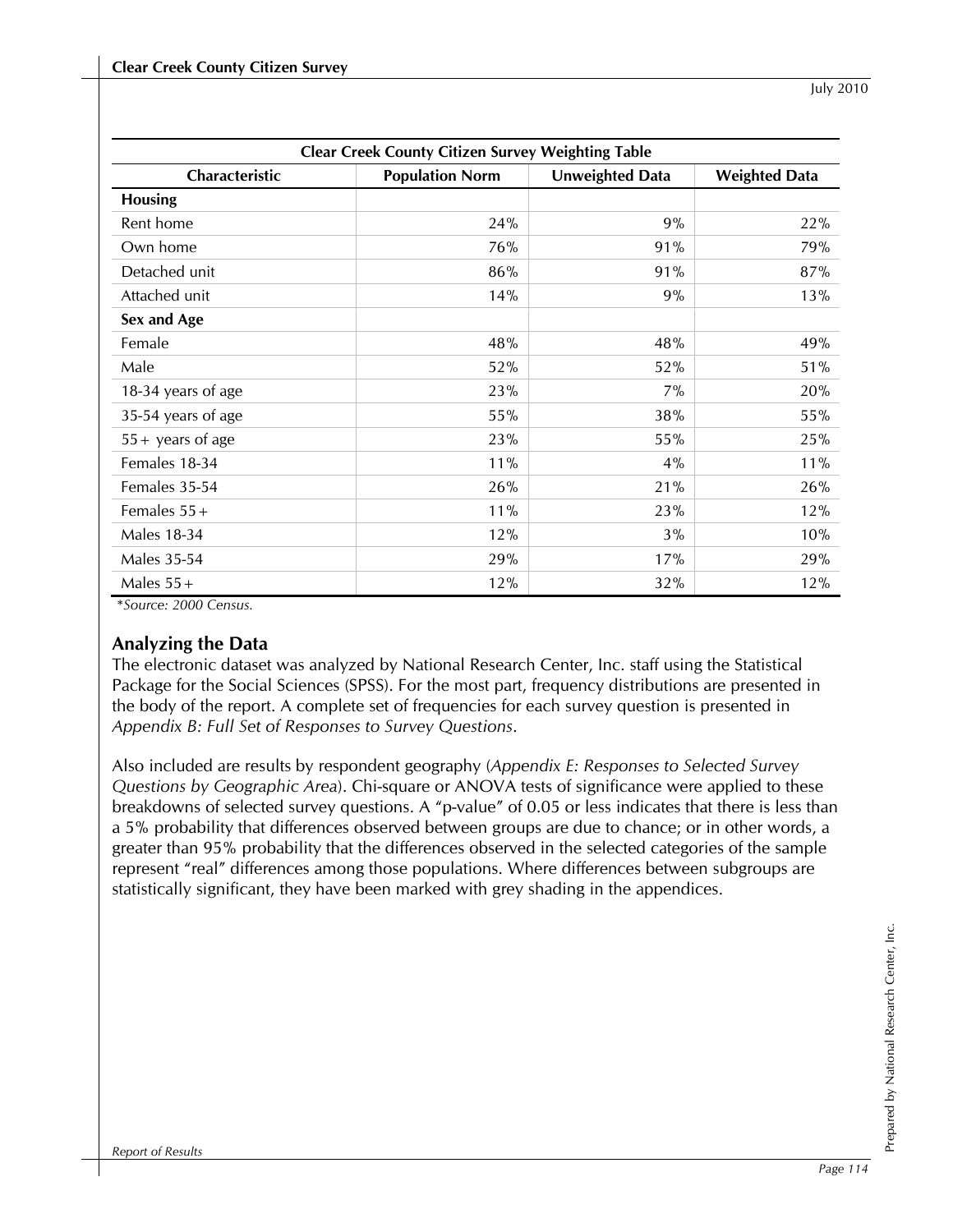# **Appendix G: Copy of Survey Questionnaire**

The following pages contain a copy of the questionnaire that survey participants were asked to complete.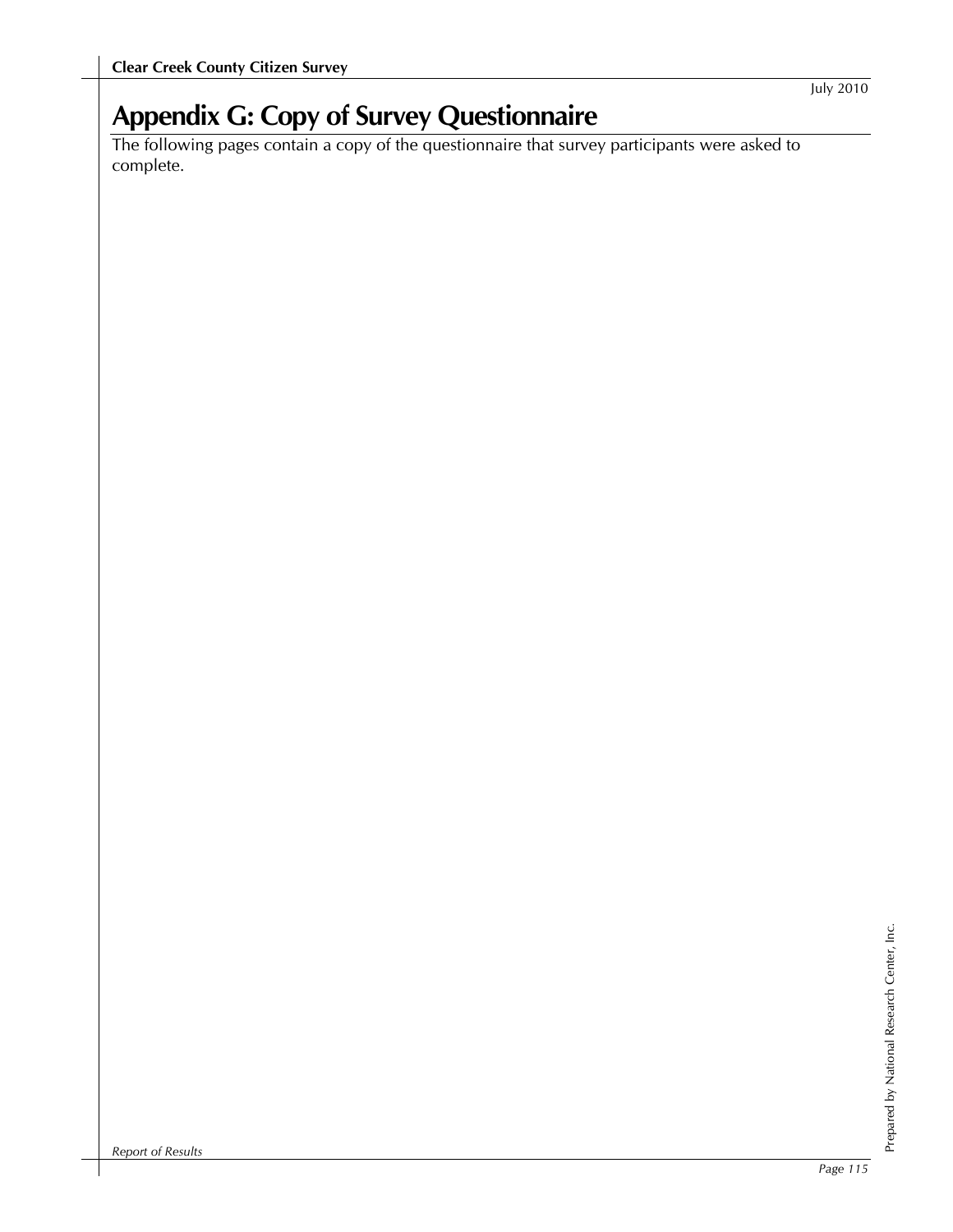Please complete this questionnaire if you are the adult (age 18 or older) in the household who most recently had a birthday. The adult's year of birth does not matter. Please select the response (by circling the number or checking the box) that most closely represents your opinion for each question. Your responses are anonymous and will be reported in group form only.

#### **1. Please rate each of the following aspects of quality of life in Clear Creek County:**

| Excellent | Good | Fair | Poor | Don't know |
|-----------|------|------|------|------------|
|           |      |      |      |            |
|           |      |      |      |            |
|           |      |      |      |            |
|           |      | 3    |      |            |
|           |      |      |      |            |

#### **2. What are your reasons for living in Clear Creek County? (Mark all that apply.)**

- $\overline{O}$  Close to work  $\overline{O}$  My town/city  $\overline{O}$  Sense of safety County‐provided services Natural environment Thriving economy  $\overline{O}$  Educational and learning opportunities  $\overline{O}$  Public safety  $\overline{O}$  Value of services for taxes paid  $\bigcirc$  Fiscally sound government  $\bigcirc$  Quality of life in general  $\bigcirc$  Other:  $O$  Land/home values  $O$  Recreation opportunities 3. When thinking about your quality of life in Clear Creek County, which ONE factor would you say matters the most in **making yours an "excellent" quality of life? (Please select only one.)** O Affordability **C** Large lots/acreage **C** Rural character  $\overline{O}$  Arts and cultural opportunities  $\overline{O}$  Location  $\overline{O}$  Schools
	-
	-
	-
	- County-provided services 0 Natural environment O Thriving economy
	-
	-
	-
- 
- 
- $\overline{O}$  Close to work  $\overline{O}$  My town/city  $\overline{O}$  Sense of safety
	-
	-
- $\bigcirc$  Fiscally sound government  $\bigcirc$  Quality of life in general  $\bigcirc$  Other:
- $O$  Land/home values  $O$  Recreation opportunities
- O Affordability  **Large lots/acreage Large Lots** C Rural character
- $\overline{O}$  Arts and cultural opportunities  $\overline{O}$  Location  $\overline{O}$  Schools
- $\overline{O}$  Close to family/friends  $\overline{O}$  Mining character  $\overline{O}$  Sense of community
	-
	-
	- -
	-
	-
- $\overline{O}$  Close to family/friends  $\overline{O}$  Mining character  $\overline{O}$  Sense of community
	-
	-
- $\overline{O}$  Educational and learning opportunities  $\overline{O}$  Public safety  $\overline{O}$  Value of services for taxes paid
	-

#### 4. Please rate the speed of growth in the following categories in Clear Creek County over the past 2 years:

| Much     | Somewhat |        | Right Somewhat | Much     | Don't |  |
|----------|----------|--------|----------------|----------|-------|--|
| too slow | too slow | amount | too fast       | too fast | know  |  |
|          |          |        |                |          |       |  |
|          |          |        |                |          |       |  |
|          |          |        |                |          |       |  |

#### 5. For each of the following categories, please rate the speed of growth you would prefer in Clear Creek County over the **next 5 years.**

| Much   | Somewhat | Same   | Somewhat | Much   | Don't |
|--------|----------|--------|----------|--------|-------|
| slower | slower   | amount | faster   | faster | know  |
|        |          |        |          |        |       |
|        |          |        |          |        |       |
|        |          |        |          |        |       |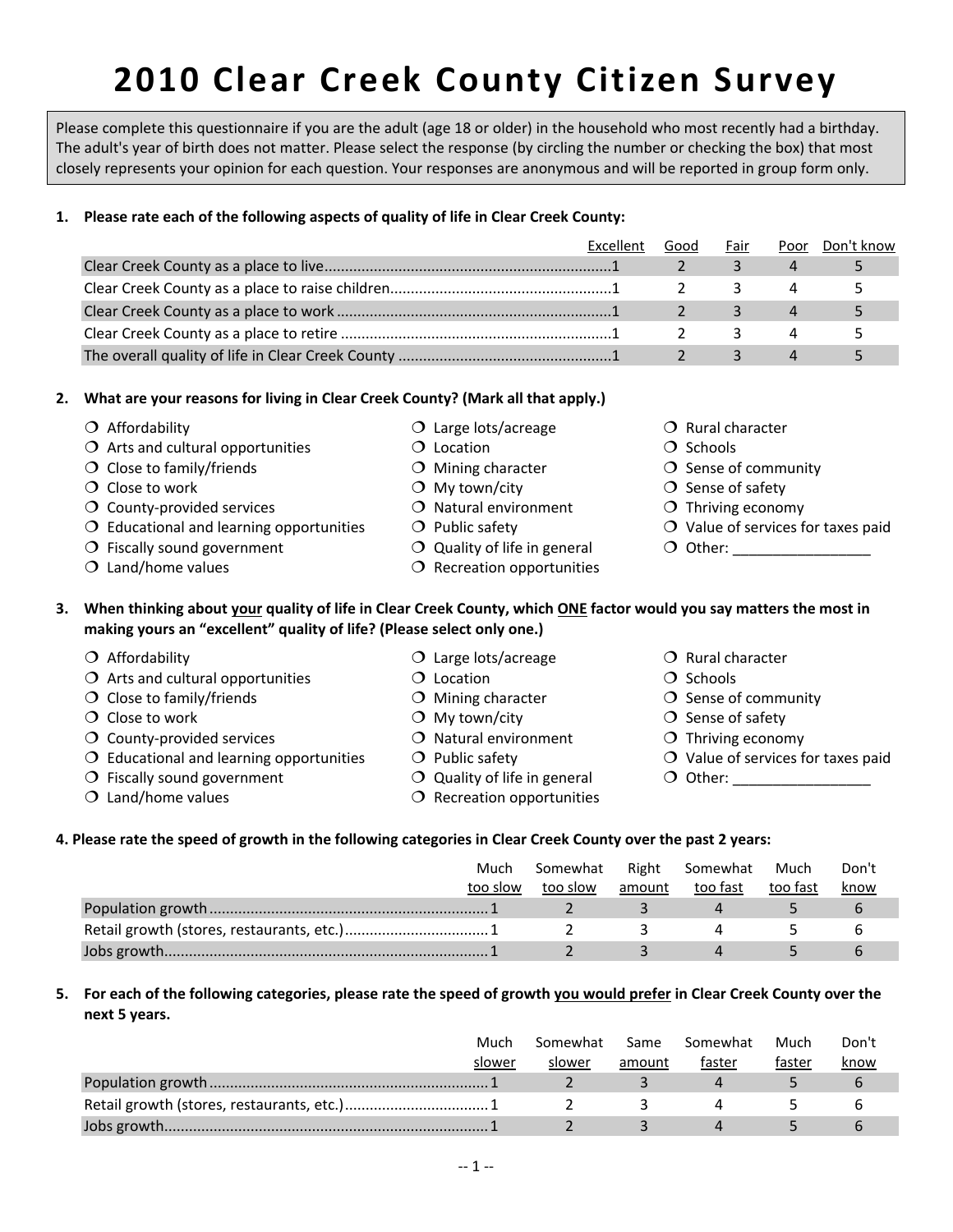6. Please indicate how important, if at all, each of the following ideas are to helping make Clear Creek County a great **place to live for you and future generations.**

|                                                                    | Very           | Somewhat  | Not at all | Don't |  |
|--------------------------------------------------------------------|----------------|-----------|------------|-------|--|
| Essential                                                          | important      | important | important  | know  |  |
| Preserving natural areas, habitats and open land (forest, habitat  |                |           |            |       |  |
|                                                                    | 2              | 3         | 4          | 5     |  |
| Including a mix of housing types for all ages and income levels in |                |           |            |       |  |
|                                                                    | 2              |           | 4          | 5     |  |
| Keeping the scenic beauty of Clear Creek County 1                  | $\mathcal{P}$  | 3         | 4          | 5     |  |
|                                                                    |                | 3         | 4          | 5     |  |
|                                                                    | $\overline{2}$ | 3         | 4          | 5     |  |
| Encouraging a mix of housing, shopping, and offices in the same    |                |           |            |       |  |
|                                                                    | 2              | 3         | 4          |       |  |
|                                                                    | $\overline{2}$ | 3         | 4          | 5     |  |
|                                                                    | 2              | 3         | 4          | 5     |  |
|                                                                    | $\overline{2}$ | 3         | 4          | 5     |  |
|                                                                    |                |           | 4          | 5     |  |
|                                                                    | $\overline{2}$ | 3         | 4          | 5     |  |
|                                                                    |                | 3         | 4          |       |  |
| Permitting selected development that matches residents' values  1  | $\overline{2}$ | 3         | 4          | 5     |  |
| Encouraging renovation and improvement of existing                 |                |           |            |       |  |
|                                                                    | $\mathfrak{p}$ | 3         | 4          | 5     |  |
|                                                                    | 2              | 3         | 4          |       |  |
|                                                                    |                | 3         | 4          | 5     |  |

#### **7. To what extent would you support or oppose the County doing each of the following?**

|                                                                         | Strongly | Somewhat | Somewhat | Strongly | Don't |
|-------------------------------------------------------------------------|----------|----------|----------|----------|-------|
|                                                                         | support  | support  | oppose   | oppose   | know  |
| Strengthening its code enforcement efforts (e.g., hiring new officer to |          |          |          |          |       |
| seek out violations versus responding only to complaints)  1            |          |          | 3        | 4        |       |
| Encouraging historic preservation through voluntary programs  1         |          |          |          | 4        |       |
| Increasing the supply of new housing in the \$100,000-250,000 range 1   |          |          |          |          |       |
|                                                                         |          |          |          | 4        |       |
|                                                                         |          |          |          | 4        |       |
| Working with local municipalities to accomplish potential housing       |          |          |          |          |       |
|                                                                         |          |          |          |          |       |
| Limiting residential development in some remote areas based on          |          |          |          |          |       |
|                                                                         |          |          | 3.       |          |       |
|                                                                         |          |          |          |          |       |
| Limiting the seasons of occupancy of homes in remote areas 1            |          |          |          |          |       |

#### 8. Please identify which scenario best represents how you would like Clear Creek County to manage its current resources. **(Please select only one.)**

- $O$  Use funds to improve roads and bridges in the county
- $O$  Use funds to subsidize housing programs
- $O$  Use funds for capital improvement projects such as building new and renovating existing facilities
- Use funds to build the County's general fund reserve ("rainy day" funds) in preparation of the mining down cycle and for future expenditures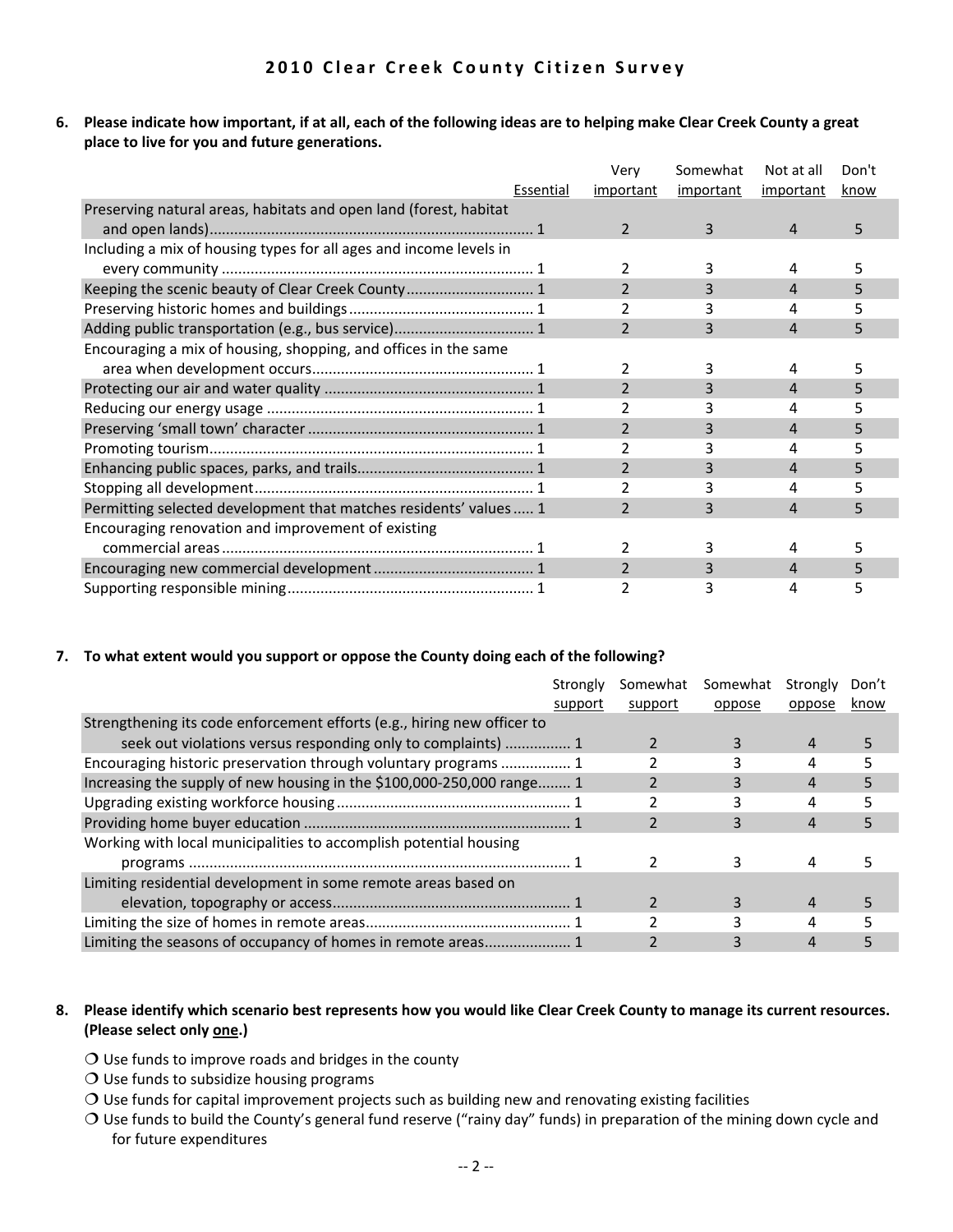- 9. Currently, the mining industry provides about 70% of the County's total assessed valuation. Due to the likely down cycle of the mining industry over the next 20 to 30 years, the County will need to find ways to make up for the revenue shortfall from the mining industry. When the gap between the County's costs and revenues widens in the coming years, would you rather see service levels reduced, the County replace lost revenue by asking voters to approve a tax increase **or should the County allow development that would create a new tax base? (Please select only one.)**
	- $\bigcirc$  Reduce service levels
	- $\Omega$  Raise property taxes
	- $\Omega$  Allow development that would create a new tax base

#### 10. If the County had to reduce services to cut costs, to what extent would you support or oppose the County reducing the **level of each of the following services?**

| How I would feel about reducing the level of each service:             | Strongly<br>support | Somewhat<br>support | Somewhat<br>oppose | Strongly<br>oppose | Don't<br>know |
|------------------------------------------------------------------------|---------------------|---------------------|--------------------|--------------------|---------------|
|                                                                        |                     |                     |                    |                    |               |
|                                                                        |                     |                     |                    |                    |               |
| Administrative services (Assessor's Office, Clerk and Recorder,        |                     |                     |                    |                    |               |
|                                                                        |                     |                     |                    | 4                  |               |
|                                                                        |                     |                     |                    |                    |               |
| Land use services (Planning and Zoning, Building, Site Development)  1 |                     |                     |                    |                    |               |
|                                                                        |                     |                     |                    |                    |               |
|                                                                        |                     |                     |                    |                    |               |
|                                                                        |                     |                     |                    |                    |               |

- 11. If voters were asked to approve a property tax increase to help keep up with current service levels, how much extra **per year, if anything, would you be willing to spend to help maintain current service levels?**
	- $\bigcirc$  More than \$100 extra per year
	- $\bigcirc$  \$75-\$100 extra per year
	- $\bigcirc$  \$50-\$74 extra per year
	- $\overline{O}$  Less than \$50 extra per year
	- $O$  I would not be willing to pay anything extra per year
- 12. To what extent would you support or oppose the Clear Creek Open Space Commission (OSC) purchasing, for open space, privately-owned land that is currently zoned for residential and commercial use (in such areas as Floyd Hill, **Empire Junction, Bakerville and Dumont‐Lawson‐Downieville areas) so that it remains undeveloped?**

 $\overline{O}$  Strongly support  $\overline{O}$  Somewhat support  $\overline{O}$  Somewhat oppose  $\overline{O}$  Strongly oppose  $\overline{O}$  Don't know

13. When considering whether or not to approve new development in Clear Creek County, County Commissioners take into account how development could impact the things that the community values the most. Please indicate how important you feel it is, if at all, that the Commissioners take into account each of the following issues or values when making a **future development decision.**

|                                                                          | Verv      | Somewhat  | Not at all | Don't |  |
|--------------------------------------------------------------------------|-----------|-----------|------------|-------|--|
| Essential                                                                | important | important | important  | know  |  |
| Financial impacts (both costs and revenue potential)1                    |           |           |            |       |  |
|                                                                          |           |           |            |       |  |
| Impacts on the community (both local and countywide)1                    |           |           |            |       |  |
| Environmental impacts (air, forests, water, wildlife, noise pollution) 1 |           |           |            |       |  |
|                                                                          |           |           |            |       |  |
|                                                                          |           |           |            |       |  |
|                                                                          |           |           |            |       |  |
| Protection of Clear Creek County's historic and cultural assets1         |           |           |            |       |  |
| Impacts on infrastructure including roads, water and wastewater 1        |           |           |            |       |  |
|                                                                          |           |           |            |       |  |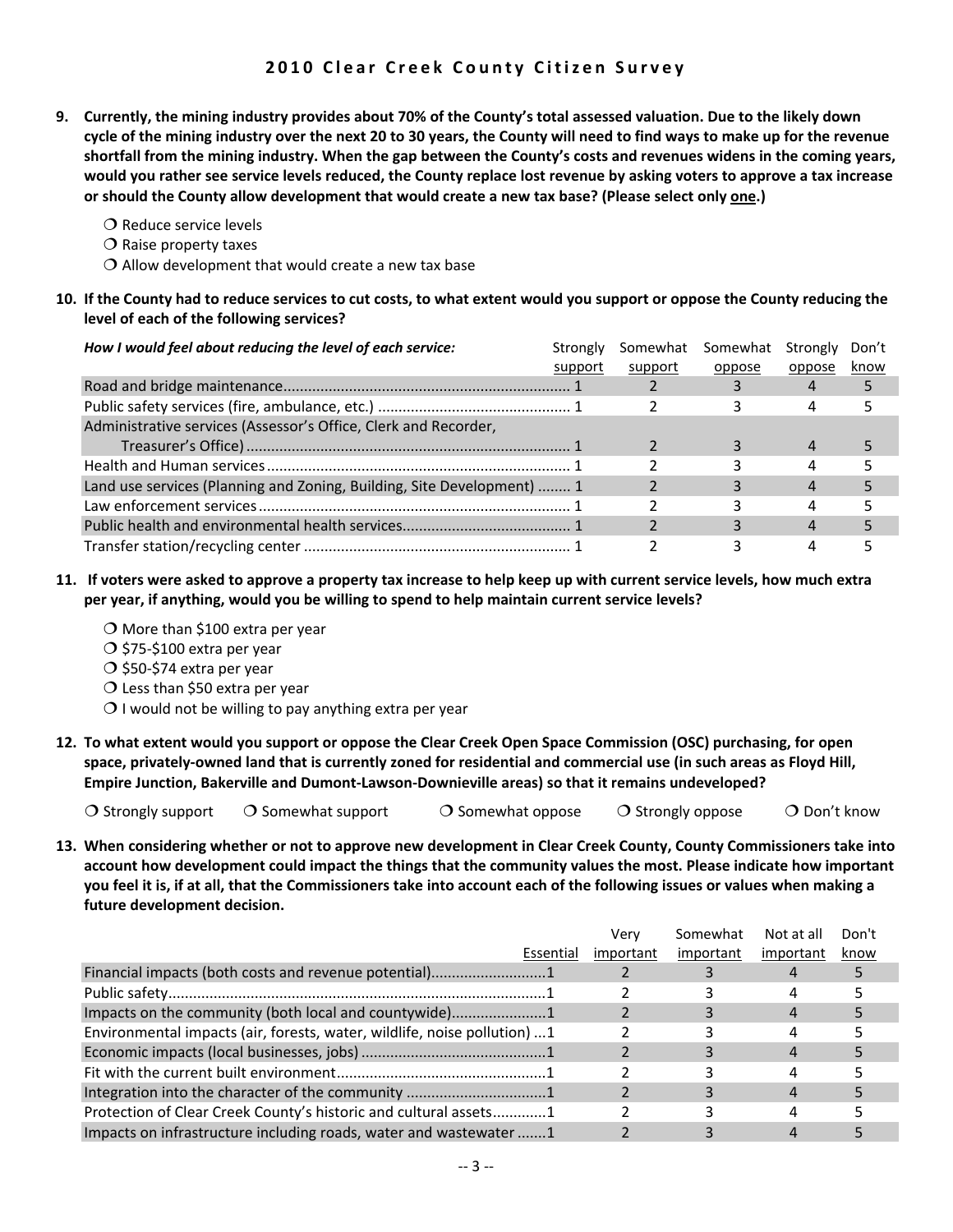| 14. How do you typically heat your home?                                                                                                                                                                                                                                |                                              |                                  |                                                                                                                             |                |  |  |  |  |
|-------------------------------------------------------------------------------------------------------------------------------------------------------------------------------------------------------------------------------------------------------------------------|----------------------------------------------|----------------------------------|-----------------------------------------------------------------------------------------------------------------------------|----------------|--|--|--|--|
| $\bigcirc$ Wood stove                                                                                                                                                                                                                                                   | $O$ Propane/Gas                              | $\bigcirc$ Electricity           | $\bigcirc$ Other:                                                                                                           |                |  |  |  |  |
|                                                                                                                                                                                                                                                                         | home if Clear Creek County funded a program? |                                  | 15. How interested, if at all, would you be in getting a low interest loan to make energy-efficient improvements in your    |                |  |  |  |  |
| $\bigcirc$ Very interested                                                                                                                                                                                                                                              | $\bigcirc$ Somewhat interested               | $\bigcirc$ Not at all interested |                                                                                                                             |                |  |  |  |  |
|                                                                                                                                                                                                                                                                         |                                              |                                  | 16. How likely or unlikely would you be to participate in a county-wide survey specifically regarding your home energy use? |                |  |  |  |  |
| $\bigcirc$ Very likely                                                                                                                                                                                                                                                  | $\bigcirc$ Somewhat likely                   | $\bigcirc$ Somewhat unlikely     | $\bigcirc$ Very unlikely                                                                                                    | $O$ Don't know |  |  |  |  |
| 17. To what extent do you support or oppose Clear Creek County as a location to install large, utility scale alternative<br>energy sources (such as wind turbines and solar projects)?                                                                                  |                                              |                                  |                                                                                                                             |                |  |  |  |  |
| O Strongly support $\rightarrow$ Go to Question 18<br>O Somewhat support $\rightarrow$ Go to Question 18<br>O Somewhat oppose $\rightarrow$ Go to Question 19<br>O Strongly oppose $\rightarrow$ Go to Question 19<br>O Don't know $\rightarrow$ Go to Question 20      |                                              |                                  |                                                                                                                             |                |  |  |  |  |
| 18. If you strongly or somewhat support Clear Creek County as a location to install large, utility scale alternative energy<br>sources (such as wind turbines and solar projects), what are your reasons for your opinion? (Please check all that<br>apply.)            |                                              |                                  |                                                                                                                             |                |  |  |  |  |
| $\overline{O}$ The increased access to remote areas that could be a result of this project<br>$\overline{O}$ The economic benefits that could be a result of this project<br>$\overline{O}$ The societal benefits the project could have on the Clear Creek County area |                                              |                                  |                                                                                                                             |                |  |  |  |  |

Other, please specify: \_\_\_\_\_\_\_\_\_\_\_\_\_\_\_\_\_\_\_\_\_\_\_\_\_\_\_\_\_\_\_\_\_\_\_\_\_\_\_\_\_\_\_\_\_\_\_\_\_\_\_\_\_\_\_\_\_\_\_\_\_\_\_\_\_\_\_\_\_\_\_\_\_\_

19. If you strongly or somewhat oppose Clear Creek County as a location to install large, utility scale alternative energy sources (such as wind turbines and solar projects), what are your reasons for your opposition? (Please check all that **apply.)**

- $\overline{O}$  The visual impact the project could have on the Clear Creek County area
- $\overline{O}$  The environmental impact the project could have on the Clear Creek County area
- $O$  The increased access to remote areas that could be a result of this project

 $\bigcirc$  Other, please specify:

#### **20. Please indicate how likely or unlikely you would be to do each of the following actions:**

|                                                                | Verv   | Somewhat Somewhat Very |          | Not                 |
|----------------------------------------------------------------|--------|------------------------|----------|---------------------|
|                                                                | likely | likely                 | unlikely | unlikely applicable |
| Schedule a free home energy audit service to learn how to make |        |                        |          |                     |
|                                                                |        |                        |          | $\mathbf{p}$        |
| Schedule a home energy audit service to learn how to make      |        |                        |          |                     |
| improvements to lower the household energy bills 1             |        |                        |          |                     |

#### **21. Please rate the following categories of Clear Creek County government performance:**

|                                                                              | Excellent | Good       |  | Fair Poor Don't know |
|------------------------------------------------------------------------------|-----------|------------|--|----------------------|
|                                                                              |           |            |  |                      |
|                                                                              |           |            |  | $\sim$               |
| The job Clear Creek County government does at welcoming citizen involvement1 |           | $\sim$ 2 4 |  | $\sim$               |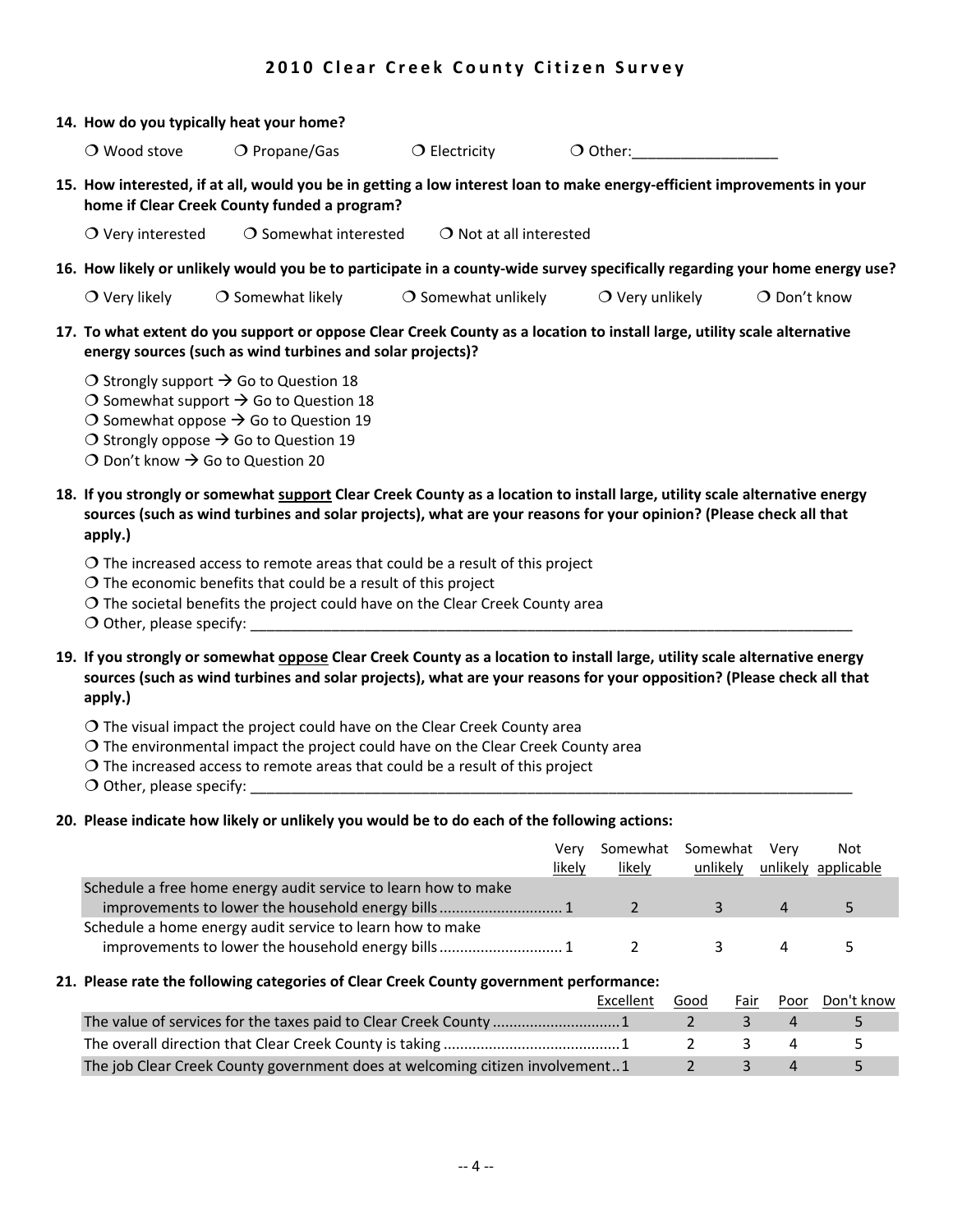#### 22. Please rate the quality of services provided by each of the following Clear Creek County offices or organizations:

| Excellent | Good           | Fair | Poor     | Don't know |
|-----------|----------------|------|----------|------------|
|           |                | 3    | 4        |            |
|           |                |      | 4        |            |
|           |                |      | Δ        |            |
|           |                |      | 4        |            |
|           |                |      | Δ        |            |
|           |                |      | Δ        |            |
|           |                | ર    | Δ        |            |
|           |                |      | 4        |            |
|           |                | ર    |          | 5          |
|           |                |      | 4        |            |
|           | $\mathcal{P}$  | ς    | $\Delta$ | 5          |
|           | $\overline{2}$ |      | Δ        |            |
|           | $\mathfrak{p}$ | 3    | Δ        | 5          |
|           |                |      |          |            |
|           | $\mathcal{P}$  | 3    | 4        |            |
|           | 2              | ς    | 4        |            |
|           | $\mathcal{P}$  | ੨    | Δ        |            |
|           | $\mathcal{P}$  |      | Δ        |            |

#### 23. In the last 12 months, about how many times, if ever, have you or other household members visited or used the Clear **Creek County Web site (at www.co.clear‐creek.co.us)?**

- $\bigcirc$  Never  $\rightarrow$  Go to Question D1
- O Once or twice  $\rightarrow$  Go to questions 24 and 25
- $\bigcirc$  3 to 12 times  $\bigcirc$  Go to questions 24 and 25
- $\bigcirc$  13 to 26 times  $\bigcirc$  Go to questions 24 and 25
- O More than 26 times  $\rightarrow$  Go to questions 24 and 25

#### 24. If you've used the County's Web site in the last 12 months, please rate each of the following aspects.

| <b>Excellent</b> | Good | Fair | Poor | Don't know |
|------------------|------|------|------|------------|
|                  |      |      | 4    |            |
|                  |      |      |      |            |
|                  |      |      | 4    |            |
|                  |      |      |      |            |
|                  |      |      |      |            |
|                  |      |      |      |            |
|                  |      |      |      |            |

#### 25. If you've used the County's Web site in the last 12 months, about how many times, if ever, have you done each of the **following?**

|       | Once or |       |       | 3 to 12 13 to 26 More than |
|-------|---------|-------|-------|----------------------------|
| Never | twice   | times | times | 26 times                   |
|       |         |       |       |                            |
|       |         |       |       |                            |
|       |         |       |       |                            |
|       |         |       |       |                            |
|       |         |       |       |                            |
|       |         |       |       |                            |